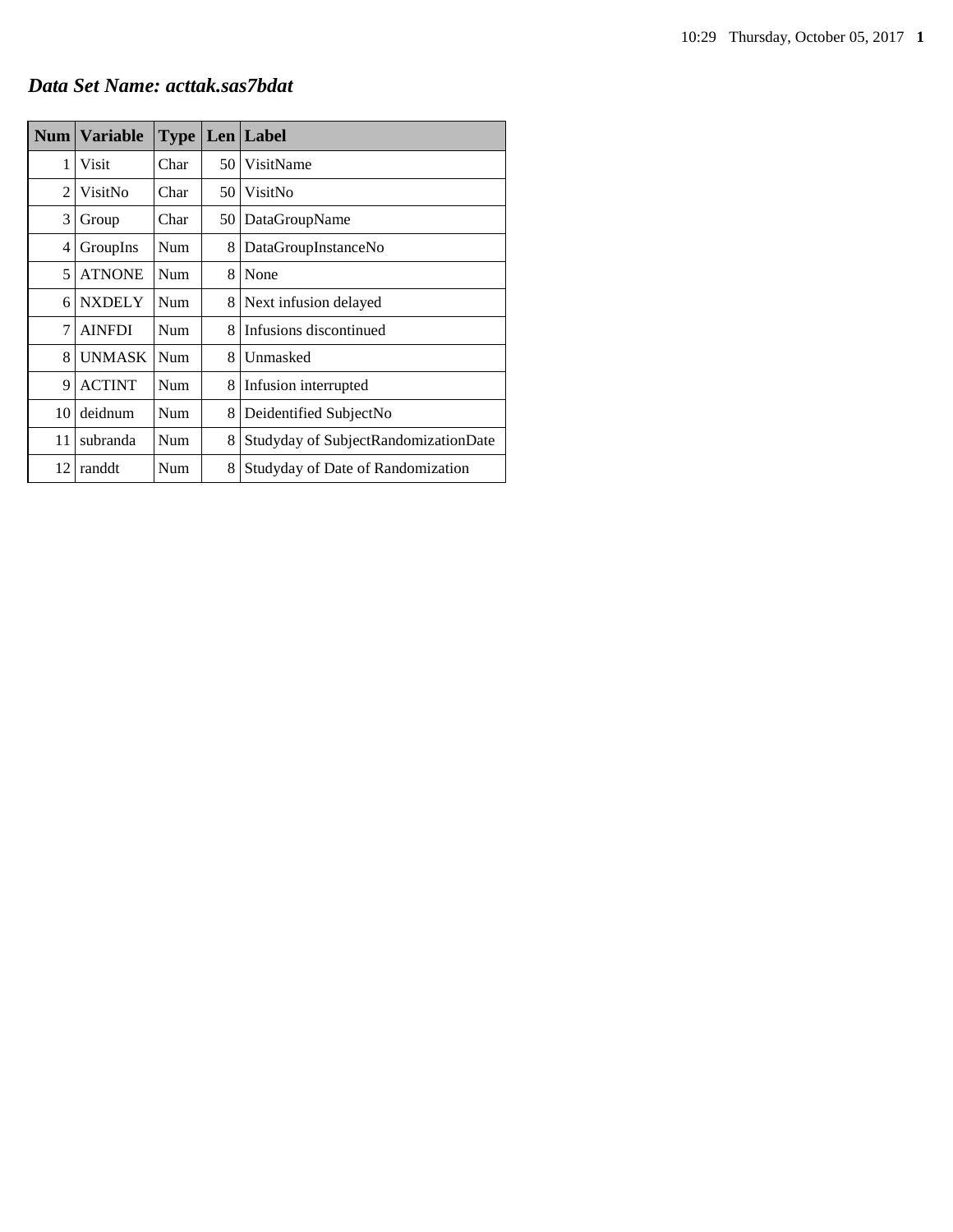# *Data Set Name: addlab.sas7bdat*

| <b>Num</b>     | <b>Variable</b> | <b>Type</b> |      | $Len$ Label                                       |
|----------------|-----------------|-------------|------|---------------------------------------------------|
| 1              | Visit           | Char        | 50   | VisitName                                         |
| $\overline{c}$ | VisitNo         | Char        | 50   | VisitNo                                           |
| 3              | Group           | Char        | 50 l | DataGroupName                                     |
| 4              | GroupIns        | Num         | 8    | DataGroupInstanceNo                               |
| 5              | <b>IRONND</b>   | Num         | 8    | Iron Not done                                     |
| 6              | <b>IROVLU</b>   | Num         | 8    | <b>Iron Result</b>                                |
| 7              | <b>TIBND</b>    | Num         | 8    | Total Iron binding Capacity Not Done              |
| 8              | <b>TIBVLU</b>   | Num         | 8    | <b>Total Iron binding Capacity Result</b>         |
| 9              | <b>TIBC</b>     | Num         | 8    | % TIBC                                            |
| 10             | <b>CRPND</b>    | Num         | 8    | C-reactive protein Not Done                       |
| 11             | <b>CRPVLU</b>   | Num         | 8    | C-reactive protein Result                         |
| 12             | deidnum         | Num         | 8    | Deidentified SubjectNo                            |
| 13             | crpdt           | Num         | 8    | Studyday of C-Reactive Protein Draw Date          |
| 14             | irodt           | Num         | 8    | Studyday of Iron Draw Date                        |
| 15             | subranda        | Num         | 8    | Studyday of SubjectRandomizationDate              |
| 16             | tibdt           | Num         | 8    | Studyday of Total iron binding capacity Draw Date |
| 17             | randdt          | Num         | 8    | Studyday of Date of Randomization                 |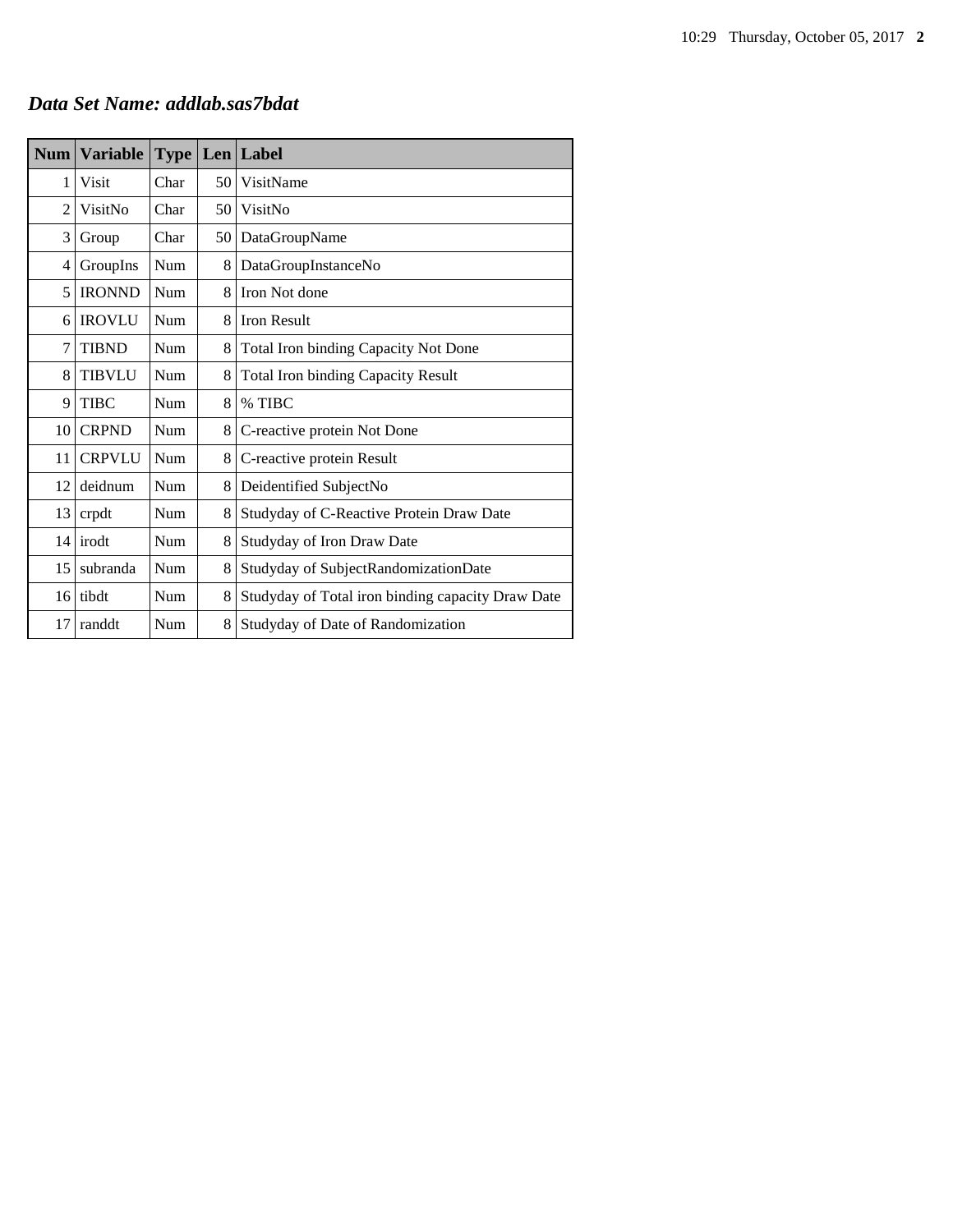*Data Set Name: addmed.sas7bdat*

|   | Num   Variable |      |    | <b>Type   Len   Label</b>            |
|---|----------------|------|----|--------------------------------------|
| 1 | Visit          | Char |    | 50 VisitName                         |
| 2 | VisitNo        | Char | 50 | VisitNo                              |
| 3 | Group          | Char |    | 50   DataGroupName                   |
| 4 | GroupIns       | Num  | 8  | DataGroupInstanceNo                  |
| 5 | deidnum        | Num  | 8  | Deidentified SubjectNo               |
| 6 | adcodt         | Num  | 8  | Studyday of Date                     |
| 7 | subranda       | Num  | 8  | Studyday of SubjectRandomizationDate |
| 8 | randdt         | Num  | 8  | Studyday of Date of Randomization    |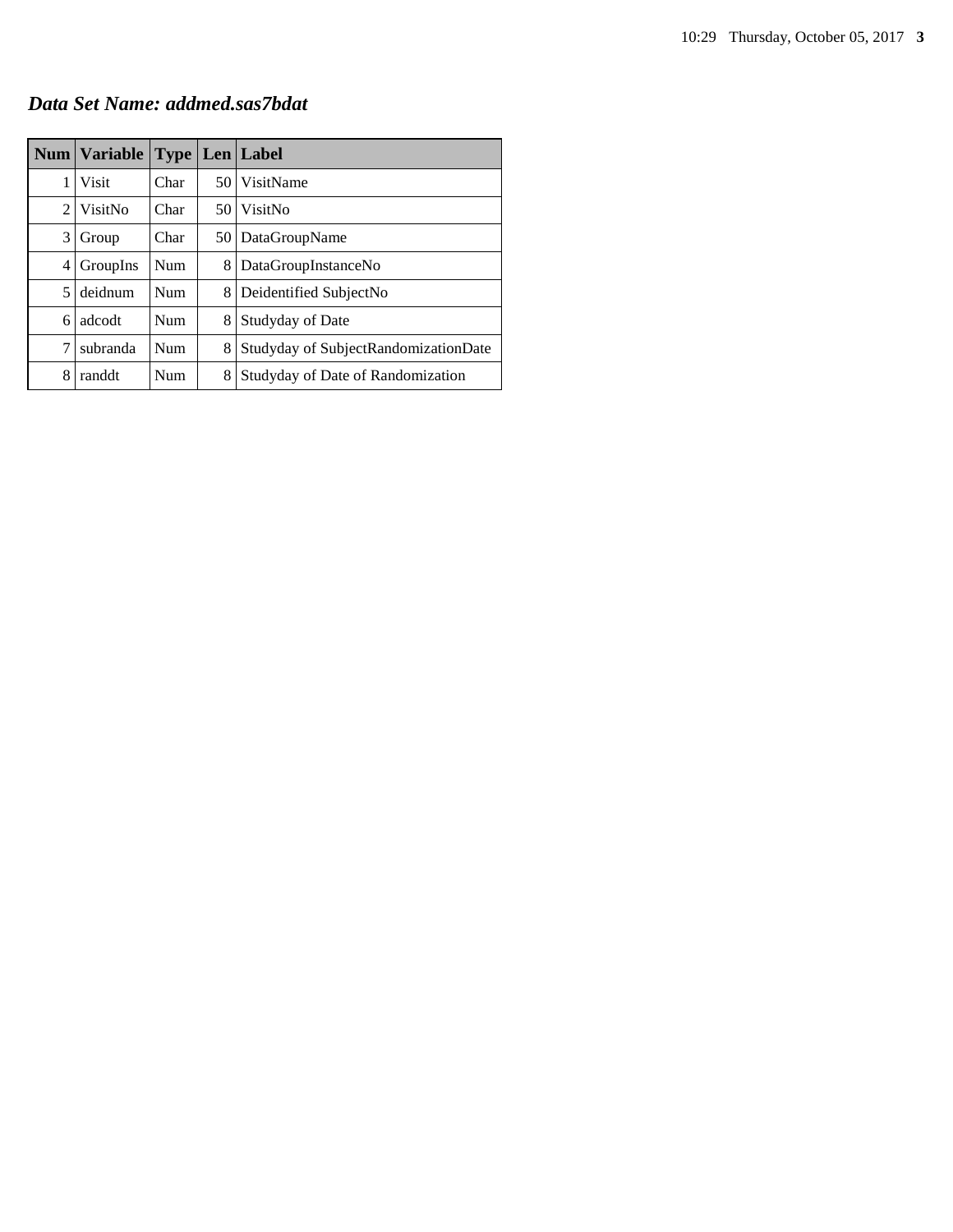# *Data Set Name: ae.sas7bdat*

| <b>Num</b>     | <b>Variable</b> | <b>Type</b> | Len | Label                                |
|----------------|-----------------|-------------|-----|--------------------------------------|
| 1              | Visit           | Char        | 50  | VisitName                            |
| $\overline{2}$ | VisitNo         | Char        | 50  | VisitNo                              |
| 3              | Group           | Char        | 50  | DataGroupName                        |
| 4              | GroupIns        | Num         | 8   | DataGroupInstanceNo                  |
| 5              | <b>CATTRM</b>   | Num         | 8   | Category                             |
| 6              | <b>ENPTRM</b>   | Num         | 8   | AE Term                              |
| 7              | <b>CARTRM</b>   | Num         | 8   | AE Term                              |
| 8              | <b>GENTRM</b>   | Num         | 8   | AE Term                              |
| 9              | <b>VENTRM</b>   | Num         | 8   | AE Term                              |
| 10             | <b>RENTRM</b>   | Num         | 8   | AE Term                              |
| 11             | <b>GASTRM</b>   | Num         | 8   | AE Term                              |
| 12             | <b>LABTRM</b>   | Num         | 8   | AE Term                              |
| 13             | <b>NERTRM</b>   | Num         | 8   | AE Term                              |
| 14             | <b>MEDDRA</b>   | Char        | 100 | MedDRA Term                          |
| 15             | <b>MEDCD</b>    | Char        | 200 | <b>MEDCD</b>                         |
| 16             | <b>AESTDL</b>   | Num         | 8   | Details                              |
| 17             | <b>FREQ</b>     | Num         | 8   | Increased frequency of event         |
| 18             | <b>INTENS</b>   | Num         | 8   | Increased intensity of event         |
| 19             | <b>NATUR</b>    | Num         | 8   | Change in nature of event            |
| 20             | <b>AESPDL</b>   | Num         | 8   | Details                              |
| 21             | <b>EVTRES</b>   | Num         | 8   | Did this event result in:            |
| 22             | <b>SERIOS</b>   | Num         | 8   | Was this event serious?              |
| 23             | <b>AERPT</b>    | Num         | 8   | Are there additional AEs to report?  |
| 24             | <b>SOCABB</b>   | Char        | 100 | <b>MEDDRA SOCABB</b>                 |
| 25             | SOCCOD          | Char        | 100 | MEDDRA SOCCODE                       |
| 26             | <b>SOCNAM</b>   | Char        | 100 | MEDDRA SOCNAME                       |
| 27             | <b>PTNAME</b>   | Char        | 100 | MEDDRA PTNAME                        |
| 28             | <b>HLTNAM</b>   | Char        | 100 | MEDDRA HLTNAME                       |
| 29             | <b>PTCODE</b>   | Char        | 100 | <b>MEDDRA PTCODE</b>                 |
| 30             | <b>HLTCOD</b>   | Char        | 100 | MEDDRA HLTCODE                       |
| 31             | <b>HLGCOD</b>   | Char        | 100 | MEDDRA HLGTCODE                      |
| 32             | deidnum         | Num         | 8   | Deidentified SubjectNo               |
| 33             | aespdt          | Num         | 8   | <b>Studyday of Outcome Date</b>      |
| 34             | aestdt          | Num         | 8   | <b>Studyday of Onset Date</b>        |
| 35             | subranda        | Num         | 8   | Studyday of SubjectRandomizationDate |
| 36             | randdt          | Num         | 8   | Studyday of Date of Randomization    |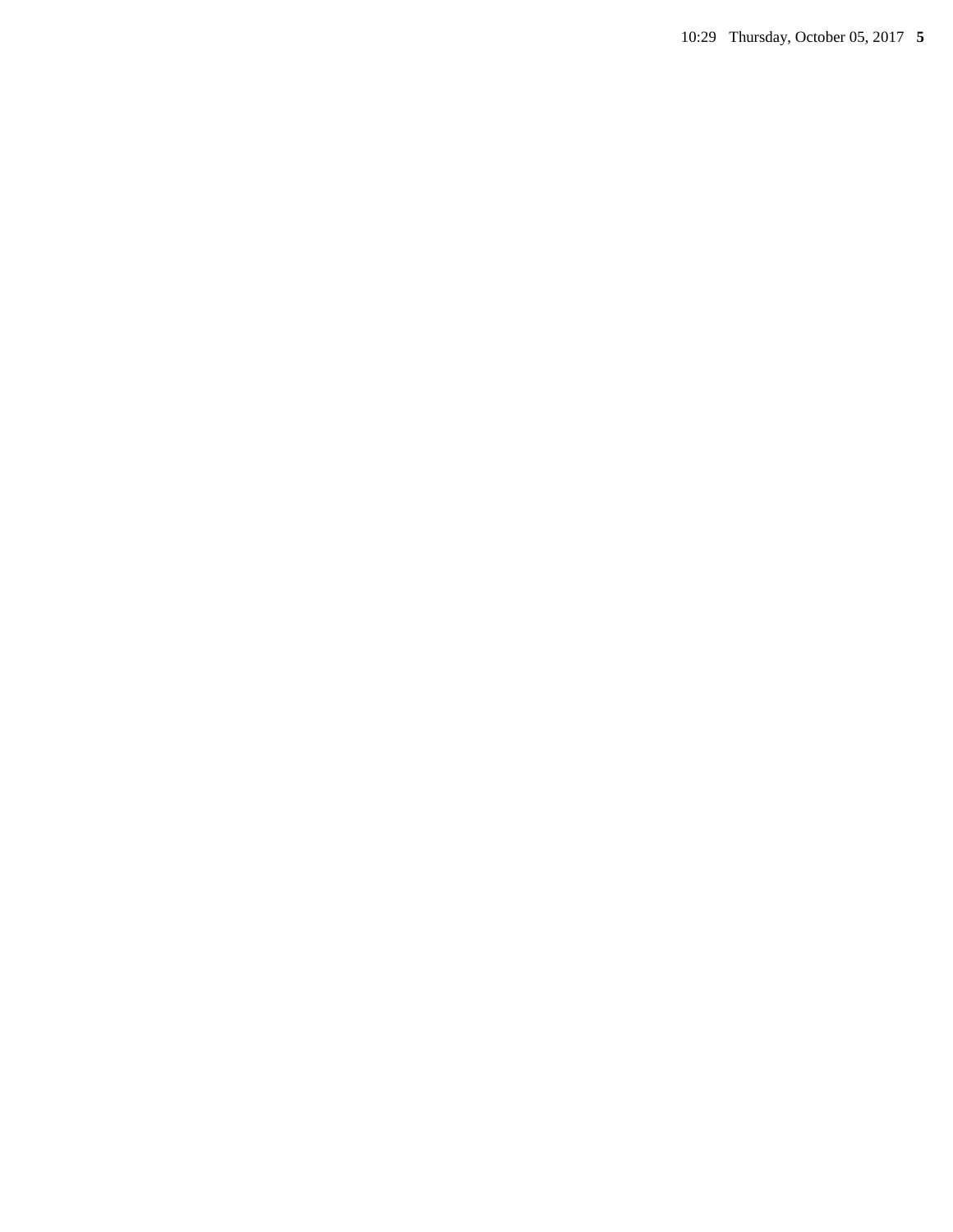# *Data Set Name: ae1.sas7bdat*

| <b>Num</b>     | <b>Variable</b> | <b>Type</b> |     | Len Label                            |
|----------------|-----------------|-------------|-----|--------------------------------------|
| 1              | Visit           | Char        | 50  | VisitName                            |
| $\overline{2}$ | VisitNo         | Char        | 50  | VisitNo                              |
| 3              | Group           | Char        | 50  | DataGroupName                        |
| 4              | GroupIns        | Num         | 8   | DataGroupInstanceNo                  |
| 5              | <b>CATTRM</b>   | Num         | 8   | Category                             |
| 6              | <b>ENPTRM</b>   | Num         | 8   | AE Term                              |
| $\overline{7}$ | <b>CARTRM</b>   | Num         | 8   | AE Term                              |
| 8              | <b>GENTRM</b>   | <b>Num</b>  | 8   | AE Term                              |
| 9              | <b>VENTRM</b>   | Num         | 8   | AE Term                              |
| 10             | <b>RENTRM</b>   | Num         | 8   | AE Term                              |
| 11             | <b>GASTRM</b>   | Num         | 8   | AE Term                              |
| 12             | <b>LABTRM</b>   | Num         | 8   | AE Term                              |
| 13             | <b>NERTRM</b>   | Num         | 8   | AE Term                              |
| 14             | <b>MEDDRA</b>   | Char        | 100 | MedDRA Term                          |
| 15             | <b>MEDCD</b>    | Char        | 200 | <b>MEDCD</b>                         |
| 16             | <b>PTNAME</b>   | Char        | 100 | <b>MEDDRA PTNAME</b>                 |
| 17             | deidnum         | Num         | 8   | Deidentified SubjectNo               |
| 18             | aestdt          | Num         | 8   | <b>Studyday of Onset Date</b>        |
| 19             | subranda        | Num         | 8   | Studyday of SubjectRandomizationDate |
| 20             | randdt          | Num         | 8   | Studyday of Date of Randomization    |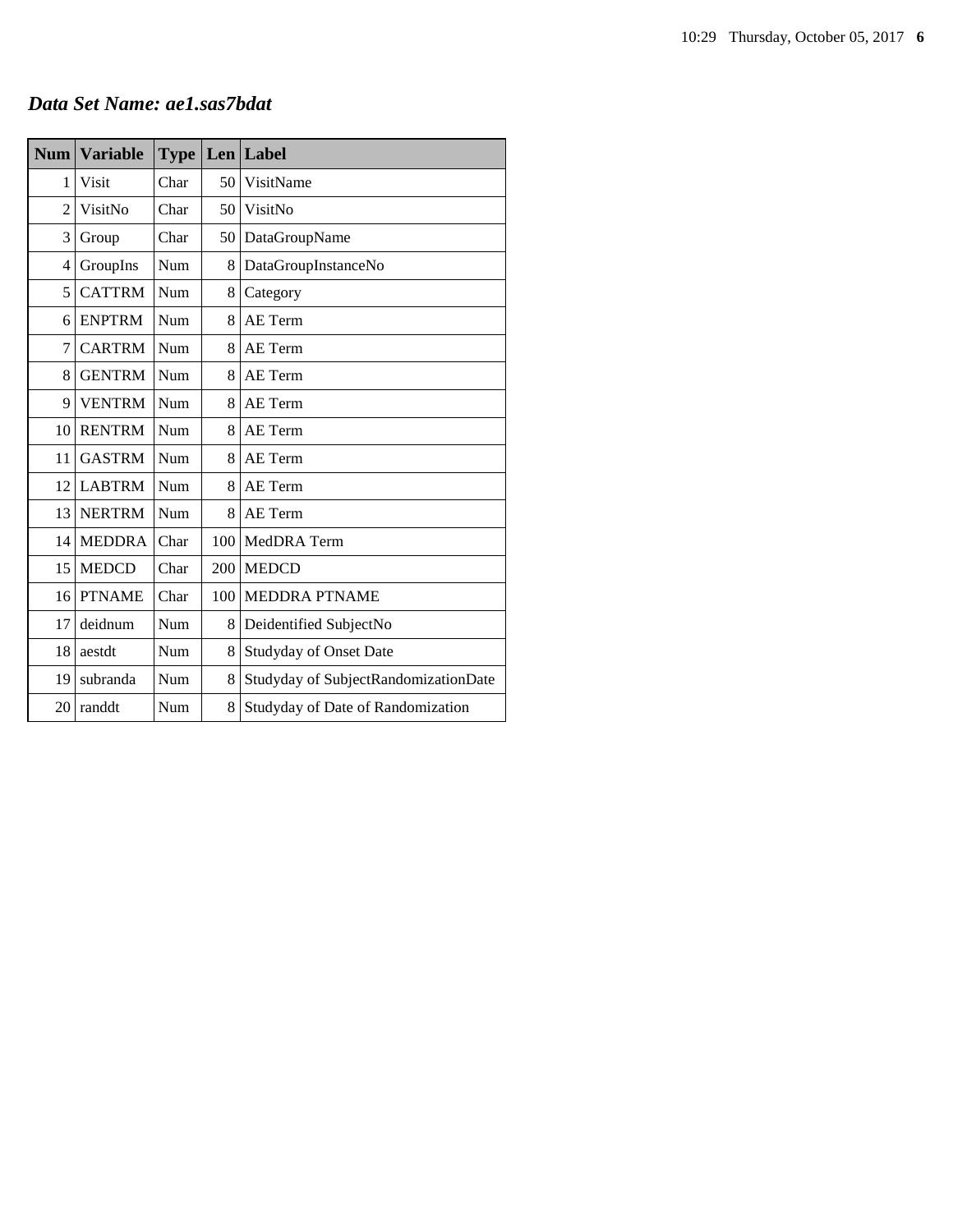# *Data Set Name: baseline.sas7bdat*

| Num             | <b>Variable</b> |     |                | <b>Type Len Label</b>                           |
|-----------------|-----------------|-----|----------------|-------------------------------------------------|
| $\mathbf{1}$    | <b>GENDER</b>   | Num |                | 8 Gender                                        |
| $\overline{2}$  | <b>BPSYS</b>    | Num |                | 8 BP Systolic                                   |
| 3               | <b>BPDIA</b>    | Num | 8              | <b>BP</b> Diastolic                             |
| $\overline{4}$  | <b>PULSE</b>    | Num |                | 8 Pulse                                         |
| 5 <sup>1</sup>  | <b>BASPIR</b>   | Num | 8              | Aspirin at baseline                             |
| 6               | <b>BASPRS</b>   | Num | 8              | Reason why not taking aspirin at baseline       |
| 7               | <b>BBBLOC</b>   | Num | 8              | Beta-blocker at baseline                        |
| 8               | <b>BBBRSN</b>   | Num | 8              | Reason why not taking beta-blocker at baseline  |
| 9               | <b>BSTAT</b>    | Num | 8              | Statin at baseline                              |
|                 | 10 BSTAR        | Num | 8              | Reason why not taking statin at baseline        |
| 11              | <b>BACEI</b>    | Num | 8              | Ace-inhibitor at baseline                       |
| 12              | <b>BACERS</b>   | Num | 8              | Reason why not taking ACE inhibitor at baseline |
|                 | 13 BARB         | Num | 8              | Angiotensin receptor blocker at baseline        |
| 14              | <b>BABLOC</b>   | Num | 8              | Alpha-blocker at baseline                       |
| 15 <sub>1</sub> | <b>BCCB</b>     | Num | 8              | Calcium channel blocker at baseline             |
|                 | $16$ BDIU       | Num |                | 8 Diuretic at baseline                          |
| 17              | <b>BWARFA</b>   | Num | 8 <sup>1</sup> | Warfarin at baseline                            |
| 18              | <b>BAMIO</b>    | Num | 8 <sup>1</sup> | Amiodarone at baseline                          |
| 19              | <b>BOANTI</b>   | Num | 8 <sup>1</sup> | Other antiarrhymic drug at baseline             |
|                 | 20 BDIGOX       | Num |                | 8 Digoxin at baseline                           |
|                 | 21 BCLOP        | Num | 8              | Clopidogrel at baseline                         |
|                 | 22 BDIAIN       | Num | 81             | Insulin at baseline                             |
|                 | 23 BDIABO       | Num | 8              | Oral hypoglycemic at baseline                   |
| 24 <sub>1</sub> | <b>BTHYRT</b>   | Num | 8              | Thyroid replacement therapy at baseline         |
| 25              | <b>BPVDPL</b>   | Num | 8              | Pletal at baseline                              |
| 26              | <b>BPVDPE</b>   | Num | 8              | Pentoxyfiline at baseline                       |
| 27              | <b>BMOSTE</b>   | Num | 8              | Osteoporosis med at baseline                    |
| 28              | <b>BMULTV</b>   | Num | 8              | Multivitamin at baseline                        |
| 29              | <b>BOVTMN</b>   | Num | 8              | Other vitamins/minerals at baseline             |
| 30              | <b>BHERBA</b>   | Num | 8              | Herbal products at baseline                     |
| 31              | hxangina        | Num | 8              | Angina pectoris                                 |
| 32              | hxchf           | Num | 8              | <b>Congestive Heart Failure</b>                 |
| 33              | hxvalvhd        | Num | 8              | Valvular Heart Disease                          |
| 34              | hxstroke        | Num | 8              | Stroke                                          |
| 35              | hxtia           | Num | 8              | <b>TIA</b>                                      |
| 36              | hxdiabet        | Num | 8              | Diabetes                                        |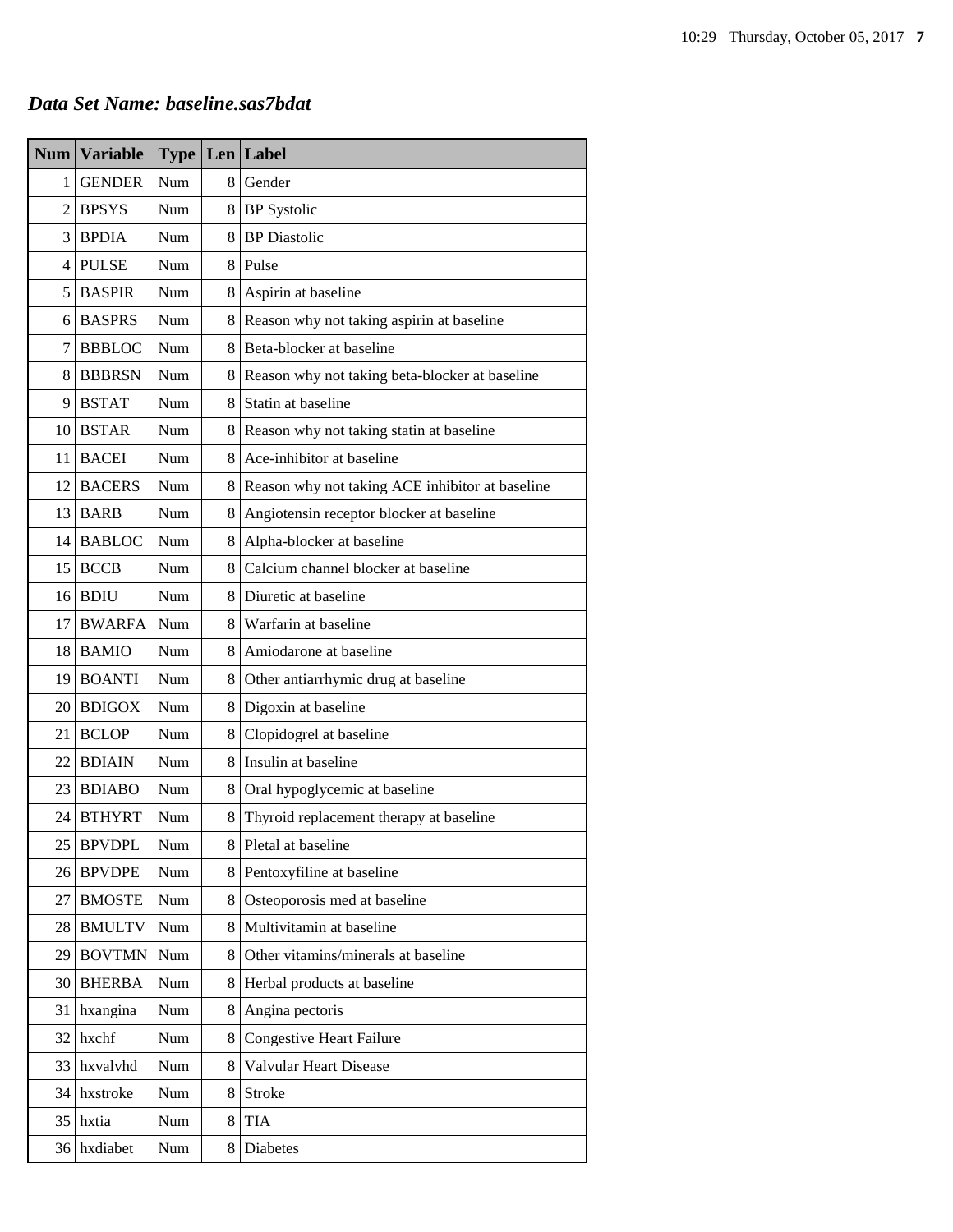|    | Num   Variable |            |   | <b>Type   Len   Label</b>                             |
|----|----------------|------------|---|-------------------------------------------------------|
| 37 | hxpvd          | Num        | 8 | Peripheral vascular disease                           |
|    | 38 hxinclau    | Num        | 8 | Intermittent claudication                             |
|    | 39 hxclauda    | Num        | 8 | Claudication severe enough to limit normal activities |
|    | 40 hxhypten    | Num        | 8 | Hypertension                                          |
| 41 | hxhchol        | Num        | 8 | Hypercholesterolemia                                  |
|    | $42$ hxafib    | Num        | 8 | Atrial fibrillation/flutter                           |
|    | 43 hxcasvt     | Num        | 8 | Cardiac arrest or sustained ventricular tachycardia   |
| 44 | hxosteop       | Num        | 8 | Osteoporosis                                          |
|    | 45 hxthyroi    | Num        | 8 | Thyroid disease                                       |
| 46 | hxfractu       | Num        | 8 | Fracture(s) since age 50                              |
| 47 | bantermi       | Num        | 8 | Anterior MI                                           |
|    | 48 hxpci       | Num        | 8 | PCI                                                   |
| 49 | hxcabg         | Num        | 8 | <b>CABG</b>                                           |
|    | 50 hxpace      | Num        | 8 | Pacemaker                                             |
| 51 | hxaicd         | Num        | 8 | <b>AICD</b>                                           |
| 52 | hxrevasl       | Num        | 8 | Revascularization of lower extremities                |
|    | 53 hxrevasc    | Num        | 8 | Revascularization of carotid arteries                 |
|    | 54 hxsmoke     | Num        | 8 | Former cigarette smoker                               |
| 55 | hxpcicbg       | Num        | 8 | Any cardiac revascularization (CABG or PCI)           |
| 56 | ccs            | Num        | 8 | CCS angina class                                      |
| 57 | nyha           | Num        | 8 | <b>NYHA HF class</b>                                  |
| 58 | bgly           | <b>Num</b> | 8 | Glycosuria positive                                   |
| 59 | bpro           | Num        | 8 | Proteinuria positive                                  |
| 60 | bhem           | Num        | 8 | Hematuria positive                                    |
| 61 | bglvlu         | Num        | 8 | Glucose $(mg/dL)$                                     |
| 62 | bcrvlu         | Num        | 8 | Creatinine (mg/dL)                                    |
| 63 | bkvlu          | Num        | 8 | Potassium (mmol/L)                                    |
| 64 | bmgylu         | Num        | 8 | Magnesium (mg/dL)                                     |
| 65 | bcavlu         | Num        | 8 | Calcium (mg/dL)                                       |
| 66 | bwbcvlu        | Num        | 8 | White blood cell count (x1000 cells/uL)               |
| 67 | bhecvlu        | Num        | 8 | Hematocrit (%)                                        |
| 68 | bpcvlu         | Num        | 8 | Platelet count (x1000 cells/uL)                       |
| 69 | bneuvlu        | Num        | 8 | Absolute Neutrophils (cells/uL)                       |
| 70 | bbilvlu        | Num        | 8 | Total Bilirubin (mg/dL)                               |
| 71 | balkvlu        | Num        | 8 | Alkaline phosphatase (U/L)                            |
| 72 | bastvlu        | Num        | 8 | AST (U/L)                                             |
| 73 | baltvlu        | Num        | 8 | ALT (U/L)                                             |
| 74 | btchvlu        | Num        | 8 | Total cholesterol (mg/dL)                             |
| 75 | bhdlvlu        | Num        | 8 | $HDL$ (mg/dL)                                         |

т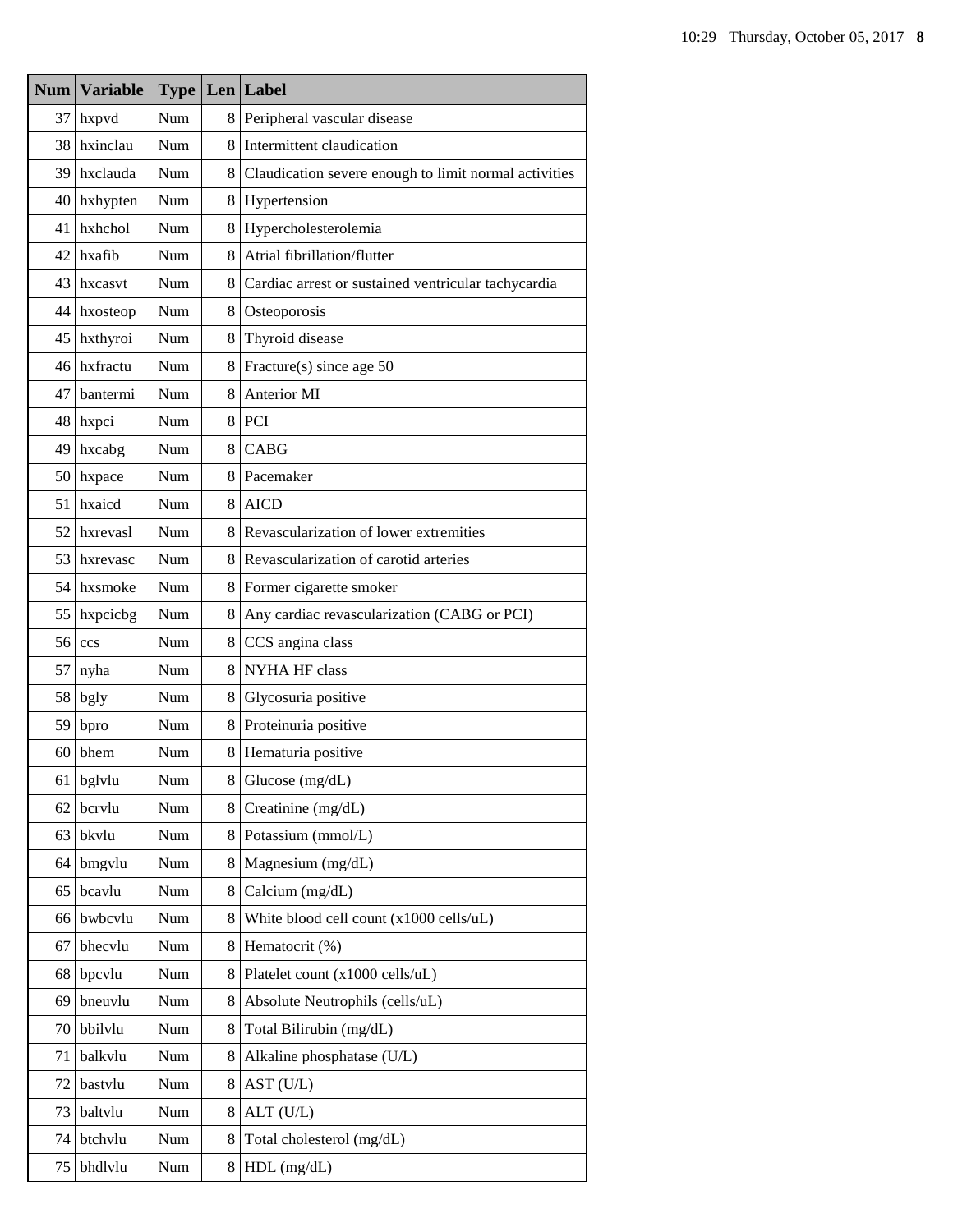| <b>Num</b> | <b>Variable</b> |      |    | <b>Type Len Label</b>                        |
|------------|-----------------|------|----|----------------------------------------------|
| 76         | bldlvlu         | Num  | 8  | $LDL$ (mg/dL)                                |
| 77         | btrivlu         | Num  | 8  | Triglycerides (mg/dL)                        |
| 78.        | birovlu         | Num  | 8  | Iron $(mg/dL)$                               |
| 79         | btibylu         | Num  | 8  | Total iron binding capacity(ug/dL)           |
| 80         | btibc           | Num  | 8  | Percent TIBC                                 |
| 81         | bcrpvlu         | Num  | 8  | C-reactive protein $(mg/L)$                  |
| 82         | infus           | Char |    | 16 Infusion Randomized                       |
| 83         | Vitamin         | Char | 17 | Vitamin Randomized                           |
| 84         | infusgp         | Num  | 8  | <b>Infusion Group Randomized</b>             |
| 85         | vitgp           | Num  | 8  | Vitamin Group Randomized                     |
| 86         | sitetype        | Num  | 8  | Type of enrolling site                       |
| 87         | bace_arb        | Num  | 8  | ACE inhibotor or ARB at baseline             |
| 88         | $b_$ abs        | Num  | 8  | Aspirin, beta-blocker and statin at baseline |
| 89         | b_none          | Num  | 8  | No evidence-based therapies at baseline      |
| 90         | race            | Char | 5  | Race                                         |
| 91         | balkdt          | Num  | 8  | Studyday of Date of alkaline phosphatase     |
| 92         | baltdt          | Num  | 8  | Studyday of Date of ALT                      |
| 93.        | bastdt          | Num  | 8  | Studyday of Date of AST                      |
| 94         | bbildt          | Num  | 8  | Studyday of Date of bilirubin                |
| 95         | bcadt           | Num  | 8  | Studyday of Date of calcium                  |
|            | 96 bcrdt        | Num  | 8  | Studyday of Date of creatinine               |
| 97         | bcrpdt          | Num  | 8  | Studyday of Date of CRP                      |
| 98         | bgldt           | Num  | 8  | Studyday of Date of glucose                  |
| 99         | bglydt          | Num  | 8  | Studyday of Date of baseline glycosuria      |
| 100        | bhdldt          | Num  | 8  | Studyday of Date of HDL                      |
| 101        | bhecdt          | Num  | 8  | Studyday of Date of hematocrit               |
| 102        | bhemdt          | Num  | 8  | Studyday of Date of baseline hematuria       |
| 103        | birodt          | Num  | 8  | Studyday of Date of iron                     |
| 104        | bkdt            | Num  | 8  | Studyday of Date of potassium                |
| 105        | bldldt          | Num  | 8  | Studyday of Date of LDL                      |
| 106        | bmgdt           | Num  | 8  | Studyday of Date of magnesium                |
| 107        | bneudt          | Num  | 8  | Studyday of Date of neutrophils              |
| 108        | bpcdt           | Num  | 8  | Studyday of Date of platelet count           |
| 109        | bprodt          | Num  | 8  | Studyday of Date of baseline proteinuria     |
| 110        | btchdt          | Num  | 8  | Studyday of Date of total cholesterol        |
| 111        | btibdt          | Num  | 8  | Studyday of Date of TIBC                     |
| 112        | btridt          | Num  | 8  | Studyday of Date of triglycerides            |
| 113        | bwbcdt          | Num  | 8  | Studyday of Date of white blood cell count   |
| 114        | randdt          | Num  | 8  | Studyday of Date of Randomization            |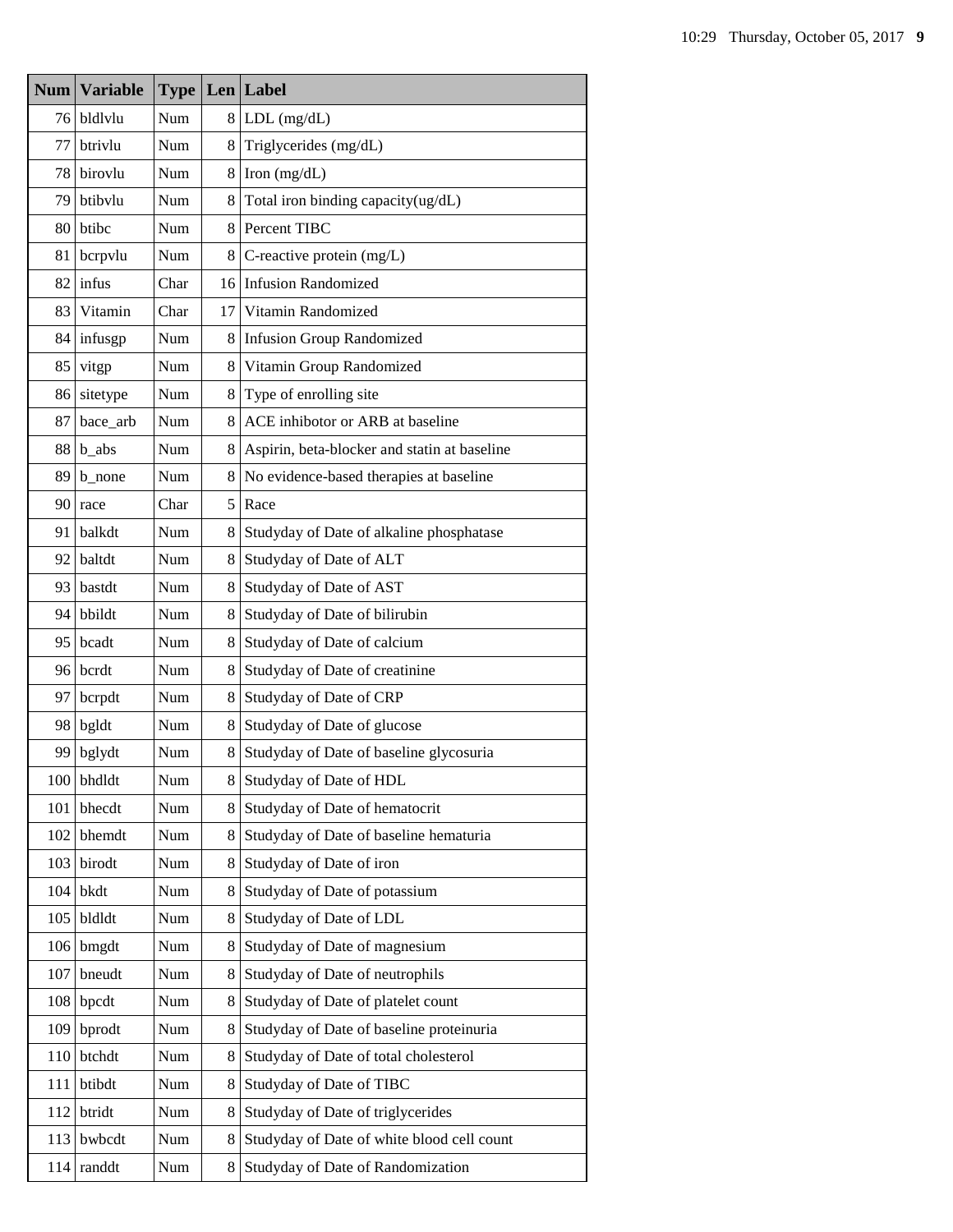|     | Num   Variable |            |   | <b>Type   Len   Label</b>                |
|-----|----------------|------------|---|------------------------------------------|
| 115 | smokdt         | <b>Num</b> | 8 | Studyday of Date patient quit smoking    |
| 116 | smokdt2        | Num        | 8 | Study month of Date patient quit smoking |
| 117 | age            | Num        | 8 | Age at time of enrollment (years)        |
| 118 | hgt            | Num        | 8 | Height (inches)                          |
| 119 | wgt            | <b>Num</b> | 8 | Weight (pounds)                          |
| 120 | <b>bmi</b>     | Num        | 8 | <b>BMI</b>                               |
| 121 | deidnum        | Num        | 8 | Deidentified SubjectNo                   |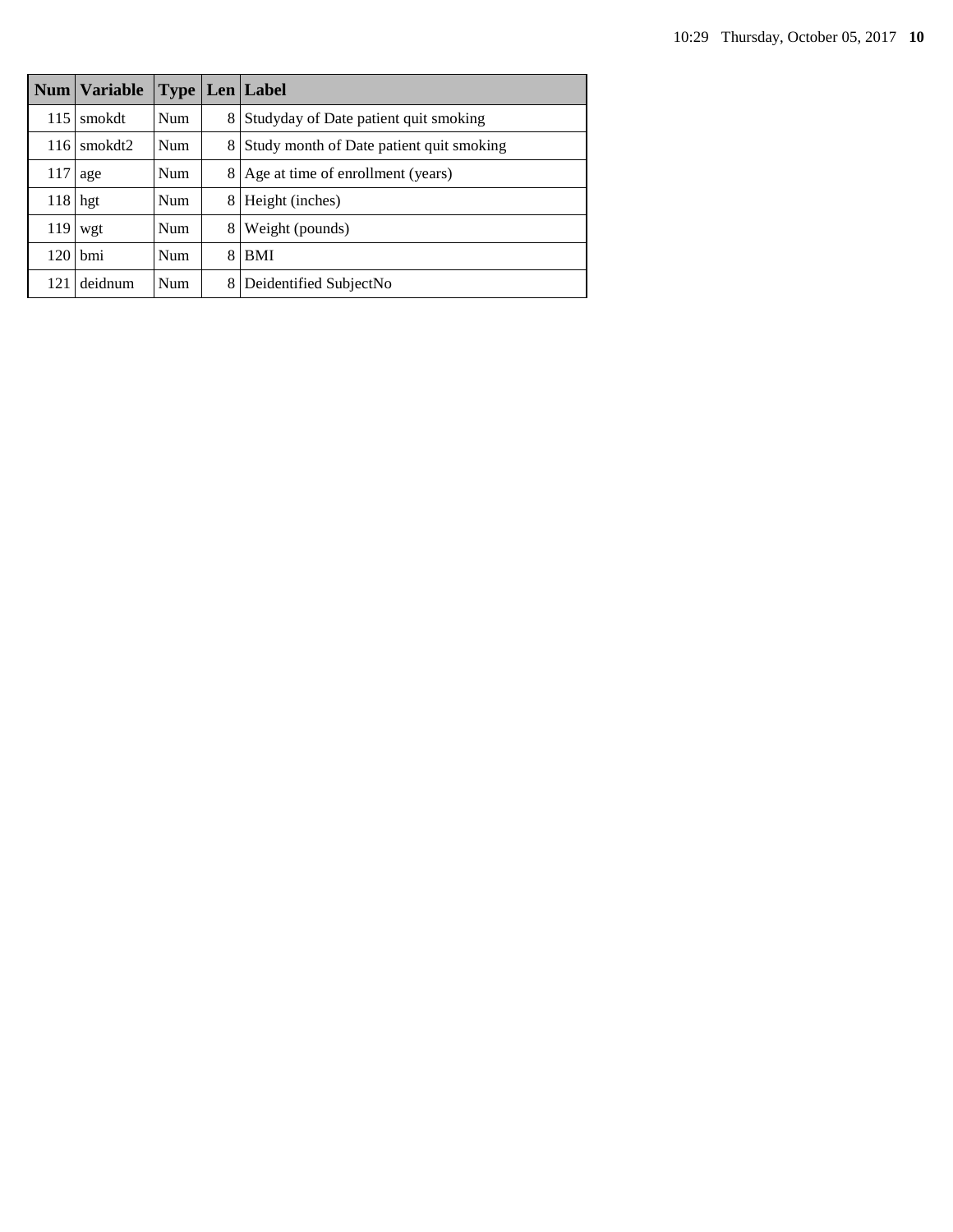# *Data Set Name: baseline\_new.sas7bdat*

|                | Num   Variable | <b>Type</b> |                | Len Label                                         |
|----------------|----------------|-------------|----------------|---------------------------------------------------|
| 1 <sup>1</sup> | <b>GENDER</b>  | Num         |                | 8 Gender                                          |
|                | $2$ BPSYS      | Num         |                | 8 BP Systolic                                     |
|                | $3$ BPDIA      | Num         |                | 8 BP Diastolic                                    |
|                | 4 PULSE        | Num         |                | 8 Pulse                                           |
|                | 5 BASPIR       | Num         | 8 <sup>1</sup> | Aspirin at baseline                               |
|                | 6 BASPRS       | Num         | 8              | Reason why not taking aspirin at baseline         |
| 7              | <b>BBBLOC</b>  | Num         | 8              | Beta-blocker at baseline                          |
|                | 8 BBBRSN       | Num         | 8              | Reason why not taking beta-blocker at baseline    |
|                | $9$ BSTAT      | Num         | 8              | Statin at baseline                                |
|                | 10 BSTAR       | Num         |                | 8 Reason why not taking statin at baseline        |
| 11             | <b>BACEI</b>   | Num         | 8              | Ace-inhibitor at baseline                         |
|                | 12 BACERS      | Num         |                | 8 Reason why not taking ACE inhibitor at baseline |
|                | 13 BARB        | Num         | 8              | Angiotensin receptor blocker at baseline          |
|                | 14 BABLOC      | Num         | 8              | Alpha-blocker at baseline                         |
|                | $15$ BCCB      | Num         |                | 8 Calcium channel blocker at baseline             |
|                | 16 BDIU        | Num         |                | 8 Diuretic at baseline                            |
| 17             | <b>BWARFA</b>  | Num         |                | 8 Warfarin at baseline                            |
|                | 18 BAMIO       | Num         |                | 8 Amiodarone at baseline                          |
|                | 19 BOANTI      | Num         | 8              | Other antiarrhymic drug at baseline               |
|                | 20 BDIGOX      | Num         |                | 8 Digoxin at baseline                             |
| 21             | <b>BCLOP</b>   | Num         | 8              | Clopidogrel at baseline                           |
|                | 22 BDIAIN      | Num         | 8              | Insulin at baseline                               |
|                | 23 BDIABO      | Num         | 8              | Oral hypoglycemic at baseline                     |
|                | 24 BTHYRT      | Num         | 8              | Thyroid replacement therapy at baseline           |
| 25             | <b>BPVDPL</b>  | Num         | 8              | Pletal at baseline                                |
|                | 26 BPVDPE      | Num         | 8              | Pentoxyfiline at baseline                         |
| 27             | <b>BMOSTE</b>  | Num         | 8              | Osteoporosis med at baseline                      |
| 28             | <b>BMULTV</b>  | Num         |                | 8 Multivitamin at baseline                        |
| 29             | <b>BOVTMN</b>  | Num         | 8              | Other vitamins/minerals at baseline               |
| 30             | <b>BHERBA</b>  | Num         | 8              | Herbal products at baseline                       |
| 31             | hxangina       | Num         | 8              | Angina pectoris                                   |
| 32             | hxchf          | Num         | 8              | <b>Congestive Heart Failure</b>                   |
| 33             | hxvalvhd       | Num         | 8              | Valvular Heart Disease                            |
| 34             | hxstroke       | Num         | 8              | Stroke                                            |
| 35             | hxtia          | Num         | 8              | <b>TIA</b>                                        |
| 36             | hxdiabet       | Num         | 8              | Diabetes                                          |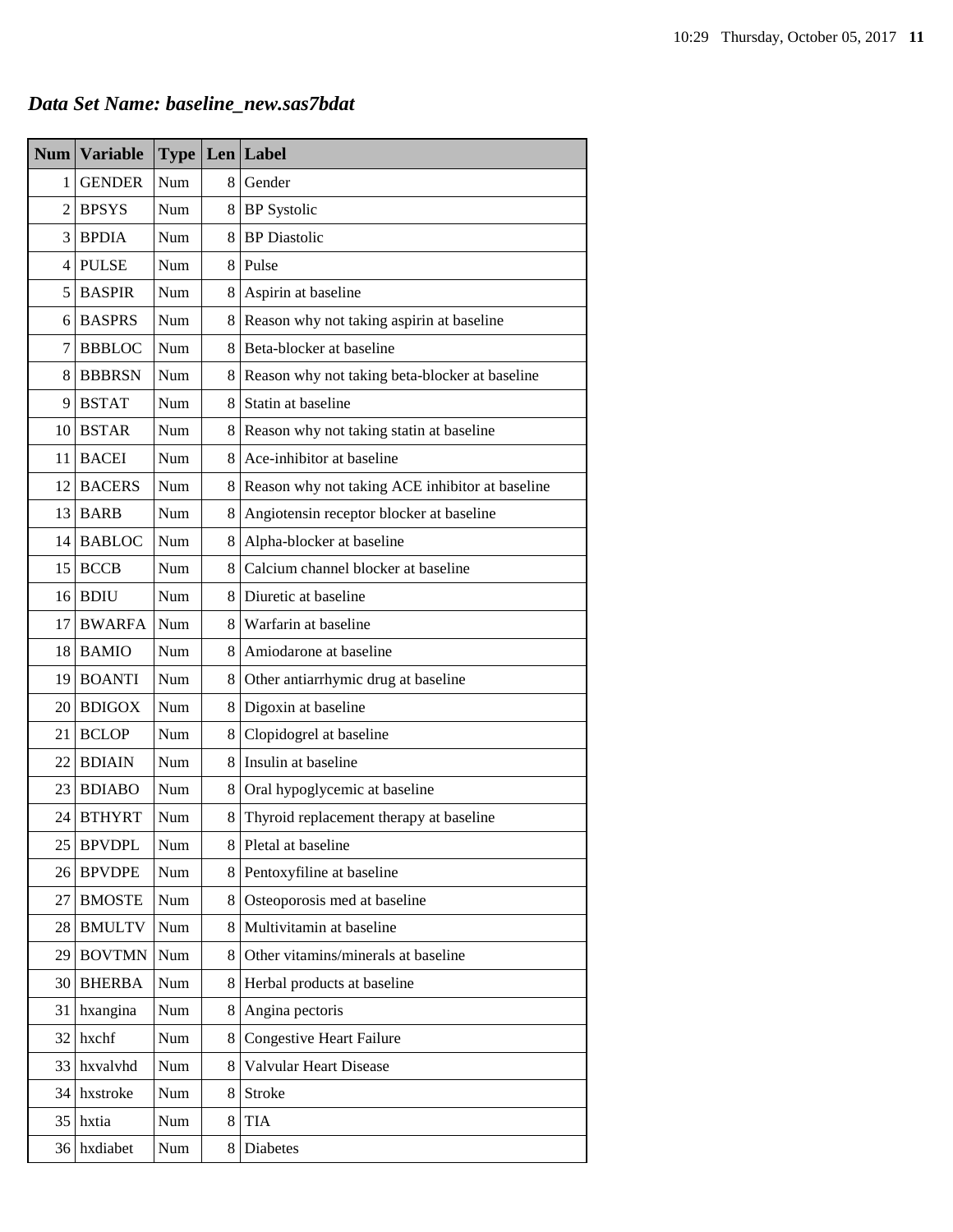| Num | <b>Variable</b> | <b>Type</b> |    | Len Label                                             |
|-----|-----------------|-------------|----|-------------------------------------------------------|
| 37  | hxpvd           | Num         | 8  | Peripheral vascular disease                           |
| 38  | hxinclau        | Num         | 8  | Intermittent claudication                             |
| 39  | hxclauda        | Num         | 8  | Claudication severe enough to limit normal activities |
| 40  | hxhypten        | Num         | 8  | Hypertension                                          |
| 41  | hxhchol         | Num         | 8  | Hypercholesterolemia                                  |
| 42  | hxafib          | Num         | 8  | Atrial fibrillation/flutter                           |
| 43  | hxcasvt         | Num         | 8  | Cardiac arrest or sustained ventricular tachycardia   |
| 44  | hxosteop        | Num         | 8  | Osteoporosis                                          |
| 45  | hxthyroi        | Num         | 8  | Thyroid disease                                       |
|     | 46 hxfractu     | Num         | 8  | Fracture(s) since age 50                              |
| 47  | bantermi        | Num         | 8  | Anterior MI                                           |
|     | 48 hxpci        | Num         | 8  | PCI                                                   |
| 49  | hxcabg          | Num         | 8  | CABG                                                  |
| 50  | hxpace          | Num         | 8  | Pacemaker                                             |
| 51  | hxaicd          | Num         | 8  | <b>AICD</b>                                           |
| 52  | hxrevasl        | Num         | 8  | Revascularization of lower extremities                |
| 53  | hxrevasc        | Num         | 8. | Revascularization of carotid arteries                 |
| 54  | hxsmoke         | Num         | 8  | Former cigarette smoker                               |
| 55  | hxpcicbg        | Num         | 8  | Any cardiac revascularization (CABG or PCI)           |
| 56  | ccs             | Num         | 8  | CCS angina class                                      |
| 57  | nyha            | Num         | 8  | NYHA HF class                                         |
| 58  | bgly            | Num         | 8  | Glycosuria positive                                   |
| 59  | bpro            | Num         | 8  | Proteinuria positive                                  |
| 60  | bhem            | Num         | 8  | Hematuria positive                                    |
| 61  | bglvlu          | Num         | 8  | Glucose (mg/dL)                                       |
| 62  | bcrvlu          | Num         | 8  | Creatinine (mg/dL)                                    |
| 63  | bkvlu           | Num         | 8  | Potassium (mmol/L)                                    |
| 64  | bmgvlu          | Num         | 8  | Magnesium (mg/dL)                                     |
| 65  | bcavlu          | Num         | 8  | Calcium (mg/dL)                                       |
| 66  | bwbcvlu         | Num         | 8  | White blood cell count (x1000 cells/uL)               |
| 67  | bhecvlu         | Num         | 8  | Hematocrit (%)                                        |
| 68  | bpcvlu          | Num         | 8  | Platelet count (x1000 cells/uL)                       |
| 69  | bneuvlu         | Num         | 8  | Absolute Neutrophils (cells/uL)                       |
| 70  | bbilvlu         | Num         | 8  | Total Bilirubin (mg/dL)                               |
| 71  | balkvlu         | Num         | 8  | Alkaline phosphatase (U/L)                            |
| 72  | bastvlu         | Num         | 8  | AST (U/L)                                             |
| 73  | baltvlu         | Num         | 8  | ALT (U/L)                                             |
| 74  | btchvlu         | Num         | 8  | Total cholesterol (mg/dL)                             |
| 75  | bhdlvlu         | Num         | 8  | $HDL$ (mg/dL)                                         |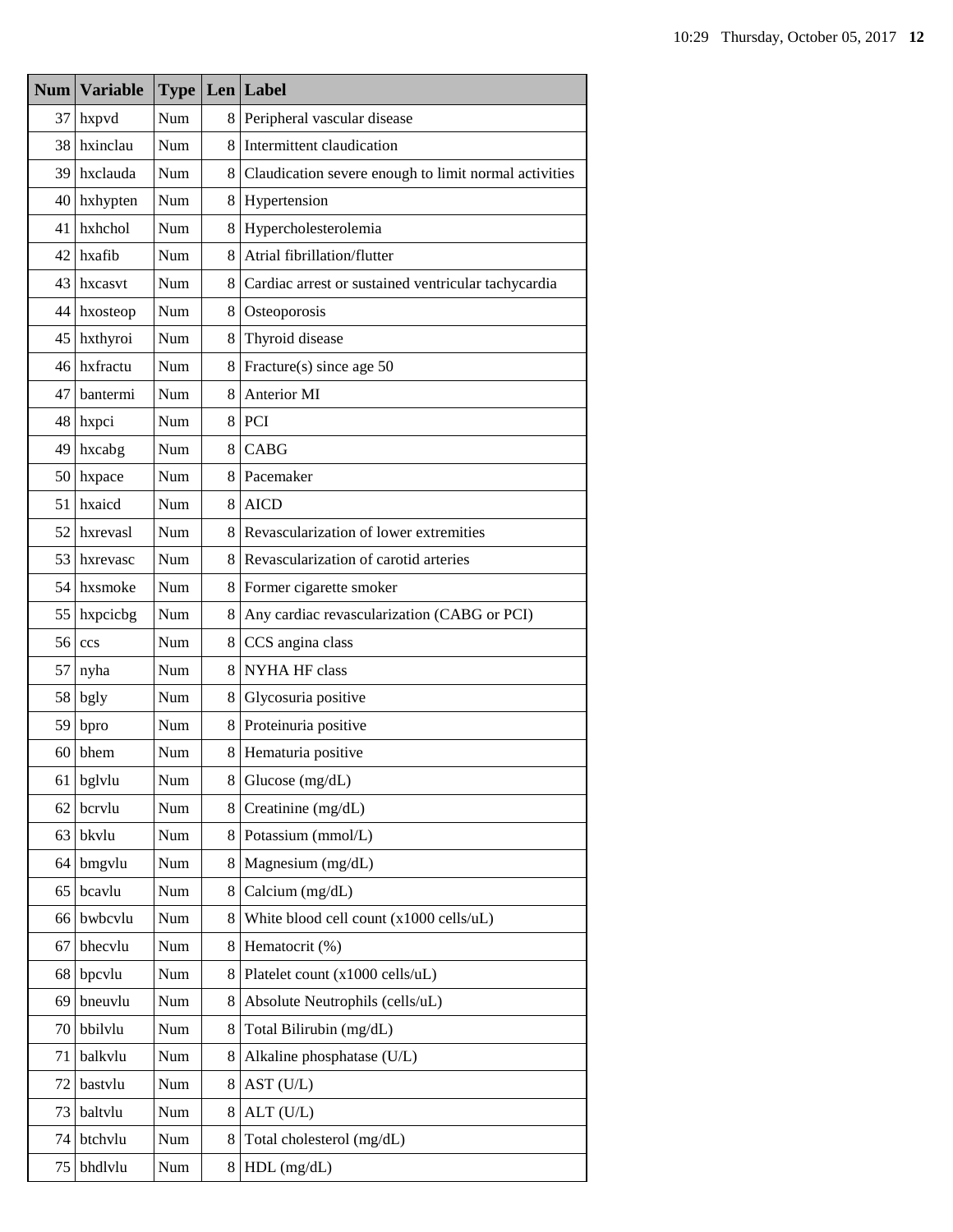| Num | <b>Variable</b> | <b>Type</b> |    | $Len$ Label                                  |
|-----|-----------------|-------------|----|----------------------------------------------|
| 76  | bldlvlu         | Num         | 8. | $LDL$ (mg/dL)                                |
| 77  | btrivlu         | Num         | 8  | Triglycerides (mg/dL)                        |
| 78  | birovlu         | Num         | 8  | Iron $(mg/dL)$                               |
| 79  | btibylu         | Num         | 8  | Total iron binding capacity(ug/dL)           |
| 80  | btibc           | Num         | 8  | Percent TIBC                                 |
| 81  | bcrpvlu         | Num         | 8  | C-reactive protein $(mg/L)$                  |
| 82  | infus           | Char        |    | 16 Infusion Randomized                       |
| 83  | Vitamin         | Char        | 17 | Vitamin Randomized                           |
| 84  | infusgp         | Num         | 8  | <b>Infusion Group Randomized</b>             |
| 85  | vitgp           | Num         | 8  | Vitamin Group Randomized                     |
| 86  | sitetype        | Num         | 8  | Type of enrolling site                       |
| 87  | bace_arb        | Num         | 8  | ACE inhibotor or ARB at baseline             |
| 88  | $b_$ abs        | Num         | 8  | Aspirin, beta-blocker and statin at baseline |
| 89  | b_none          | Num         | 8  | No evidence-based therapies at baseline      |
| 90  | race            | Char        | 9  | Race                                         |
| 91  | race2           | Char        | 5  | Race2                                        |
| 92  | balkdt          | Num         | 8  | Studyday of Date of alkaline phosphatase     |
| 93  | baltdt          | Num         | 8  | Studyday of Date of ALT                      |
| 94  | bastdt          | Num         | 8  | Studyday of Date of AST                      |
| 95  | bbildt          | Num         | 8  | Studyday of Date of bilirubin                |
| 96  | bcadt           | Num         | 8  | Studyday of Date of calcium                  |
| 97  | bcrdt           | Num         | 8  | Studyday of Date of creatinine               |
| 98  | bcrpdt          | Num         | 8  | Studyday of Date of CRP                      |
| 99  | bgldt           | Num         | 8  | Studyday of Date of glucose                  |
| 100 | bglydt          | Num         | 8  | Studyday of Date of baseline glycosuria      |
| 101 | bhdldt          | Num         | 8  | Studyday of Date of HDL                      |
| 102 | bhecdt          | Num         | 8  | Studyday of Date of hematocrit               |
| 103 | bhemdt          | Num         | 8  | Studyday of Date of baseline proteinuria     |
| 104 | birodt          | Num         | 8  | Studyday of Date of iron                     |
| 105 | bkdt            | Num         | 8  | Studyday of Date of potassium                |
| 106 | bldldt          | Num         | 8  | Studyday of Date of LDL                      |
| 107 | bmgdt           | Num         | 8  | Studyday of Date of magnesium                |
| 108 | bneudt          | Num         | 8  | Studyday of Date of neutrophils              |
| 109 | bpcdt           | Num         | 8  | Studyday of Date of platelet count           |
| 110 | bprodt          | Num         | 8  | Studyday of Date of baseline proteinuria     |
| 111 | btchdt          | Num         | 8  | Studyday of Date of total cholesterol        |
| 112 | btibdt          | Num         | 8  | Studyday of Date of TIBC                     |
| 113 | btridt          | Num         | 8  | Studyday of Date of triglycerides            |
| 114 | bwbcdt          | Num         | 8  | Studyday of Date of white blood cell count   |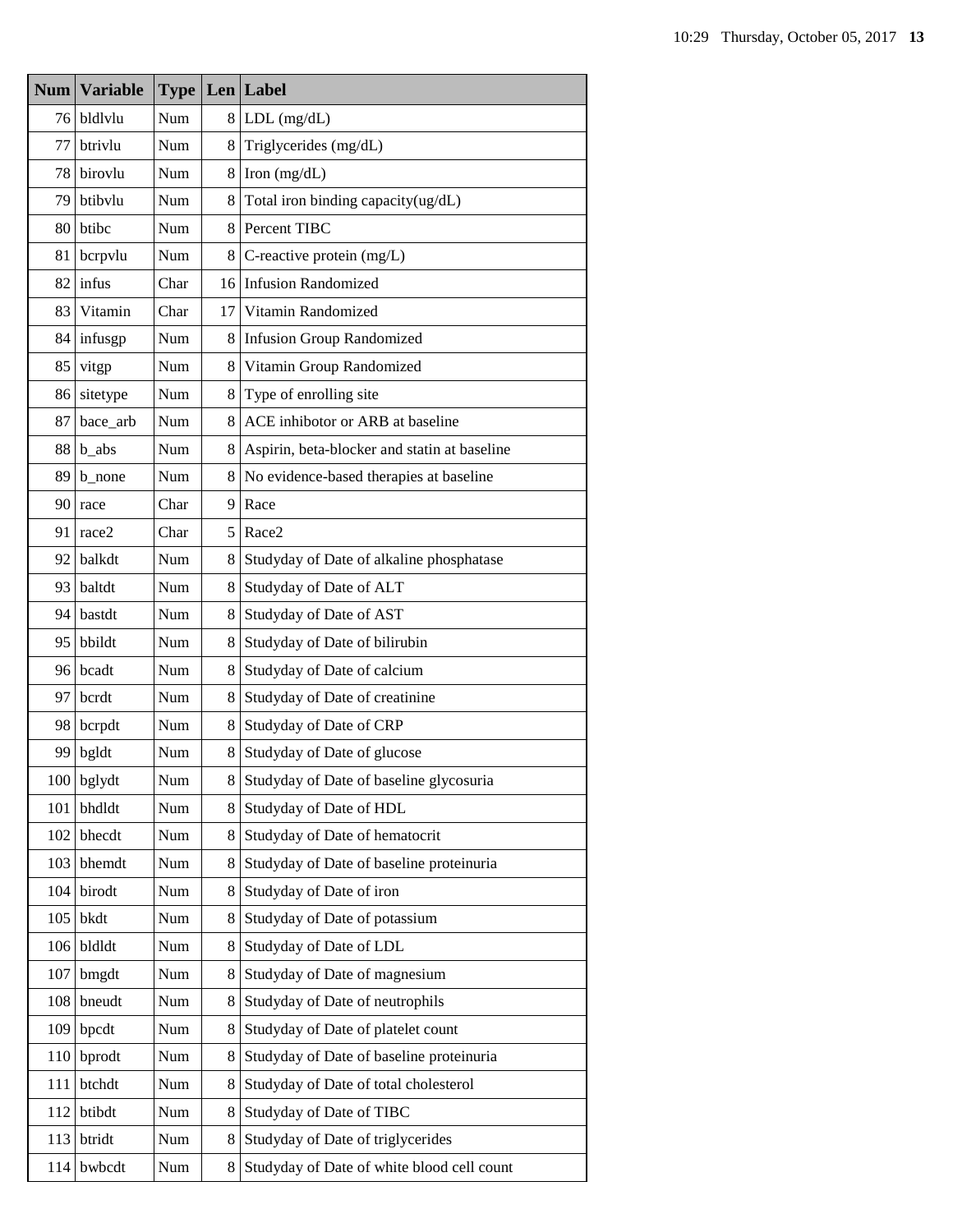|     | Num   Variable |            |   | <b>Type Len Label</b>                    |
|-----|----------------|------------|---|------------------------------------------|
| 115 | randdt         | Num        | 8 | Studyday of Date of Randomization        |
| 116 | smokdt         | <b>Num</b> | 8 | Studyday of Date patient quit smoking    |
| 117 | smokdt2        | Num        | 8 | Study month of Date patient quit smoking |
| 118 | age            | Num        | 8 | Age at time of enrollment (years)        |
| 119 | hgt            | Num        | 8 | Height (inches)                          |
| 120 | wgt            | Num        | 8 | Weight (pounds)                          |
| 121 | hmi            | <b>Num</b> | 8 | <b>BMI</b>                               |
| 122 | deidnum        | Num        | 8 | Deidentified SubjectNo                   |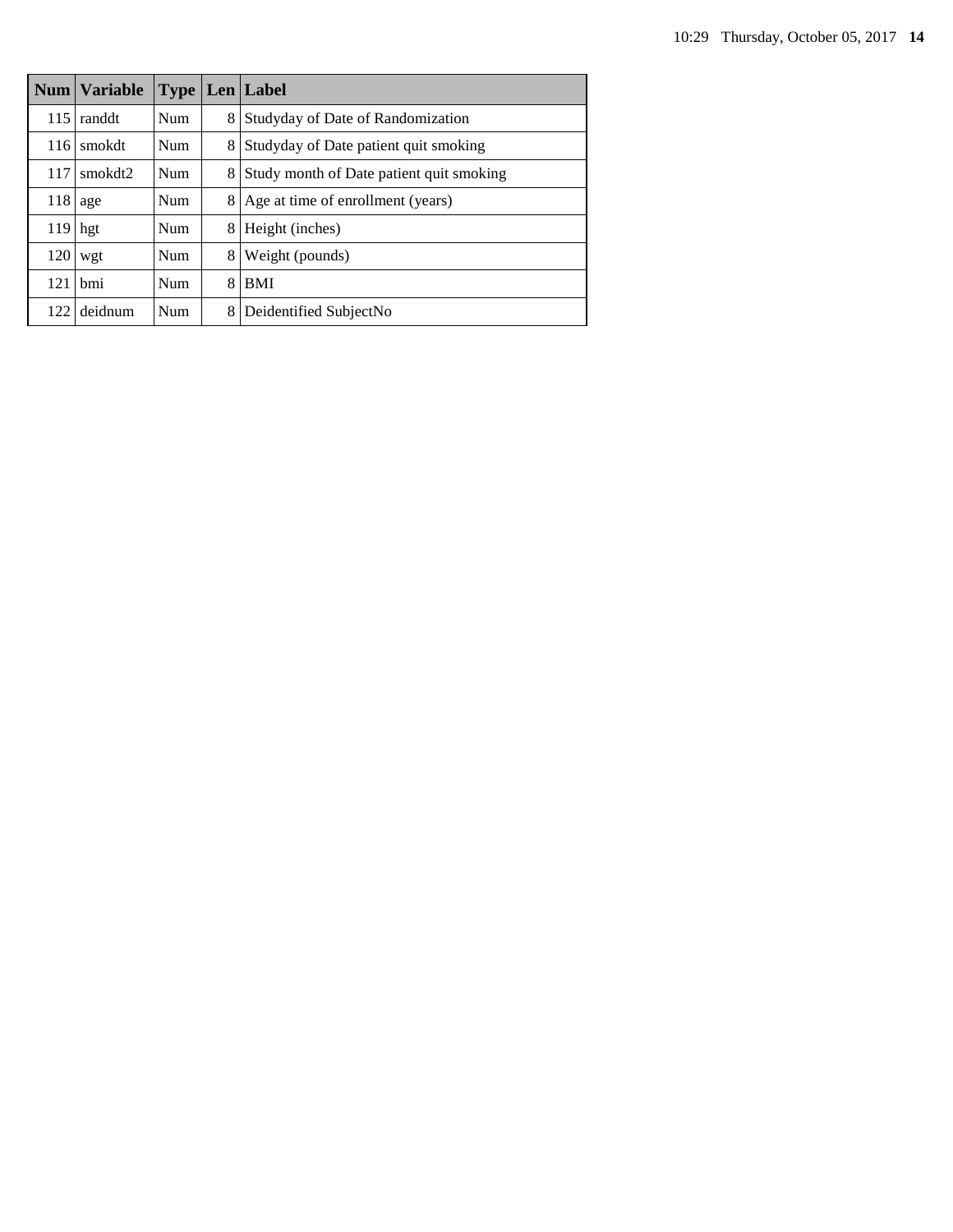# *Data Set Name: basemed.sas7bdat*

| <b>Num</b>     | <b>Variable</b> | <b>Type</b> |    | Len Label                               |
|----------------|-----------------|-------------|----|-----------------------------------------|
| 1              | Visit           | Char        | 50 | VisitName                               |
| $\overline{c}$ | VisitNo         | Char        | 50 | VisitNo                                 |
| 3              | Group           | Char        | 50 | DataGroupName                           |
| 4              | GroupIns        | Num         | 8  | DataGroupInstanceNo                     |
| 5              | <b>BASPIR</b>   | Num         | 8  | Aspirin                                 |
| 6              | <b>BASPRS</b>   | Num         | 8  | If no, check primary reason.            |
| 7              | <b>BBBLOC</b>   | Num         | 8  | Beta-blocker                            |
| 8              | <b>BBBRSN</b>   | Num         | 8  | check primary reason                    |
| 9              | <b>BSTAT</b>    | Num         | 8  | Statin                                  |
| 10             | <b>BSTAR</b>    | Num         | 8  | Check primary reason.                   |
| 11             | <b>BACEI</b>    | Num         | 8  | Angiotensin converting enzyme inhibitor |
| 12             | <b>BACERS</b>   | Num         | 8  | Check primary reason.                   |
| 13             | <b>BARB</b>     | Num         | 8  | Angiotensin receptor blocker            |
| 14             | <b>BABLOC</b>   | Num         | 8  | Alpha-blocker                           |
| 15             | <b>BCCB</b>     | Num         | 8  | Calcium channel blocker                 |
| 16             | <b>BDIU</b>     | Num         | 8  | Diuretic                                |
| 17             | <b>BWARFA</b>   | Num         | 8  | Warfarin                                |
| 18             | <b>BAMIO</b>    | Num         | 8  | Amiodarone                              |
| 19             | <b>BOANTI</b>   | <b>Num</b>  | 8  | Other antiarrythmic drug                |
| 20             | <b>BDIGOX</b>   | Num         | 8  | Digoxin                                 |
| 21             | <b>BCLOP</b>    | <b>Num</b>  | 8  | Clopidogrel                             |
| 22             | <b>BDIAIN</b>   | Num         | 8  | Insulin                                 |
| 23             | <b>BDIABO</b>   | Num         | 8  | Oral hypoglycemic                       |
| 24             | <b>BTHYRT</b>   | Num         | 8  | Thyroid replacement therapy             |
| 25             | <b>BPVDPL</b>   | Num         | 8  | Pletal                                  |
| 26             | <b>BPVDPE</b>   | Num         | 8  | Pentoxyfilline                          |
| 27             | <b>BMOSTE</b>   | Num         | 8  | Medication for osteoporosis             |
| 28             | <b>BMULTV</b>   | Num         | 8  | Multivitamin                            |
| 29             | <b>BOVTMN</b>   | Num         | 8  | Other vitamins/minerals                 |
| 30             | <b>BHERBA</b>   | Num         | 8  | Herbal products                         |
| 31             | deidnum         | Num         | 8  | Deidentified SubjectNo                  |
| 32             | subranda        | Num         | 8  | Studyday of SubjectRandomizationDate    |
| 33             | randdt          | Num         | 8  | Studyday of Date of Randomization       |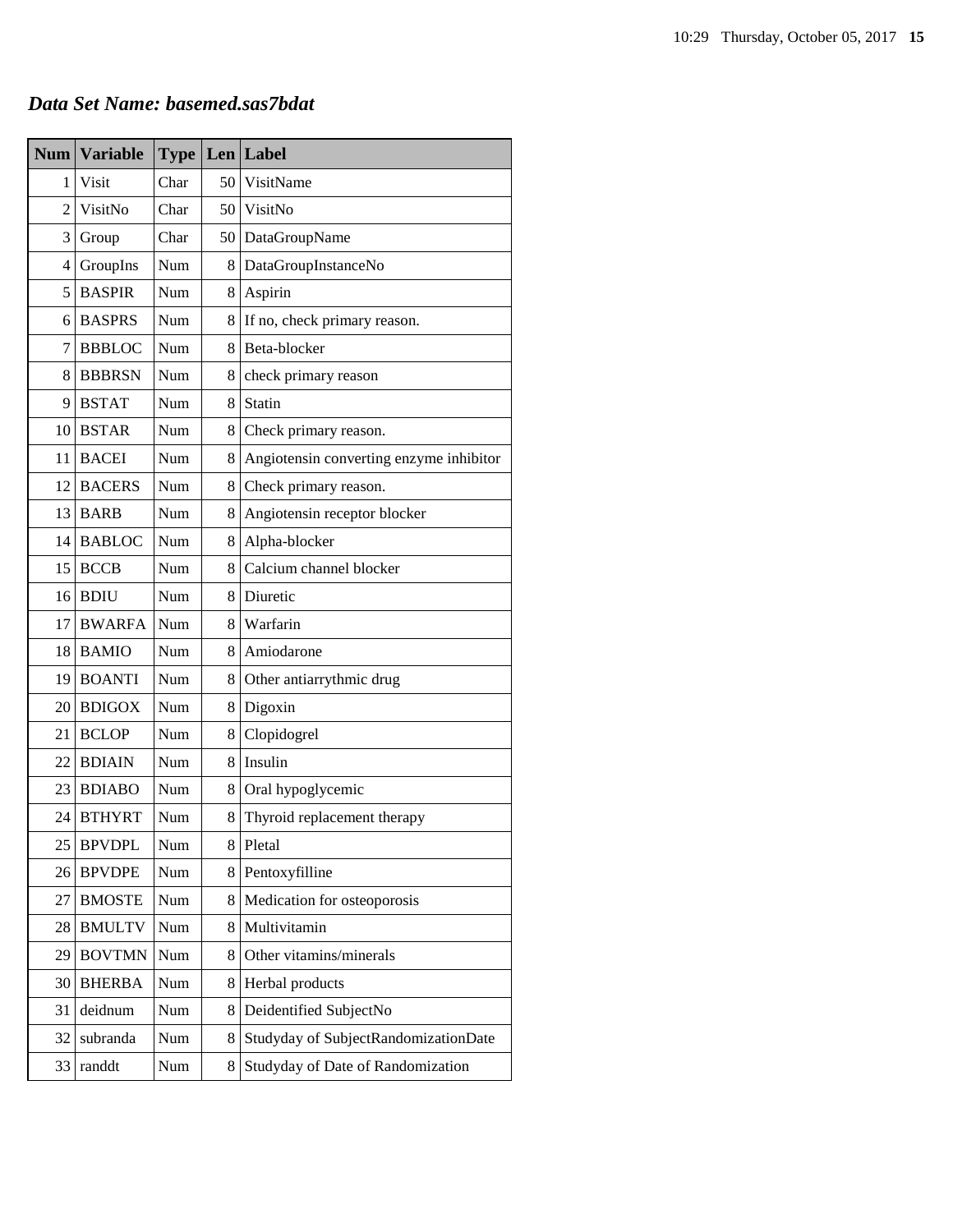*Data Set Name: cardhosp.sas7bdat*

|   | Num Variable |            |      | <b>Type   Len   Label</b>            |
|---|--------------|------------|------|--------------------------------------|
| 1 | Visit        | Char       |      | 50 VisitName                         |
| 2 | VisitNo      | Char       | 50 I | VisitNo                              |
| 3 | Group        | Char       | 50 l | DataGroupName                        |
| 4 | GroupIns     | <b>Num</b> | 8    | DataGroupInstanceNo                  |
| 5 | <b>HOSPA</b> | Num        | 8    | Has the patient been hospitalized    |
| 6 | deidnum      | Num        | 8    | Deidentified SubjectNo               |
| 7 | subranda     | Num        | 8    | Studyday of SubjectRandomizationDate |
| 8 | randdt       | Num        | 8    | Studyday of Date of Randomization    |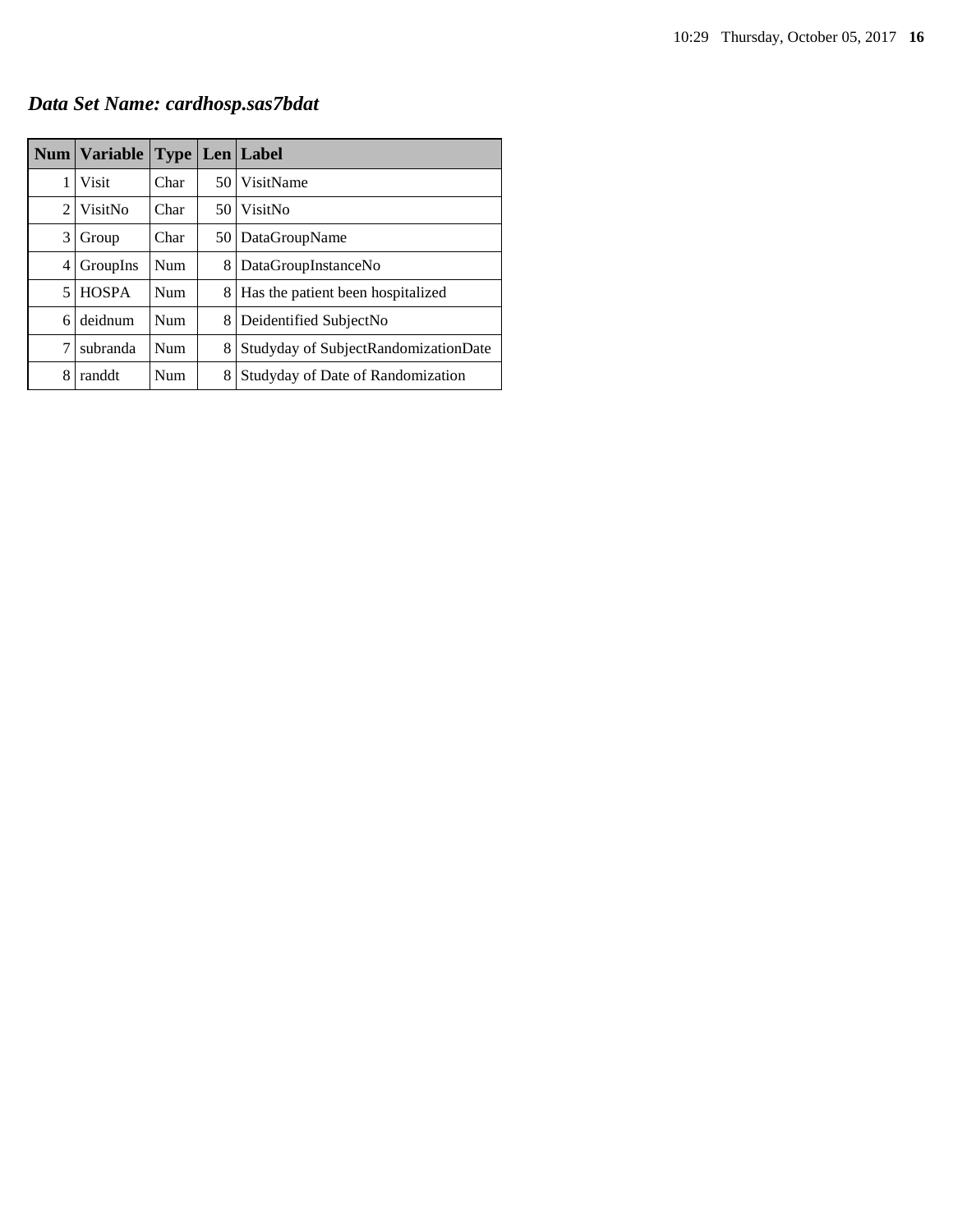## *Data Set Name: cardio.sas7bdat*

| <b>Num</b>     | <b>Variable</b> | <b>Type</b> | Len | Label                                |
|----------------|-----------------|-------------|-----|--------------------------------------|
| 1              | Visit           | Char        | 50  | VisitName                            |
| $\overline{2}$ | VisitNo         | Char        | 50  | VisitNo                              |
| 3              | Group           | Char        | 50  | DataGroupName                        |
| 4              | GroupIns        | Num         | 8   | DataGroupInstanceNo                  |
| 5              | <b>CVMIA</b>    | Num         | 8   | MI                                   |
| 6              | <b>CVSTKA</b>   | Num         | 8   | Stroke                               |
| 7              | <b>CVPCIA</b>   | Num         | 8   | PCI                                  |
| 8              | <b>CABGA</b>    | Num         | 8   | CABG                                 |
| 9              | <b>CVICDA</b>   | Num         | 8   | <b>ICD</b>                           |
| 10             | <b>CVPACE</b>   | Num         | 8   | Pacemaker                            |
| 11             | deidnum         | Num         | 8   | Deidentified SubjectNo               |
| 12             | cacgld          | Num         | 8   | Studyday of Date                     |
| 13             | cvidad          | Num         | 8   | Studyday of Date                     |
| 14             | cvpiad          | Num         | 8   | <b>Studyday of Date</b>              |
| 15             | cvpmad          | Num         | 8   | Studyday of Date                     |
| 16             | subranda        | Num         | 8   | Studyday of SubjectRandomizationDate |
| 17             | randdt          | Num         | 8   | Studyday of Date of Randomization    |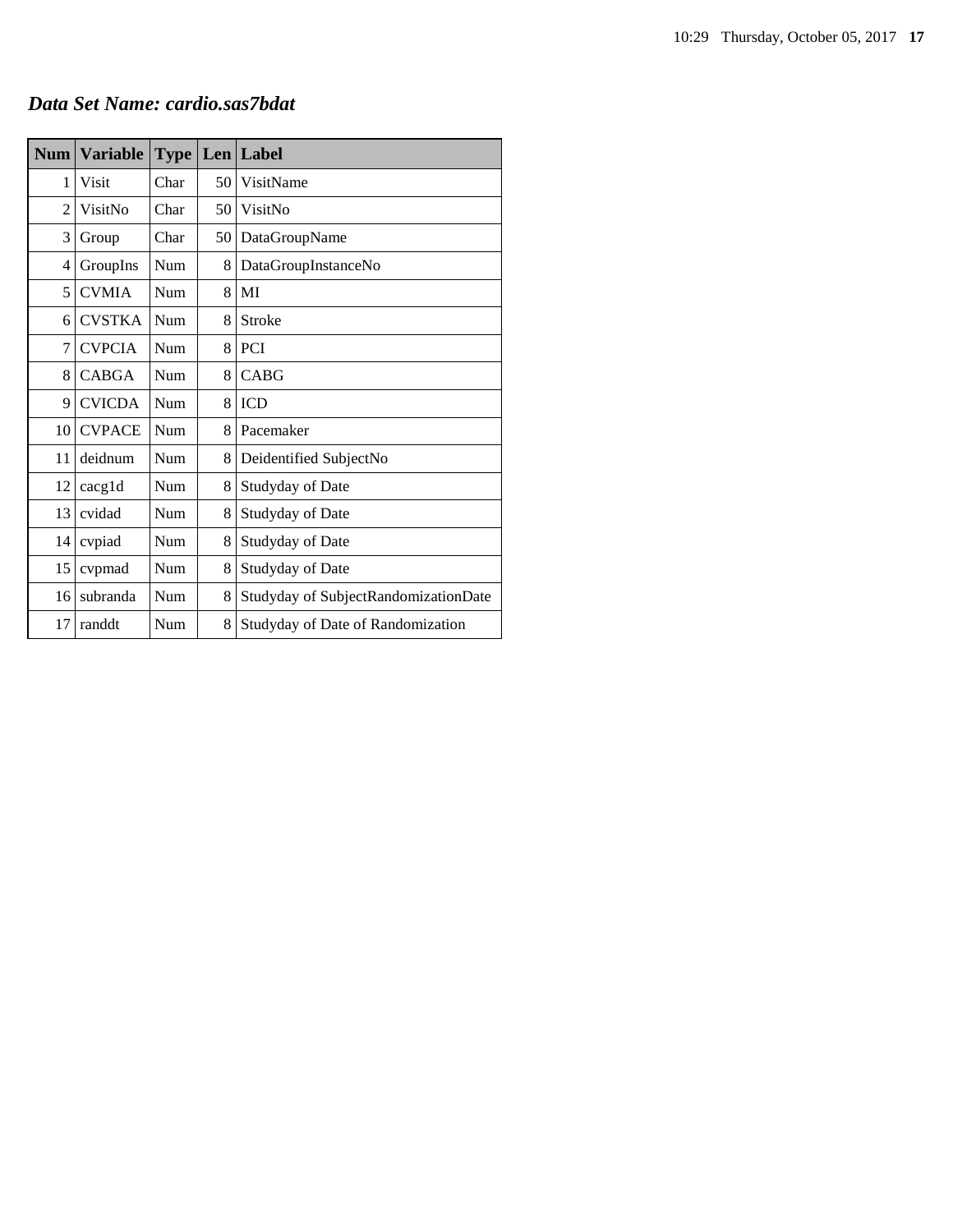# *Data Set Name: cardsin.sas7bdat*

| <b>Num</b>     | <b>Variable</b> | <b>Type</b> |    | Len Label                               |
|----------------|-----------------|-------------|----|-----------------------------------------|
| 1              | <b>Visit</b>    | Char        | 50 | VisitName                               |
| $\overline{c}$ | VisitNo         | Char        | 50 | VisitNo                                 |
| 3              | Group           | Char        | 50 | DataGroupName                           |
| 4              | GroupIns        | Num         | 8  | DataGroupInstanceNo                     |
| 5              | <b>HOSPD</b>    | Num         | 8  | hospitalized since the previous contact |
| 6              | <b>CVMID</b>    | Num         | 8  | MI                                      |
| 7              | <b>CVSTKD</b>   | Num         | 8  | Stroke                                  |
| 8              | <b>CVPCID</b>   | Num         | 8  | PCI                                     |
| 9              | <b>CABGD</b>    | Num         | 8  | <b>CABG</b>                             |
| 10             | <b>CVICDD</b>   | Num         | 8  | <b>ICD</b>                              |
| 11             | <b>CVPACD</b>   | Num         | 8  | Pacemaker                               |
| 12             | deidnum         | Num         | 8  | Deidentified SubjectNo                  |
| 13             | cvcg4d          | Num         | 8  | Studyday of Date                        |
| 14             | cvid4d          | Num         | 8  | Studyday of Date                        |
| 15             | cvpi4d          | Num         | 8  | Studyday of Date                        |
| 16             | cvpm4d          | Num         | 8  | Studyday of Date                        |
| 17             | subranda        | Num         | 8  | Studyday of SubjectRandomizationDate    |
| 18             | randdt          | Num         | 8  | Studyday of Date of Randomization       |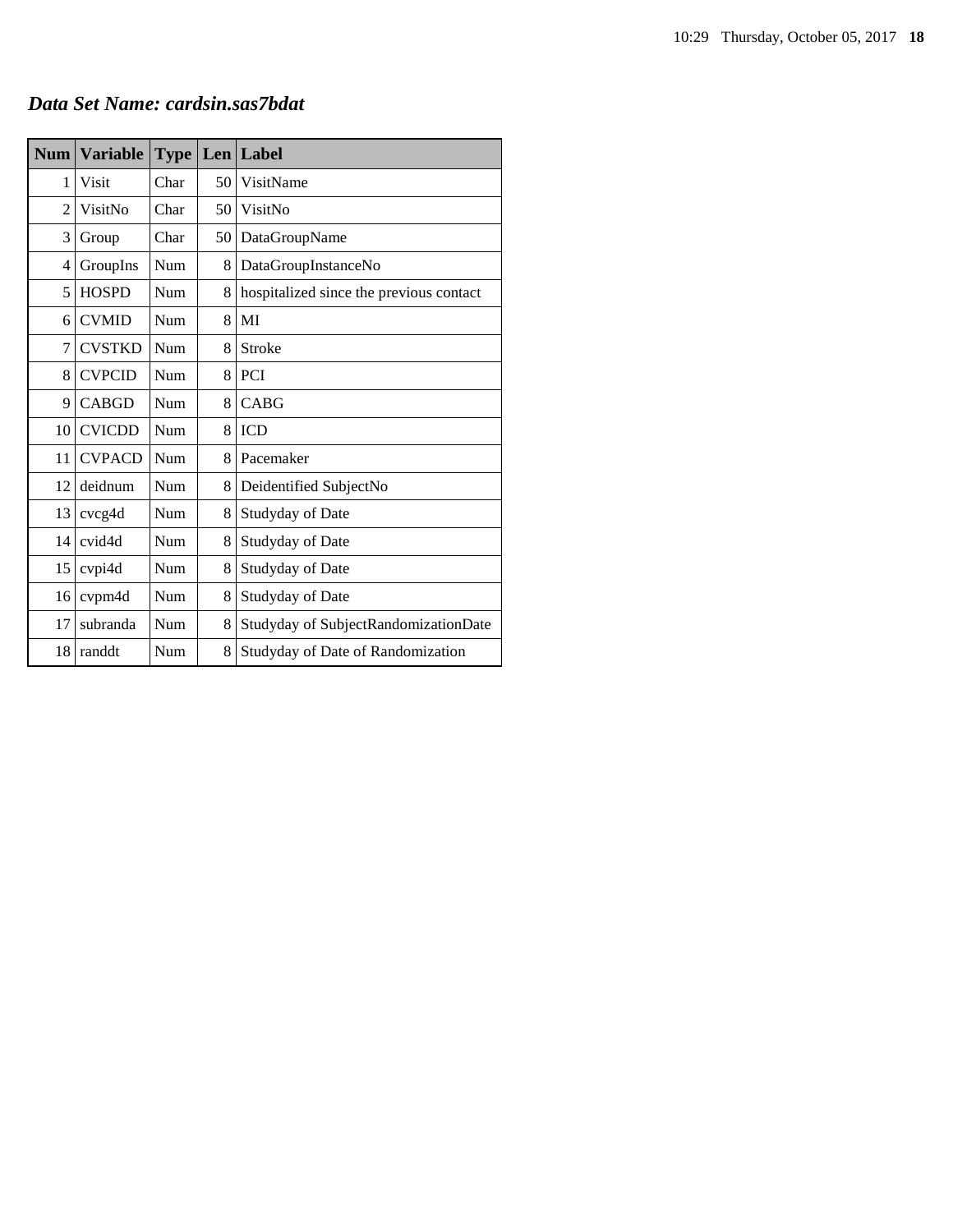# *Data Set Name: causal.sas7bdat*

| Num            | <b>Variable</b> | <b>Type</b> |    | Len Label                            |
|----------------|-----------------|-------------|----|--------------------------------------|
| 1              | Visit           | Char        | 50 | VisitName                            |
| $\overline{c}$ | VisitNo         | Char        | 50 | VisitNo                              |
| 3              | Group           | Char        | 50 | DataGroupName                        |
| 4              | GroupIns        | Num         | 8  | DataGroupInstanceNo                  |
| 5              | <b>CAUSAL</b>   | Num         | 8  | Was event associated with therapy?   |
| 6              | <b>AEVIT</b>    | Num         | 8  | Vitamin therapy                      |
| 7              | <b>AEDIS</b>    | Num         | 8  | Concomitant disease                  |
| 8              | <b>AEMED</b>    | Num         | 8  | Concomitant medication               |
| 9              | AEPROC          | Num         | 8  | Surgery/medical procedure            |
| 10             | <b>AEPROG</b>   | <b>Num</b>  | 8  | Progression of disease under study   |
| 11             | <b>PROGYN</b>   | Num         | 8  | Are there additional AEs to report?  |
| 12             | deidnum         | Num         | 8  | Deidentified SubjectNo               |
| 13             | subranda        | Num         | 8  | Studyday of SubjectRandomizationDate |
| 14             | randdt          | Num         | 8  | Studyday of Date of Randomization    |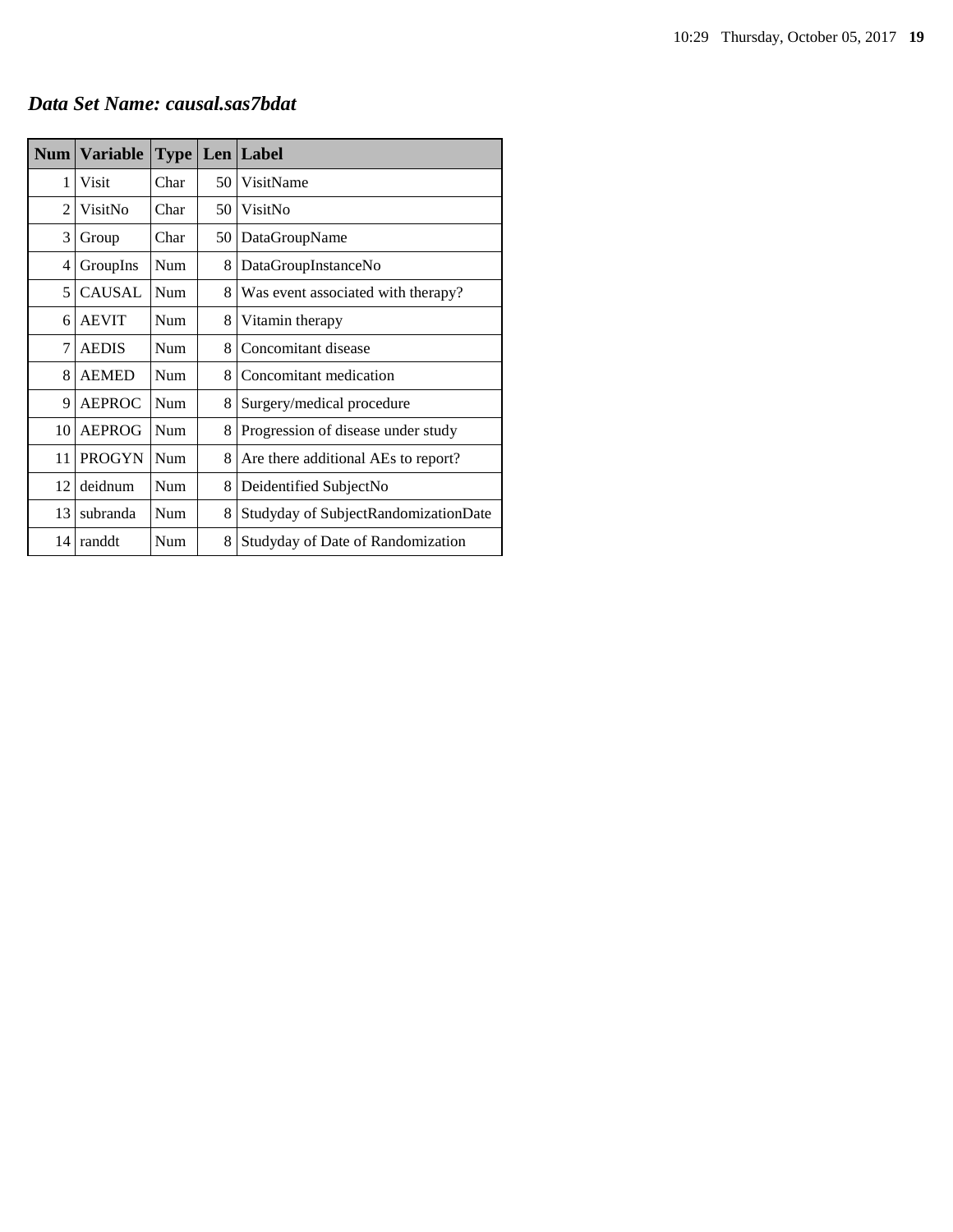#### *Data Set Name: char.sas7bdat*

|                | Num   Variable | <b>Type</b> |    | Len   Label                          |
|----------------|----------------|-------------|----|--------------------------------------|
| 1              | Visit          | Char        | 50 | VisitName                            |
| $\overline{c}$ | VisitNo        | Char        | 50 | VisitNo                              |
| 3              | Group          | Char        | 50 | DataGroupName                        |
| 4              | GroupIns       | Num         | 8  | DataGroupInstanceNo                  |
| 5              | <b>NOANG</b>   | Num         | 8  | Has angina completely resolved?      |
| 6              | <b>CCS</b>     | Num         | 8  | Canadian Cardiovascular Society      |
| 7              | <b>NOHF</b>    | <b>Num</b>  | 8  | No heart failure                     |
| 8              | <b>NYHA</b>    | Num         | 8  | NYHA heart failure class             |
| 9              | deidnum        | Num         | 8  | Deidentified SubjectNo               |
| 10             | subranda       | Num         | 8  | Studyday of SubjectRandomizationDate |
| 11             | randdt         | Num         | 8  | Studyday of Date of Randomization    |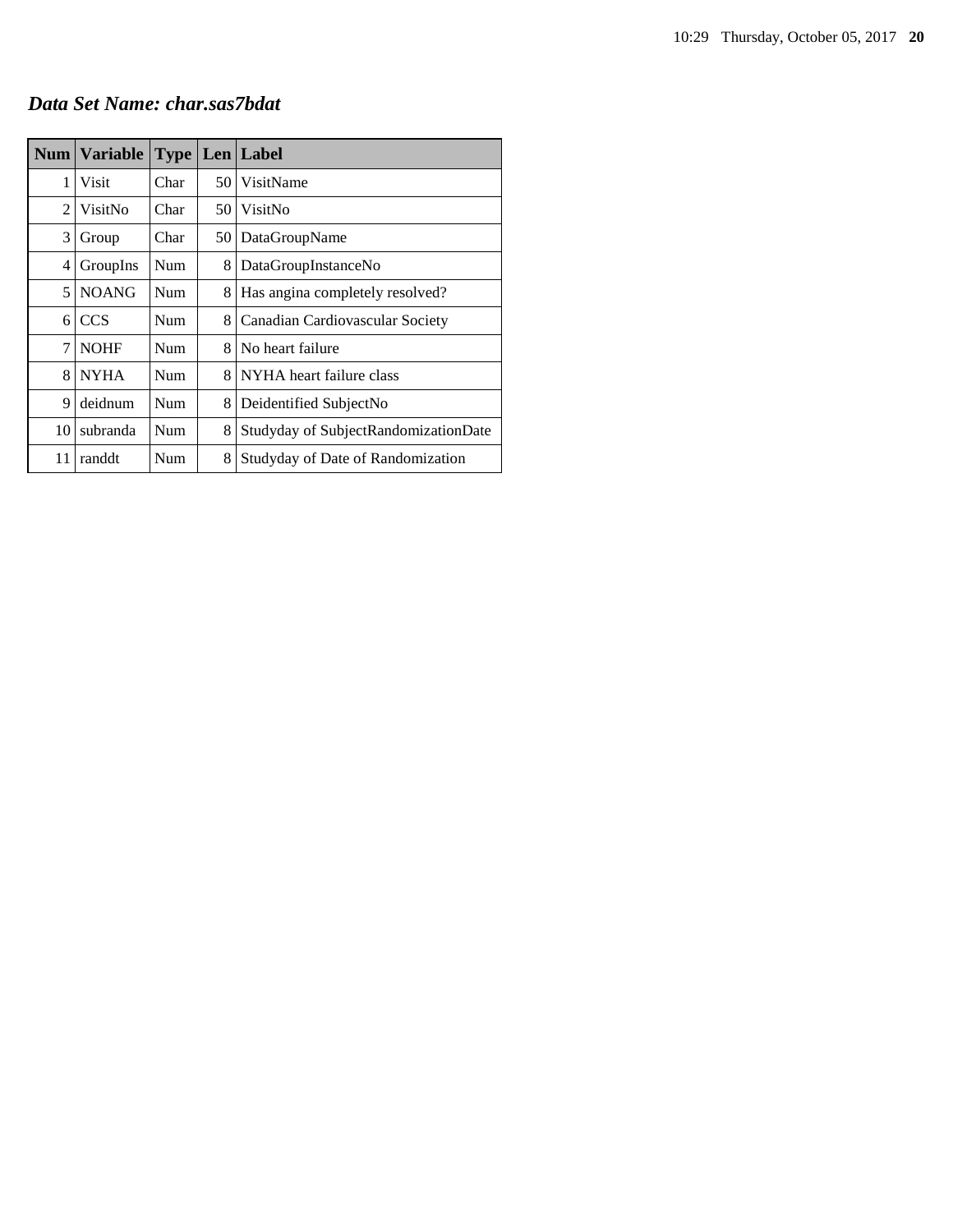# *Data Set Name: cirhosp.sas7bdat*

| <b>Num</b> | <b>Variable</b> | <b>Type</b> | Len | Label                                  |
|------------|-----------------|-------------|-----|----------------------------------------|
| 1          | <b>Visit</b>    | Char        | 50  | VisitName                              |
| 2          | VisitNo         | Char        | 50  | VisitNo                                |
| 3          | Group           | Char        | 50  | DataGroupName                          |
| 4          | GroupIns        | Num         | 8   | DataGroupInstanceNo                    |
| 5          | <b>AENUM</b>    | Num         | 8   | <b>Adverse Event Number</b>            |
| 6          | <b>ANGSYM</b>   | Num         | 8   | Were the patient's anginal symptoms    |
| 7          | <b>PLNADM</b>   | Num         | 8   | Was this a planned admission           |
| 8          | <b>CARCTH</b>   | Num         | 8   | Cardiac Catheterization                |
| 9          | <b>ANCABG</b>   | Num         | 8   | CABG                                   |
| 10         | <b>PPMIB</b>    | Num         | 8   | In the investigator's opinion          |
| 11         | <b>ANGPCI</b>   | Num         | 8   | <b>PCI</b>                             |
| 12         | <b>PPMIC</b>    | Num         | 8   | Peri-procedural or post-procedural MI  |
| 13         | <b>ANREVS</b>   | Num         | 8   | Other revascularization                |
| 14         | <b>ANTMED</b>   | Num         | 8   | Was there either an increase in        |
| 15         | <b>ANTPLT</b>   | Num         | 8   | Anti-platelet                          |
| 16         | <b>BETBLC</b>   | Num         | 8   | <b>Beta Blocker</b>                    |
| 17         | <b>CALCNL</b>   | Num         | 8   | Calcium channel blocker                |
| 18         | <b>NITRAT</b>   | Num         | 8   | <b>Nitrates</b>                        |
| 19         | <b>OTANMD</b>   | Num         | 8   | Other anti-ischemic medication:        |
| 20         | <b>AECGCA</b>   | Num         | 8   | Were there new ECG changes             |
| 21         | <b>ASTDEB</b>   | Num         | 8   | 0.5 mm transient ST segment depression |
| 22         | <b>ASTELB</b>   | Num         | 8   | 1 mm transient ST elevation            |
| 23         | <b>ATWAVB</b>   | Num         | 8   | 2 mm transient T wave                  |
| 24         | A5MMCB          | Num         | 8.  | 0.5 mm change as compared to  ECG      |
| 25         | <b>ANEWQB</b>   | Num         | 8   | New significant Q waves                |
| 26         | <b>AEVOLB</b>   | Num         | 8   | Evolving ST-segment to T-wave          |
| 27         | <b>ALBBBB</b>   | Num         | 8   | Development of new left bundle  block  |
| 28         | <b>ASTPCB</b>   | Num         | 8   | ST segment elevation  thrombolytics    |
| 29         | <b>AECGOB</b>   | Num         | 8   | Other                                  |
| 30         | <b>CRDMRB</b>   | Num         | 8   | Were there cardiac  association        |
| 31         | <b>ECKVAB</b>   | Num         | 8   | <b>Elevated CK</b> values              |
| 32         | <b>CKPKB</b>    | Num         | 8   | Peak                                   |
| 33         | <b>CKULNB</b>   | Num         | 8   | <b>ULN</b>                             |
| 34         | <b>ECKMBB</b>   | Num         | 8   | Elevated CKMB values                   |
| 35         | <b>CKMBPB</b>   | Num         | 8   | Peak                                   |
| 36         | <b>CKMBUB</b>   | Num         | 8   | <b>ULN</b>                             |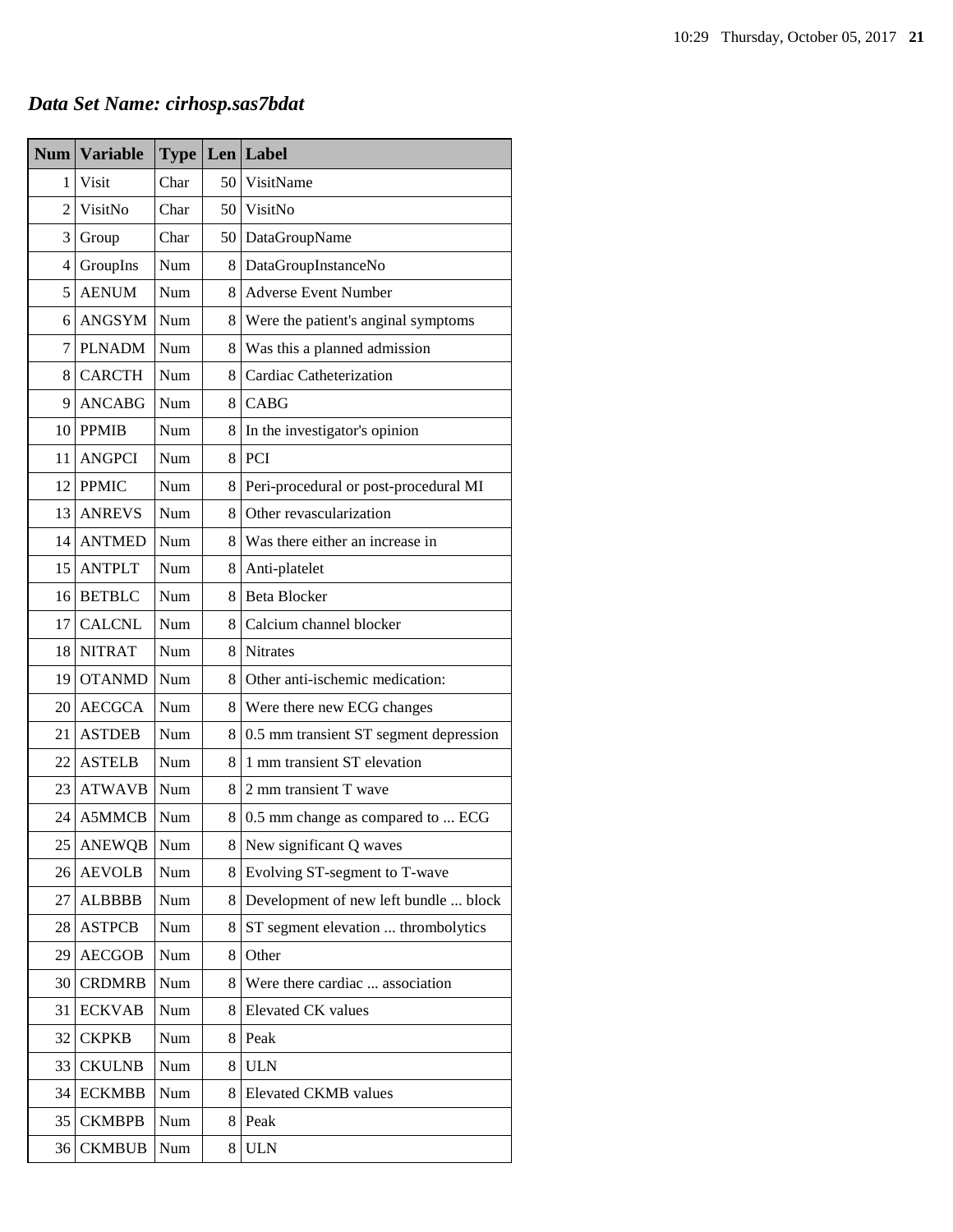|    | Num   Variable | <b>Type</b> |   | Len Label                            |
|----|----------------|-------------|---|--------------------------------------|
| 37 | <b>ETROPB</b>  | Num         | 8 | Elevated Troponin values             |
| 38 | <b>TROPPB</b>  | Num         | 8 | Peak                                 |
| 39 | <b>TROPUB</b>  | Num         | 8 | <b>ULN</b>                           |
| 40 | deidnum        | Num         | 8 | Deidentified SubjectNo               |
| 41 | admtdt         | Num         | 8 | Studyday of Date of Admission        |
| 42 | ancadt         | Num         | 8 | Studyday of Date                     |
| 43 | angpdt         | Num         | 8 | Studyday of Date                     |
| 44 | anredt         | Num         | 8 | Studyday of Date                     |
| 45 | ccdate         | Num         | 8 | Studyday of Date                     |
| 46 | subranda       | Num         | 8 | Studyday of SubjectRandomizationDate |
| 47 | randdt         | Num         | 8 | Studyday of Date of Randomization    |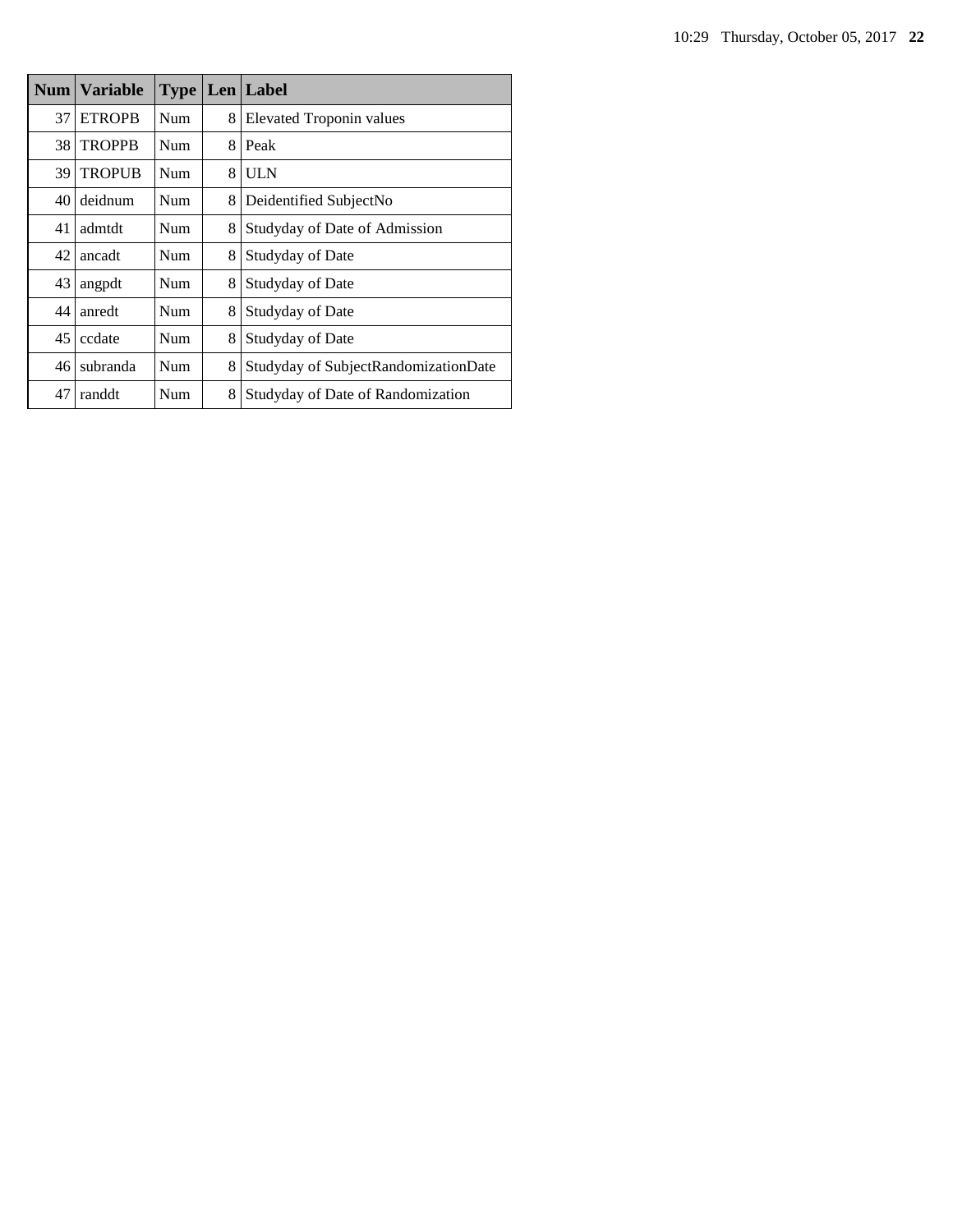## *Data Set Name: cirmi.sas7bdat*

| <b>Num</b>     | <b>Variable</b> | <b>Type</b> |                 | Len Label                              |
|----------------|-----------------|-------------|-----------------|----------------------------------------|
| 1              | Visit           | Char        | 50 <sup>1</sup> | VisitName                              |
| $\overline{2}$ | VisitNo         | Char        | 50              | VisitNo                                |
| 3              | Group           | Char        | 50              | DataGroupName                          |
| 4              | GroupIns        | Num         | 8               | DataGroupInstanceNo                    |
| 5              | <b>AENUM</b>    | Num         | 8               | <b>Adverse Event Number</b>            |
| 6              | <b>ISCHEM</b>   | Num         | 8               | Ischemic symptoms                      |
| 7              | <b>AECGCH</b>   | Num         | 8               | ECG changes consistent with  ischemia  |
| 8              | <b>ASTDEP</b>   | Num         | 8               | 0.5 mm transient ST segment depression |
| 9              | <b>ASTELE</b>   | Num         | 8               | 1 mm transient ST elevation            |
| 10             | <b>ATWAVE</b>   | Num         | 8               | 2 mm transient T wave change           |
| 11             | A5MMCH          | Num         | 8               | 0.5 mm change as compared to  ECG      |
| 12             | <b>ANEWQ</b>    | Num         | 8               | New significant Q waves                |
| 13             | <b>ADEPEL</b>   | Num         | 8               | Evolving ST-segment to T-wave changes  |
| 14             | <b>ALBBB</b>    | Num         | 8               | Development of new left bundle  block  |
| 15             | <b>ASTPCI</b>   | Num         | 8               | ST segment elevation  thrombolytics    |
| 16             | <b>CRDMRA</b>   | Num         | 8               | Were there cardiac markers drawn       |
| 17             | <b>ECKVAA</b>   | Num         | 8               | <b>Elevated CK</b> values              |
| 18             | <b>CKPKA</b>    | Num         | 8               | Peak                                   |
| 19             | <b>CKULNA</b>   | Num         | 8               | <b>ULN</b>                             |
| 20             | <b>ECKMBA</b>   | Num         | 8               | <b>Elevated CKMB</b> values            |
| 21             | <b>CKMBPA</b>   | Num         | 8               | Peak CK-MB level                       |
| 22             | <b>CKMBUA</b>   | Num         | 8               | Upper limit of normal                  |
| 23             | <b>ETROPA</b>   | Num         | 8               | <b>Elevated Troponin values</b>        |
| 24             | <b>TROPPA</b>   | Num         | 8               | Peak                                   |
| 25             | <b>TROPUA</b>   | Num         | 8               | <b>ULN</b>                             |
| 26             | <b>REVAS</b>    | Num         | 8               | Did a coronary revascularization occur |
| 27             | <b>RCABC</b>    | Num         | 8               | CABG                                   |
| 28             | <b>RPCI</b>     | Num         | 8               | PCI                                    |
| 29             | <b>PPMIA</b>    | Num         | 8               | Did a peri-procedural or  occur        |
| 30             | <b>MSURG</b>    | Num         | 8               | Did the MI occur following a surgical  |
| 31             | deidnum         | Num         | 8               | Deidentified SubjectNo                 |
| 32             | midate          | Num         | 8               | Studyday of Date of MI                 |
| 33             | rcabdt          | Num         | 8               | Studyday of Date                       |
| 34             | rothdt          | Num         | 8               | Studyday of Date                       |
| 35             | rpcidt          | Num         | 8               | Studyday of Date                       |
| 36             | subranda        | Num         | 8               | Studyday of SubjectRandomizationDate   |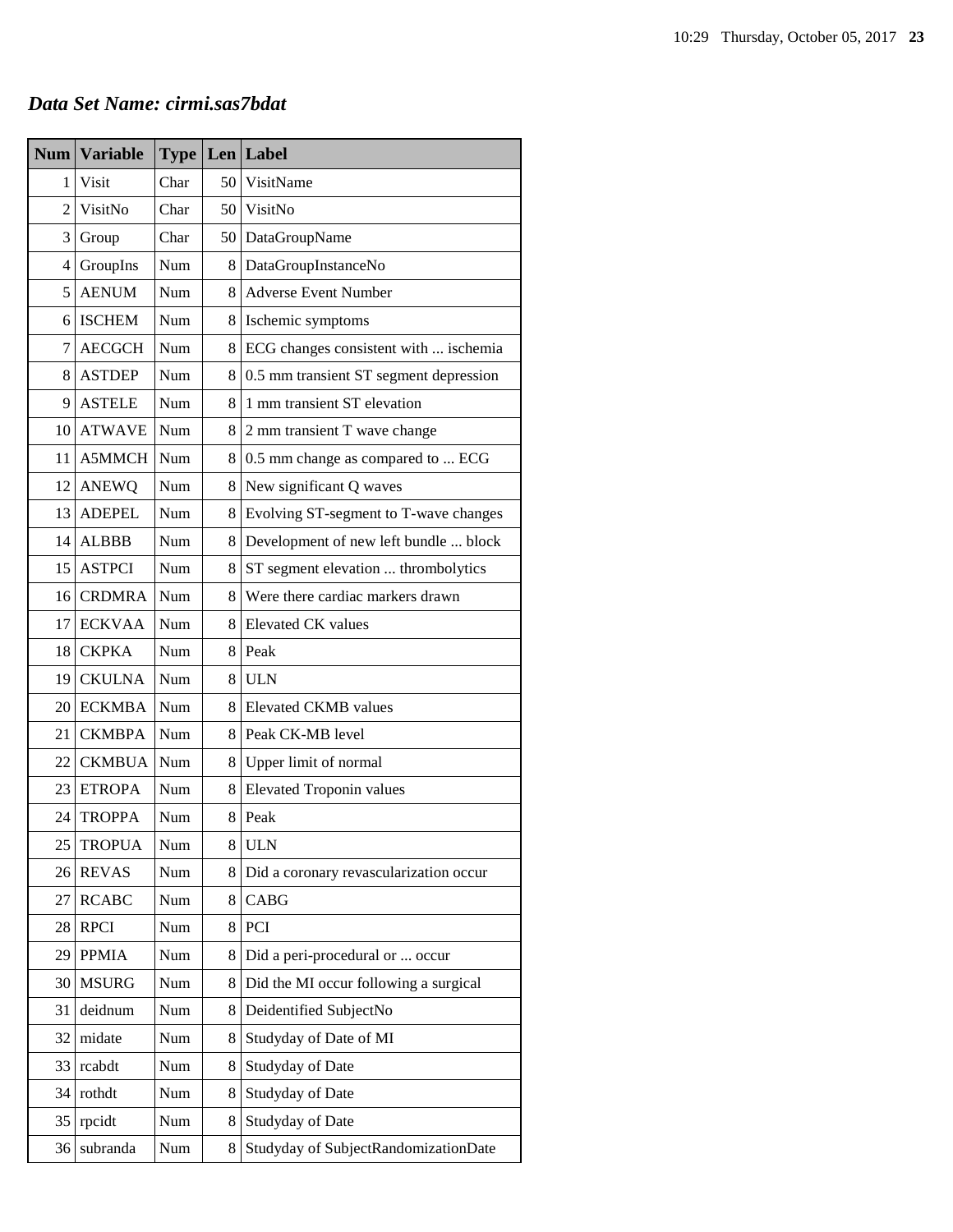| Num Variable Type Len Label |     |                                     |
|-----------------------------|-----|-------------------------------------|
| 37 randdt                   | Num | 8 Studyday of Date of Randomization |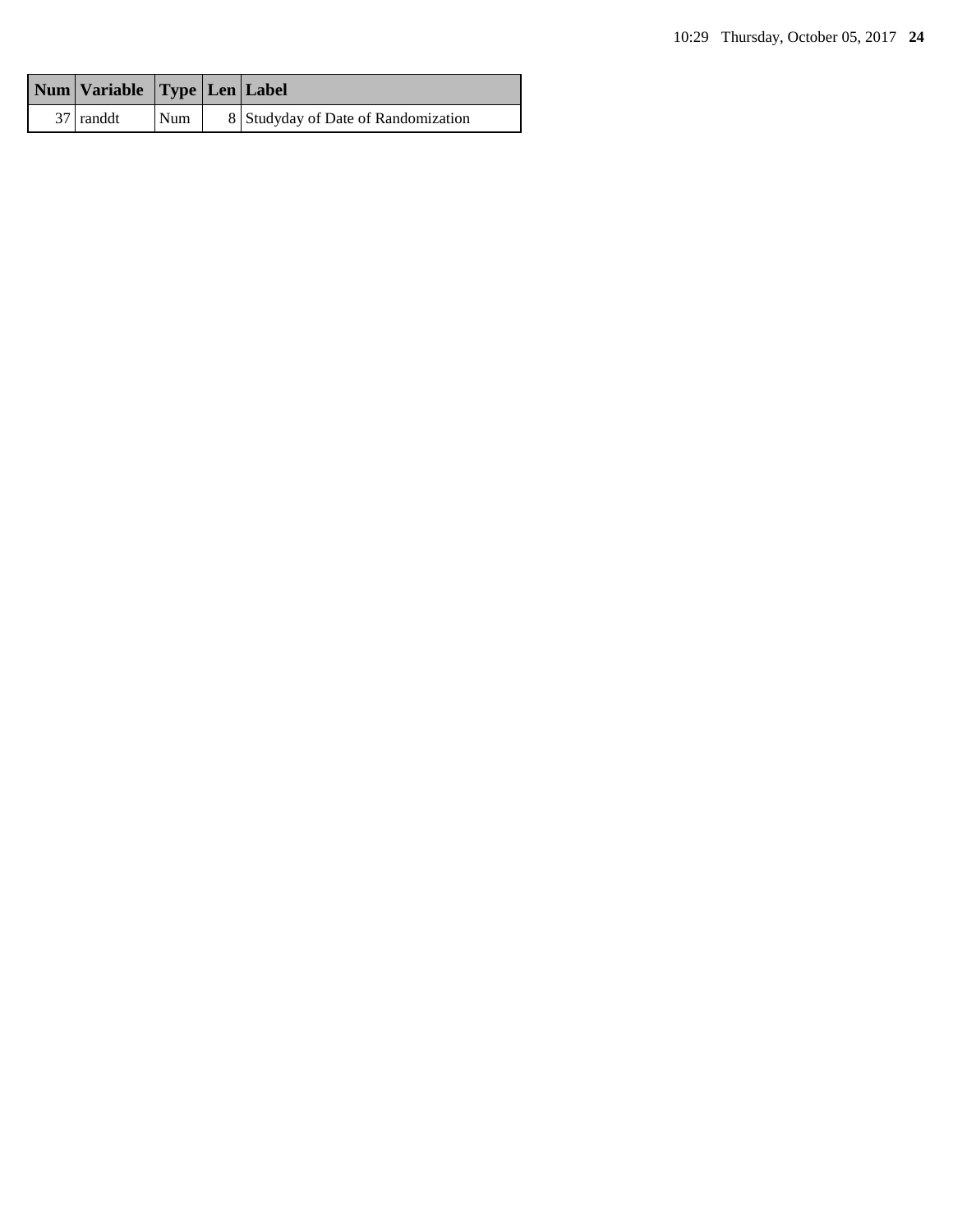# *Data Set Name: clincard.sas7bdat*

| <b>Num</b>     | <b>Variable</b>    | <b>Type</b> |    | Len Label                            |
|----------------|--------------------|-------------|----|--------------------------------------|
| 1              | <b>Visit</b>       | Char        | 50 | VisitName                            |
| $\overline{2}$ | VisitNo            | Char        | 50 | VisitNo                              |
| 3              | Group              | Char        | 50 | DataGroupName                        |
| 4              | GroupIns           | Num         | 8  | DataGroupInstanceNo                  |
| 5              | <b>HOSPC</b>       | Num         | 8  | Has the patient been hospitalized    |
| 6              | HOSA3B             | Num         | 8  | MI                                   |
| 7              | <b>CVSTKC</b>      | Num         | 8  | Stroke                               |
| 8              | CVPCI3             | Num         | 8  | PCI                                  |
| 9              | <b>CABGC</b>       | Num         | 8  | <b>CABG</b>                          |
| 10             | <b>CVICDC</b>      | Num         | 8  | <b>ICD</b>                           |
| 11             | <b>CVPACC</b>      | Num         | 8  | Pacemaker                            |
| 12             | deidnum            | Num         | 8  | Deidentified SubjectNo               |
| 13             | clvist             | Num         | 8  | Studyday of Date of clinic visit     |
| 14             | cvcg3d             | Num         | 8  | Studyday of Date                     |
| 15             | cvid <sub>3d</sub> | Num         | 8  | Studyday of Date                     |
| 16             | cvpi3d             | Num         | 8  | Studyday of Date                     |
| 17             | cvpm3d             | Num         | 8  | Studyday of Date                     |
| 18             | subranda           | Num         | 8  | Studyday of SubjectRandomizationDate |
| 19             | randdt             | Num         | 8  | Studyday of Date of Randomization    |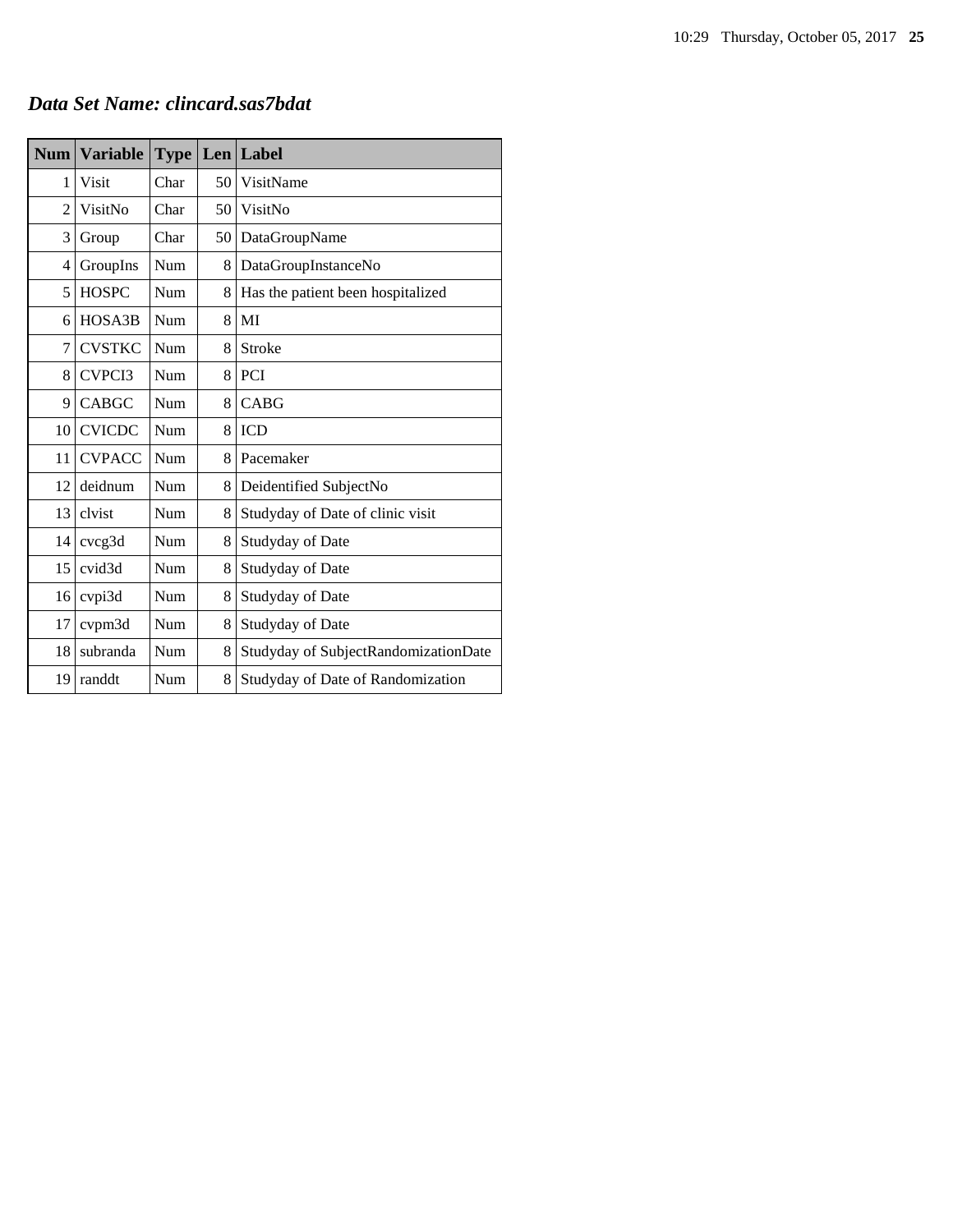*Data Set Name: clindat2.sas7bdat*

|    | Num   Variable | <b>Type</b> |    | Len Label                            |
|----|----------------|-------------|----|--------------------------------------|
| 1  | Visit          | Char        | 50 | VisitName                            |
| 2  | VisitNo        | Char        | 50 | VisitNo                              |
| 3  | Group          | Char        | 50 | DataGroupName                        |
| 4  | GroupIns       | Num         | 8  | DataGroupInstanceNo                  |
| 5  | <b>CLBPSY</b>  | Num         | 8  | <b>BP</b> Systolic                   |
| 6  | <b>CLBPDI</b>  | Num         | 8  | <b>BP</b> Diastolic                  |
| 7  | clpuls         | Num         | 8  | Pulse                                |
| 8  | <b>CLRALE</b>  | Num         | 8  | <b>Pulmonary Rales</b>               |
| 9  | deidnum        | Num         | 8  | Deidentified SubjectNo               |
| 10 | subranda       | Num         | 8  | Studyday of SubjectRandomizationDate |
| 11 | randdt         | Num         | 8  | Studyday of Date of Randomization    |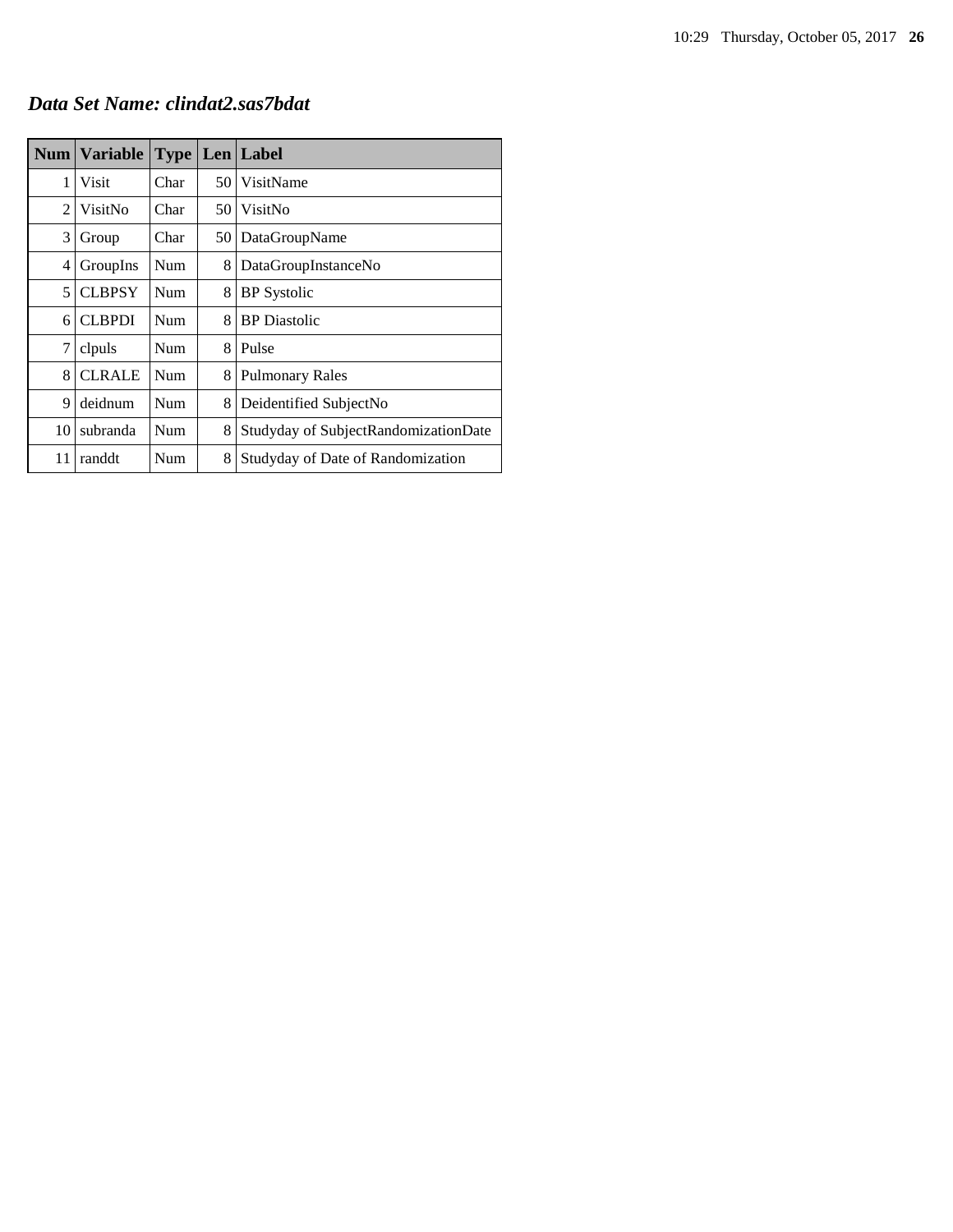| Data Set Name: clindata.sas7bdat |  |
|----------------------------------|--|
|----------------------------------|--|

| <b>Num</b>     | <b>Variable</b> | <b>Type</b> |      | Len Label                            |
|----------------|-----------------|-------------|------|--------------------------------------|
| 1              | <b>Visit</b>    | Char        | 50   | VisitName                            |
| $\overline{2}$ | VisitNo         | Char        | 50 l | VisitNo                              |
| 3              | Group           | Char        | 50   | DataGroupName                        |
| 4              | GroupIns        | Num         | 8    | DataGroupInstanceNo                  |
| 5              | <b>PREBPS</b>   | Num         | 8    | BP Systolic: Pre-infusion            |
| 6              | <b>PREBPD</b>   | Num         | 8    | BP Diastolic: Pre-infusion           |
| 7              | <b>MIDBPS</b>   | Num         | 8    | BP Systolic: Mid-infusion            |
| 8              | <b>MIDBPD</b>   | Num         | 8    | BP Diastolic: Mid-infusion           |
| 9              | <b>PSTBPS</b>   | Num         | 8    | BP Systolic: Post-infusion           |
| 10             | <b>PSTBPD</b>   | Num         | 8    | <b>BP</b> Diastolic: Post-infusion   |
| 11             | <b>PREPUL</b>   | Num         | 8    | Pulse:<br>Pre-infusion               |
| 12             | <b>MIDPUL</b>   | Num         | 8    | Pulse: Mid-infusion                  |
| 13             | <b>PSTPUL</b>   | Num         | 8    | Pulse: Post-infusion                 |
| 14             | <b>RALESA</b>   | Num         | 8    | Pulmonary Rales: Pre-infusion        |
| 15             | <b>RALESB</b>   | Num         | 8    | Pulmonary Rales: Post-infusion       |
| 16             | deidnum         | Num         | 8    | Deidentified SubjectNo               |
| 17             | subranda        | Num         | 8    | Studyday of SubjectRandomizationDate |
| 18             | randdt          | Num         | 8    | Studyday of Date of Randomization    |
| 19             | infswg          | Num         | 8    | Weight                               |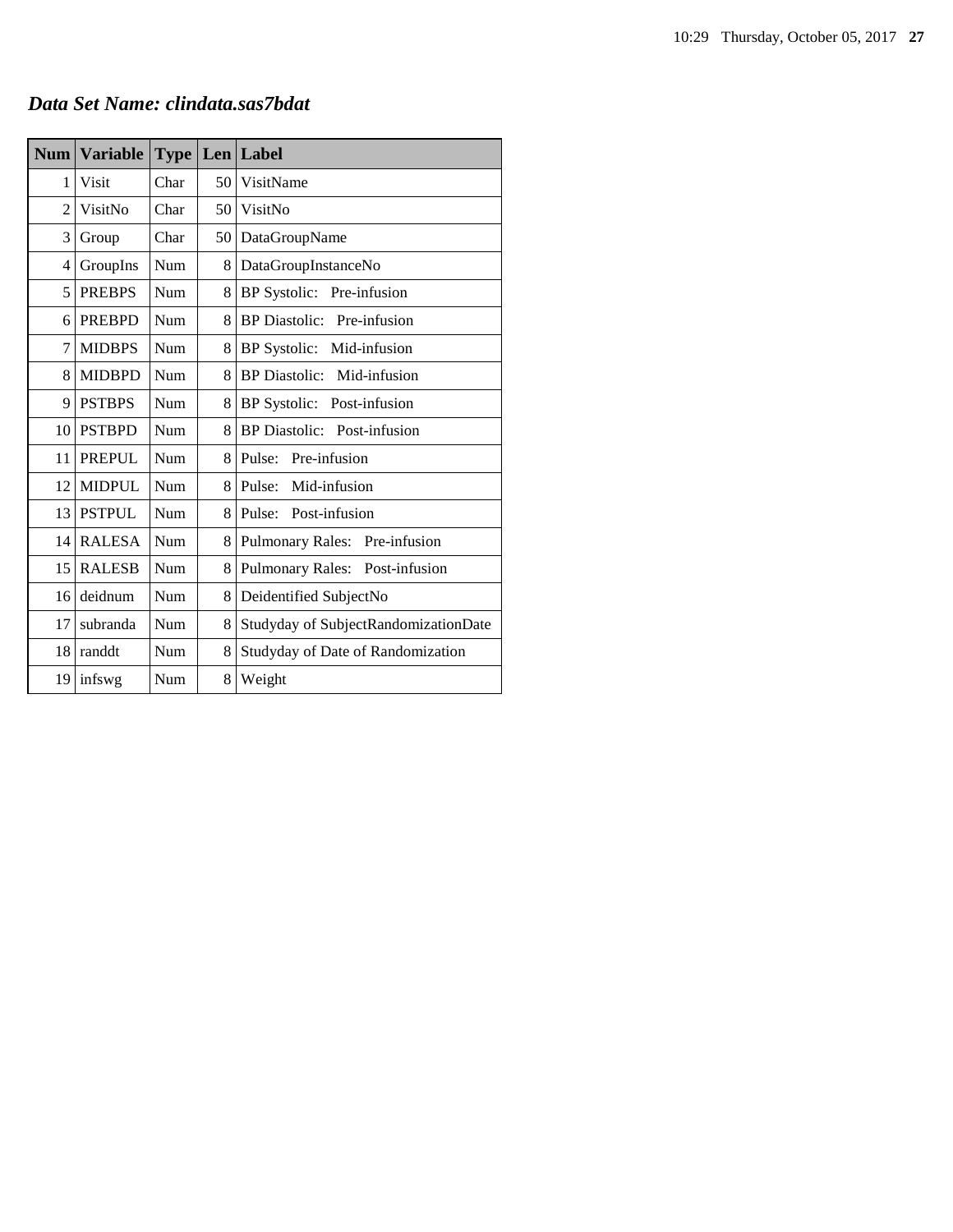*Data Set Name: clinsmok.sas7bdat*

|   | Num   Variable | <b>Type</b> |      | Len Label                            |
|---|----------------|-------------|------|--------------------------------------|
| 1 | Visit          | Char        | 50 I | VisitName                            |
| 2 | VisitNo        | Char        | 50.  | VisitNo                              |
| 3 | Group          | Char        | 50   | DataGroupName                        |
| 4 | GroupIns       | <b>Num</b>  | 8    | DataGroupInstanceNo                  |
| 5 | <b>CLSMOK</b>  | <b>Num</b>  | 8    | Does the patient  cigarettes?        |
| 6 | deidnum        | <b>Num</b>  | 8    | Deidentified SubjectNo               |
| 7 | subranda       | Num         | 8    | Studyday of SubjectRandomizationDate |
| 8 | randdt         | Num         | 8    | Studyday of Date of Randomization    |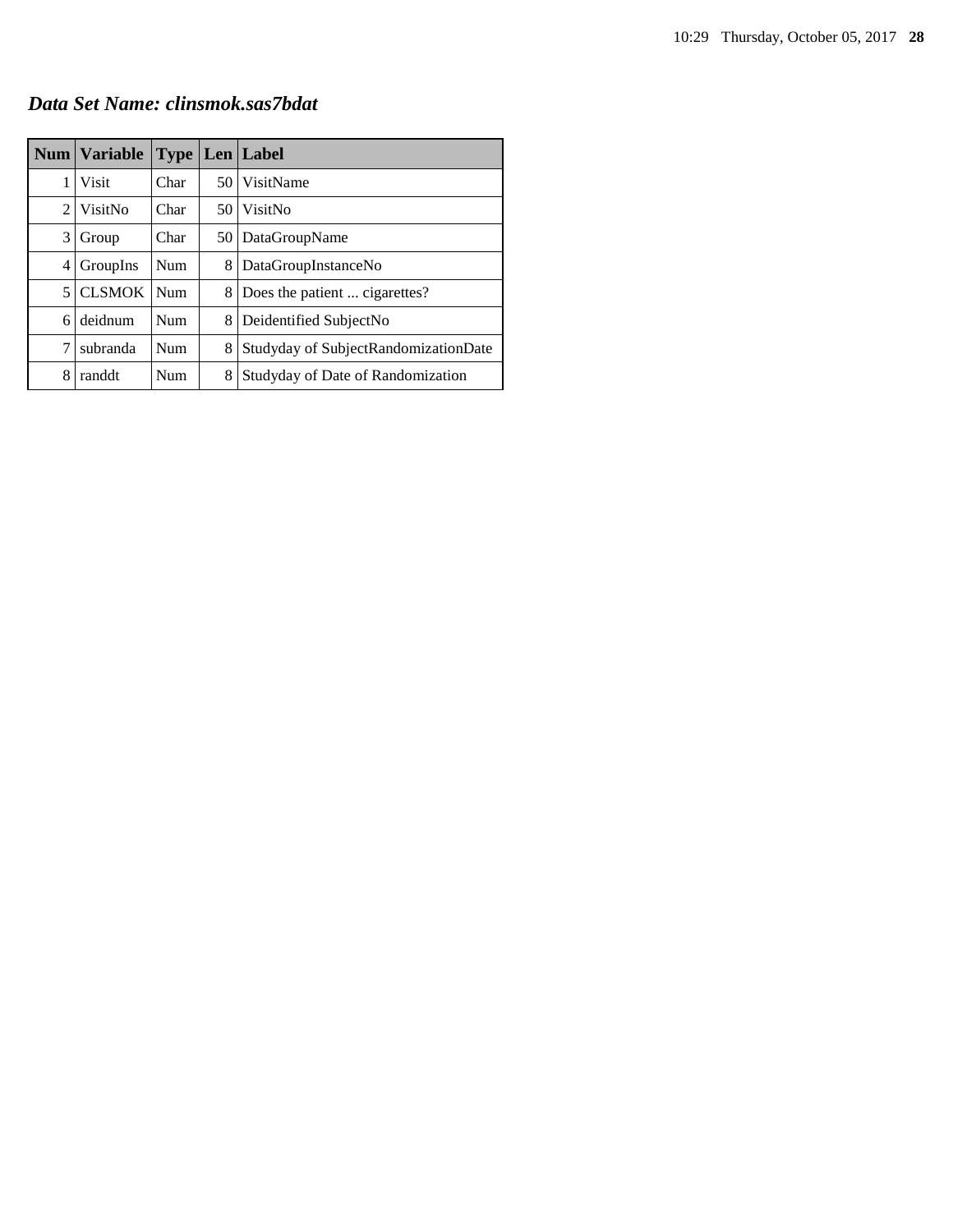|  | Data Set Name: clinstat.sas7bdat |  |
|--|----------------------------------|--|
|  |                                  |  |

| Num            | <b>Variable</b> | <b>Type</b> |    | Len Label                               |
|----------------|-----------------|-------------|----|-----------------------------------------|
| 1              | Visit           | Char        | 50 | VisitName                               |
| $\overline{c}$ | VisitNo         | Char        | 50 | VisitNo                                 |
| 3              | Group           | Char        | 50 | DataGroupName                           |
| 4              | GroupIns        | Num         | 8  | DataGroupInstanceNo                     |
| 5              | <b>CLNMIS</b>   | Num         | 8  | Was the clinic visit missed?            |
| 6              | <b>CLDTH</b>    | Num         | 8  | Death                                   |
| 7              | <b>CLCVET</b>   | Num         | 8  | Cardiovascular events                   |
| 8              | <b>CLSAE</b>    | Num         | 8  | Other Serious Adverse Event             |
| 9              | <b>CLNMED</b>   | Num         | 8  | Non-medical reason                      |
| 10             | <b>CLILL</b>    | Num         | 8  | Intercurrent Non-cardiac Illness/Injury |
| 11             | <b>CLWTDR</b>   | Num         | 8  | Withdrew consent for the study          |
| 12             | deidnum         | Num         | 8  | Deidentified SubjectNo                  |
| 13             | subranda        | Num         | 8  | Studyday of SubjectRandomizationDate    |
| 14             | randdt          | Num         | 8  | Studyday of Date of Randomization       |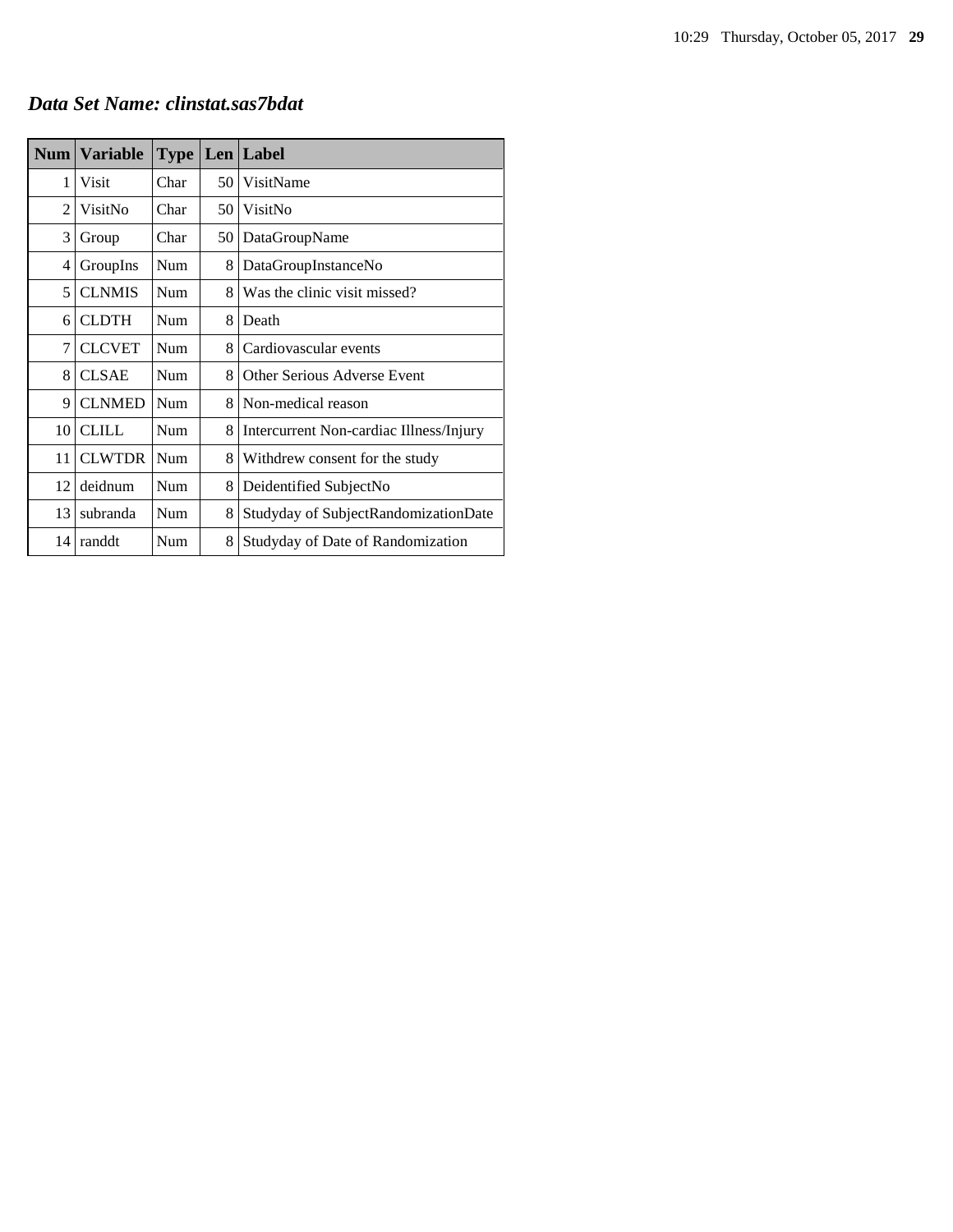## *Data Set Name: clinvis.sas7bdat*

|                | Num   Variable   Type   Len   Label |            |                 |                                      |
|----------------|-------------------------------------|------------|-----------------|--------------------------------------|
| 1              | Visit                               | Char       |                 | 50 VisitName                         |
| $\mathfrak{D}$ | VisitNo                             | Char       | 50 <sup>1</sup> | VisitNo                              |
| 3              | Group                               | Char       |                 | 50   DataGroupName                   |
| 4              | GroupIns                            | <b>Num</b> | 8               | DataGroupInstanceNo                  |
| 5              | <b>CLNVS</b>                        | Num        | 8               | <b>Visit</b>                         |
| 6              | deidnum                             | Num        | 8               | Deidentified SubjectNo               |
| 7              | subranda                            | Num        | 8               | Studyday of SubjectRandomizationDate |
| 8              | randdt                              | Num        | 8               | Studyday of Date of Randomization    |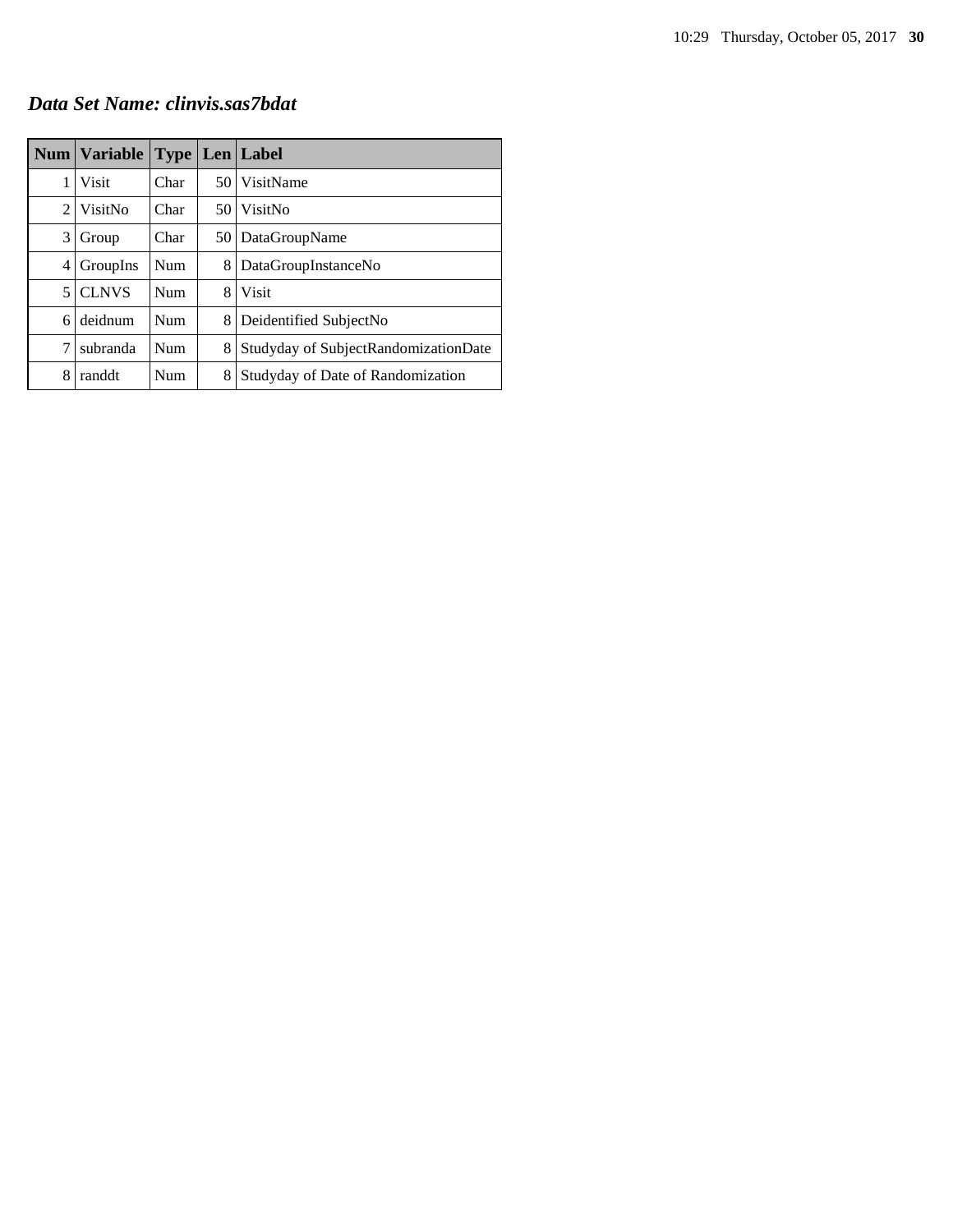# *Data Set Name: conmed.sas7bdat*

| Num            | <b>Variable</b> | <b>Type</b> | Len | Label                                |
|----------------|-----------------|-------------|-----|--------------------------------------|
| 1              | Visit           | Char        | 50  | VisitName                            |
| $\overline{c}$ | VisitNo         | Char        | 50  | VisitNo                              |
| 3              | Group           | Char        | 50  | DataGroupName                        |
| 4              | GroupIns        | Num         | 8   | DataGroupInstanceNo                  |
| 5              | <b>CNAME</b>    | Char        | 100 | Name                                 |
| 6              | <b>CDOSE</b>    | Num         | 8   | Dose                                 |
| 7              | <b>CUNIT</b>    | Char        | 20  | Units                                |
| 8              | <b>CFREQ</b>    | Char        | 10  | Freq.                                |
| 9              | <b>CONT</b>     | Num         | 8   | Continued                            |
| 10             | deidnum         | Num         | 8   | Deidentified SubjectNo               |
| 11             | cspdt           | Num         | 8   | <b>Studyday of Stop Date</b>         |
| 12             | cstdt           | Num         | 8   | <b>Studyday of Start Date</b>        |
| 13             | subranda        | Num         | 8   | Studyday of SubjectRandomizationDate |
| 14             | randdt          | Num         | 8   | Studyday of Date of Randomization    |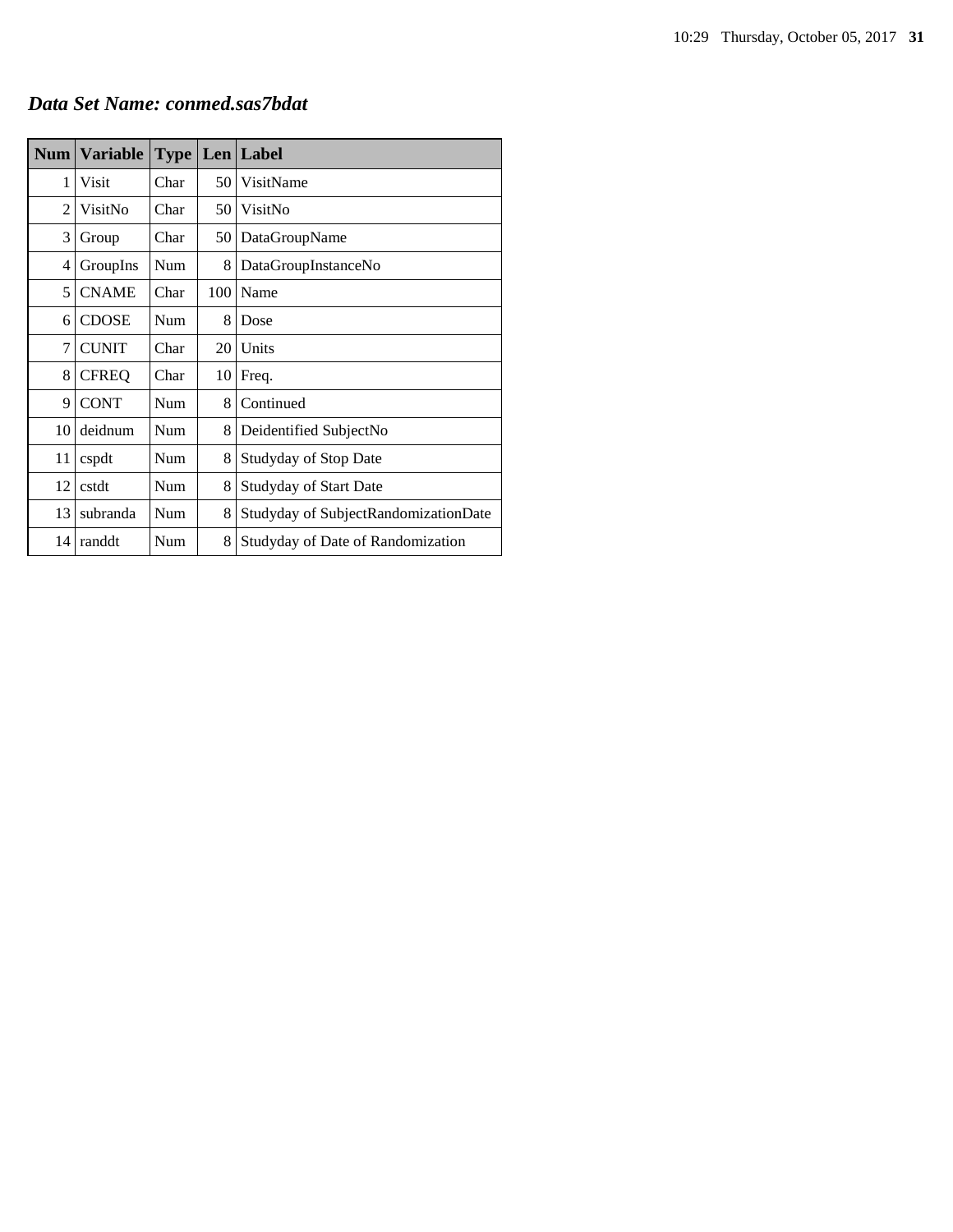|  |  | Data Set Name: curchar.sas7bdat |
|--|--|---------------------------------|
|--|--|---------------------------------|

|                | Num   Variable | <b>Type</b> |    | Len   Label                          |
|----------------|----------------|-------------|----|--------------------------------------|
| 1              | Visit          | Char        | 50 | VisitName                            |
| $\overline{c}$ | VisitNo        | Char        | 50 | VisitNo                              |
| 3              | Group          | Char        | 50 | DataGroupName                        |
| 4              | GroupIns       | <b>Num</b>  | 8  | DataGroupInstanceNo                  |
| 5              | <b>CLNOAN</b>  | Num         | 8  | No angina                            |
| 6              | <b>CLCCS</b>   | Num         | 8  | Canadian Cardiovascular Society      |
| 7              | <b>CLNOHG</b>  | Num         | 8  | No heart failure                     |
| 8              | <b>CLNYHA</b>  | Num         | 8  | NYHA heart failure class             |
| 9              | <b>CLCLAU</b>  | Num         | 8  | Intermittent claudication?           |
| 10             | <b>CLAUDS</b>  | Num         | 8  | Is the claudication severe enough.   |
| 11             | deidnum        | Num         | 8  | Deidentified SubjectNo               |
| 12             | subranda       | Num         | 8  | Studyday of SubjectRandomizationDate |
| 13             | randdt         | Num         | 8  | Studyday of Date of Randomization    |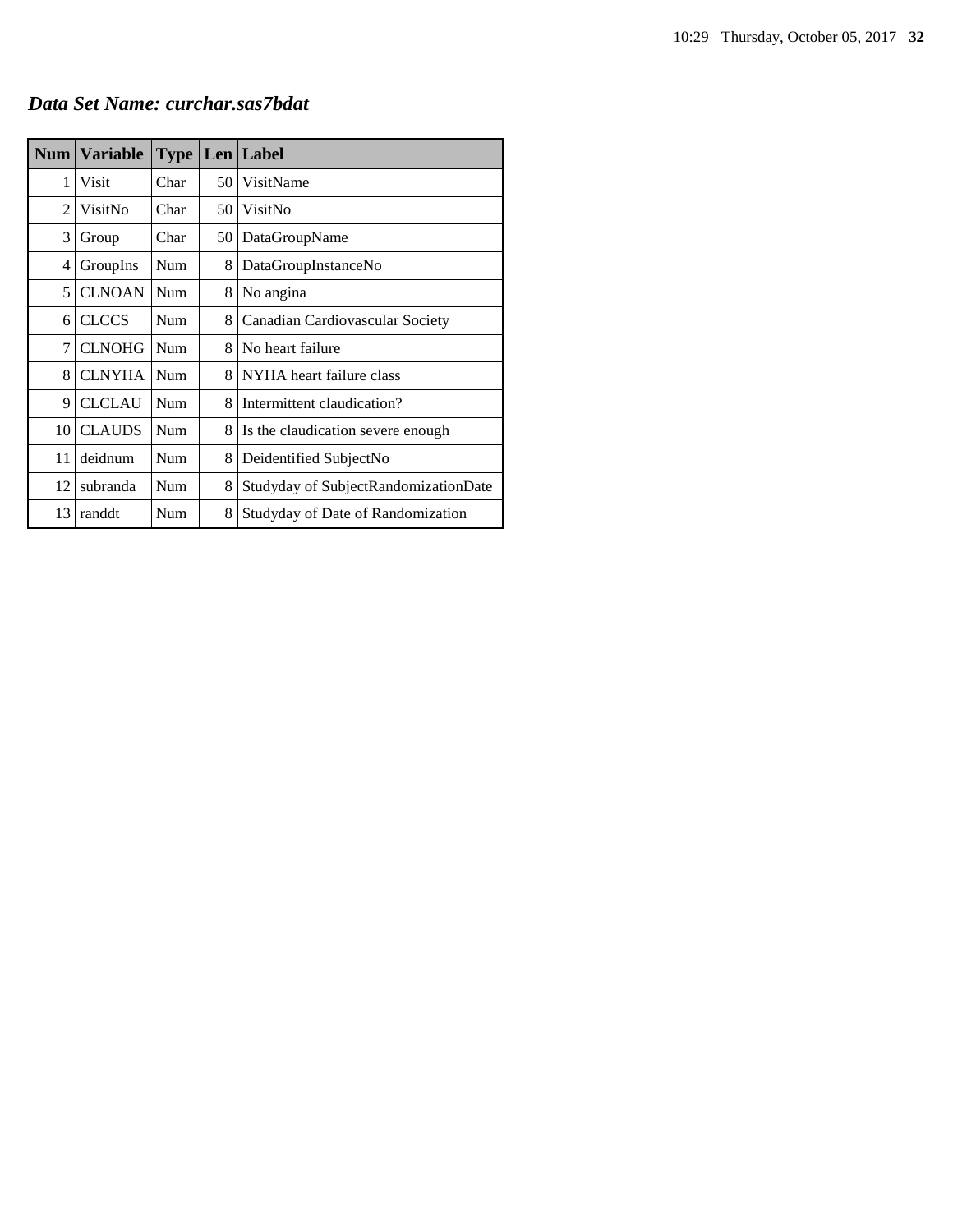#### *Data Set Name: death.sas7bdat*

| <b>Num</b> | <b>Variable</b> | <b>Type</b> |    | Len Label                              |
|------------|-----------------|-------------|----|----------------------------------------|
| 1          | <b>Visit</b>    | Char        | 50 | VisitName                              |
| 2          | VisitNo         | Char        | 50 | VisitNo                                |
| 3          | Group           | Char        | 50 | DataGroupName                          |
| 4          | GroupIns        | Num         | 8  | DataGroupInstanceNo                    |
| 5          | <b>AENUM</b>    | Num         | 8  | <b>Adverse Event Number</b>            |
| 6          | <b>CAUSE</b>    | Num         | 8  | Cause of death                         |
| 7          | <b>DTHTYP</b>   | Num         | 8  | Subcategory of death                   |
| 8          | <b>LOCDTH</b>   | Num         | 8  | Location of death                      |
| 9          | <b>DEATC</b>    | Num         | 8  | Death certificate                      |
| 10         | <b>HOSPRC</b>   | Num         | 8  | <b>Hospital Record</b>                 |
| 11         | <b>VERBAL</b>   | Num         | 8  | Verbal report from next-of-kin         |
| 12         | <b>DOTHR</b>    | Num         | 8  | Other: Specify                         |
| 13         | <b>DTHWIT</b>   | Num         | 8  | Was the death witnessed?               |
| 14         | <b>RESUSC</b>   | Num         | 8  | Was emergency resuscitation attempted? |
| 15         | <b>AUTOPS</b>   | Num         | 8  | Was an autopsy performed?              |
| 16         | deidnum         | Num         | 8  | Deidentified SubjectNo                 |
| 17         | dethdt          | Num         | 8  | Studyday of Date of death              |
| 18         | subranda        | Num         | 8  | Studyday of SubjectRandomizationDate   |
| 19         | randdt          | Num         | 8  | Studyday of Date of Randomization      |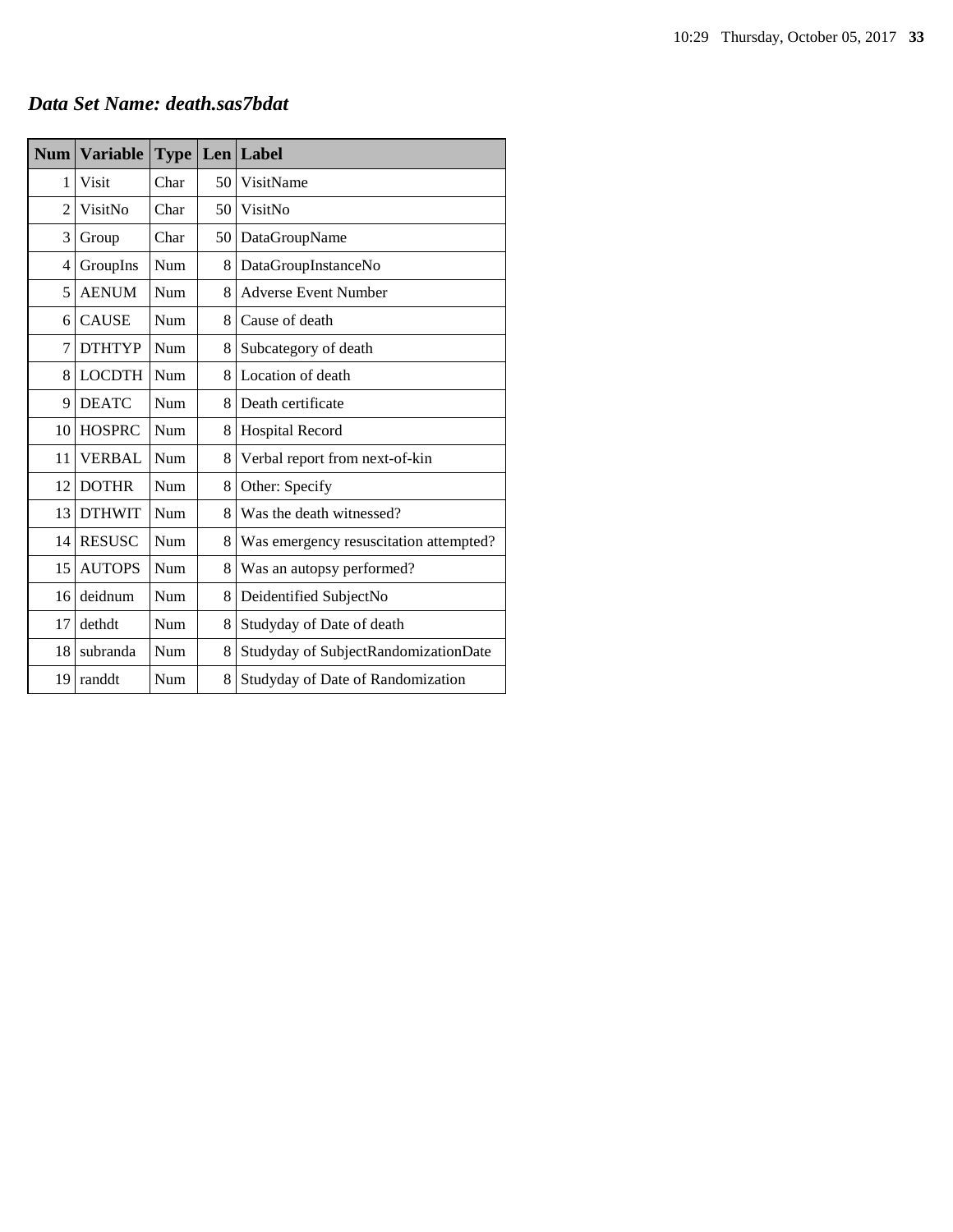# *Data Set Name: demog.sas7bdat*

|    | Num   Variable   Type   Len   Label |      |    |                                      |
|----|-------------------------------------|------|----|--------------------------------------|
| 1  | Visit                               | Char | 50 | VisitName                            |
| 2  | VisitNo                             | Char | 50 | VisitNo                              |
| 3  | Group                               | Char | 50 | DataGroupName                        |
| 4  | GroupIns                            | Num  | 8  | DataGroupInstanceNo                  |
| 5  | <b>GENDER</b>                       | Num  | 8  | Gender                               |
| 6  | deidnum                             | Num  | 8  | Deidentified SubjectNo               |
| 7  | subranda                            | Num  | 8  | Studyday of SubjectRandomizationDate |
| 8  | randdt                              | Num  | 8  | Studyday of Date of Randomization    |
| 9  | hgt                                 | Num  | 8  | Height (inches)                      |
| 10 | wgt                                 | Num  | 8  | Weight (pounds)                      |
| 11 | <b>RACE</b>                         | Char | 5  | Race                                 |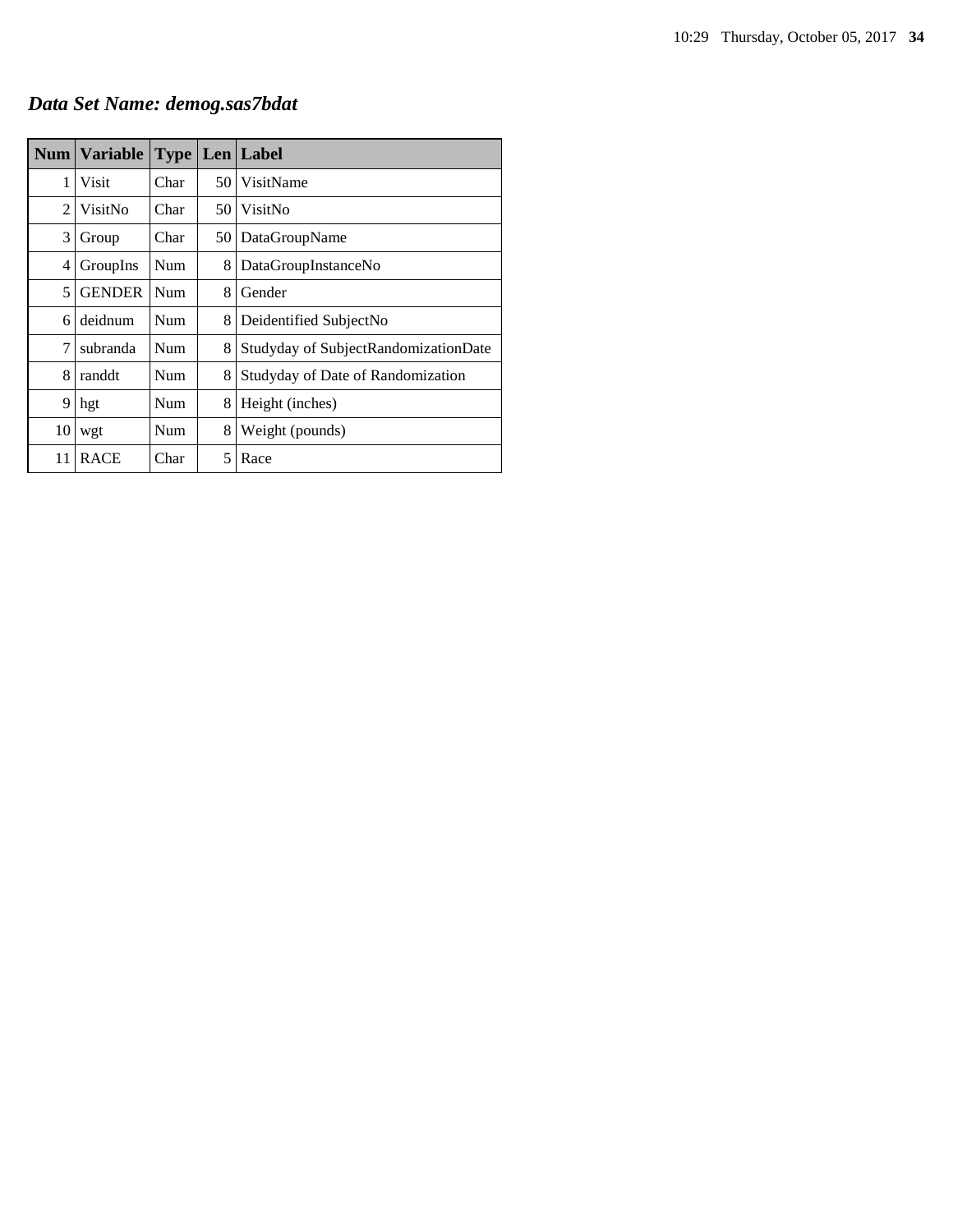# *Data Set Name: discont.sas7bdat*

| <b>Num</b> | <b>Variable</b> |      |    | <b>Type Len Label</b>                    |
|------------|-----------------|------|----|------------------------------------------|
| 1          | Visit           | Char | 50 | VisitName                                |
| 2          | VisitNo         | Char | 50 | VisitNo                                  |
| 3          | Group           | Char |    | 50 DataGroupName                         |
| 4          | GroupIns        | Num  | 8  | DataGroupInstanceNo                      |
| 5          | <b>INFDIS</b>   | Num  | 8  | Was the study infusion  discontinued?    |
| 6          | <b>DISTHR</b>   | Num  | 8  | Thrombocytopenia                         |
| 7          | <b>DISAE</b>    | Num  | 8  | <b>Adverse Event</b>                     |
| 8          | <b>DSAESP</b>   | Num  | 8  | <b>Adverse Event Number</b>              |
| 9          | <b>DISPTR</b>   | Num  | 8  | Patient refusal                          |
| 10         | <b>DISOPN</b>   | Num  | 8  | Patient wants to receive open-label EDTA |
| 11         | <b>DISPHY</b>   | Num  | 8  | Physician preference                     |
| 12         | <b>DISOTH</b>   | Num  | 8  | Other                                    |
| 13         | <b>VITDIS</b>   | Num  | 8  | Were the vitamin tablets discontinued    |
| 14         | <b>VITAE</b>    | Num  | 8  | <b>Adverse Event</b>                     |
| 15         | <b>VTAESP</b>   | Num  | 8  | <b>Adverse Event Number</b>              |
| 16         | <b>VITPTR</b>   | Num  | 8  | Patient refusal                          |
| 17         | <b>VITPHY</b>   | Num  | 8  | Physician preference                     |
| 18         | <b>VITOTH</b>   | Num  | 8  | Other                                    |
| 19         | <b>GELDIS</b>   | Num  | 8  | Were the vitamin gel-caps discontinued   |
| 20         | <b>GELAE</b>    | Num  | 8  | <b>Adverse Event</b>                     |
| 21         | <b>GLAESP</b>   | Num  | 8  | <b>Adverse Event Number</b>              |
| 22         | <b>GELPTR</b>   | Num  | 8  | Patient refusal                          |
| 23         | <b>GELPHY</b>   | Num  | 8  | Physician preference                     |
| 24         | <b>GELOTH</b>   | Num  | 8  | Other                                    |
| 25         | deidnum         | Num  | 8  | Deidentified SubjectNo                   |
| 26         | geldt           | Num  | 8  | Studyday of Date last gel-cap was taken  |
| 27         | <b>lstinf</b>   | Num  | 8  | Studyday of Date of last infusion        |
| 28         | subranda        | Num  | 8  | Studyday of SubjectRandomizationDate     |
| 29         | tabdt           | Num  | 8  | Studyday of Date last table was taken    |
| 30         | randdt          | Num  | 8  | Studyday of Date of Randomization        |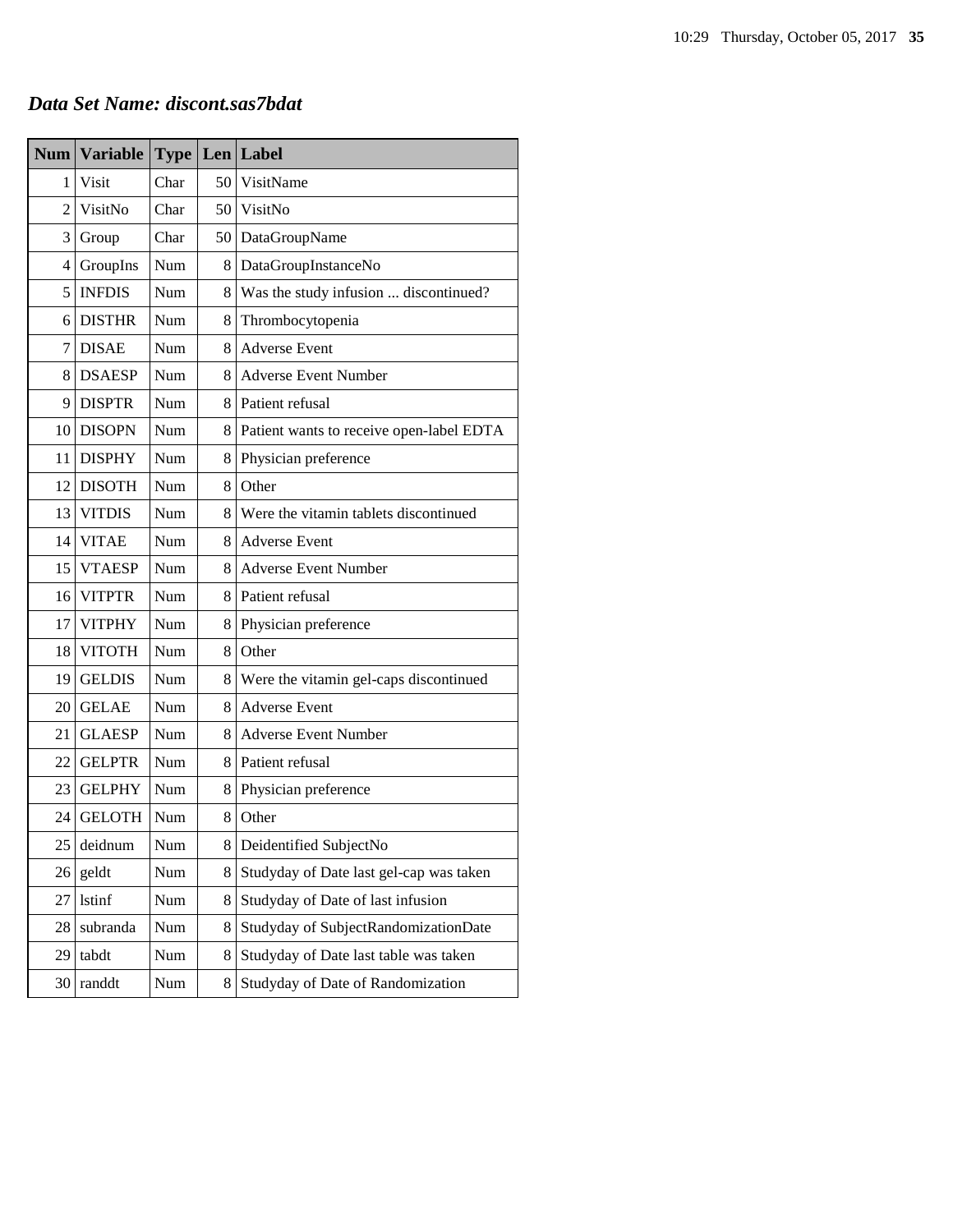# *Data Set Name: dispos.sas7bdat*

|   | Num   Variable | <b>Type Len Label</b> |      |                                      |
|---|----------------|-----------------------|------|--------------------------------------|
| 1 | <b>Visit</b>   | Char                  | 50 I | VisitName                            |
| 2 | VisitNo        | Char                  | 50 I | VisitNo                              |
| 3 | Group          | Char                  | 50   | DataGroupName                        |
| 4 | GroupIns       | Num                   | 8    | DataGroupInstanceNo                  |
| 5 | <b>DISPOS</b>  | <b>Num</b>            | 8    | Disposition of patient  infusion     |
| 6 | <b>NEXTVI</b>  | Num                   | 8.   | Has the next visit been scheduled?   |
| 7 | deidnum        | Num                   | 8    | Deidentified SubjectNo               |
| 8 | subranda       | Num                   | 8    | Studyday of SubjectRandomizationDate |
| 9 | randdt         | Num                   | 8    | Studyday of Date of Randomization    |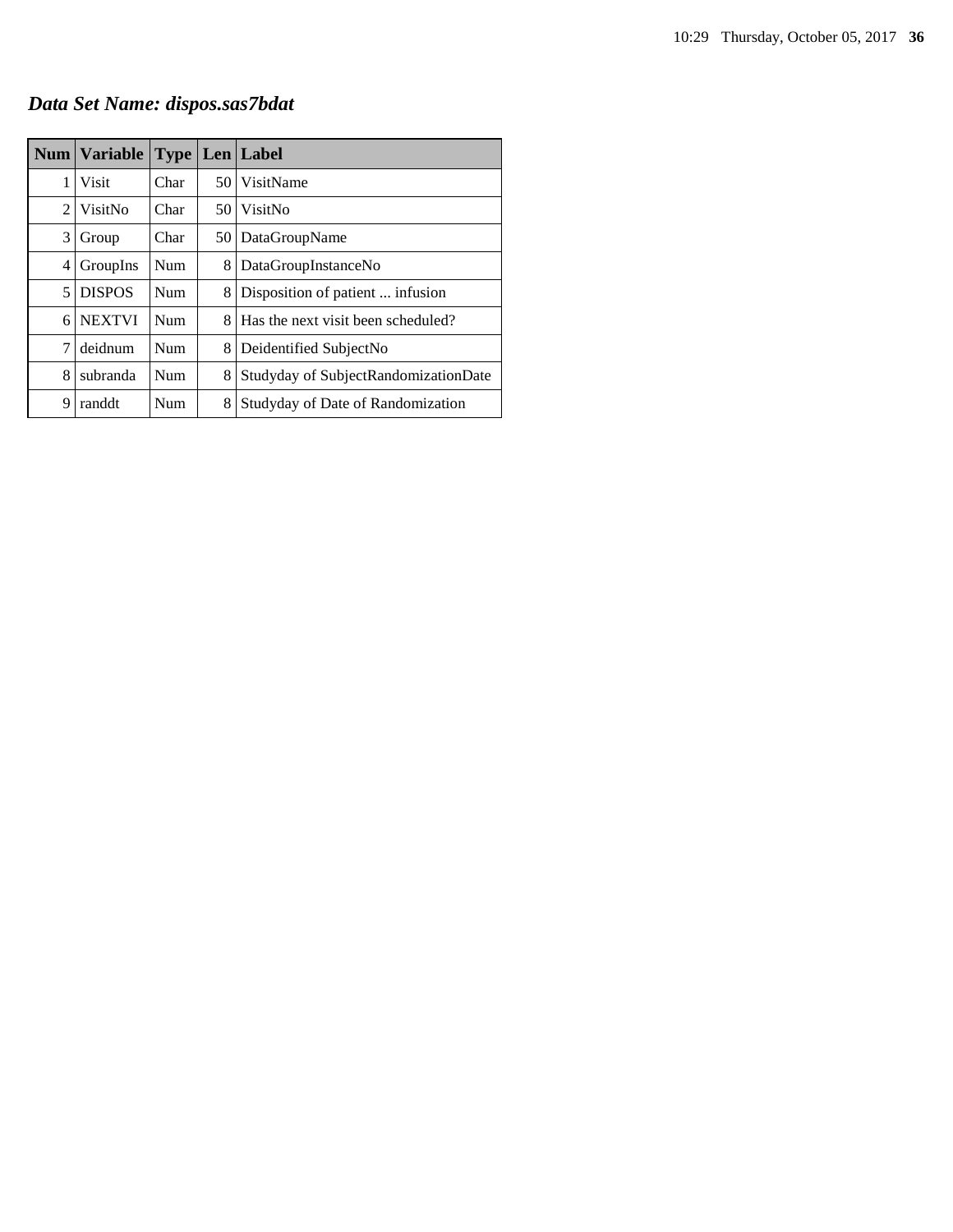# *Data Set Name: dthadj.sas7bdat*

| Num            | <b>Variable</b> | <b>Type</b> |      | Len Label                               |
|----------------|-----------------|-------------|------|-----------------------------------------|
| 1              | Visit           | Char        | 50 l | VisitName                               |
| $\overline{c}$ | VisitNo         | Char        | 50   | VisitNo                                 |
| 3              | Group           | Char        | 50   | DataGroupName                           |
| 4              | GroupIns        | Num         | 8    | DataGroupInstanceNo                     |
| 5              | <b>DTEVNT</b>   | Num         | 8    | Date of Event                           |
| 6              | <b>DTHCUS</b>   | Num         | 8    | Is death due to                         |
| 7              | <b>RDTHCS</b>   | Num         | 8    | Cause of death                          |
| 8              | <b>CUSTYP</b>   | Num         | 8    | Subcategory for Cause of Death          |
| 9              | deidnum         | Num         | 8    | Deidentified SubjectNo                  |
| 10             | dadjdt          | Num         | 8    | Studyday of Adjudicated date            |
| 11             | dvendt          | Num         | 8    | Studyday of Date of Site Reported Event |
| 12             | subranda        | Num         | 8    | Studyday of SubjectRandomizationDate    |
| 13             | randdt          | Num         | 8    | Studyday of Date of Randomization       |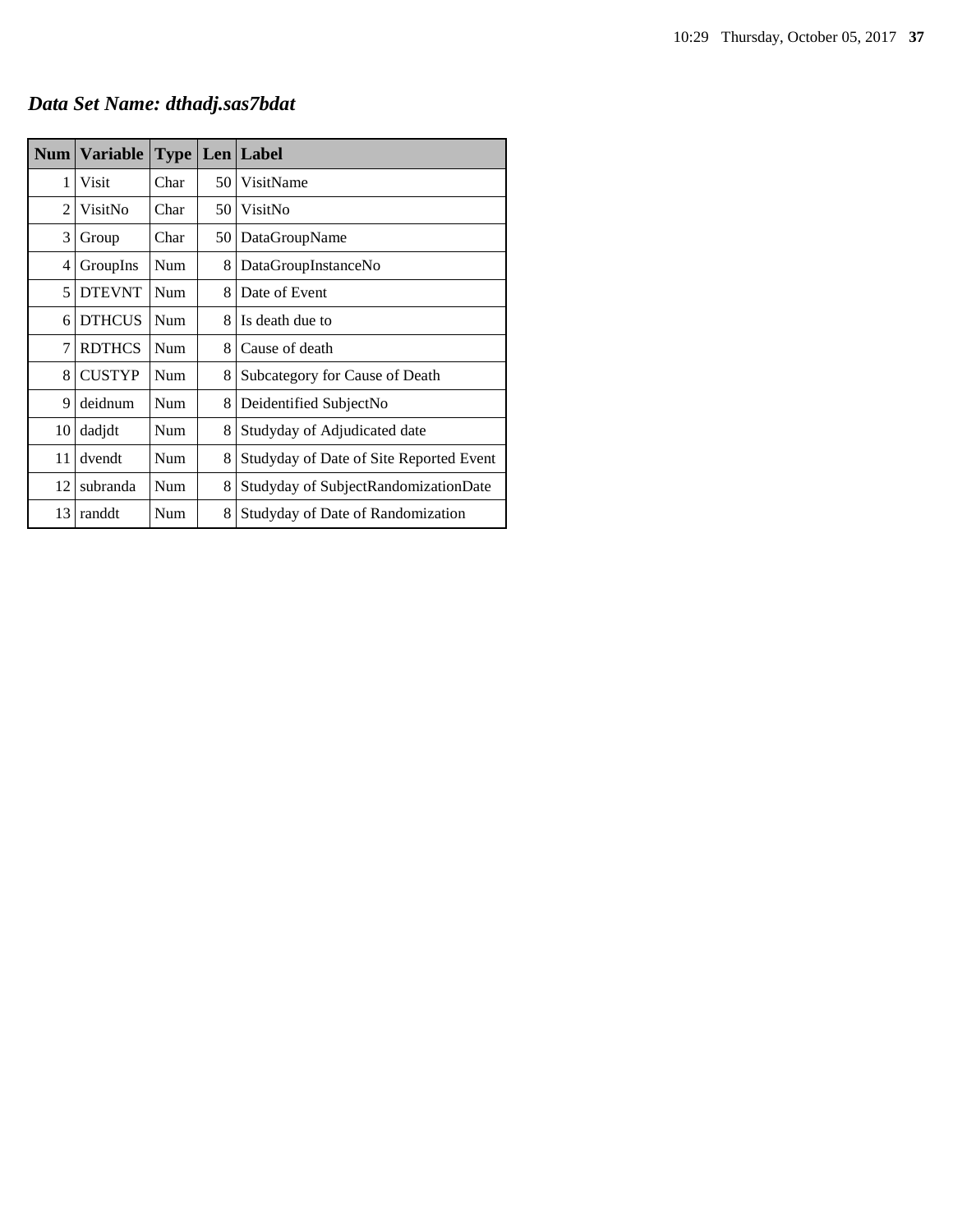# *Data Set Name: endpoint.sas7bdat*

| $Num \mid$      | <b>Variable</b> |      |         | <b>Type Len Label</b>                                                                |  |  |  |
|-----------------|-----------------|------|---------|--------------------------------------------------------------------------------------|--|--|--|
| 1               | sitemort        | Num  | 8       | Site-reported cause-specific mortality                                               |  |  |  |
| 2               | cecmort         | Num  | 8       | CEC-reported cause-specific mortality                                                |  |  |  |
| 3               | death           | Num  | 8       | Death                                                                                |  |  |  |
| $\overline{4}$  | cvdeath         | Num  | 8       | Cardiovascular death (best available cause of death)                                 |  |  |  |
| 5               | eventtyp        | Char | 5       | Event type                                                                           |  |  |  |
| 6               | dthcos1         | Num  | 8       | Cause of death category (best available)                                             |  |  |  |
| 7               | dthach          | Num  | 8       | Cause of death - atherosclerotic coronary heart disease subcategory (best available) |  |  |  |
| 8               | <b>MARKER</b>   | Num  | 8       | Elevated markers that meet TACT criteria                                             |  |  |  |
| 9               | stdep           | Num  | 8       | ST-segment depression                                                                |  |  |  |
| 10              | stelevat        | Num  | 8       | Transient ST-segment elevation                                                       |  |  |  |
| 11              | twave           | Num  | $\,8\,$ | Transient T-wave change                                                              |  |  |  |
| 12              | recent          | Num  | 8       | $>=0.5$ mm change compared with recent ECG                                           |  |  |  |
| 13              | qwave           | Num  | 8       | New significant Q-waves                                                              |  |  |  |
| 14              | estseg          | Num  | 8       | Evolving ST-segment to T-wave changes                                                |  |  |  |
| 15              | newlbbb         | Num  | 8       | New left branch bundle block                                                         |  |  |  |
| 16              | stsegel         | Num  | 8       | ST segment elevation requiring thrombolytics or PCI                                  |  |  |  |
| 17              | procedur        | Num  | 8       | Type of MI                                                                           |  |  |  |
| 18              | sitevasc        | Num  | 8       | Site-reported vascular event type                                                    |  |  |  |
| 19              | mi              | Num  | 8       | MI                                                                                   |  |  |  |
| 20              | cecvasc         | Num  | 8       | CEC-adjusted vascular event type                                                     |  |  |  |
| 21              | nfmi            | Num  | 8       | Non-fatal MI                                                                         |  |  |  |
| 22              | ang             | Num  | 8       | Hosp for angina                                                                      |  |  |  |
| 23              | strk            | Num  | 8       | Stroke                                                                               |  |  |  |
| 24              | nfstrk          | Num  | 8       | Non-fatal stroke                                                                     |  |  |  |
| 25              | pci             | Num  | 8       | Post-rand PCI                                                                        |  |  |  |
| 26 <sup>1</sup> | cabg            | Num  | $\,8\,$ | Post-rand CABG                                                                       |  |  |  |
| 27              | revasc          | Num  | $\,8\,$ | Coronary revascularization                                                           |  |  |  |
| 28              | infusgp         | Num  | 8       | <b>Infusion Group Randomized</b>                                                     |  |  |  |
| 29 <sup>1</sup> | infus           | Char | 16      | <b>Infusion Randomized</b>                                                           |  |  |  |
| 30              | vitgp           | Num  | $\,8\,$ | Vitamin Group Randomized                                                             |  |  |  |
| 31              | Vitamin         | Char | 17      | Vitamin Randomized                                                                   |  |  |  |
| 32              | evtadjud        | Num  | $\,8\,$ | Event has been adjudicated                                                           |  |  |  |
| 33              | deidnum         | Num  | $\,8\,$ | Deidentified SubjectNo                                                               |  |  |  |
| 34              | angdt           | Num  | $\,8\,$ | Studyday of Date of hosp. for angina                                                 |  |  |  |
| 35              | cabgdt          | Num  | $\,8\,$ | Studyday of Date of post-rand CABG                                                   |  |  |  |
| 36              | cvdthdt         | Num  | 8       | Studyday of Date of CV Death                                                         |  |  |  |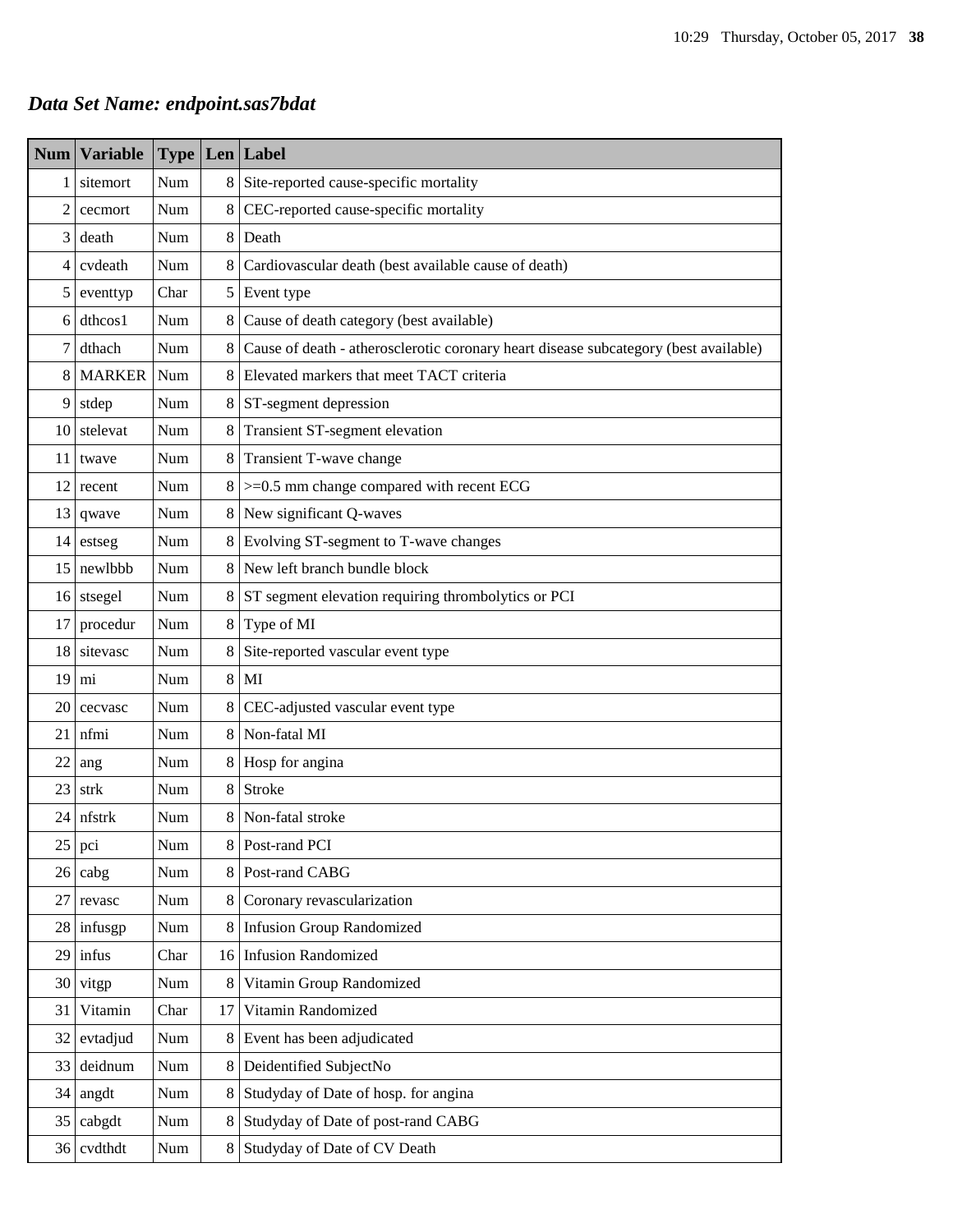|                 | <b>Num Variable</b> |            |   | <b>Type Len Label</b>                          |  |
|-----------------|---------------------|------------|---|------------------------------------------------|--|
| 37              | deathdt             | Num        | 8 | Studyday of Date of death                      |  |
|                 | 38 dvendt           | Num        | 8 | Studyday of Date of site-reported death        |  |
| 391             | midate              | Num        | 8 | Studyday of Date of MI                         |  |
|                 | $40$ nfmidt         | Num        | 8 | Studyday of Date of non-fatal MI               |  |
|                 | 41   nfstrkdt       | Num        | 8 | Studyday of Date of non-fatal stroke           |  |
|                 | $42$ pcidt          | Num        | 8 | Studyday of Date of post-rand PCI              |  |
|                 | $43$ randdt         | Num        | 8 | Studyday of Date of Randomization              |  |
|                 | 44 revascdt         | Num        | 8 | Studyday of Date of coronary revascularization |  |
| 45 <sup>1</sup> | sevndt              | <b>Num</b> | 8 | Studyday of Date of site-reported stroke       |  |
|                 | 46 strkdt           | Num        | 8 | Studyday of Date of stroke                     |  |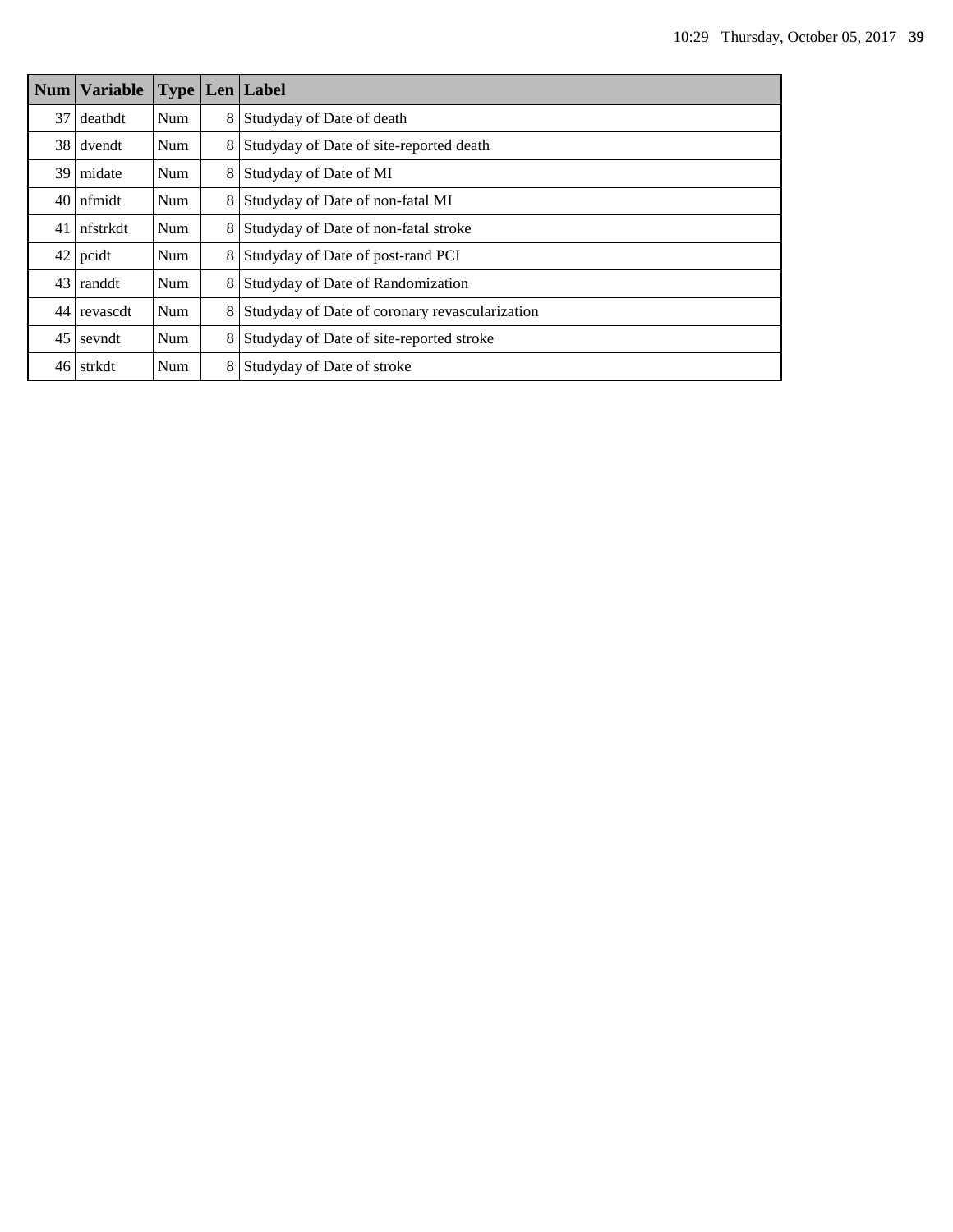# *Data Set Name: endpt2.sas7bdat*

| <b>Num</b>     | <b>Variable</b> | <b>Type</b>                 |         | Len Label                                                                       |  |  |  |
|----------------|-----------------|-----------------------------|---------|---------------------------------------------------------------------------------|--|--|--|
| $\mathbf{1}$   | infusgp         | Num                         | 8       | <b>Infusion Group Randomized</b>                                                |  |  |  |
| $\overline{c}$ | infus           | Char                        | 16      | <b>Infusion Randomized</b>                                                      |  |  |  |
| 3              | vitgp           | Num                         | 8       | Vitamin Group Randomized                                                        |  |  |  |
| 4              | Vitamin         | Char                        | 17      | Vitamin Randomized                                                              |  |  |  |
| 5              | mi              | Num                         | 8       | MI                                                                              |  |  |  |
| 6              | nfmi            | Num                         | 8       | Non-fatal MI                                                                    |  |  |  |
| 7              | midays          | Num                         | 8       | Days to MI                                                                      |  |  |  |
| 8              | nfmidays        | Num                         | $\,8\,$ | Days to non-fatal MI                                                            |  |  |  |
| 9              | ang             | Num                         | 8       | Hospitalized for angina                                                         |  |  |  |
| 10             | angdays         | Num                         | $\,8\,$ | Days to hosp. for angina                                                        |  |  |  |
| 11             | strk            | Num                         | 8       | Stroke                                                                          |  |  |  |
| 12             | nfstrk          | Num                         | 8       | Non-fatal stroke                                                                |  |  |  |
| 13             | strkdays        | Num                         | 8       | Days to stroke                                                                  |  |  |  |
| 14             | nfstrkdy        | Num                         | 8       | Days to non-fatal stroke                                                        |  |  |  |
| 15             | pci             | Num                         | $\,8$   | PCI                                                                             |  |  |  |
| 16             | cabg            | Num                         | 8       | CABG                                                                            |  |  |  |
| 17             | revasc          | Num                         | 8       | Coronary revascularization                                                      |  |  |  |
| 18             | cecrevas        | Num                         | 8       | Revasc has been reviewed by DCRI CEC                                            |  |  |  |
| 19             | pcidays         | Num                         | 8       | Days to PCI                                                                     |  |  |  |
| 20             | cabgdays        | Num                         | 8       | Days to CABG                                                                    |  |  |  |
| 21             | revascdy        | Num                         | 8       | Days to coronary revascularization                                              |  |  |  |
| 22             | death           | Num                         | $\,8$   | Death                                                                           |  |  |  |
| 23             | cvdeath         | Num                         | 8       | Cardiovascular death                                                            |  |  |  |
| 24             | deathday        | $\mathop{\rm Num}\nolimits$ | 8       | Days to death                                                                   |  |  |  |
| 25             | cvdthdy         | Num                         | 8       | Days to CV Death                                                                |  |  |  |
| 26             | bacomp1         | Num                         | 8       | Best Available Death, MI, Hosp. for angina, Stroke or Coronary revasculariztion |  |  |  |
| 27             | bacomp2         | Num                         | $\,8\,$ | Best Available CV Death, Non-fatal MI or Non-fatal Stroke                       |  |  |  |
| 28             | bacomp3         | Num                         | 8       | Best Available Death, Hospitalization for Angina, or Coronary revascularization |  |  |  |
| 29             | bacomp4         | Num                         | 8       | Best Available Death or MI                                                      |  |  |  |
| 30             | bacomp5         | Num                         | 8       | Best Available CV Death or Non-fatal MI (best available)                        |  |  |  |
| 31             | bacomp1d        | Num                         | 8       | Days to primary endpoint                                                        |  |  |  |
| 32             | bacomp2d        | Num                         | 8       | Days to secondary composite endpoint                                            |  |  |  |
| 33             | bacomp3d        | Num                         | 8       | Days to Death, Hosp for angina or Coronary revasc (best available)              |  |  |  |
| 34             | bacomp4d        | Num                         | 8       | Days to Death or MI                                                             |  |  |  |
| 35             | bacomp5d        | Num                         | 8       | Days to CV Death or Non-fatal MI (best available)                               |  |  |  |
| 36             | cecmi           | Num                         | 8       | MI has been adjudicated                                                         |  |  |  |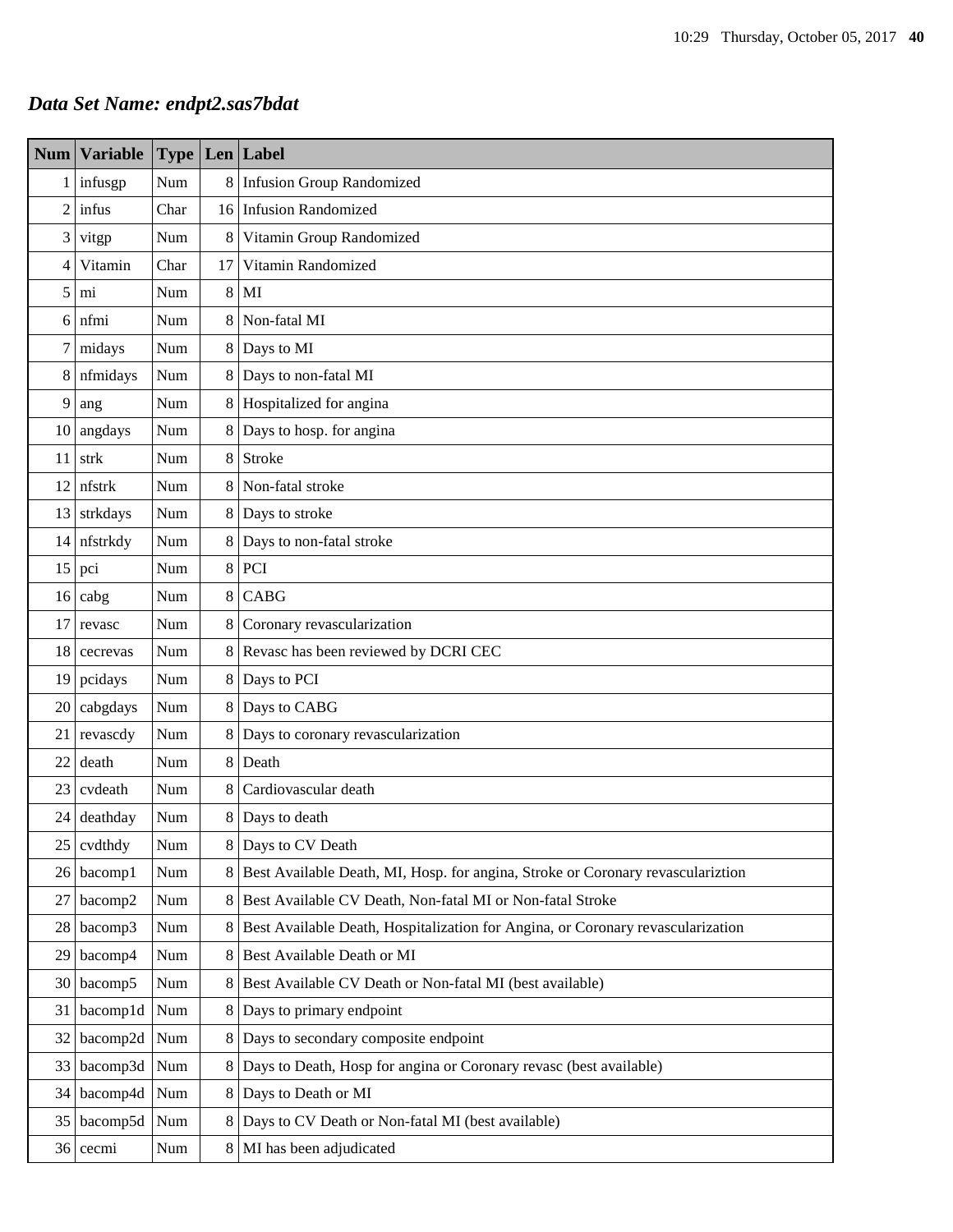| <b>Num</b> | <b>Variable</b> |                             |                | <b>Type Len Label</b>                                                            |  |  |  |
|------------|-----------------|-----------------------------|----------------|----------------------------------------------------------------------------------|--|--|--|
| 37         | cecnfmi         | Num                         | 8              | CEC-adjudicated non-fatal MI                                                     |  |  |  |
| 38         | cecang          | Num                         | 8              | Angina has been adjudicated                                                      |  |  |  |
| 39         | cecstrk         | Num                         | 8 <sup>1</sup> | Stroke has been adjudicated                                                      |  |  |  |
| 40         | cecnfstr        | Num                         | 8              | CEC-adjudicated Non-fatal Stroke                                                 |  |  |  |
| 41         | cecdth          | Num                         | 8              | Death has been adjudicated                                                       |  |  |  |
| 42         | ceccabg         | Num                         | 8              | CEC-adjudicated CABG                                                             |  |  |  |
| 43         | cecpci          | Num                         | 8              | CEC-adjudicated PCI                                                              |  |  |  |
| 44         | cecmidy         | Num                         | 8              | Days to CEC-adjudicated MI                                                       |  |  |  |
| 45         | cecanyst        | Num                         | 8              | Days to CEC-adjudicated Stroke                                                   |  |  |  |
| 46         | cecnfmid        | Num                         | 8              | Days to CEC-adjudicated non-fatal MI                                             |  |  |  |
| 47         | cecstrkd        | Num                         | 8              | Days to CEC-adjudicated Non-fatal Stroke                                         |  |  |  |
| 48         | cecangdy        | $\mathbf{Num}$              | 8              | Days to CEC-adjudicated Angina                                                   |  |  |  |
| 49         | cecrvasd        | Num                         | 8              | Days to CEC-adjudicated Coronary Revascularization                               |  |  |  |
| 50         | ceccabgd        | Num                         | 8              | Days to CEC-adjudicated CABG                                                     |  |  |  |
| 51         | cecpcidy        | Num                         | 8              | Days to CEC-adjudicated PCI                                                      |  |  |  |
| 52         | ceccomp1        | Num                         | 8              | Primary composite endpoint has been adjudicated                                  |  |  |  |
| 53         | compldy         | $\mathbf{Num}$              | 8              | Days to primary endpoint                                                         |  |  |  |
| 54         | comp2dy         | Num                         | 8              | Days to secondary composite endpoint                                             |  |  |  |
| 55         | comp3dy         | $\mathbf{Num}$              | 8              | Days to Death, Hospitalization for angina or Coronary revascularization          |  |  |  |
| 56         | comp4dy         | Num                         | 8              | Days to Death or MI                                                              |  |  |  |
| 57         | comp5dy         | Num                         | 8              | Days to CV Death or Non-fatal MI                                                 |  |  |  |
| 58         | ev6mon          | Num                         | 8              | Indicator for patients reaching composite endpoint withint 1st 6 months          |  |  |  |
| 59         | evlyr           | Num                         | 8 <sup>1</sup> | Indicator for patients reaching composite endpoint within 1st year               |  |  |  |
| 60         | $ev1_5yr$       | Num                         | 8 <sup>1</sup> | Indicator for patients reaching composite endpoint within 1.5 years              |  |  |  |
|            | $61$ ev $2yr$   | Num                         |                | 8 Indicator for patients reaching composite endpoint within 2 years              |  |  |  |
| 62         | $ev2_5yr$       | Num                         | 8              | Indicator for patients reaching composite endpoint within 2.5 years              |  |  |  |
| 63         | ev3yr           | Num                         | 8              | Indicator for patients reaching composite endpoint within 3 years                |  |  |  |
| 64         | comp1           | Num                         | 8              | Death, MI, Hosp. for angina, Stroke or Coronary revasculariztion                 |  |  |  |
| 65         | comp2           | Num                         | 8              | CV Death, Non-fatal MI or Non-fatal Stroke                                       |  |  |  |
| 66         | comp3           | Num                         | 8              | Death, Hospitalization for Angina, or Coronary revascularization                 |  |  |  |
| 67         | comp4           | Num                         | 8              | Death or MI                                                                      |  |  |  |
| 68         | comp5           | Num                         | 8              | CV Death or Non-fatal MI                                                         |  |  |  |
| 69         | comp6           | Num                         | 8              | Death or Non-fatal MI                                                            |  |  |  |
| 70         | comp7           | Num                         | 8              | Death or CV Death                                                                |  |  |  |
| 71         | comp8           | Num                         | 8              | Death, Hospitalization for angina or Coronary revascularization                  |  |  |  |
| 72         | comp9           | Num                         | 8              | CV Death or Non-fatal MI                                                         |  |  |  |
| 73         | comp10          | Num                         | 8              | PCI or CABG                                                                      |  |  |  |
| 74         | comp11          | Num                         | 8              | CV Death, Non-fatal MI, Hospitalization for angina or Coronary Revascularization |  |  |  |
| 75         | comp12          | $\mathop{\rm Num}\nolimits$ | 8              | CV Death, MI, Hospitalization for angina, Stroke or Coronary revascularization   |  |  |  |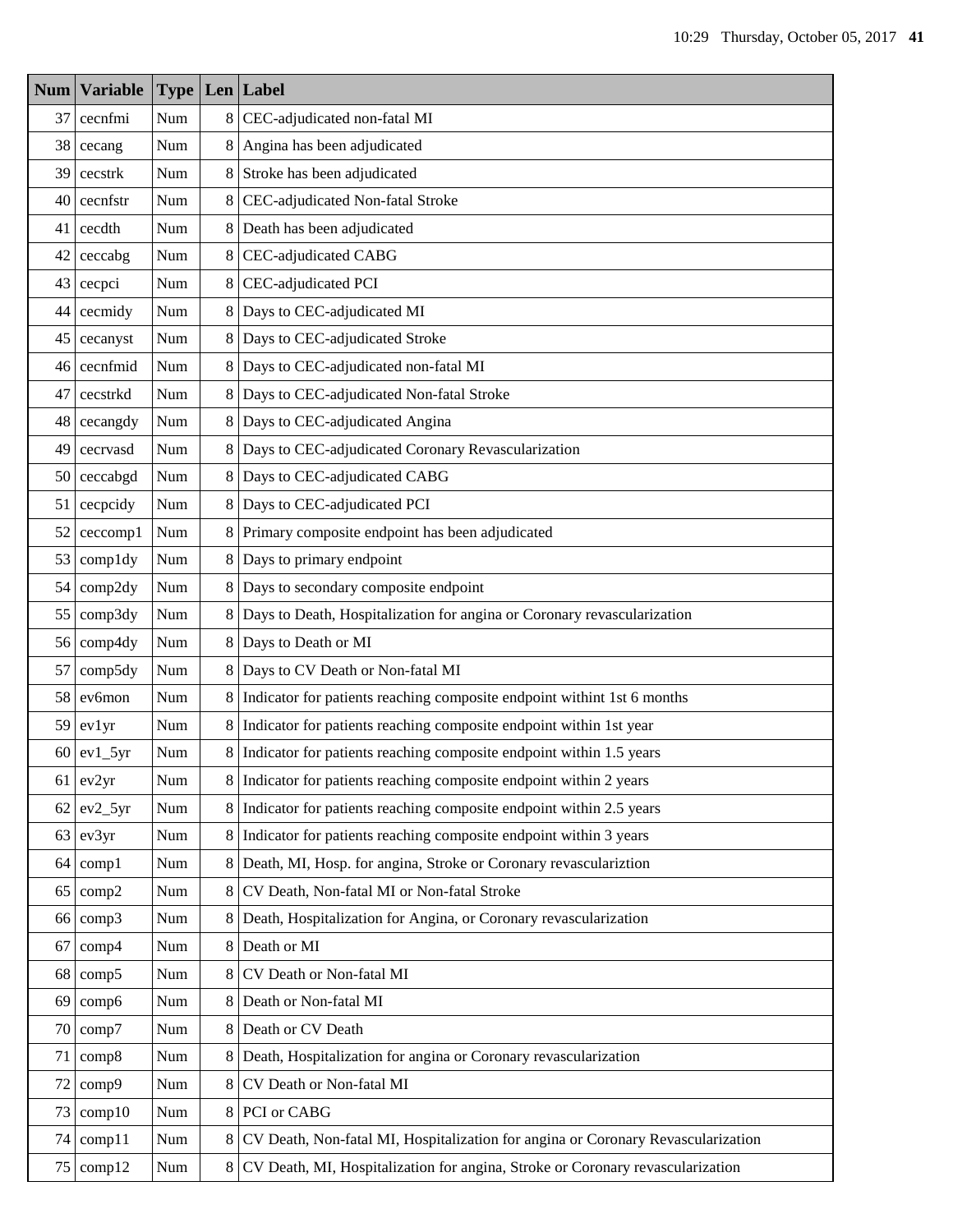| <b>Num</b>      | <b>Variable</b>  | Type       |   | $Len$ Label                                                                              |
|-----------------|------------------|------------|---|------------------------------------------------------------------------------------------|
| 761             | comp6dy          | Num        | 8 | Days to Death or Non-fatal MI                                                            |
| 77              | comp7dy          | Num        | 8 | Days to Death or CV Death                                                                |
|                 | 78 comp8dy       | Num        | 8 | Days to Death, Hospitalization for angina or Coronary revascularization                  |
|                 | 79 comp9dy       | Num        | 8 | Days to CV Death or Non-fatal MI                                                         |
|                 | 80 comp10dy      | Num        | 8 | Days to PCI or CABG                                                                      |
|                 | $81$ comp $11dy$ | Num        | 8 | Days to CV Death, Non-fatal MI, Hospitalization for angina or Coronary Revascularization |
| 82              | comp12dy         | Num        | 8 | Days to CV Death, MI, Hospitalization for angina, Stroke or Coronary Revascularization   |
| 831             | deidnum          | <b>Num</b> | 8 | Deidentified SubjectNo                                                                   |
| 84 <sup>1</sup> | randdt           | <b>Num</b> | 8 | Studyday of Date of Randomization                                                        |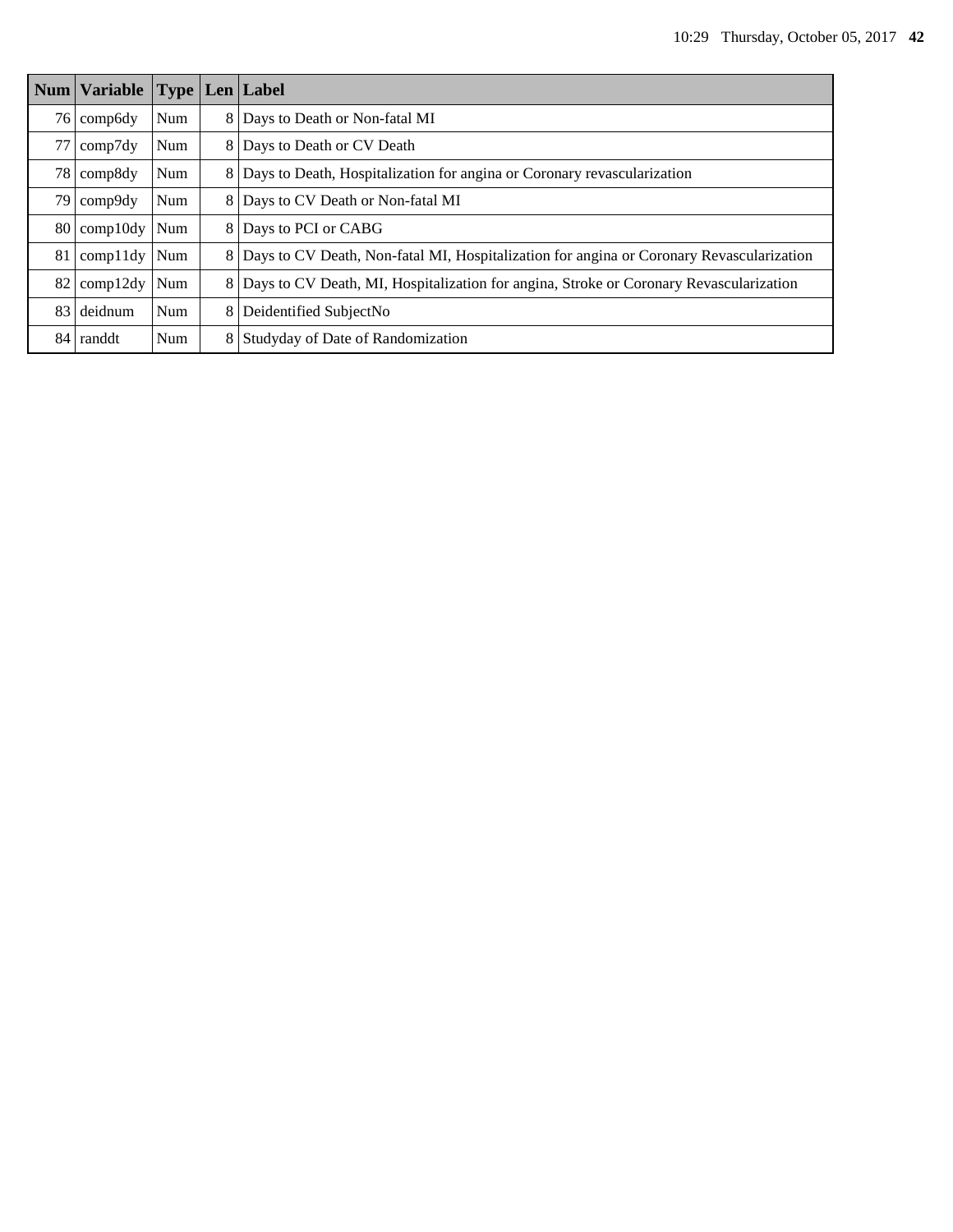#### *Data Set Name: eos.sas7bdat*

|   | Num   Variable |            |      | <b>Type   Len   Label</b>                |
|---|----------------|------------|------|------------------------------------------|
| 1 | <b>Visit</b>   | Char       | 50 I | VisitName                                |
| 2 | VisitNo        | Char       | 50 I | VisitNo                                  |
| 3 | Group          | Char       | 50   | DataGroupName                            |
| 4 | GroupIns       | Num        | 8    | DataGroupInstanceNo                      |
| 5 | <b>TERM</b>    | <b>Num</b> | 8    | Reason for patient terminating the study |
| 6 | deidnum        | Num        | 8.   | Deidentified SubjectNo                   |
| 7 | endsty         | Num        | 8    | Studyday of End of study date            |
| 8 | subranda       | Num        | 8    | Studyday of SubjectRandomizationDate     |
| 9 | randdt         | Num        | 8    | Studyday of Date of Randomization        |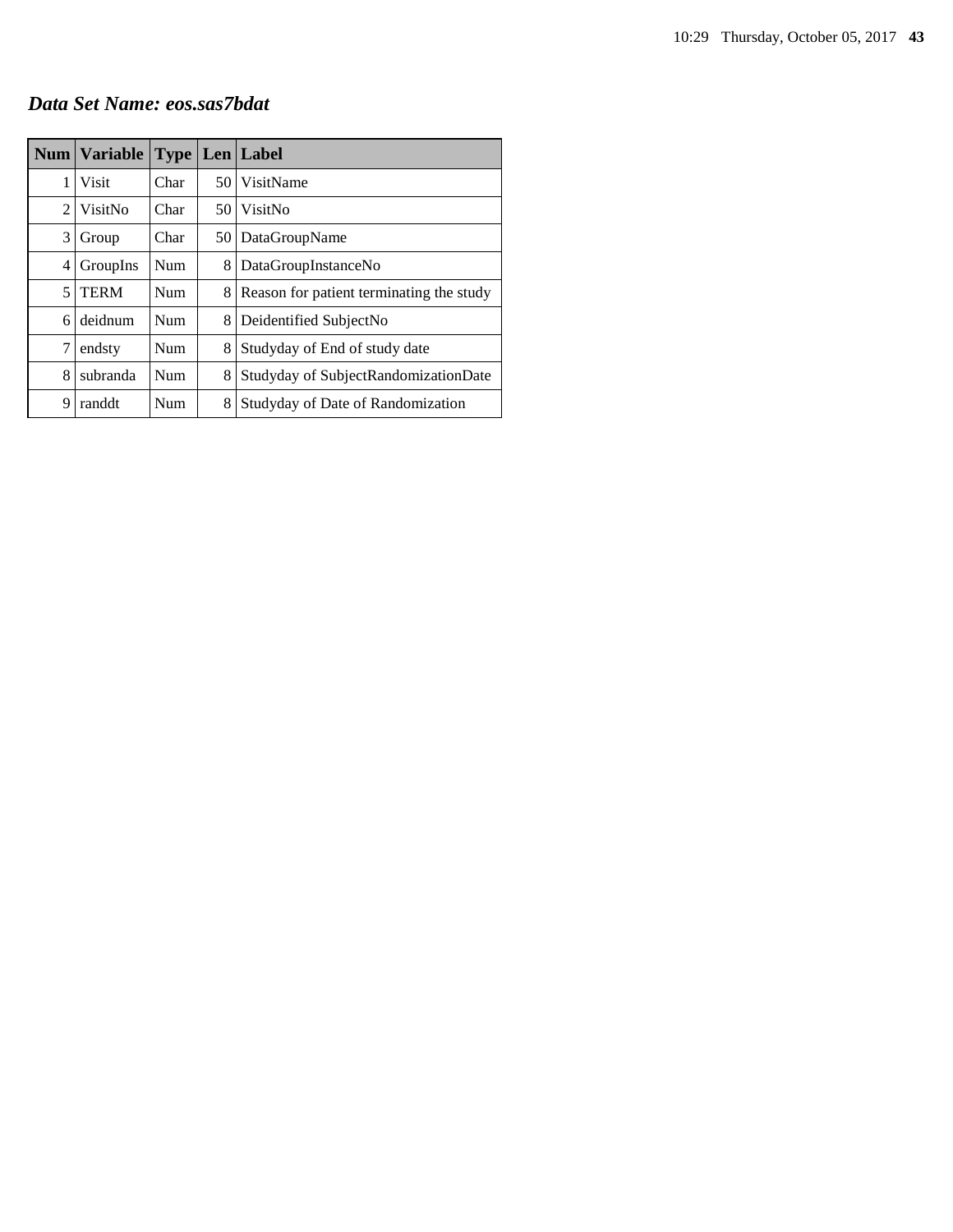# *Data Set Name: followup.sas7bdat*

| <b>Num</b>       | <b>Variable</b>      | <b>Type</b> | Len | Label                                                                        |  |
|------------------|----------------------|-------------|-----|------------------------------------------------------------------------------|--|
| 1                | death                | Num         | 8   | Death                                                                        |  |
| $\overline{c}$   | infus                | Char        | 16  | <b>Infusion Randomized</b>                                                   |  |
| 3                | Vitamin              | Char        | 17  | Vitamin Randomized                                                           |  |
| $\overline{4}$   | infusgp              | Num         | 8   | <b>Infusion Group Randomized</b>                                             |  |
| 5                | vitgp                | Num         | 8   | Vitamin Group Randomized                                                     |  |
| 6                | <b>lstcondy</b>      | Num         | 8   | Days since last contact as of 10/31/11                                       |  |
| $\boldsymbol{7}$ | daysfu               | Num         | 8   | Days to death or last follow-up                                              |  |
| 8                | daysfu2              | Num         | 8   | Days to last follow-up for composite endpoints which include death           |  |
| 9                | daysfu3              | Num         | 8   | Days to last follow-up for non-death events or composite endpoints           |  |
| 10               | lenfu                | Num         | 8   | Months to death or last follow-up                                            |  |
| 11               | lenfu <sub>2</sub>   | Num         | 8   | Months to last follow-up for composite endpoints which include death         |  |
| 12               | lenfu <sub>3</sub>   | Num         | 8   | Months to last follow-up for non-death events or composite endpoints         |  |
| 13               | $fu_l$ 1t3           | Num         | 8   | Contact within past 3 months                                                 |  |
| 14               | FU_3TO6              | Num         | 8   | Contact within past 3-6 months                                               |  |
| 15               | FU_6TO9              | Num         | 8   | Contact within past 6-9 months                                               |  |
| 16               | <b>FU_9TO12</b>      | Num         | 8   | Contacct within past 9-12 months                                             |  |
| 17               | FU GT12              | Num         | 8   | Days since last contact $> 12$ months                                        |  |
| 18               | fusmoke              | <b>Num</b>  | 8   | Visit 40: current smoker?                                                    |  |
| 19               | deidnum              | Num         | 8   | Deidentified SubjectNo                                                       |  |
| 20               | deathdt              | Num         | 8   | Studyday of Date of Death                                                    |  |
| 21               | lstcond <sub>2</sub> | Num         | 8   | Studyday of Date of last contact for non-death events                        |  |
| 22               | lstcond3             | Num         | 8   | Studyday of Date of last contact for non-death events or composite endpoints |  |
| 23               | <b>lstcondt</b>      | Num         | 8   | Studyday of Date of last contact                                             |  |
| 24               | randdt               | Num         | 8   | Studyday of Date of Randomization                                            |  |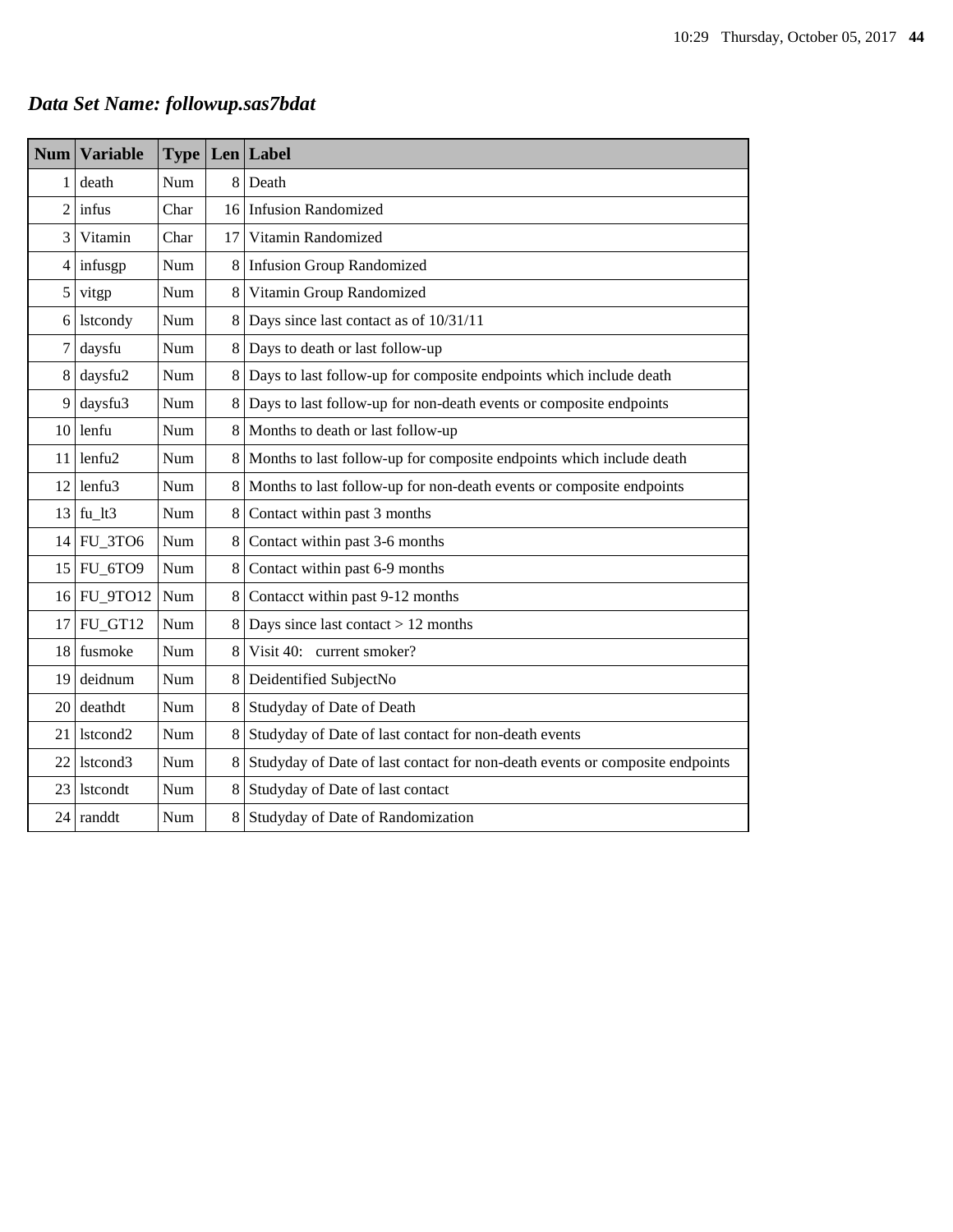#### *Data Set Name: hemat.sas7bdat*

| <b>Num</b>     | <b>Variable</b> | <b>Type</b> |    | <b>Len</b> Label                             |
|----------------|-----------------|-------------|----|----------------------------------------------|
| 1              | Visit           | Char        | 50 | VisitName                                    |
| $\overline{c}$ | VisitNo         | Char        | 50 | VisitNo                                      |
| 3              | Group           | Char        | 50 | DataGroupName                                |
| 4              | GroupIns        | Num         | 8  | DataGroupInstanceNo                          |
| 5              | <b>WBCND</b>    | Num         | 8  | White blood cell count Not Done              |
| 6              | <b>WBCVLU</b>   | Num         | 8  | White blood cell count Result                |
| 7              | <b>HECND</b>    | Num         | 8  | <b>Hematocrit Not Done</b>                   |
| 8              | <b>HECVLU</b>   | Num         | 8  | <b>Hematocrit Result</b>                     |
| 9              | <b>PCND</b>     | Num         | 8  | Platelet count Not Done                      |
| 10             | <b>PCVLU</b>    | Num         | 8  | <b>Platelet count Result</b>                 |
| 11             | <b>NEUND</b>    | Num         | 8  | Neutrophils Not Done                         |
| 12             | <b>NEUVLU</b>   | Num         | 8  | Neutrophils Result                           |
| 13             | deidnum         | Num         | 8  | Deidentified SubjectNo                       |
| 14             | hecdt           | Num         | 8  | Studyday of Hematocrit Draw Date             |
| 15             | neudt           | Num         | 8  | Studyday of Neutrophils Draw Date            |
| 16             | pcdt            | Num         | 8  | Studyday of Platelet Count Draw Date         |
| 17             | subranda        | Num         | 8  | Studyday of SubjectRandomizationDate         |
| 18             | wbcdt           | Num         | 8  | Studyday of White Blood Cell Count Draw Date |
| 19             | randdt          | Num         | 8  | Studyday of Date of Randomization            |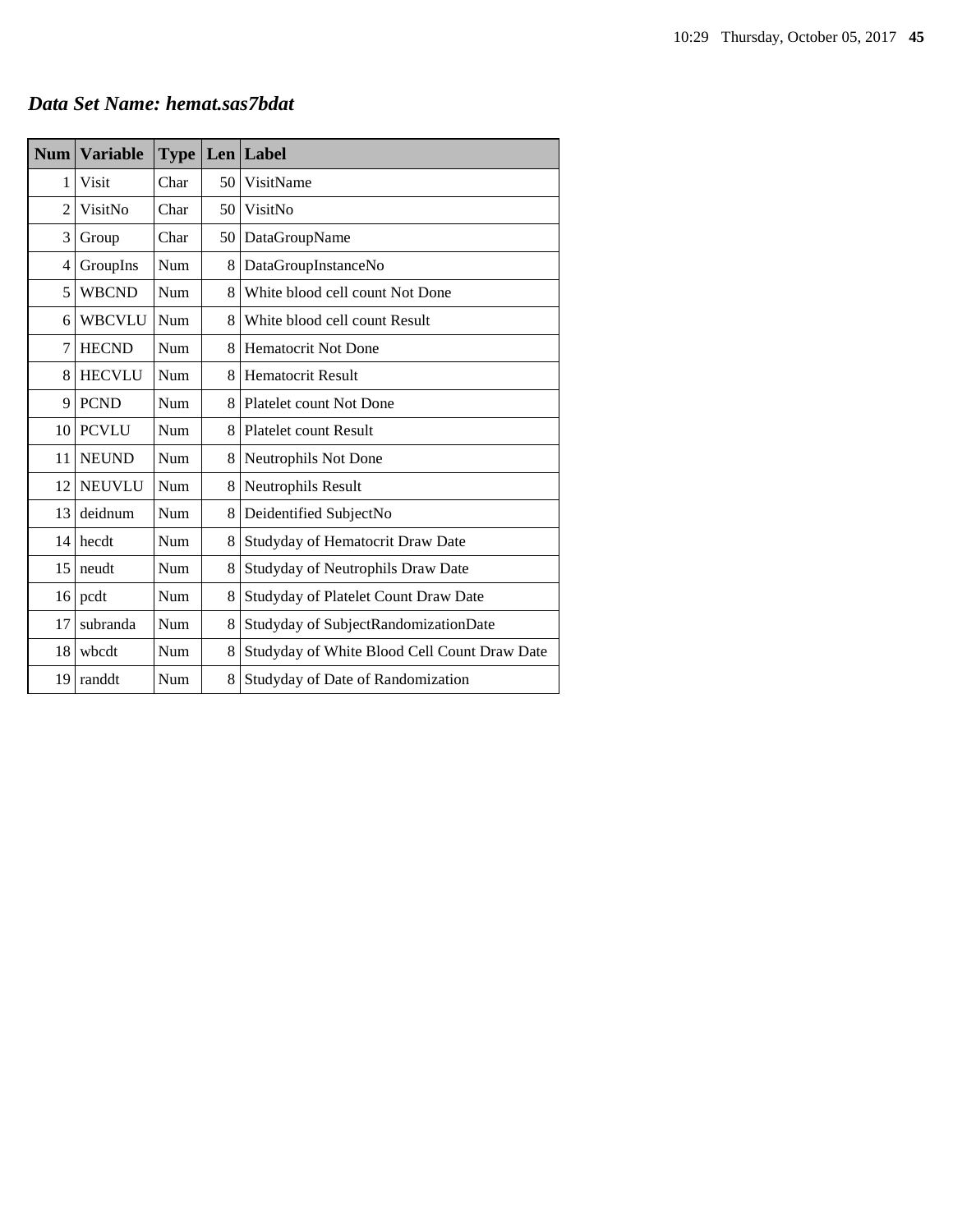| <b>Num</b>     | <b>Variable</b> | <b>Type</b> |   | $Len$ Label                             |
|----------------|-----------------|-------------|---|-----------------------------------------|
| 1              | Visit           | Char        |   | 50 VisitName                            |
| $\overline{2}$ | VisitNo         | Char        |   | 50 VisitNo                              |
| 3              | Group           | Char        |   | 50 DataGroupName                        |
| $\overline{4}$ | GroupIns        | Num         | 8 | DataGroupInstanceNo                     |
| 5              | <b>ECH</b>      | Num         | 8 | Echinacea                               |
| 6              | <b>FIS</b>      | Num         | 8 | Fish oils/omega fatty acids             |
| 7              | <b>FISCV</b>    | Num         | 8 | CV disease                              |
| 8              | <b>FISOH</b>    | Num         | 8 | Other health condition                  |
| 9              | GAR             | Num         | 8 | Garlic supplements                      |
| 10             | <b>GARCV</b>    | Num         | 8 | CV disease                              |
| 11             | <b>GAROH</b>    | Num         | 8 | Other health condition                  |
| 12             | <b>GIN</b>      | Num         | 8 | Ginkgo biloba                           |
| 13             | <b>GINOH</b>    | Num         | 8 | Other health condition                  |
| 14             | <b>GLU</b>      | Num         | 8 | Glucosamine with or without chondroitin |
| 15             | <b>GLUOH</b>    | Num         | 8 | Other health condition                  |
| 16             | <b>HAW</b>      | Num         |   | 8 Hawthorn                              |
| 17             | <b>HAWCV</b>    | Num         | 8 | CV disease                              |
| 18             | <b>MHU</b>      | Num         | 8 | Ma huang (ephedra)                      |
| 19             | <b>MHUOH</b>    | Num         | 8 | Other health condition                  |
| 20             | <b>SAM</b>      | Num         | 8 | SAM-e                                   |
| 21             | <b>SAMCV</b>    | Num         | 8 | CV disease                              |
| 22             | <b>SAW</b>      | Num         | 8 | Saw palmetto                            |
| 23             | <b>SAWOH</b>    | Num         | 8 | Other health condition                  |
| 24             | SOY             | Num         | 8 | Soy supplements                         |
| 25             | <b>STJ</b>      | Num         | 8 | St. John's wort                         |
| 26             | <b>STJCV</b>    | Num         | 8 | CV disease                              |
| 27             | <b>VAL</b>      | Num         | 8 | Valerian                                |
| 28             | <b>VALCV</b>    | Num         | 8 | CV disease                              |
| 29             | <b>HOT</b>      | Num         | 8 | Other                                   |
| 30             | <b>HOTCV</b>    | Num         | 8 | CV disease                              |
| 31             | <b>НОТОН</b>    | Num         | 8 | Other health condition                  |
| 32             | deidnum         | Num         | 8 | Deidentified SubjectNo                  |
| 33             | subranda        | Num         | 8 | Studyday of SubjectRandomizationDate    |
| 34             | randdt          | Num         | 8 | Studyday of Date of Randomization       |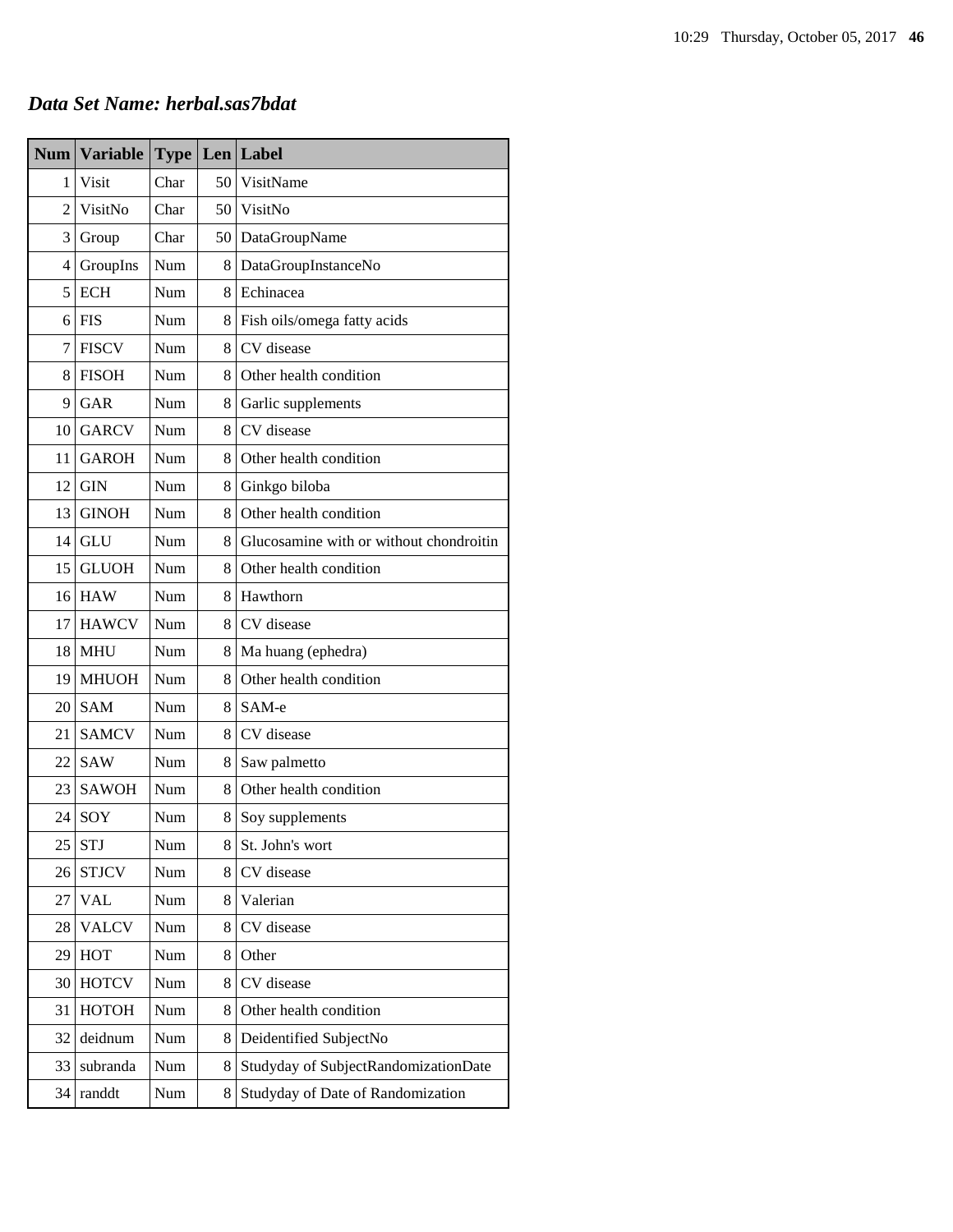# *Data Set Name: herbsup.sas7bdat*

| <b>Num</b>     | <b>Variable</b> | <b>Type</b> |    | $Len$ Label                             |
|----------------|-----------------|-------------|----|-----------------------------------------|
| 1              | Visit           | Char        | 50 | VisitName                               |
| $\overline{2}$ | VisitNo         | Char        | 50 | VisitNo                                 |
| 3              | Group           | Char        | 50 | DataGroupName                           |
| 4              | GroupIns        | Num         | 8  | DataGroupInstanceNo                     |
| 5              | <b>ECHA</b>     | Num         | 8. | Echinacea                               |
| 6              | <b>ECHCVA</b>   | Num         | 8. | CV disease                              |
| 7              | <b>ECHOHA</b>   | Num         | 8  | Other health condition                  |
| 8              | <b>FISA</b>     | Num         | 8  | Fish oils/omega fatty acids             |
| 9              | <b>FISCVA</b>   | Num         | 8  | CV disease                              |
| 10             | <b>FISOHA</b>   | Num         | 8  | Other health condition                  |
| 11             | <b>GARA</b>     | Num         | 8  | Garlic supplements                      |
| 12             | <b>GARCVA</b>   | Num         | 8  | CV disease                              |
| 13             | <b>GAROHA</b>   | Num         | 8  | Other health condition                  |
| 14             | <b>GINA</b>     | Num         | 8  | Ginkgo biloba                           |
| 15             | <b>GINCVA</b>   | Num         | 8. | CV disease                              |
| 16             | <b>GINOHA</b>   | Num         | 8  | Other health condition                  |
| 17             | <b>GLUA</b>     | Num         | 8  | Glucosamine with or without chondroitin |
| 18             | <b>GLUCVA</b>   | Num         | 8  | CV disease                              |
| 19             | <b>GLUOHA</b>   | Num         | 8  | Other health condition                  |
| 20             | <b>HAWA</b>     | Num         | 8  | Hawthorn                                |
| 21             | <b>HAWCVA</b>   | Num         | 8  | CV disease                              |
| 22             | <b>HAWOHA</b>   | Num         | 8  | Other health condition                  |
| 23             | <b>MHUA</b>     | Num         | 8  | Ma huang (ephedra)                      |
| 24             | <b>MHUCVA</b>   | Num         | 8  | CV disease                              |
| 25             | <b>MHUOHA</b>   | Num         | 8  | Other health condition                  |
| 26             | <b>SAMA</b>     | Num         | 8  | SAM-e                                   |
| 27             | <b>SAMCVA</b>   | Num         | 8  | CV disease                              |
| 28             | <b>SAMOHA</b>   | Num         | 8  | Other health condition                  |
| 29             | SAWA            | Num         | 8  | Saw palmetto                            |
| 30             | <b>SAWCVA</b>   | Num         | 8  | CV disease                              |
| 31             | <b>SAWOHA</b>   | Num         | 8  | Other health condition                  |
| 32             | SOYA            | Num         | 8  | Soy supplements                         |
| 33             | SOYCVA          | Num         | 8  | CV disease                              |
| 34             | <b>SOYOHA</b>   | Num         | 8  | Other health condition                  |
| 35             | <b>STJA</b>     | Num         | 8  | St. John's wort                         |
| 36             | <b>STJCVA</b>   | Num         | 8  | CV disease                              |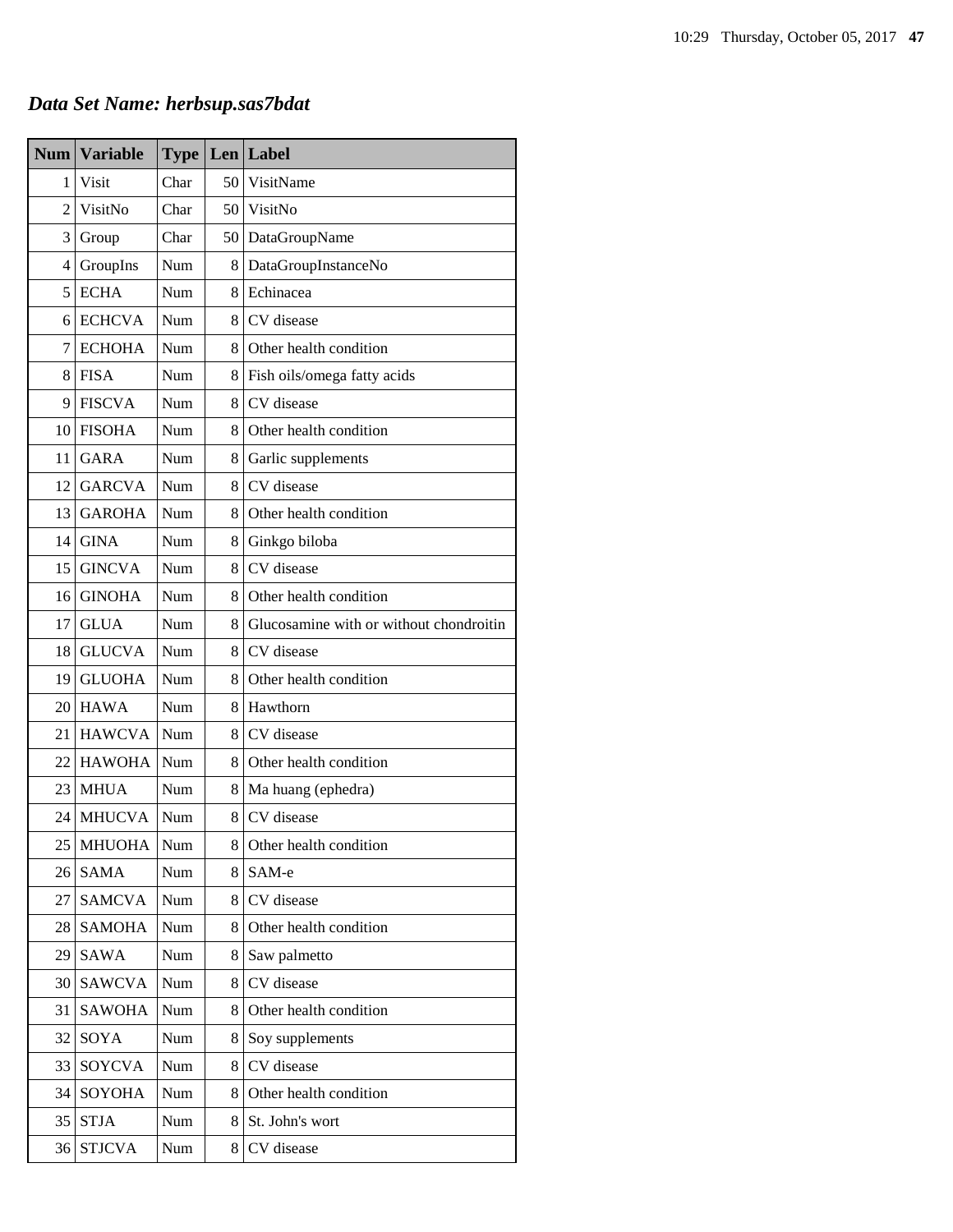|    | <b>Num   Variable</b> | <b>Type</b> |   | Len Label                            |
|----|-----------------------|-------------|---|--------------------------------------|
| 37 | <b>STJOHA</b>         | <b>Num</b>  | 8 | Other health condition               |
| 38 | <b>VALA</b>           | <b>Num</b>  | 8 | Valerian                             |
| 39 | <b>VALCVA</b>         | Num         | 8 | CV disease                           |
| 40 | <b>VALOHA</b>         | Num         | 8 | Other health condition               |
| 41 | <b>HOTA</b>           | Num         | 8 | Other                                |
| 42 | <b>HOTCVA</b>         | Num         | 8 | CV disease                           |
| 43 | <b>HOTOHA</b>         | Num         | 8 | Other health condition               |
| 44 | deidnum               | Num         | 8 | Deidentified SubjectNo               |
| 45 | subranda              | Num         | 8 | Studyday of SubjectRandomizationDate |
| 46 | randdt                | Num         | 8 | Studyday of Date of Randomization    |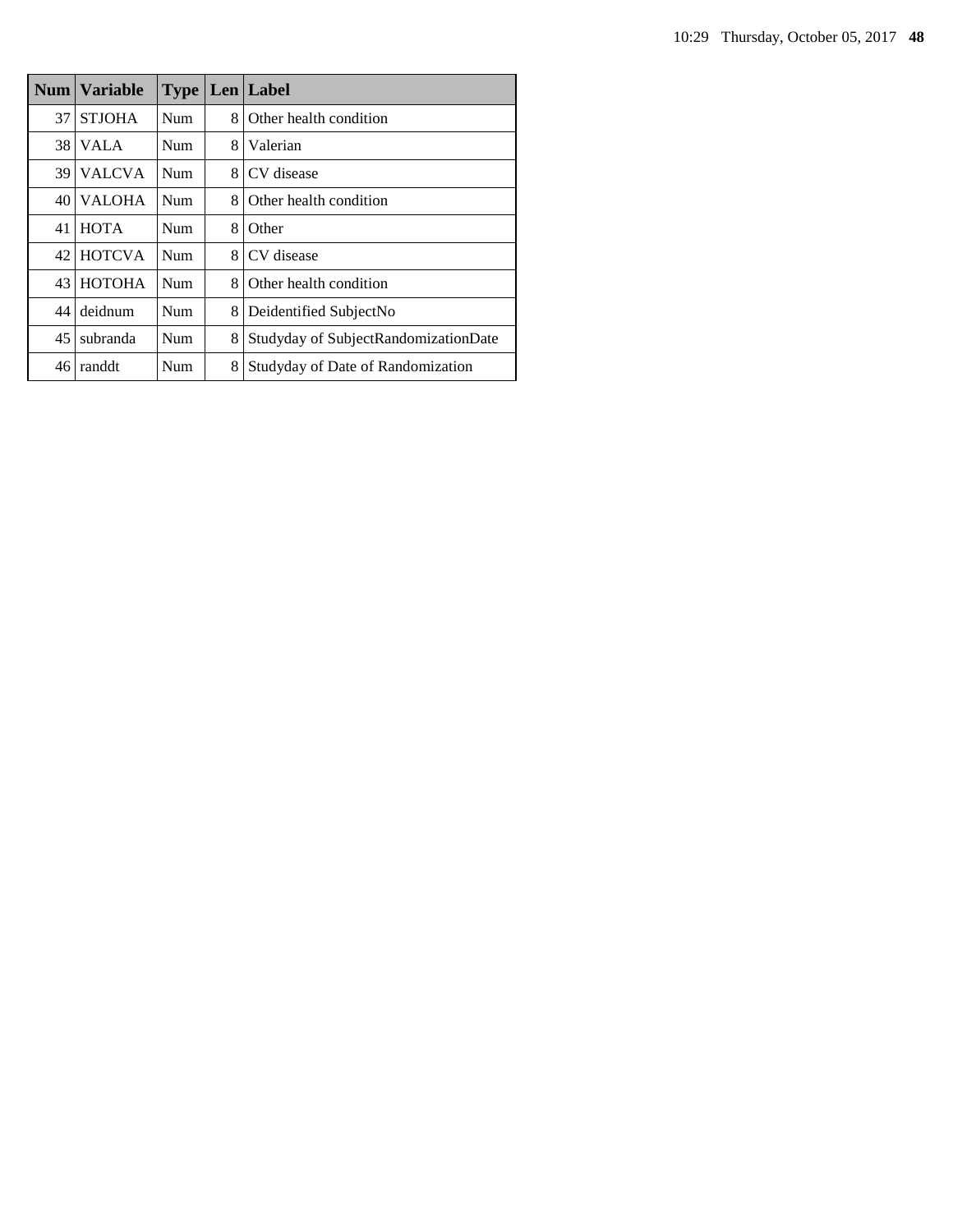*Data Set Name: hospang.sas7bdat*

|   | Num   Variable | <b>Type</b> |      | Len   Label                            |
|---|----------------|-------------|------|----------------------------------------|
| 1 | Visit          | Char        |      | 50 VisitName                           |
| 2 | VisitNo        | Char        | 50 I | VisitNo                                |
| 3 | Group          | Char        | 50 l | DataGroupName                          |
| 4 | GroupIns       | <b>Num</b>  | 8    | DataGroupInstanceNo                    |
| 5 | <b>HOSAA</b>   | <b>Num</b>  | 8    | Was the hospitalization due to angina? |
| 6 | deidnum        | <b>Num</b>  | 8    | Deidentified SubjectNo                 |
| 7 | hosadd         | Num         | 8    | Studyday of Date of hospitalization    |
| 8 | subranda       | <b>Num</b>  | 8    | Studyday of SubjectRandomizationDate   |
| 9 | randdt         | Num         | 8    | Studyday of Date of Randomization      |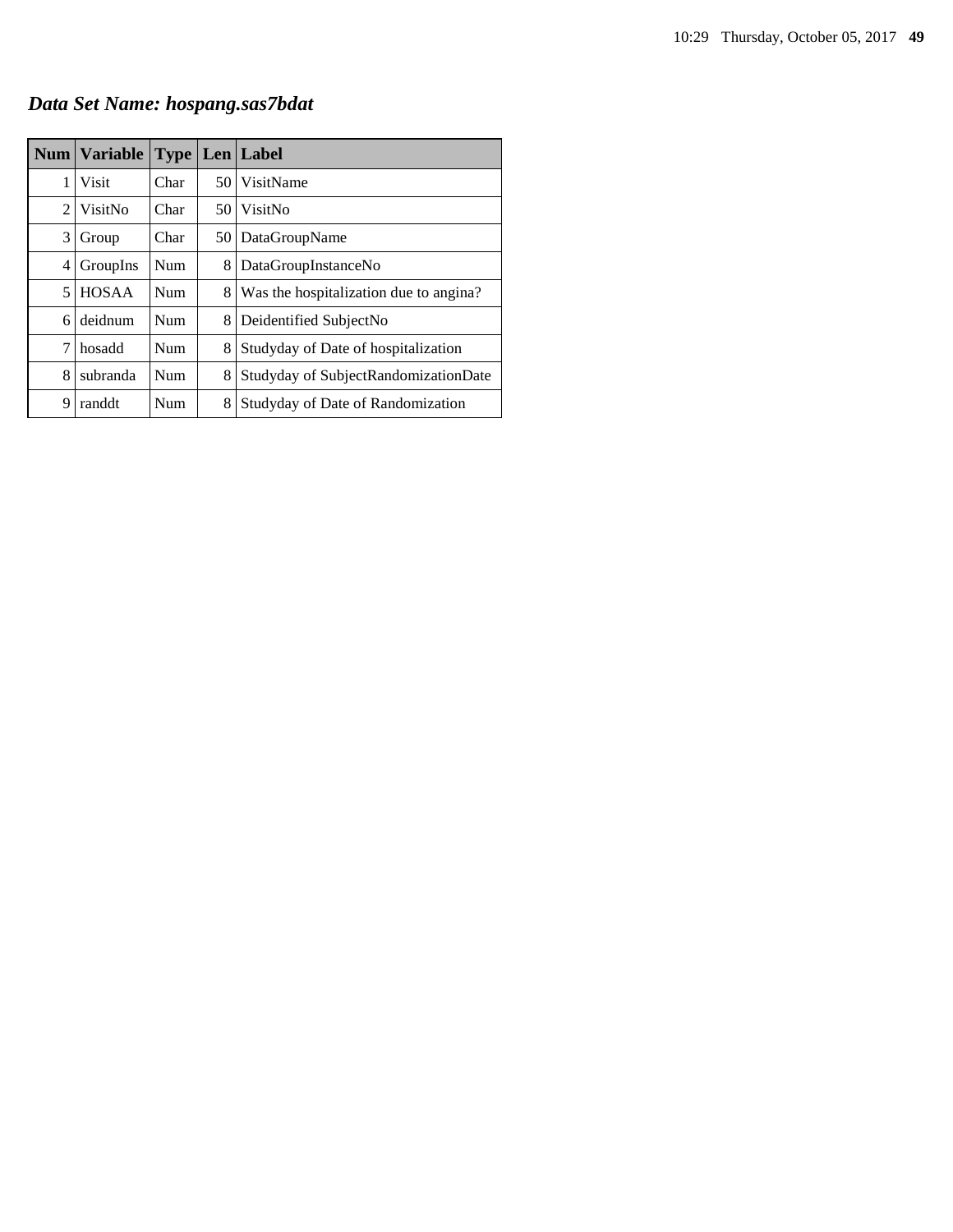*Data Set Name: hospital.sas7bdat*

|    | Num   Variable | <b>Type</b> |      | Len Label                             |
|----|----------------|-------------|------|---------------------------------------|
| 1  | Visit          | Char        | 50   | VisitName                             |
| 2  | VisitNo        | Char        | 50 I | VisitNo                               |
| 3  | Group          | Char        | 50   | DataGroupName                         |
| 4  | GroupIns       | Num         | 8    | DataGroupInstanceNo                   |
| 5  | <b>HSPANG</b>  | Num         | 8    | Was the hospitalization due to Angina |
| 6  | deidnum        | <b>Num</b>  | 8    | Deidentified SubjectNo                |
| 7  | disgdt         | Num         | 8    | Studyday of Date of discharge         |
| 8  | hspldt         | Num         | 8    | Studyday of Date of hospitalization   |
| 9  | subranda       | Num         | 8    | Studyday of SubjectRandomizationDate  |
| 10 | randdt         | Num         | 8    | Studyday of Date of Randomization     |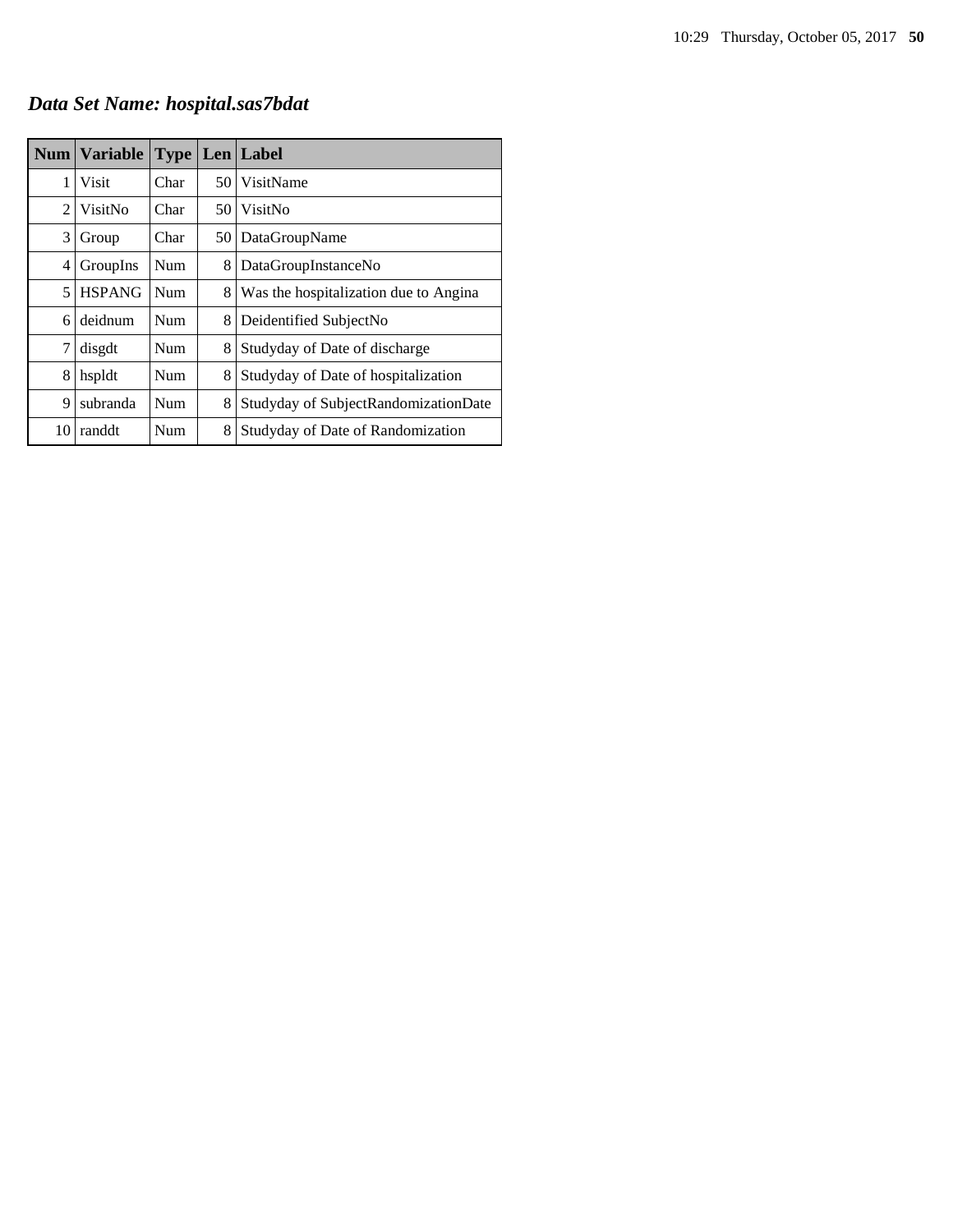| <b>Num</b> | <b>Variable</b> | <b>Type</b> |    | Len Label                            |
|------------|-----------------|-------------|----|--------------------------------------|
| 1          | Visit           | Char        | 50 | VisitName                            |
| 2          | VisitNo         | Char        | 50 | VisitNo                              |
| 3          | Group           | Char        | 50 | DataGroupName                        |
| 4          | GroupIns        | <b>Num</b>  | 8  | DataGroupInstanceNo                  |
| 5          | <b>MISCAR</b>   | Num         | 8  | Imaging evidence                     |
| 6          | <b>NONREV</b>   | <b>Num</b>  | 8  | Non-reversible perfusion defect      |
| 7          | <b>CANGIO</b>   | <b>Num</b>  | 8  | Contrast angiography                 |
| 8          | <b>RANGIO</b>   | Num         | 8  | Radionuclide angiography             |
| 9          | <b>ECHOCA</b>   | Num         | 8  | Echocardiography                     |
| 10         | <b>ANGEVI</b>   | Num         | 8  | Angiographic evidence of epicardial  |
| 11         | <b>CLESIO</b>   | <b>Num</b>  | 8  | Is the myocardial scar consistent    |
| 12         | deidnum         | Num         | 8  | Deidentified SubjectNo               |
| 13         | subranda        | <b>Num</b>  | 8  | Studyday of SubjectRandomizationDate |
| 14         | randdt          | Num         | 8  | Studyday of Date of Randomization    |

# *Data Set Name: imaginev.sas7bdat*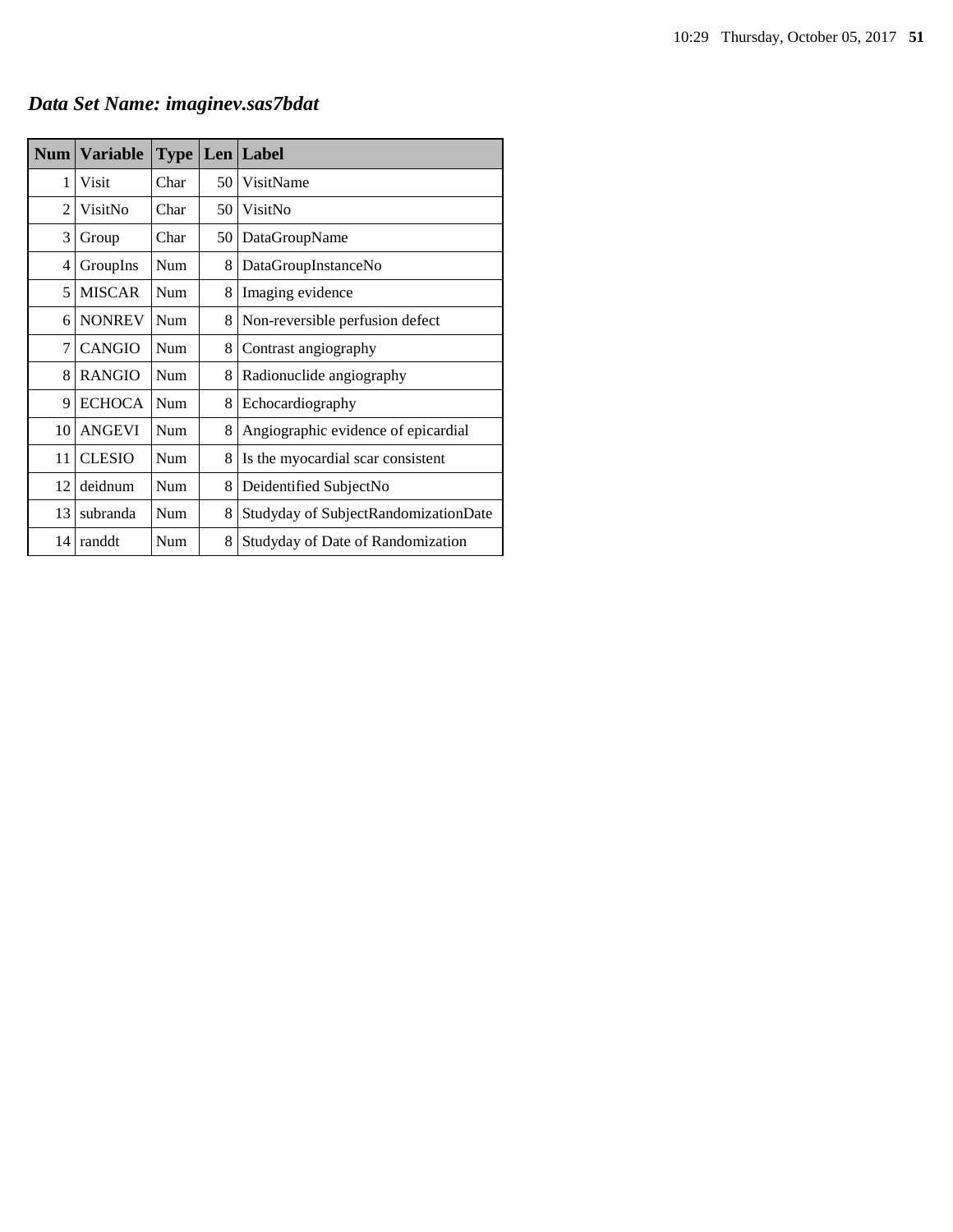# *Data Set Name: infinfo.sas7bdat*

| Num            | <b>Variable</b> | <b>Type</b> |     | Len Label                                |
|----------------|-----------------|-------------|-----|------------------------------------------|
| 1              | Visit           | Char        | 50  | VisitName                                |
| $\overline{c}$ | VisitNo         | Char        | 50  | VisitNo                                  |
| 3              | Group           | Char        | 50  | DataGroupName                            |
| 4              | GroupIns        | Num         | 8   | DataGroupInstanceNo                      |
| 5              | <b>NUMRFI</b>   | Char        | 200 | Number of refills                        |
| 6              | <b>INFUST</b>   | Num         | 8   | Was the infusion started?                |
| 7              | <b>INPCNT</b>   | Num         | 8   | Did the patient receive greater than 50% |
| 8              | <b>SOLDIS</b>   | Num         | 8   | Unused solution disposed                 |
| 9              | <b>FINALI</b>   | Num         | 8   | Final Infusion                           |
| 10             | deidnum         | Num         | 8   | Deidentified SubjectNo                   |
| 11             | infend          | Num         | 8   | Studyday of End Date of infusion         |
| 12             | infstd          | Num         | 8   | Studyday of Start Date of infusions      |
| 13             | subranda        | Num         |     | Studyday of SubjectRandomizationDate     |
| 14             | randdt          | Num         | 8   | Studyday of Date of Randomization        |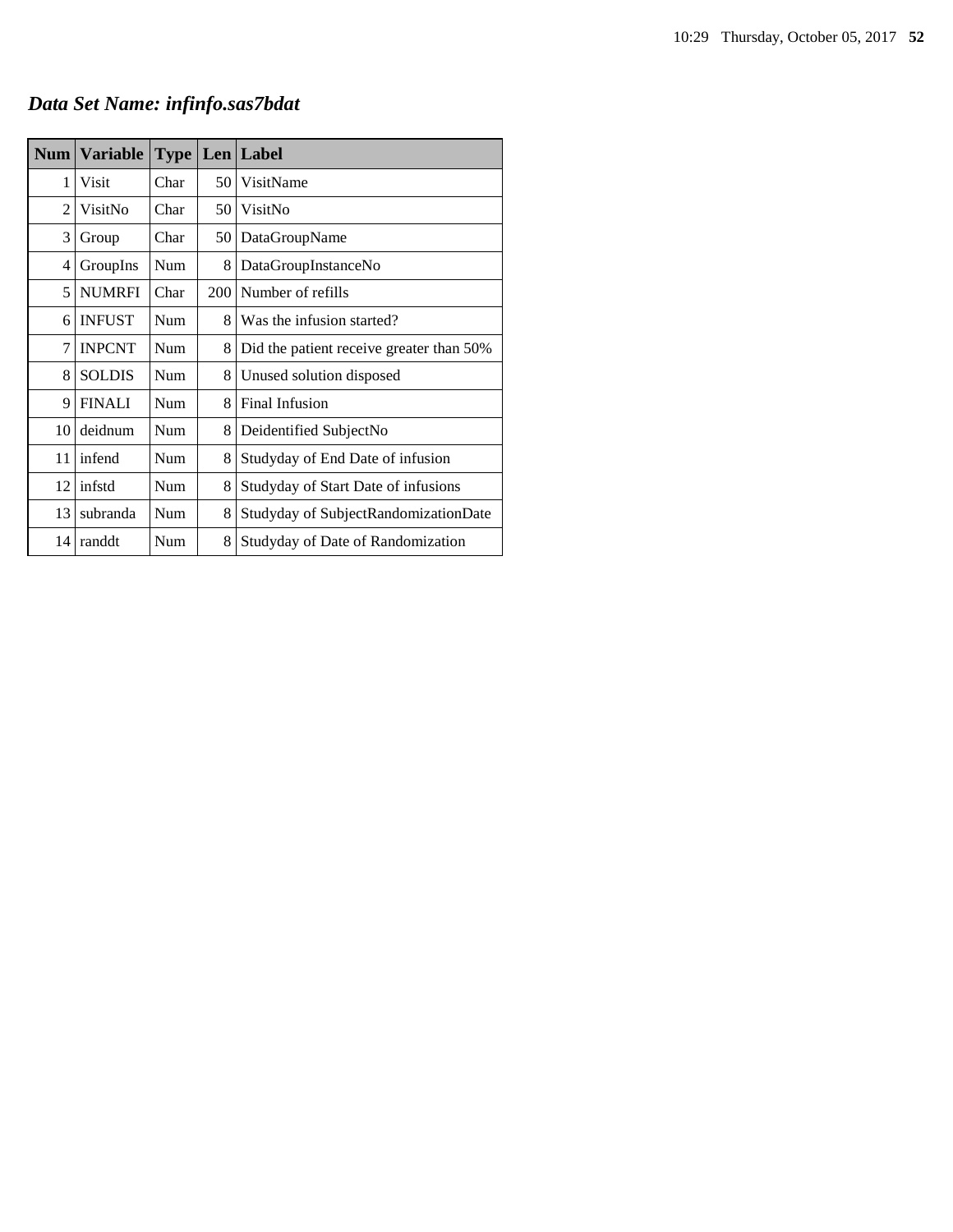*Data Set Name: infvisit.sas7bdat*

|   | Num   Variable |            |      | <b>Type   Len   Label</b>             |
|---|----------------|------------|------|---------------------------------------|
| 1 | Visit          | Char       |      | 50 VisitName                          |
| 2 | VisitNo        | Char       | 50 I | VisitNo                               |
| 3 | Group          | Char       | 50 l | DataGroupName                         |
| 4 | GroupIns       | <b>Num</b> | 8    | DataGroupInstanceNo                   |
| 5 | <b>PTINFV</b>  | <b>Num</b> | 8    | Did the patient come to the scheduled |
| 6 | deidnum        | Num        | 8    | Deidentified SubjectNo                |
| 7 | subranda       | Num        | 8    | Studyday of SubjectRandomizationDate  |
| 8 | randdt         | Num        | 8    | Studyday of Date of Randomization     |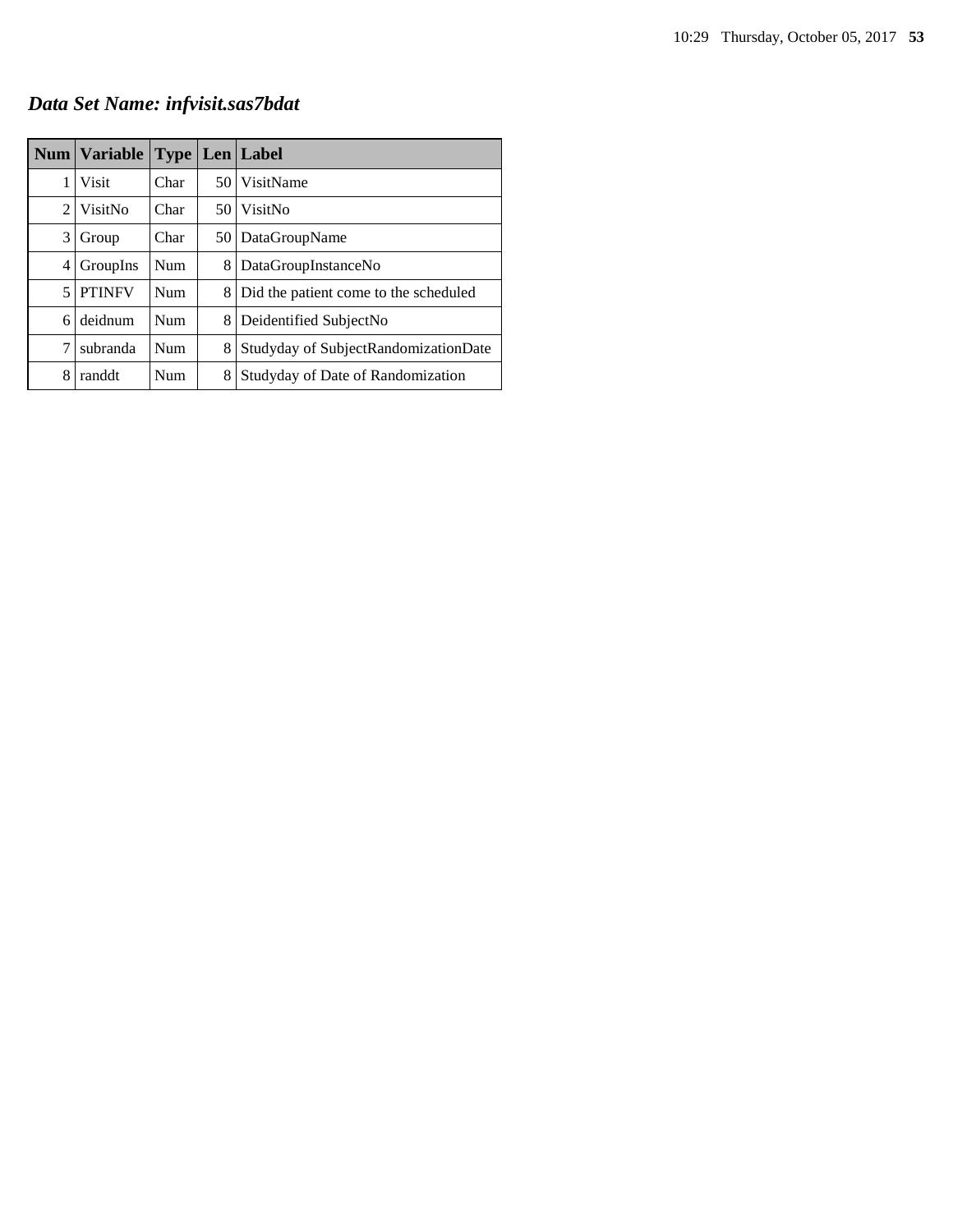#### *Data Set Name: intcard.sas7bdat*

| <b>Num</b> | <b>Variable</b>    | <b>Type</b> |    | Len Label                               |
|------------|--------------------|-------------|----|-----------------------------------------|
| 1          | <b>Visit</b>       | Char        | 50 | VisitName                               |
| 2          | VisitNo            | Char        | 50 | VisitNo                                 |
| 3          | Group              | Char        | 50 | DataGroupName                           |
| 4          | GroupIns           | Num         | 8  | DataGroupInstanceNo                     |
| 5          | <b>HOSPB</b>       | Num         | 8  | Has the patient been hospitalized       |
| 6          | <b>CVMIB</b>       | Num         | 8  | MI                                      |
| 7          | <b>CVSTKB</b>      | Num         | 8  | Stroke                                  |
| 8          | <b>CVPCIB</b>      | Num         | 8  | <b>PCI</b>                              |
| 9          | <b>CABGB</b>       | Num         | 8  | <b>CABG</b>                             |
| 10         | <b>CVICDB</b>      | Num         | 8  | <b>ICD</b>                              |
| 11         | <b>CVPACB</b>      | Num         | 8  | Pacemaker                               |
| 12         | deidnum            | Num         | 8  | Deidentified SubjectNo                  |
| 13         | cvcg2d             | Num         | 8  | Studyday of Date                        |
| 14         | cvid <sub>2d</sub> | Num         | 8  | Studyday of Date                        |
| 15         | cvpi2d             | Num         | 8  | Studyday of Date                        |
| 16         | cvpm2d             | Num         | 8  | Studyday of Date                        |
| 17         | subranda           | Num         | 8  | Studyday of SubjectRandomizationDate    |
| 18         | tlfudt             | Num         | 8  | Studyday of Date of telephone follow-up |
| 19         | randdt             | Num         | 8  | Studyday of Date of Randomization       |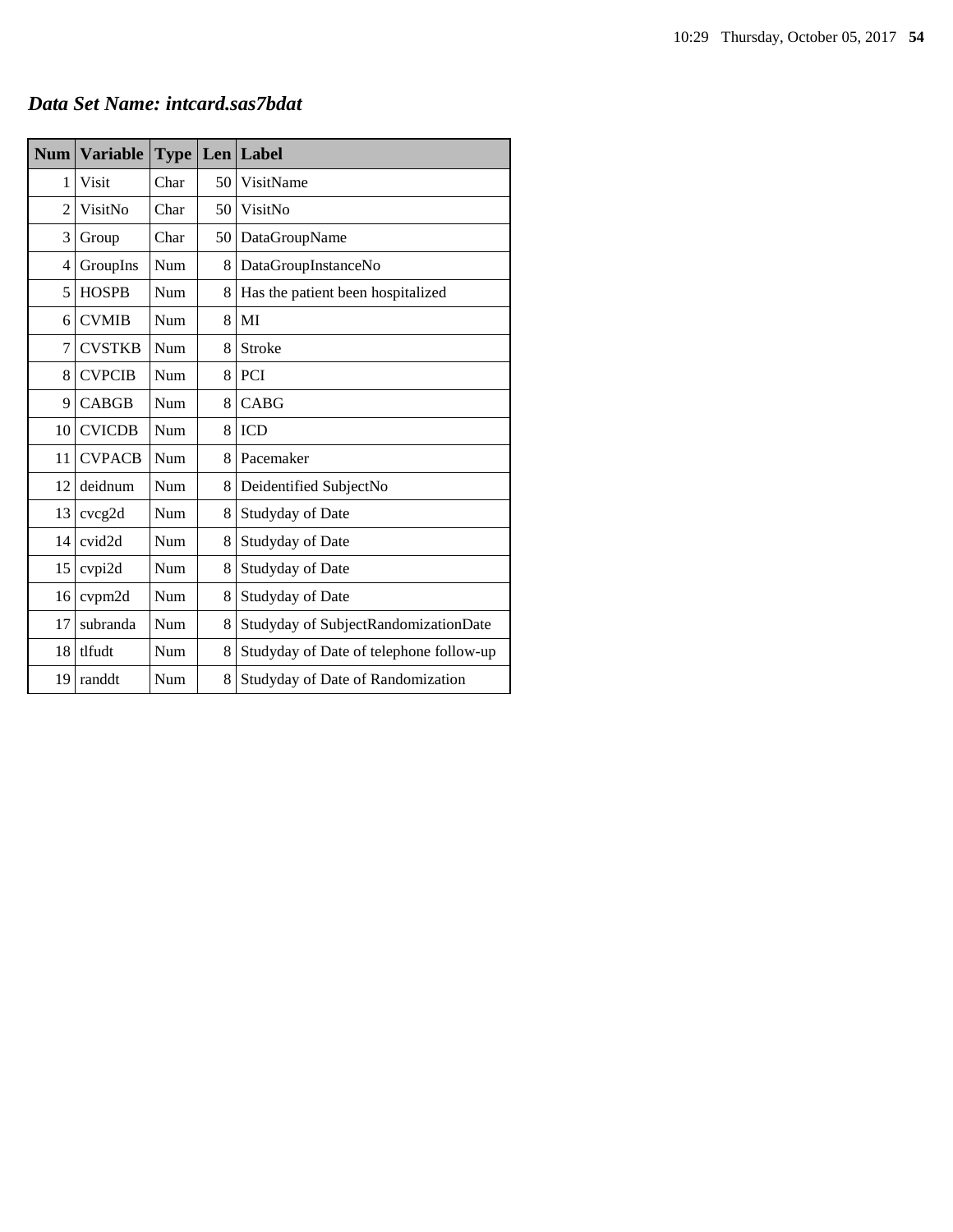### *Data Set Name: km\_endpt.sas7bdat*

| Num            | <b>Variable</b> | <b>Type</b> |         | $Len$ Label                                          |  |  |  |  |
|----------------|-----------------|-------------|---------|------------------------------------------------------|--|--|--|--|
| $\mathbf{1}$   | infusgp         | Num         |         | 8 Infusion Group Randomized                          |  |  |  |  |
| $\overline{2}$ | infus           | Char        |         | 16 Infusion Randomized                               |  |  |  |  |
| 3              | vitgp           | Num         | 8       | Vitamin Group Randomized                             |  |  |  |  |
| $\overline{4}$ | Vitamin         | Char        | 17      | Vitamin Randomized                                   |  |  |  |  |
| 5              | mi              | Num         | $\,8\,$ | MI                                                   |  |  |  |  |
| 6              | nfmi            | Num         | 8       | Non-fatal MI                                         |  |  |  |  |
| $\tau$         | midays          | Num         |         | 8 Days to MI                                         |  |  |  |  |
| 8              | nfmidays        | Num         |         | 8 Days to non-fatal MI                               |  |  |  |  |
| 9              | ang             | Num         |         | 8 Hospitalized for angina                            |  |  |  |  |
| 10             | angdays         | Num         |         | 8 Days to hosp. for angina                           |  |  |  |  |
| 11             | strk            | Num         |         | 8 Stroke                                             |  |  |  |  |
| 12             | nfstrk          | Num         |         | 8 Non-fatal stroke                                   |  |  |  |  |
| 13             | strkdays        | Num         |         | 8 Days to stroke                                     |  |  |  |  |
| 14             | nfstrkdy        | Num         |         | 8 Days to non-fatal stroke                           |  |  |  |  |
| 15             | pci             | Num         |         | $8$ PCI                                              |  |  |  |  |
| 16             | cabg            | Num         |         | $8$ CABG                                             |  |  |  |  |
| 17             | revasc          | Num         |         | 8 Coronary revascularization                         |  |  |  |  |
| 18             | cecrevas        | Num         |         | 8 Revasc has been reviewed by DCRI CEC               |  |  |  |  |
| 19             | pcidays         | Num         |         | 8 Days to PCI                                        |  |  |  |  |
| 20             | cabgdays        | Num         |         | 8 Days to CABG                                       |  |  |  |  |
| 21             | revascdy        | Num         |         | 8 Days to coronary revascularization                 |  |  |  |  |
| 22             | death           | Num         |         | 8 Death                                              |  |  |  |  |
| 23             | cvdeath         | Num         |         | 8 Cardiovascular death                               |  |  |  |  |
| 24             | deathday        | Num         |         | 8 Days to death                                      |  |  |  |  |
| 25             | cvdthdy         | Num         |         | 8 Days to CV Death                                   |  |  |  |  |
| 26             | cecmi           | Num         |         | 8 CEC-adjudicated MI                                 |  |  |  |  |
| 27             | cecnfmi         | Num         |         | 8 CEC-adjudicated non-fatal MI                       |  |  |  |  |
| 28             | cecang          | Num         | $8\,$   | Angina has been adjudicated                          |  |  |  |  |
| 29             | cecstrk         | Num         | $8\,$   | CEC-adjudicated Stroke                               |  |  |  |  |
| 30             | cecnfstr        | Num         |         | 8 CEC-adjudicated Non-fatal Stroke                   |  |  |  |  |
| 31             | cecmidy         | Num         |         | 8 Days to CEC-adjudicated MI                         |  |  |  |  |
| 32             | cecanyst        | Num         |         | 8 Days to CEC-adjudicated Stroke                     |  |  |  |  |
| 33             | cecnfmid        | Num         |         | 8 Days to CEC-adjudicated non-fatal MI               |  |  |  |  |
|                | 34 cecstrkd     | Num         |         | 8 Days to CEC-adjudicated Non-fatal Stroke           |  |  |  |  |
| 35             | cecangdy        | Num         |         | 8 Days to CEC-adjudicated Angina                     |  |  |  |  |
|                | 36 cecrvasd     | Num         |         | 8 Days to CEC-adjudicated Coronary Revascularization |  |  |  |  |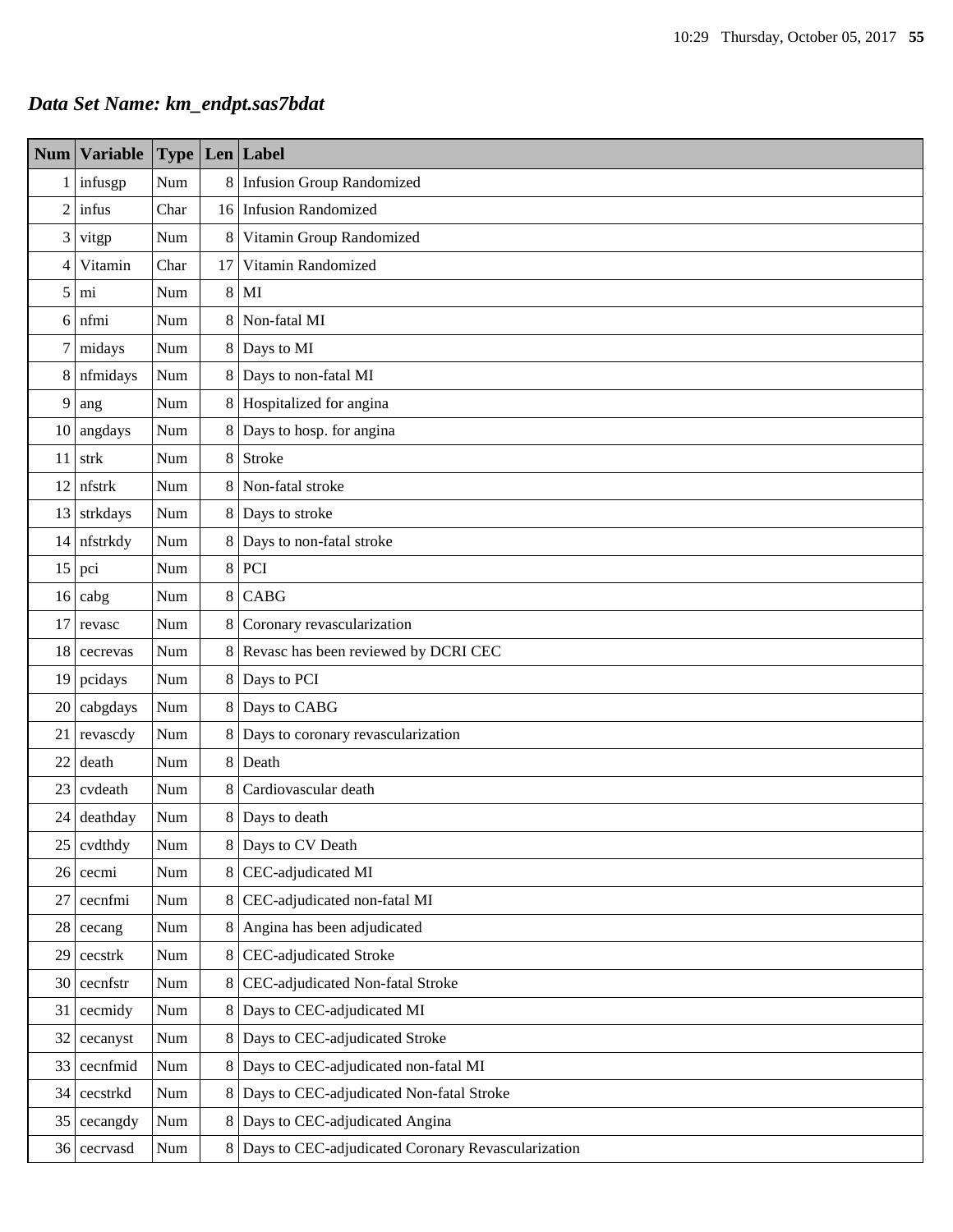| Num | <b>Variable</b> |                             |                | <b>Type Len Label</b>                                                                    |
|-----|-----------------|-----------------------------|----------------|------------------------------------------------------------------------------------------|
| 37  | compldy         | Num                         |                | 8 Days to primary endpoint                                                               |
| 38  | comp2dy         | $\mathbf{Num}$              |                | 8 Days to secondary composite endpoint                                                   |
| 39  | comp3dy         | Num                         |                | 8 Days to Death, Hospitalization for angina or Coronary revascularization                |
| 40  | comp4dy         | $\mathop{\rm Num}\nolimits$ | 8              | Days to Death or MI                                                                      |
| 41  | comp5dy         | Num                         |                | 8 Days to CV Death or Non-fatal MI                                                       |
| 42  | ev6mon          | Num                         | 8              | Indicator for patients reaching composite endpoint withint 1st 6 months                  |
| 43  | ev1yr           | Num                         | 8              | Indicator for patients reaching composite endpoint within 1st year                       |
| 44  | $ev1_5yr$       | Num                         | 8              | Indicator for patients reaching composite endpoint within 1.5 years                      |
| 45  | ev2yr           | Num                         | 8              | Indicator for patients reaching composite endpoint within 2 years                        |
| 46  | $ev2_5yr$       | Num                         | 8              | Indicator for patients reaching composite endpoint within 2.5 years                      |
| 47  | ev3yr           | Num                         |                | 8 Indicator for patients reaching composite endpoint within 3 years                      |
| 48  | comp1           | Num                         | 8              | Death, MI, Hosp. for angina, Stroke or Coronary revasculariztion                         |
| 49  | comp2           | Num                         | 8              | CV Death, Non-fatal MI or Non-fatal Stroke                                               |
| 50  | comp3           | Num                         | 8              | Death, Hospitalization for Angina, or Coronary revascularization                         |
| 51  | comp4           | Num                         | 8              | Death or MI                                                                              |
| 52  | comp5           | Num                         | 8              | CV Death or Non-fatal MI                                                                 |
| 53  | comp6           | Num                         | 8              | Death or Non-fatal MI                                                                    |
| 54  | comp7           | Num                         | 8              | Death or CV Death                                                                        |
| 55  | comp8           | Num                         | 8              | Death, Hospitalization for angina or Coronary revascularization                          |
| 56  | comp9           | Num                         | 8              | CV Death or Non-fatal MI                                                                 |
| 57  | comp10          | Num                         |                | 8 PCI or CABG                                                                            |
| 58  | comp11          | Num                         | 8              | CV Death, Non-fatal MI, Hospitalization for angina or Coronary Revascularization         |
| 59  | comp12          | Num                         | 8              | CV Death, MI, Hospitalization for angina, Stroke or Coronary revascularization           |
| 60  | comp6dy         | Num                         |                | 8 Days to Death or Non-fatal MI                                                          |
|     | $61$ comp7dy    | Num                         |                | 8 Days to Death or CV Death                                                              |
| 62  | comp8dy         | $\mathop{\rm Num}\nolimits$ |                | 8 Days to Death, Hospitalization for angina or Coronary revascularization                |
| 63  | comp9dy         | Num                         |                | 8 Days to CV Death or Non-fatal MI                                                       |
| 64  | comp10dy        | Num                         |                | 8 Days to PCI or CABG                                                                    |
| 65  | comp11dy        | Num                         | 8 <sup>1</sup> | Days to CV Death, Non-fatal MI, Hospitalization for angina or Coronary Revascularization |
| 66  | comp12dy        | Num                         | 8              | Days to CV Death, MI, Hospitalization for angina, Stroke or Coronary Revascularization   |
| 67  | kmdthdy         | $\mathop{\rm Num}\nolimits$ | 8              | Days to death or last follow-up                                                          |
| 68  | kmcvdthd        | Num                         | 8              | Days to CV Death or last follow-up                                                       |
| 69  | kmmidays        | Num                         | 8              | Days to MI or last follow-up                                                             |
| 70  | kmnfmidy        | Num                         | 8              | Days to non-fatal MI or last follow-up                                                   |
| 71  | kmangdy         | Num                         |                | 8 Days to hosp. for angina or last follow-up                                             |
| 72  | kmcecmid        | Num                         | 8              | Days to CEC-adjudicated MI or last follow-up                                             |
| 73  | kmcecnfm        | $\mathop{\rm Num}\nolimits$ |                | 8 Days to CEC-adjudicated Non-fatal MI or last follow-up                                 |
| 74  | kmcecang        | Num                         | 8              | Days to CEC-adjudicated Hosp. for angina or last follow-up                               |
| 75  | kmstrkdy        | Num                         | 8              | Days to stroke or last follow-up                                                         |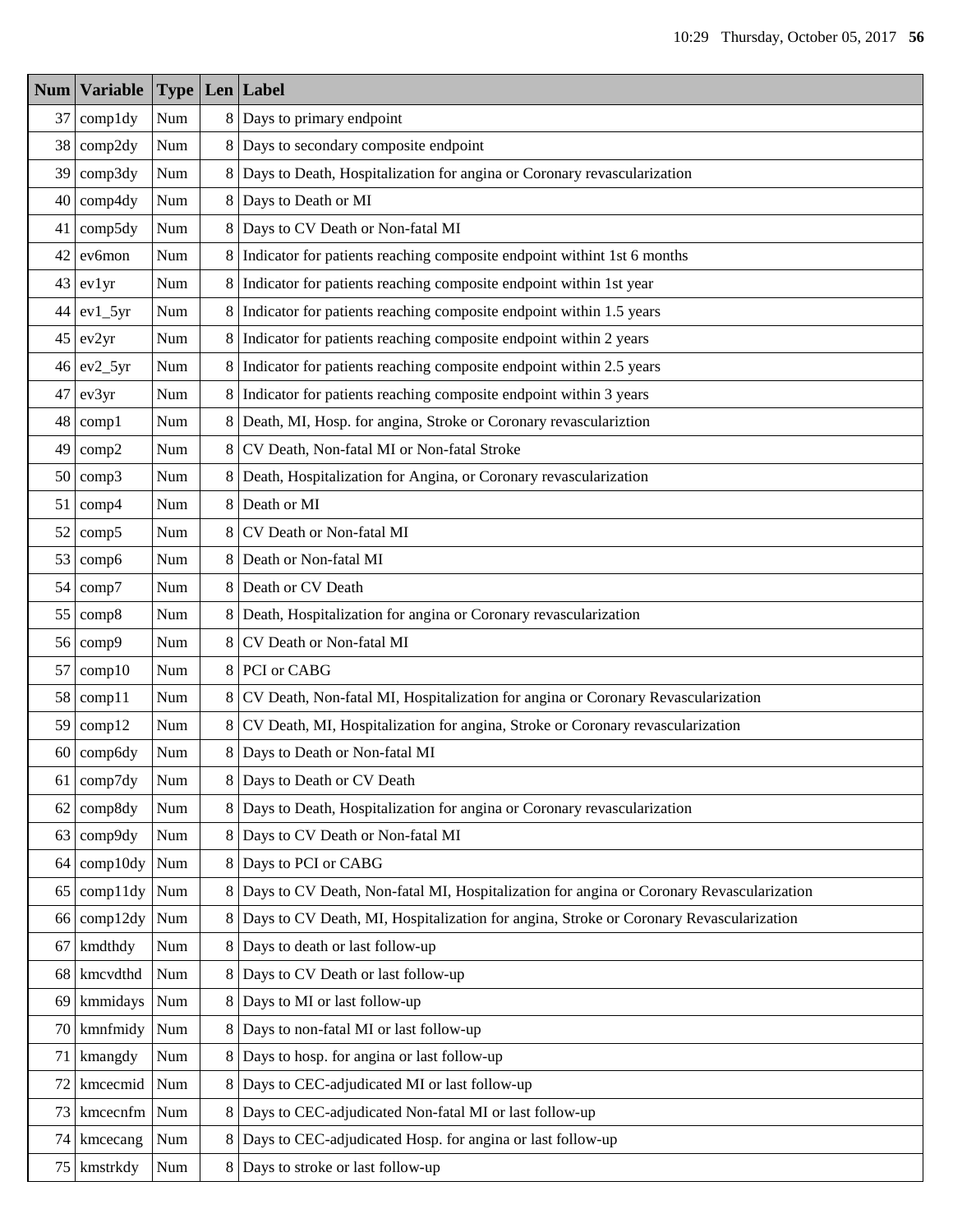|    | Num   Variable |     |                | <b>Type Len</b> Label                                                                                         |
|----|----------------|-----|----------------|---------------------------------------------------------------------------------------------------------------|
|    | 76 kmnfstrk    | Num | 8              | Days to non-fatal stroke or last follow-up                                                                    |
| 77 | kmcecnfs       | Num | 8              | Days to CEC-adjudicated Non-fatal stroke or last follow-up                                                    |
|    | 78 kmcecstr    | Num | 8              | Days to CEC-adjudicated Stroke or last follow-up                                                              |
| 79 | kmpcidy        | Num | 8              | Days to PCI or last followup                                                                                  |
|    | 80 kmcabgdy    | Num | 8              | Days to CABG or last follow-up                                                                                |
|    | 81 kmrevasc    | Num | 8              | Days to coronary revascularization or last follow-up                                                          |
| 82 | kmcecrys       | Num | 8              | Days to CEC-adjudicated Coronary revascularization or last follow-up                                          |
|    | 83 kmcp1dy     | Num | 8              | Days to primary endpoint or last follow-up                                                                    |
| 84 | kmcp2dy        | Num | 8              | Days to secondary endpoint or last follow-up                                                                  |
| 85 | kmcp3dy        | Num | 8              | Days to Death, Hospitalization for angina or Coronary revascularization or last follow-up                     |
|    | 86 kmcp4dy     | Num |                | 8 Days to Death or MI or last follow-up                                                                       |
| 87 | kmcp5dy        | Num | 8              | Days to CV Death or Non-fatal MI or last follow-up                                                            |
| 88 | kmcp6dy        | Num | 8              | Days to Death or Non-fatla MI or last follow-up                                                               |
|    | 89 kmcp7dy     | Num | 8              | Days to Death or CV Death or last follow-up                                                                   |
|    | 90 kmcp8dy     | Num | 8              | Days to Death, Hosp. for angina, Corornary revascularization or last follow-up                                |
| 91 | kmcp9dy        | Num | 8 <sup>1</sup> | Days to CV Death or Non-fatal MI                                                                              |
| 92 | kmcp10dy       | Num | 8              | Days to PCI, CABG or last follow-up                                                                           |
| 93 | kmcp11dy       | Num | 8              | Days to CV Death, Non-fatal MI, Hospitalization for angina or Coronary Revascularization or last<br>follow-up |
| 94 | kmcp12dy       | Num | 8              | Days to CV Death, MI, Hospitalization for angina, Stroke or Coronary Revascularization or last follow-up      |
| 95 | deidnum        | Num | 8              | Deidentified SubjectNo                                                                                        |
|    | 96 randdt      | Num | 8              | Studyday of Date of Randomization                                                                             |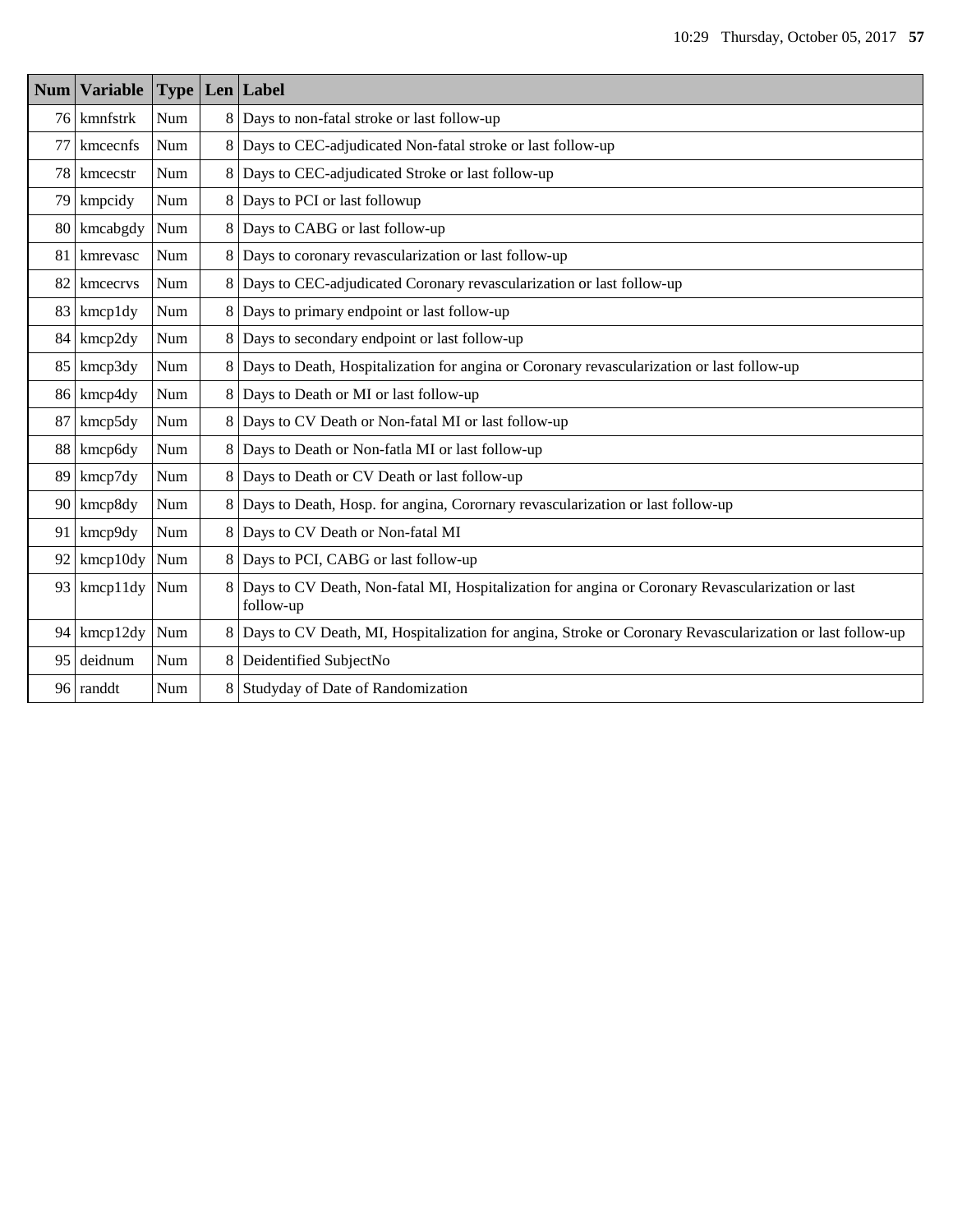#### *Data Set Name: lab.sas7bdat*

| <b>Num</b> | <b>Variable</b> | Type |     | Len   Label                          |
|------------|-----------------|------|-----|--------------------------------------|
| 1          | Visit           | Char | 50  | VisitName                            |
| 2          | VisitNo         | Char | 50  | VisitNo                              |
| 3          | Group           | Char | 50  | DataGroupName                        |
| 4          | GroupIns        | Num  | 8   | DataGroupInstanceNo                  |
| 5          | <b>LNAME</b>    | Char | 100 | Name of Test                         |
| 6          | <b>LRSLT</b>    | Num  | 8   | Result                               |
| 7          | <b>LUNIT</b>    | Char | 20  | Unit                                 |
| 8          | <b>LLN</b>      | Num  | 8   | Normal Range:<br>Min                 |
| 9          | ULN             | Num  | 8   | Normal Range:<br>Max                 |
| 10         | deidnum         | Num  | 8   | Deidentified SubjectNo               |
| 11         | labdt           | Num  | 8   | Studyday of Date                     |
| 12         | subranda        | Num  | 8   | Studyday of SubjectRandomizationDate |
| 13         | randdt          | Num  | 8   | Studyday of Date of Randomization    |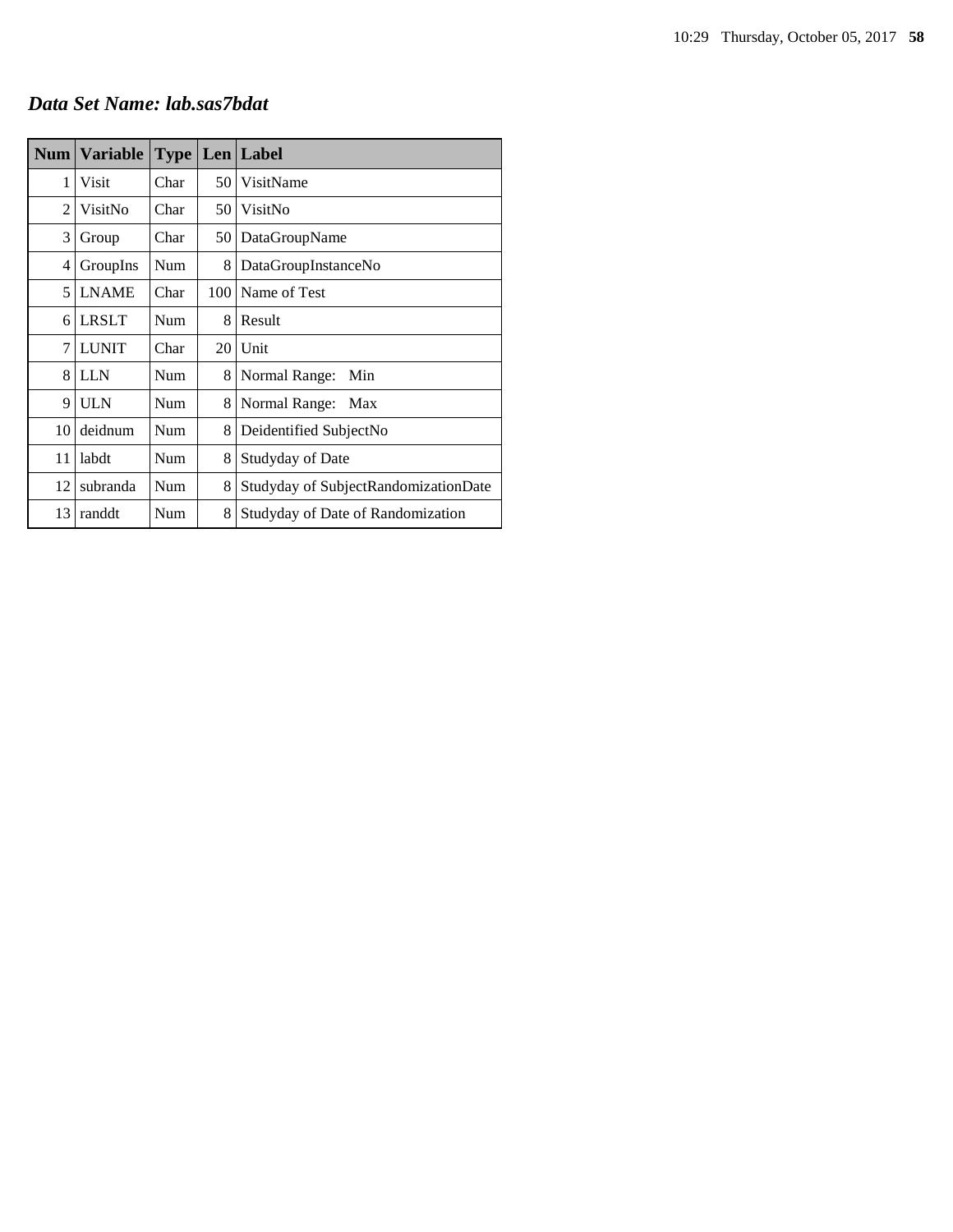# *Data Set Name: lipid.sas7bdat*

| <b>Num</b>     | <b>Variable</b> | <b>Type</b> | Len | Label                                   |
|----------------|-----------------|-------------|-----|-----------------------------------------|
| 1              | Visit           | Char        | 50  | VisitName                               |
| $\overline{2}$ | VisitNo         | Char        | 50  | VisitNo                                 |
| 3              | Group           | Char        | 50  | DataGroupName                           |
| 4              | GroupIns        | Num         | 8   | DataGroupInstanceNo                     |
| 5              | <b>TCHND</b>    | Num         | 8   | <b>Total Cholesterol Not Done</b>       |
| 6              | <b>TCHVLU</b>   | Num         | 8   | <b>Total Cholesterol Result</b>         |
| 7              | <b>HDLND</b>    | Num         | 8   | <b>HDL</b> Not Done                     |
| 8              | <b>HDLVLU</b>   | Num         | 8   | <b>HDL</b> Result                       |
| 9              | <b>LDLND</b>    | Num         | 8   | <b>LDL</b> Not Done                     |
| 10             | <b>LDLVLU</b>   | Num         | 8   | <b>LDL</b> Result                       |
| 11             | <b>TRIND</b>    | Num         | 8   | Triglycerides Not Done                  |
| 12             | <b>TRIVLU</b>   | Num         | 8   | <b>Triglycerides Result</b>             |
| 13             | deidnum         | Num         | 8   | Deidentified SubjectNo                  |
| 14             | hdldt           | Num         | 8   | Studyday of HDL Draw Date               |
| 15             | ldldt           | Num         | 8   | Studyday of LDL Draw Date               |
| 16             | subranda        | Num         | 8   | Studyday of SubjectRandomizationDate    |
| 17             | tchdt           | Num         | 8   | Studyday of Total Cholesterol Draw Date |
| 18             | tridt           | Num         | 8   | Studyday of Triglycerides Draw Date     |
| 19             | randdt          | Num         | 8   | Studyday of Date of Randomization       |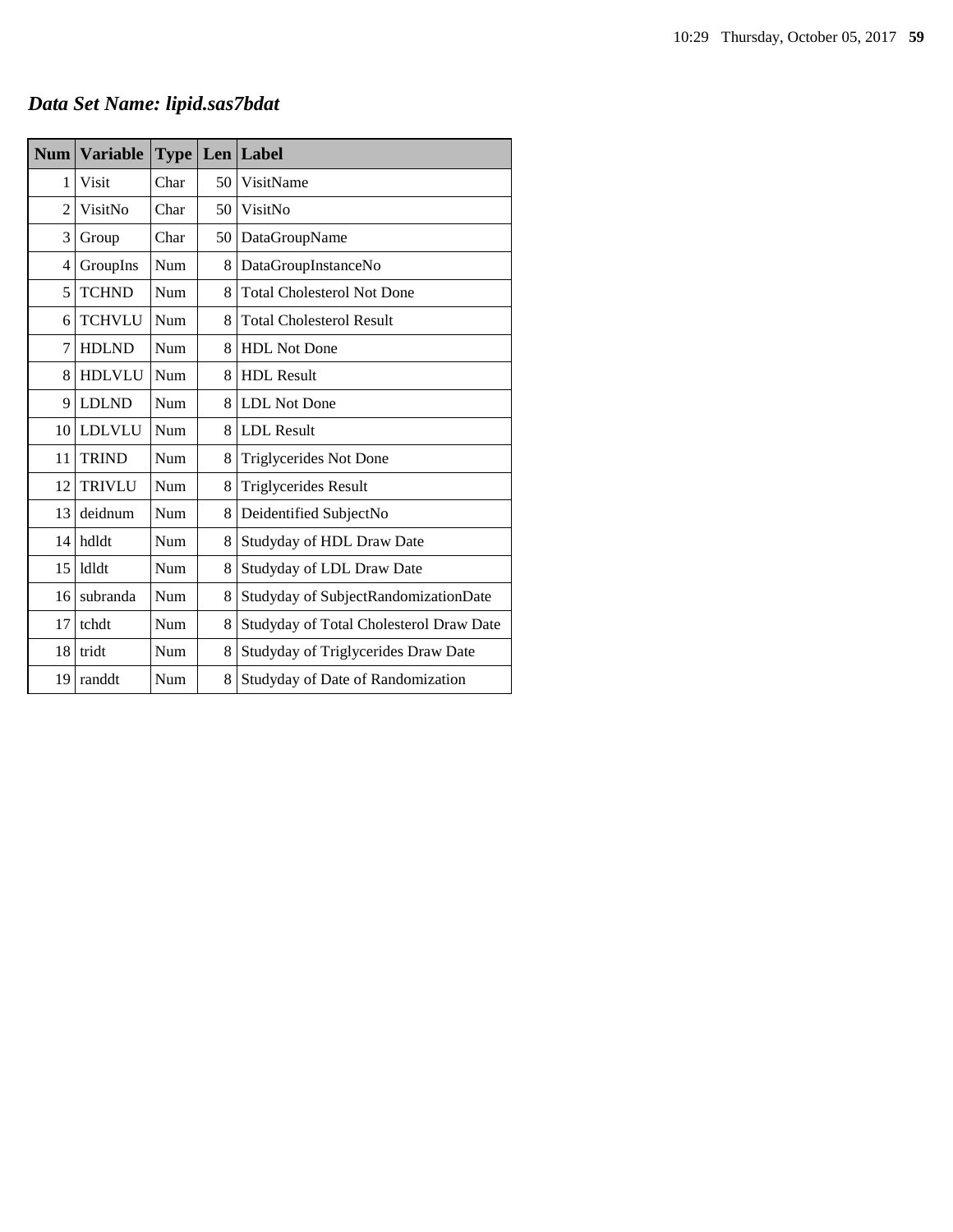#### *Data Set Name: liver.sas7bdat*

| <b>Num</b>     | <b>Variable</b> | Type |    | Len Label                                  |
|----------------|-----------------|------|----|--------------------------------------------|
| 1              | Visit           | Char | 50 | VisitName                                  |
| $\overline{c}$ | VisitNo         | Char | 50 | VisitNo                                    |
| 3              | Group           | Char | 50 | DataGroupName                              |
| 4              | GroupIns        | Num  | 8  | DataGroupInstanceNo                        |
| 5              | <b>BILND</b>    | Num  | 8  | Bilirubin, Total Not done                  |
| 6              | <b>BILVLU</b>   | Num  | 8  | Bilirubin, Total Results                   |
| 7              | <b>ALKND</b>    | Num  | 8  | Alkaline phosphatase Not Done              |
| 8              | <b>ALKVLU</b>   | Num  | 8  | Alkaline phosphatase Result                |
| 9              | <b>ASTND</b>    | Num  | 8  | <b>AST</b> Not done                        |
| 10             | <b>ASTVLU</b>   | Num  | 8  | <b>AST Result</b>                          |
| 11             | <b>ALTND</b>    | Num  | 8  | <b>ALT Not Done</b>                        |
| 12             | <b>ALTVLU</b>   | Num  | 8  | <b>ALT Result</b>                          |
| 13             | deidnum         | Num  | 8  | Deidentified SubjectNo                     |
| 14             | alkdt           | Num  | 8  | Studyday of Alkaline Phosphatase Draw Date |
| 15             | altdt           | Num  | 8  | Studyday of ALT Draw Date                  |
| 16             | astdt           | Num  | 8  | Studyday of AST Draw Date                  |
| 17             | bildt           | Num  | 8  | Studyday of Bilirubin, Total Draw Date     |
| 18             | subranda        | Num  | 8  | Studyday of SubjectRandomizationDate       |
| 19             | randdt          | Num  | 8  | Studyday of Date of Randomization          |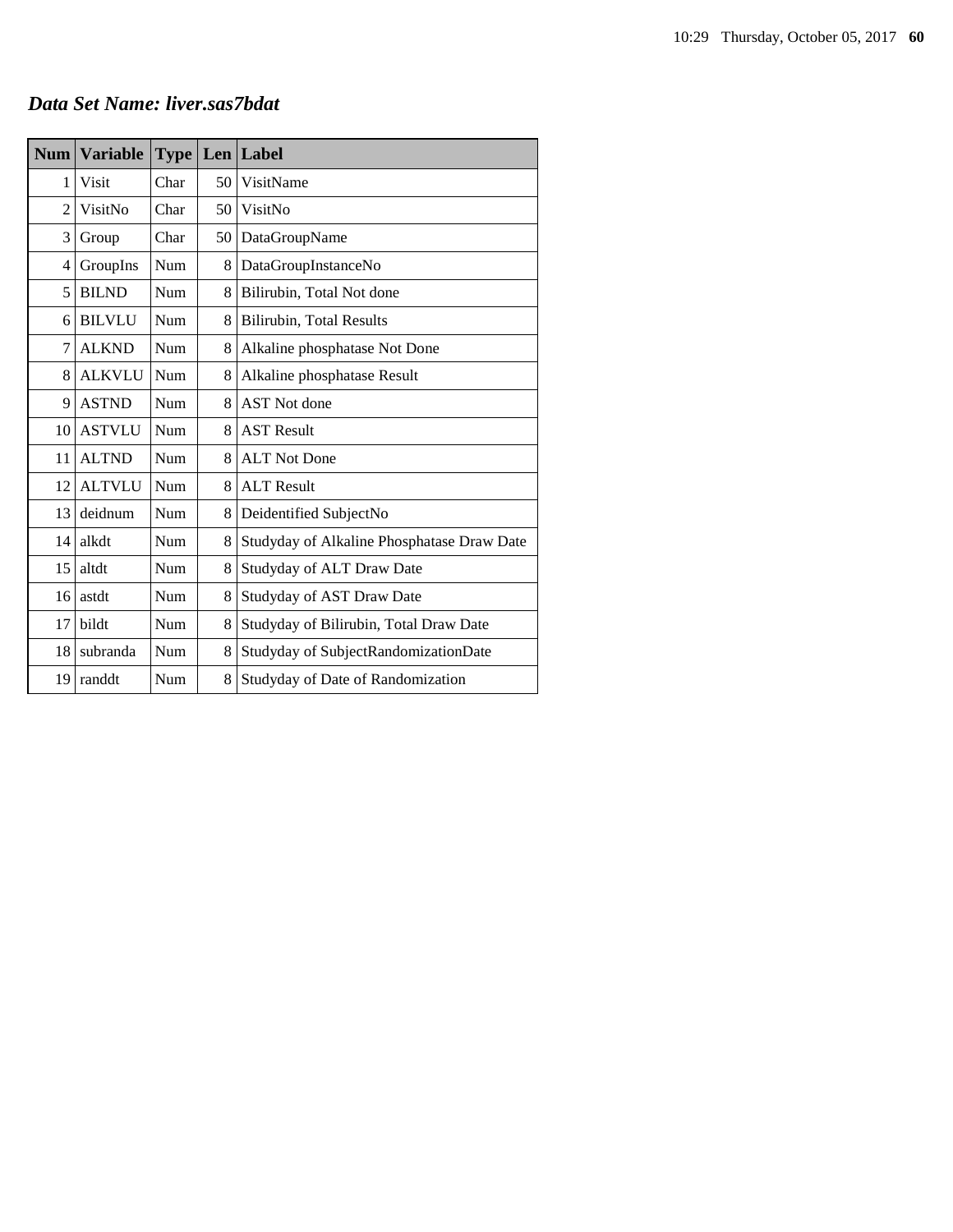| <b>Num</b> | <b>Variable</b> | <b>Type</b> |    | Len Label                            |
|------------|-----------------|-------------|----|--------------------------------------|
| 1          | Visit           | Char        | 50 | VisitName                            |
| 2          | VisitNo         | Char        | 50 | VisitNo                              |
| 3          | Group           | Char        | 50 | DataGroupName                        |
| 4          | GroupIns        | Num         | 8  | DataGroupInstanceNo                  |
| 5          | <b>TROPLV</b>   | Num         | 8  | Troponin level measured              |
| 6          | <b>CKMBMS</b>   | Num         | 8  | Was CK-MB level                      |
| 7          | <b>CKMBPA</b>   | Num         | 8  | Peak CK-MB level                     |
| 8          | <b>CKMBUA</b>   | Num         | 8  | Upper limit of normal                |
| 9          | <b>TPEAK</b>    | Num         | 8  | Peak Troponin level                  |
| 10         | <b>TULN</b>     | Num         | 8  | Upper limit of normal                |
| 11         | <b>BEDASY</b>   | Num         | 8  | If bedside assay was used            |
| 12         | <b>ISCHEM</b>   | Num         | 8  | Ischemic symptoms                    |
| 13         | <b>PATHQ</b>    | Num         | 8  | Pathologic Q waves                   |
| 14         | <b>STELEV</b>   | Num         | 8  | ST elevation                         |
| 15         | <b>STDEP</b>    | Num         | 8  | ST depression                        |
| 16         | deidnum         | Num         | 8  | Deidentified SubjectNo               |
| 17         | subranda        | Num         | 8  | Studyday of SubjectRandomizationDate |
| 18         | randdt          | Num         | 8  | Studyday of Date of Randomization    |

*Data Set Name: markerev.sas7bdat*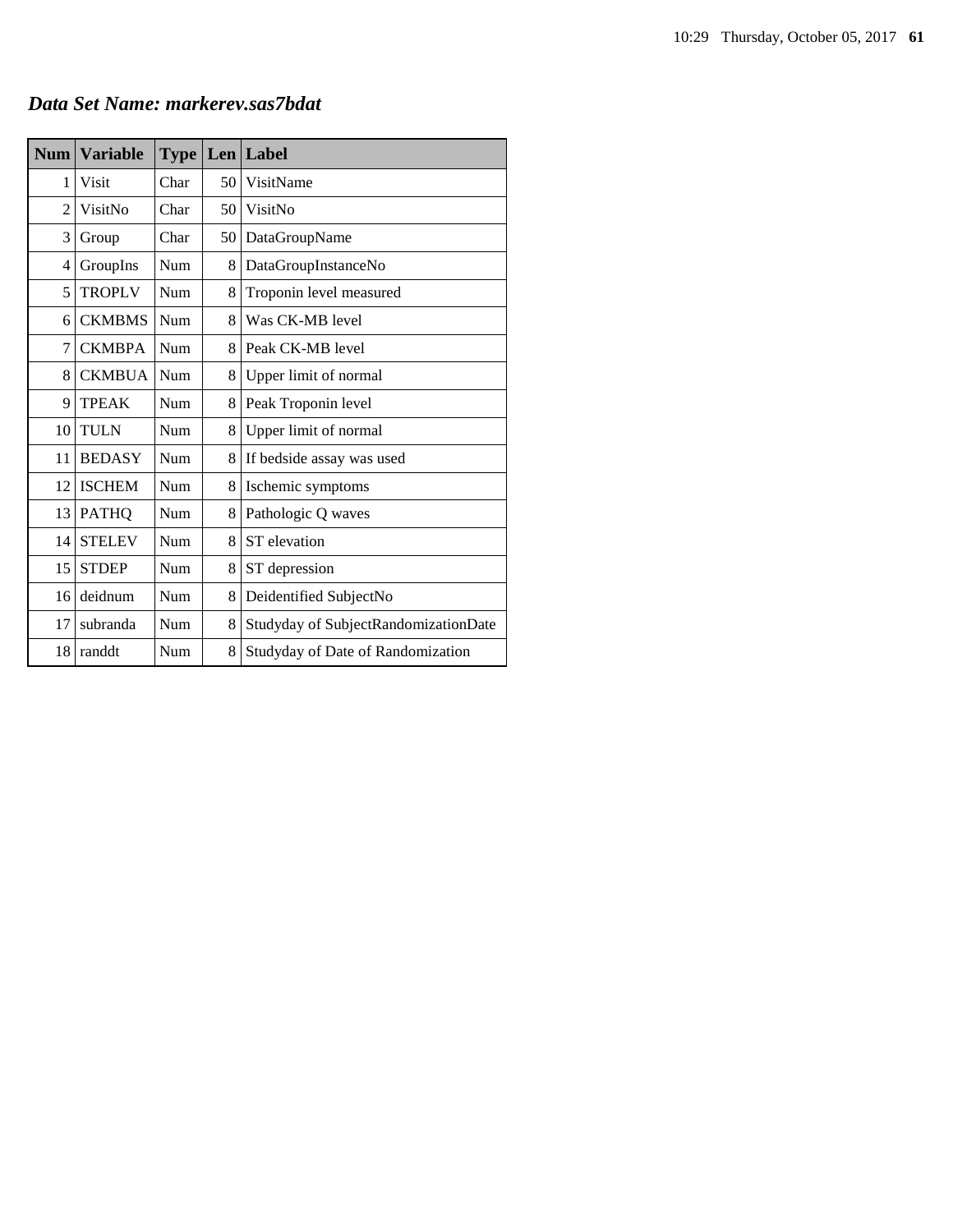#### *Data Set Name: maxint.sas7bdat*

|   | <b>Num   Variable</b> |      |      | <b>Type   Len   Label</b>            |
|---|-----------------------|------|------|--------------------------------------|
| 1 | Visit                 | Char |      | 50 VisitName                         |
| 2 | VisitNo               | Char | 50 I | VisitNo                              |
| 3 | Group                 | Char | 50   | DataGroupName                        |
| 4 | GroupIns              | Num  | 8    | DataGroupInstanceNo                  |
| 5 | <b>MAXINT</b>         | Num  | 8    | <b>Maximum Intensity</b>             |
| 6 | deidnum               | Num  | 8    | Deidentified SubjectNo               |
| 7 | subranda              | Num  | 8    | Studyday of SubjectRandomizationDate |
| 8 | randdt                | Num  | 8    | Studyday of Date of Randomization    |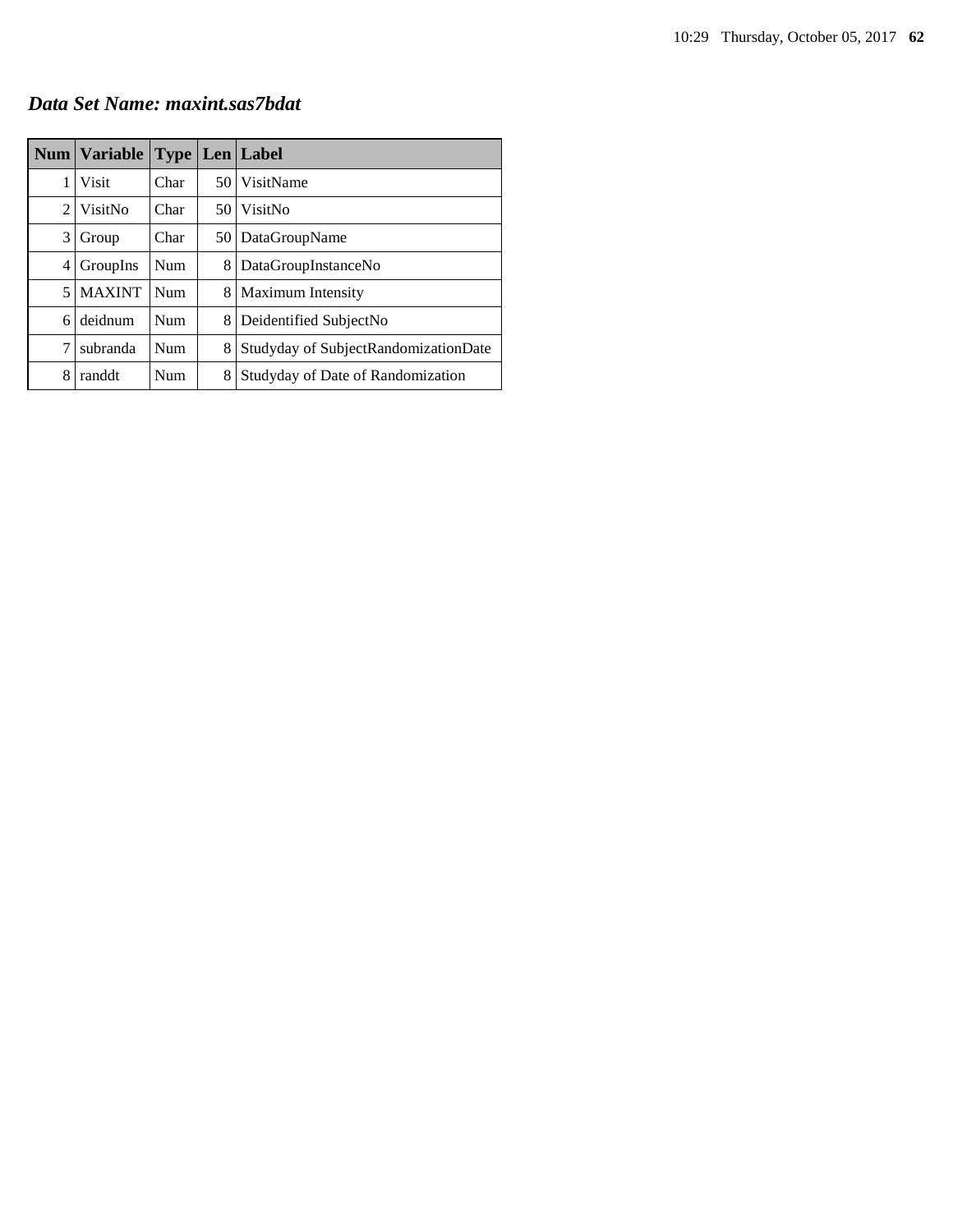#### *Data Set Name: medhx.sas7bdat*

| <b>Num</b> | <b>Variable</b> | <b>Type</b> | Len             | Label                                                |
|------------|-----------------|-------------|-----------------|------------------------------------------------------|
| 1          | <b>Visit</b>    | Char        | 50              | VisitName                                            |
| 2          | VisitNo         | Char        | 50 <sup>1</sup> | VisitNo                                              |
| 3          | Group           | Char        |                 | 50 DataGroupName                                     |
| 4          | GroupIns        | Num         | 8               | DataGroupInstanceNo                                  |
| 5          | <b>PIPCP</b>    | Char        | 5               | Is the Principal Investigator the primary physician? |
| 6          | <b>ANGINA</b>   | Num         | 8               | Angina pectoris                                      |
| 7          | <b>CHF</b>      | Num         | 8               | <b>Congestive Heart Failure</b>                      |
| 8          | <b>VALVHD</b>   | Num         | 8               | Valvular Heart Disease                               |
| 9          | <b>STROKE</b>   | Num         | 8               | Stroke                                               |
| 10         | <b>TIA</b>      | Num         | 8               | <b>TIA</b>                                           |
| 11         | <b>DIABET</b>   | Num         | 8               | <b>Diabetes</b>                                      |
| 12         | <b>PVD</b>      | Num         | 8               | Peripheral vascular disease                          |
| 13         | <b>INCLAU</b>   | Num         | 8               | Intermittent claudication                            |
| 14         | <b>CLAUDA</b>   | Num         | 8               | Is the claudication severe enough                    |
| 15         | <b>HYPTEN</b>   | Num         | 8               | Hypertension                                         |
| 16         | <b>HYPCHO</b>   | Num         | 8               | Hypercholesterolemia                                 |
| 17         | <b>AFIB</b>     | Num         | 8               | Atrial fibrillation/flutter                          |
| 18         | <b>CASVT</b>    | Num         | 8               | Cardiac arrest or                                    |
| 19         | <b>OSTEOP</b>   | Num         | 8               | Osteoporosis                                         |
| 20         | <b>SMOKE</b>    | Num         | 8               | Cigarette smoking                                    |
| 21         | <b>THYROI</b>   | Num         | 8               | Thyroid disease                                      |
| 22         | <b>FRACTU</b>   | Num         | 8               | Fracture(s) since age 50                             |
| 23         | deidnum         | Num         | 8               | Deidentified SubjectNo                               |
| 24         | smokdt          | Num         | 8               | Studyday of Quit since:                              |
| 25         | smokdt2         | Num         | 8               | Study month of Quit since:                           |
| 26         | subranda        | Num         | 8               | Studyday of SubjectRandomizationDate                 |
| 27         | randdt          | Num         | 8               | Studyday of Date of Randomization                    |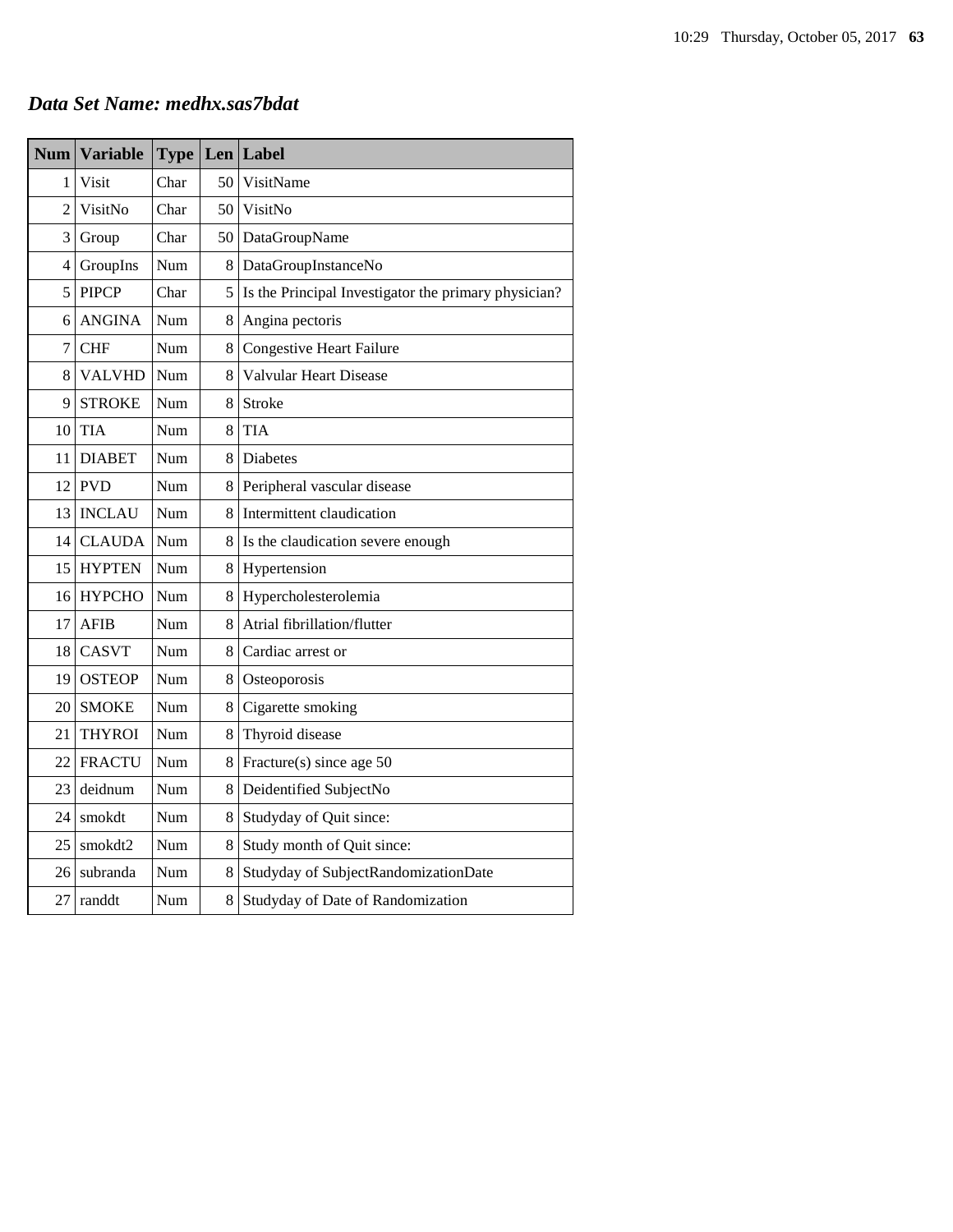#### *Data Set Name: medssin.sas7bdat*

| <b>Num</b> | <b>Variable</b> | <b>Type</b> |    | $Len$ Label                             |
|------------|-----------------|-------------|----|-----------------------------------------|
| 1          | Visit           | Char        | 50 | VisitName                               |
| 2          | VisitNo         | Char        | 50 | VisitNo                                 |
| 3          | Group           | Char        | 50 | DataGroupName                           |
| 4          | GroupIns        | Num         | 8  | DataGroupInstanceNo                     |
| 5          | <b>FASPIR</b>   | Num         | 8  | Aspirin                                 |
| 6          | <b>FASPRS</b>   | Num         | 8  | Check primary reason.                   |
| 7          | <b>FBBLOC</b>   | Num         | 8  | Beta-blocker                            |
| 8          | <b>FBBRSN</b>   | Num         | 8  | Check primary reason                    |
| 9          | <b>FSTATI</b>   | Num         | 8  | Statin                                  |
| 10         | <b>FSTATR</b>   | Num         | 8  | Check primary reason.                   |
| 11         | <b>FACE</b>     | Num         | 8  | Angiotensin converting enzyme inhibitor |
| 12         | <b>FACERS</b>   | Num         | 8  | Check primary reason.                   |
| 13         | FARB            | Num         | 8  | Angiotensin receptor blocker            |
| 14         | <b>FDIU</b>     | <b>Num</b>  | 8  | Alpha-blocker                           |
| 15         | <b>FCCB</b>     | Num         | 8  | Calcium channel blocker                 |
| 16         | <b>FDIUR</b>    | Num         | 8  | Diuretic                                |
| 17         | <b>FWARFA</b>   | Num         | 8  | Warfarin                                |
| 18         | <b>FAMIOA</b>   | Num         | 8  | Amiodarone                              |
| 19         | <b>FOANTI</b>   | Num         | 8  | Other antiarrythmic drug                |
| 20         | <b>FDIGOX</b>   | Num         | 8  | Digoxin                                 |
| 21         | <b>FCLOP</b>    | Num         | 8  | Clopidogrel                             |
| 22         | <b>FDIAIN</b>   | Num         | 8  | Insulin                                 |
| 23         | <b>FDIABO</b>   | Num         | 8  | Oral hypoglycemic                       |
| 24         | <b>FTHYRT</b>   | Num         | 8  | Thyroid replacement therapy             |
| 25         | <b>FPVDPL</b>   | Num         | 8  | Pletal                                  |
| 26         | <b>FPVDPE</b>   | Num         | 8  | Pentoxyfilline                          |
| 27         | <b>FMOSTE</b>   | Num         | 8  | Medication for osteoporosis             |
| 28         | <b>FMULTV</b>   | Num         | 8  | Mulitivitamin                           |
| 29         | <b>FOVTMN</b>   | Num         | 8  | Other vitamins/minerals                 |
| 30         | <b>FHERBA</b>   | Num         | 8  | Herbal products                         |
| 31         | deidnum         | Num         | 8  | Deidentified SubjectNo                  |
| 32         | cmcldt          | Num         | 8  | <b>Studyday of Collection Date</b>      |
| 33         | subranda        | Num         | 8  | Studyday of SubjectRandomizationDate    |
| 34         | randdt          | Num         | 8  | Studyday of Date of Randomization       |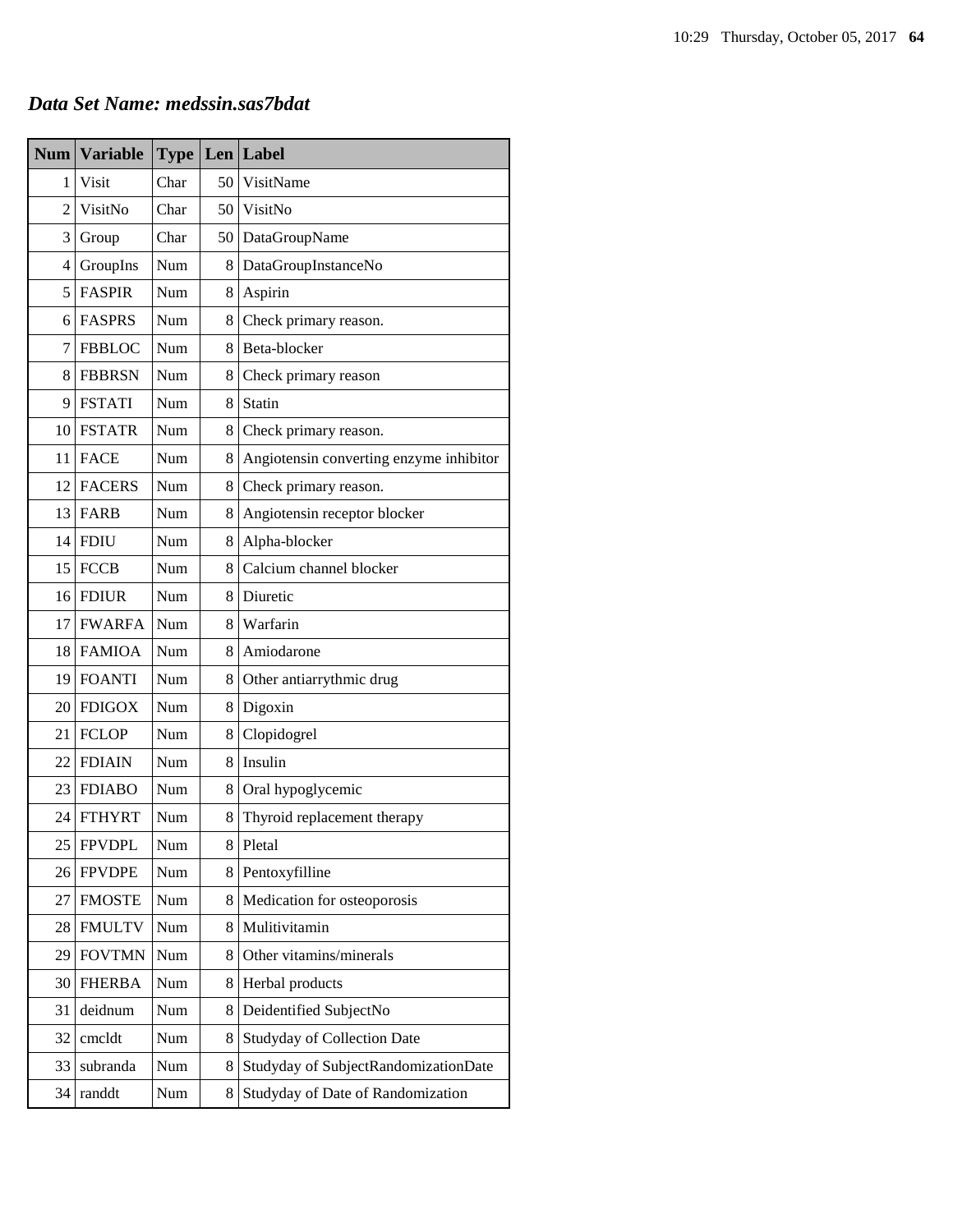#### *Data Set Name: metab.sas7bdat*

| <b>Num</b>     | <b>Variable</b> | <b>Type</b> |     | Len Label                                 |
|----------------|-----------------|-------------|-----|-------------------------------------------|
| 1              | <b>Visit</b>    | Char        | 50  | VisitName                                 |
| $\overline{2}$ | VisitNo         | Char        | 50  | VisitNo                                   |
| 3              | Group           | Char        | 50  | DataGroupName                             |
| 4              | GroupIns        | Num         | 8   | DataGroupInstanceNo                       |
| 5              | <b>GLND</b>     | Num         | 8   | Glucose Not done                          |
| 6              | <b>GLVLU</b>    | Num         | 8   | <b>Glucose Result</b>                     |
| 7              | <b>CRND</b>     | Num         | 8   | <b>Creatinine Not Done</b>                |
| 8              | <b>CRVLU</b>    | Num         | 8   | <b>Creatinine Result</b>                  |
| 9              | <b>KND</b>      | Num         | 8   | Potassium Not Done                        |
| 10             | <b>KVLU</b>     | Num         | 8   | <b>Potassium Results</b>                  |
| 11             | <b>MGND</b>     | Num         | 8   | <b>Magnesium Not Done</b>                 |
| 12             | <b>MGVLU</b>    | Num         | 8   | <b>Magnesium Result</b>                   |
| 13             | <b>CAND</b>     | Num         | 8   | <b>Calcium Not Done</b>                   |
| 14             | <b>CAVLU</b>    | Num         | 8   | <b>Calcium Result</b>                     |
| 15             | <b>ALBND</b>    | Char        | 200 | Albumin Not Done                          |
| 16             | <b>ALBVLU</b>   | Num         | 8   | Albumin Result                            |
| 17             | <b>CCAVLU</b>   | Char        | 20  | <b>Corrected Calcium Result</b>           |
| 18             | deidnum         | Num         | 8   | Deidentified SubjectNo                    |
| 19             | albdt           | Num         | 8   | Studyday of Albumin Phosphatase Draw Date |
| 20             | cadt            | Num         | 8   | Studyday of Calcium Draw Date             |
| 21             | crdt            | Num         | 8   | Studyday of Creatinine Draw Date          |
| 22             | gldt            | Num         | 8   | Studyday of Glucose Draw Date             |
| 23             | kdt             | Num         | 8   | Studyday of Potassium Draw Date           |
| 24             | mgdt            | Num         | 8   | Studyday of Magnesium Draw Date           |
| 25             | subranda        | Num         | 8   | Studyday of SubjectRandomizationDate      |
| 26             | randdt          | Num         | 8   | Studyday of Date of Randomization         |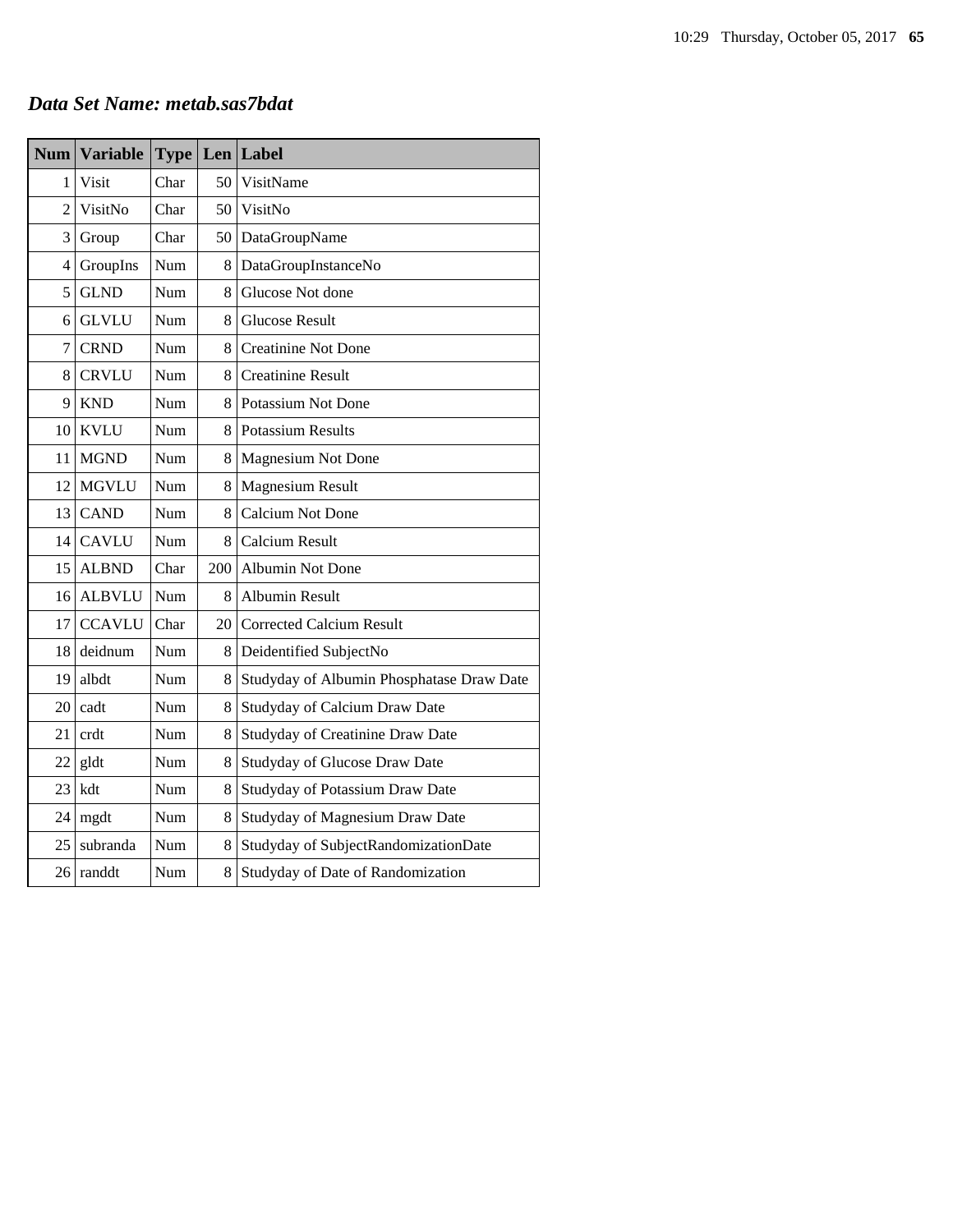#### *Data Set Name: mi.sas7bdat*

|    | Num   Variable | <b>Type</b> |    | Len Label                            |
|----|----------------|-------------|----|--------------------------------------|
| 1  | Visit          | Char        | 50 | VisitName                            |
| 2  | VisitNo        | Char        | 50 | VisitNo                              |
| 3  | Group          | Char        | 50 | DataGroupName                        |
| 4  | GroupIns       | <b>Num</b>  | 8  | DataGroupInstanceNo                  |
| 5  | <b>MILOC</b>   | <b>Num</b>  | 8  | MI location                          |
| 6  | <b>ACUTEM</b>  | <b>Num</b>  | 8  | Since the qualifying MI              |
| 7  | deidnum        | <b>Num</b>  | 8  | Deidentified SubjectNo               |
| 8  | amidt          | <b>Num</b>  | 8  | Studyday of Date                     |
| 9  | qmidt          | <b>Num</b>  | 8  | Studyday of Date of most recent      |
| 10 | subranda       | Num         | 8  | Studyday of SubjectRandomizationDate |
| 11 | randdt         | Num         | 8  | Studyday of Date of Randomization    |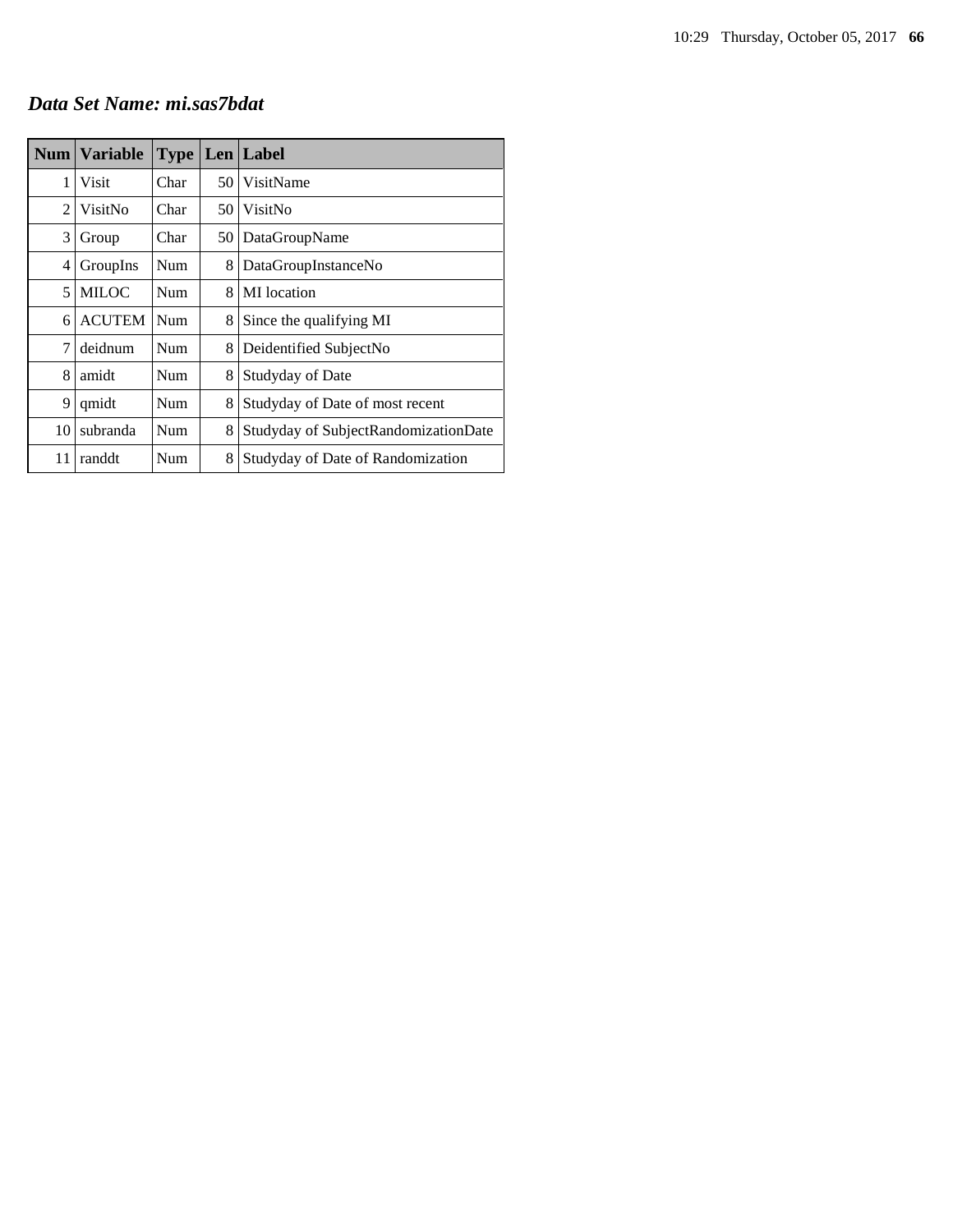# *Data Set Name: miadj.sas7bdat*

| <b>Num</b> | <b>Variable</b> | <b>Type</b> | Len | Label                                   |
|------------|-----------------|-------------|-----|-----------------------------------------|
| 1          | Visit           | Char        | 50  | VisitName                               |
| 2          | VisitNo         | Char        |     | 50 VisitNo                              |
| 3          | Group           | Char        |     | 50 DataGroupName                        |
| 4          | GroupIns        | Num         | 8   | DataGroupInstanceNo                     |
| 5          | <b>MAEVNT</b>   | Num         | 8   | Event:                                  |
| 6          | <b>MEVNUM</b>   | Char        |     | $10$ Event #                            |
| 7          | <b>ISCSYM</b>   | Num         | 8   | Ischemic symptoms criteria              |
| 8          | <b>ECGCHG</b>   | Num         | 8   | ECG changes consistent                  |
| 9          | <b>STSEGD</b>   | Num         | 8   | $>= 0.5$ mm transient ST segment        |
| 10         | <b>TRANST</b>   | Num         | 8   | $>= 1$ mm transient ST elevation        |
| 11         | <b>TTWAVE</b>   | Num         | 8   | $>= 2$ mm transient T wave              |
| 12         | <b>RECECG</b>   | Num         | 8   | $\geq$ 0.5 mm change as compared to ECG |
| 13         | <b>NSQWAV</b>   | Num         | 8   | new Q waves                             |
| 14         | <b>ELVSTT</b>   | Num         | 8   | evolving ST-segment to T-wave changes   |
| 15         | <b>NLBBB</b>    | Num         | 8   | Development of new left bundle  block   |
| 16         | <b>STSEGE</b>   | Num         | 8   | ST segment elevation                    |
| 17         | <b>ECRMRK</b>   | Num         | 8   | Elevated cardiac markers                |
| 18         | <b>MARKER</b>   | Num         | 8   | Specific event criteria                 |
| 19         | <b>CRITER</b>   | Num         | 8   | TACT MI criteria met                    |
| 20         | <b>MIEVDC</b>   | Num         | 8   | Criteria met                            |
| 21         | <b>HOSPIT</b>   | Num         | 8   | Hospitalization for Angina              |
| 22         | <b>PROMP</b>    | Num         | 8   | Promoting                               |
| 23         | <b>MIEVNT</b>   | Num         | 8   | Date of event                           |
| 24         | deidnum         | Num         | 8   | Deidentified SubjectNo                  |
| 25         | madjdt          | Num         | 8   | Studyday of Adjudicated date            |
| 26         | mevndt          | Num         | 8   | Studyday of Date of site Reported       |
| 27         | subranda        | Num         | 8   | Studyday of SubjectRandomizationDate    |
| 28         | randdt          | Num         | 8   | Studyday of Date of Randomization       |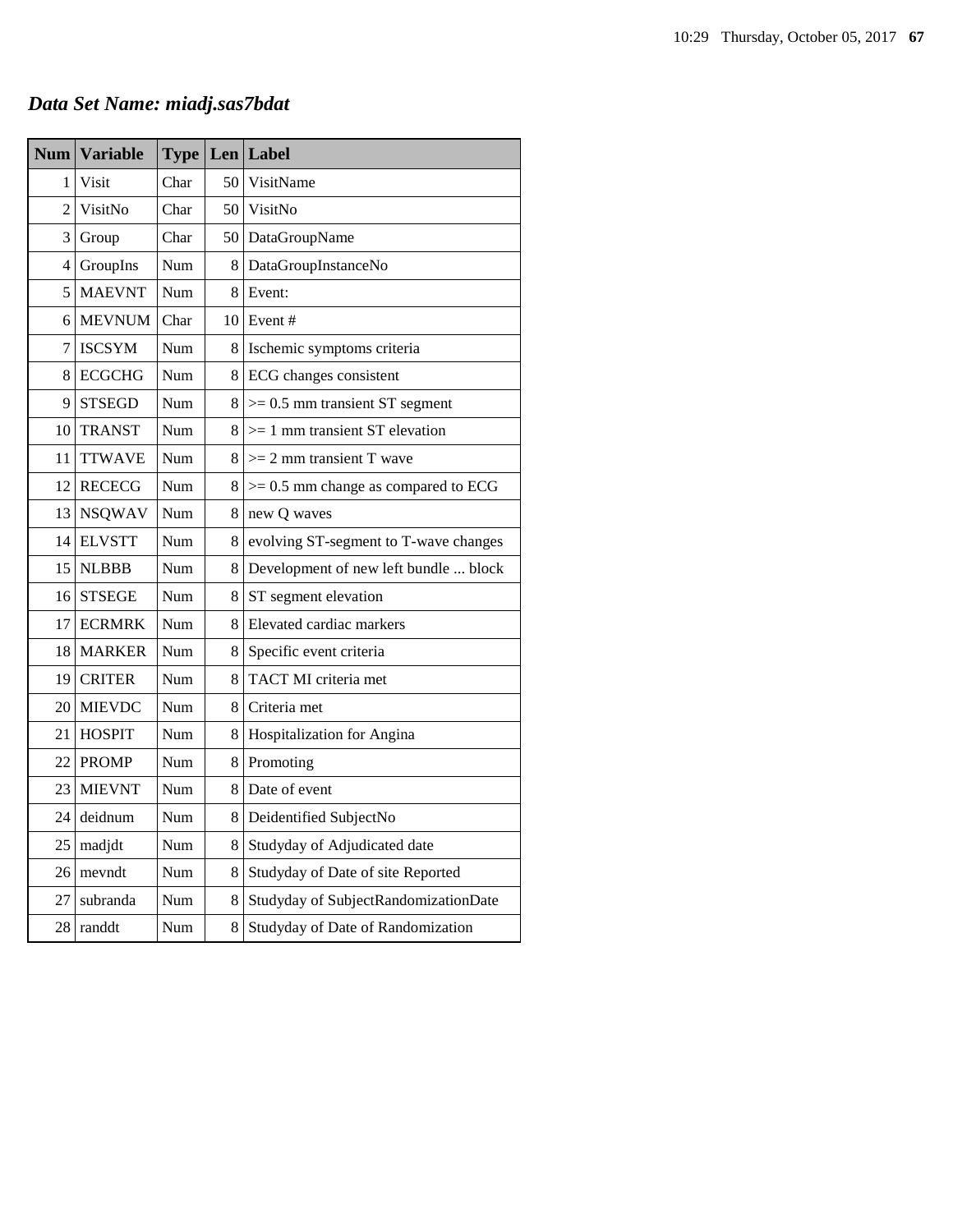#### *Data Set Name: miss.sas7bdat*

| Num            | <b>Variable</b> | <b>Type</b> |    | Len Label                               |
|----------------|-----------------|-------------|----|-----------------------------------------|
| 1              | Visit           | Char        | 50 | VisitName                               |
| $\overline{c}$ | VisitNo         | Char        | 50 | VisitNo                                 |
| 3              | Group           | Char        | 50 | DataGroupName                           |
| 4              | GroupIns        | Num         | 8  | DataGroupInstanceNo                     |
| 5              | <b>MVDEAT</b>   | <b>Num</b>  | 8  | Death                                   |
| 6              | <b>MVCVEV</b>   | <b>Num</b>  | 8  | Cardiovascular Event                    |
| 7              | <b>MVSAE</b>    | Num         | 8  | Other Serious Adverse Event             |
| 8              | <b>MVNONM</b>   | <b>Num</b>  | 8  | Non-medical reason                      |
| 9              | <b>MVCARD</b>   | <b>Num</b>  | 8  | Intercurrent Non-cardiac Illness/Injury |
| 10             | <b>MVPTRE</b>   | <b>Num</b>  | 8  | Patient refuses any further infusions   |
| 11             | deidnum         | Num         | 8  | Deidentified SubjectNo                  |
| 12             | subranda        | Num         | 8  | Studyday of SubjectRandomizationDate    |
| 13             | randdt          | Num         | 8  | Studyday of Date of Randomization       |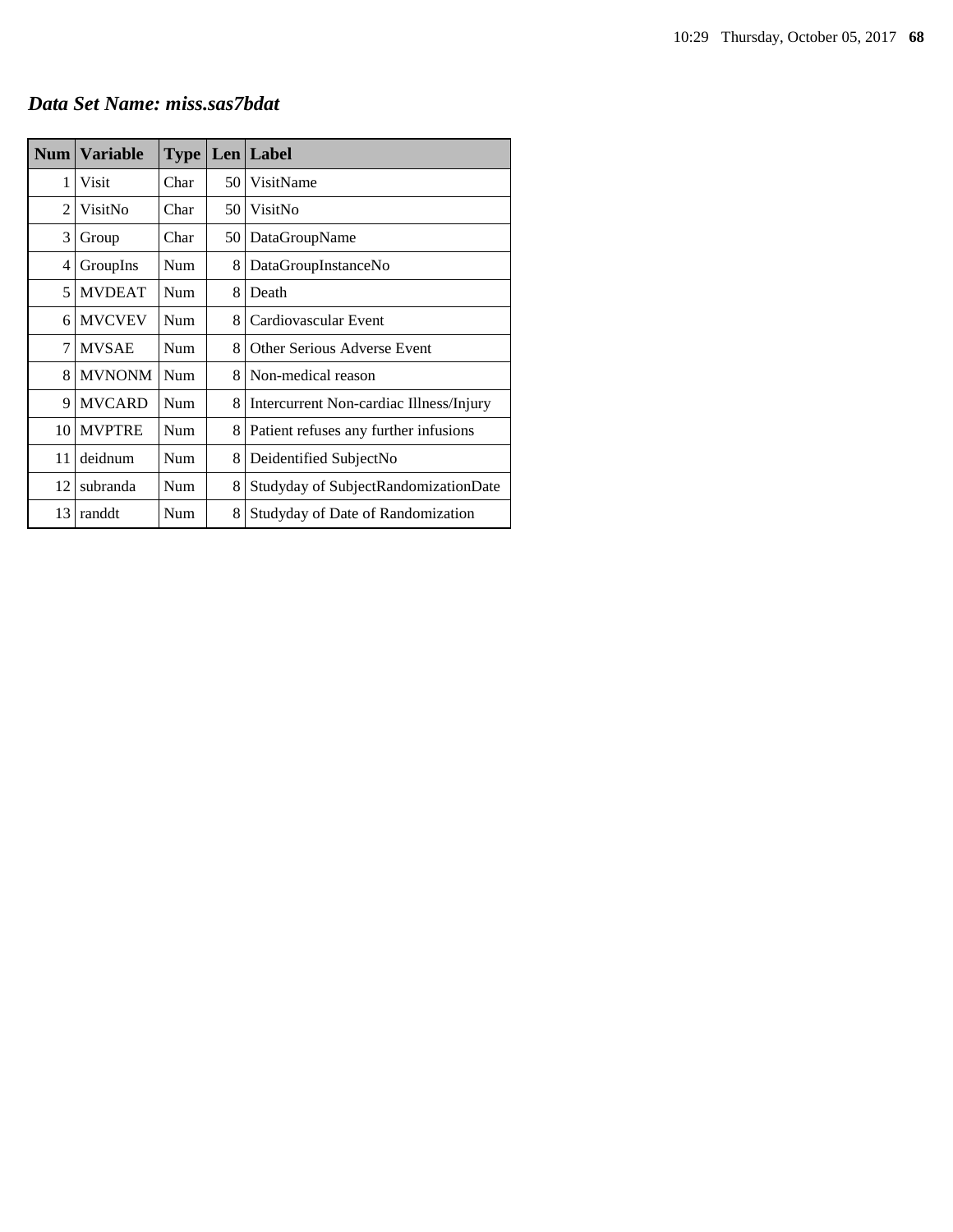*Data Set Name: nontact.sas7bdat*

|   | Num   Variable |      |    | <b>Type   Len   Label</b>            |
|---|----------------|------|----|--------------------------------------|
| 1 | Visit          | Char |    | 50 VisitName                         |
| 2 | VisitNo        | Char | 50 | VisitNo                              |
| 3 | Group          | Char |    | 50   DataGroupName                   |
| 4 | GroupIns       | Num  | 8  | DataGroupInstanceNo                  |
| 5 | <b>SUPPLM</b>  | Num  | 8  | supplements not supplied by TACT     |
| 6 | <b>SUPTYP</b>  | Num  | 8  | Please indicate which type           |
| 7 | deidnum        | Num  | 8  | Deidentified SubjectNo               |
| 8 | subranda       | Num  | 8  | Studyday of SubjectRandomizationDate |
| 9 | randdt         | Num  | 8  | Studyday of Date of Randomization    |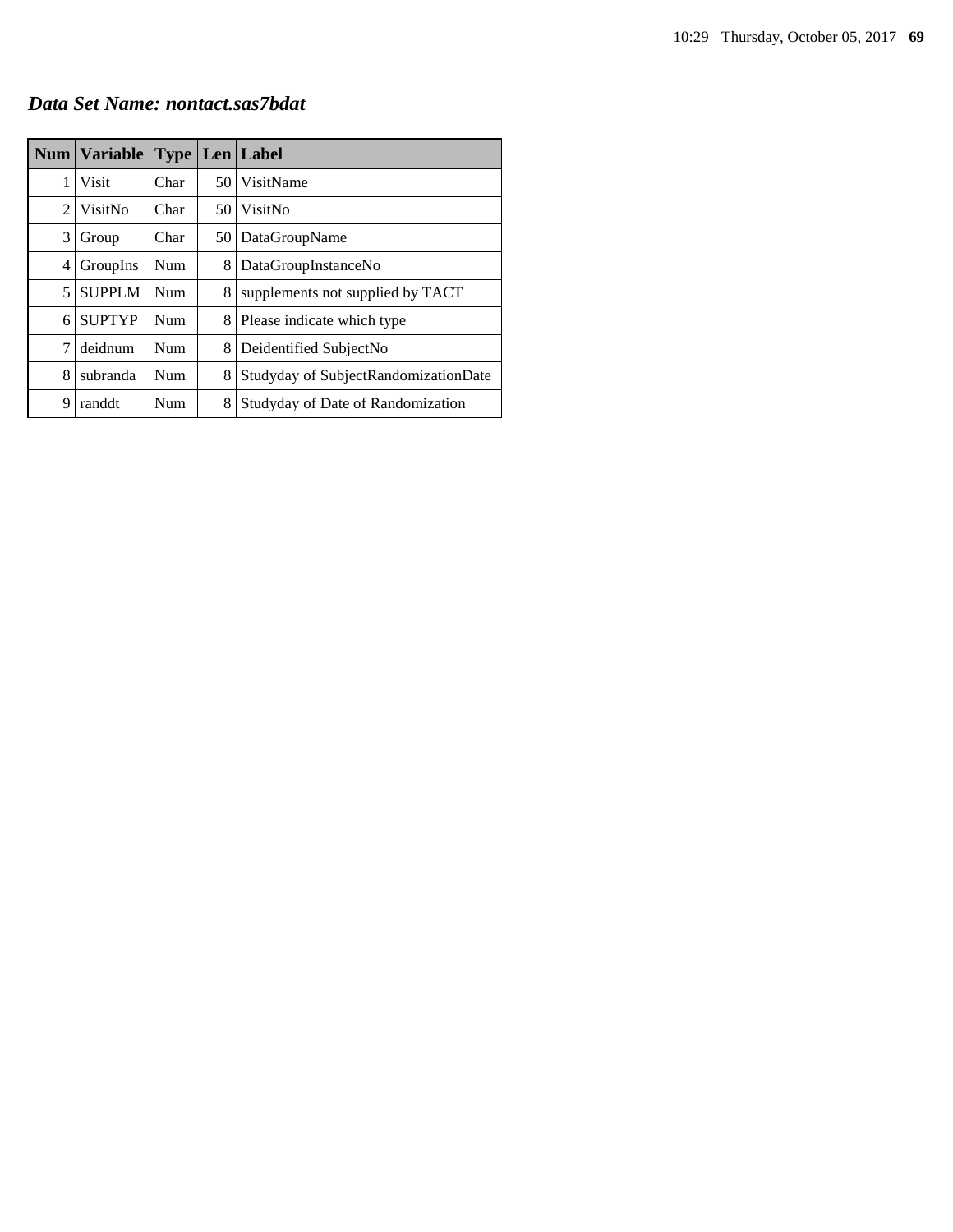*Data Set Name: patdem.sas7bdat*

|   | Num   Variable |      |      | <b>Type   Len   Label</b>            |
|---|----------------|------|------|--------------------------------------|
| 1 | Visit          | Char |      | 50 VisitName                         |
| 2 | VisitNo        | Char | 50 I | VisitNo                              |
| 3 | Group          | Char | 50 I | DataGroupName                        |
| 4 | GroupIns       | Num  | 8    | DataGroupInstanceNo                  |
| 5 | deidnum        | Num  | 8    | Deidentified SubjectNo               |
| 6 | subranda       | Num  | 8    | Studyday of SubjectRandomizationDate |
| 7 | randdt         | Num  | 8    | Studyday of Date of Randomization    |
| 8 | patage         | Num  | 8    | Age                                  |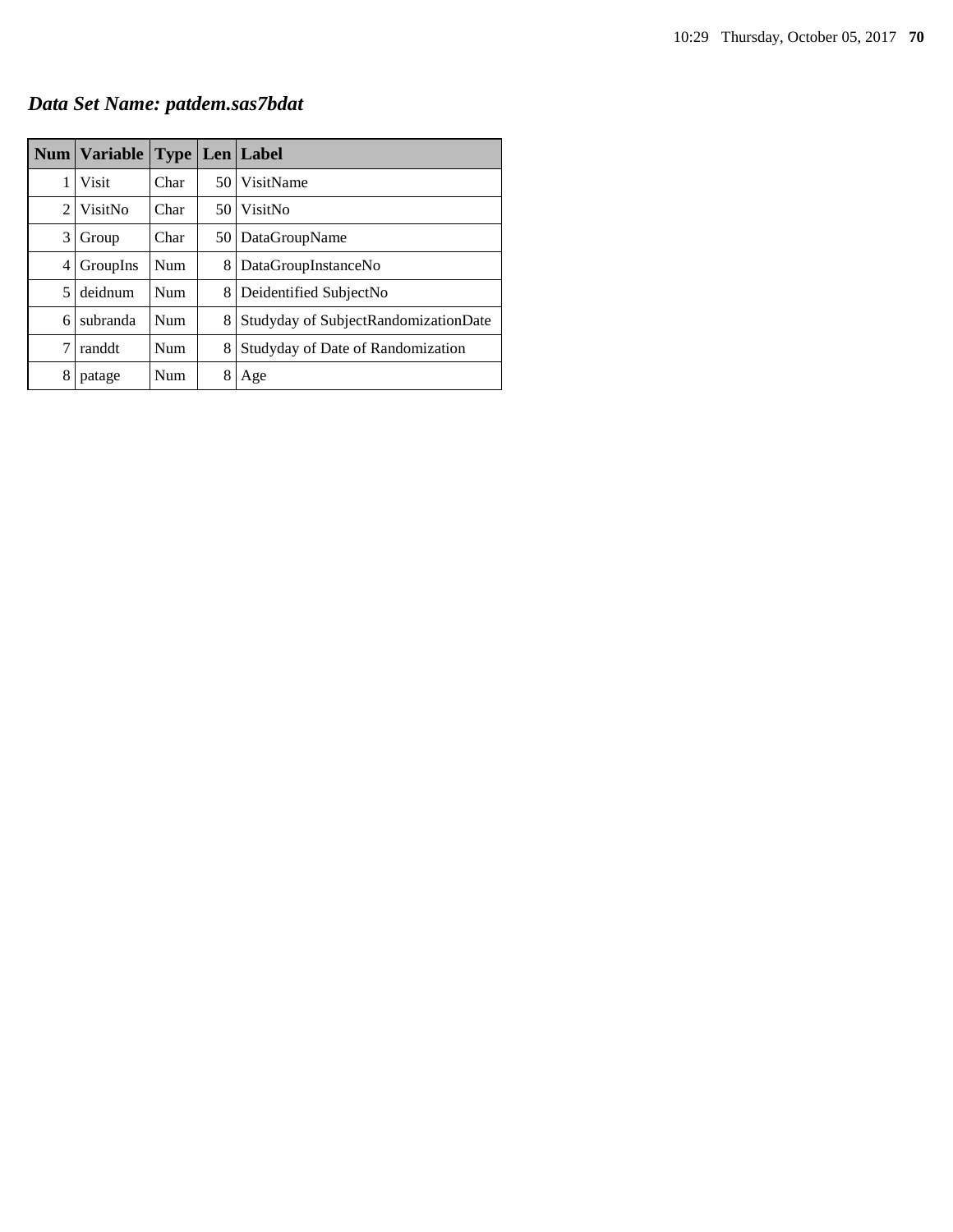# *Data Set Name: prochx.sas7bdat*

| <b>Num</b> | <b>Variable</b> | <b>Type</b> |    | Len   Label                            |
|------------|-----------------|-------------|----|----------------------------------------|
| 1          | Visit           | Char        | 50 | VisitName                              |
| 2          | VisitNo         | Char        | 50 | VisitNo                                |
| 3          | Group           | Char        | 50 | DataGroupName                          |
| 4          | GroupIns        | Num         | 8  | DataGroupInstanceNo                    |
| 5          | <b>PCI</b>      | Num         | 8  | <b>PCI</b>                             |
| 6          | <b>CABG</b>     | Num         | 8  | CABG                                   |
| 7          | <b>PACE</b>     | Num         | 8  | Pacemaker                              |
| 8          | <b>AICD</b>     | Num         | 8  | <b>AICD</b>                            |
| 9          | <b>REVASL</b>   | Num         | 8  | Revascularization of lower extremeties |
| 10         | <b>REVASC</b>   | Num         | 8  | Revascularization of carotid arteries  |
| 11         | deidnum         | Num         | 8  | Deidentified SubjectNo                 |
| 12         | subranda        | Num         | 8  | Studyday of SubjectRandomizationDate   |
| 13         | randdt          | Num         | 8  | Studyday of Date of Randomization      |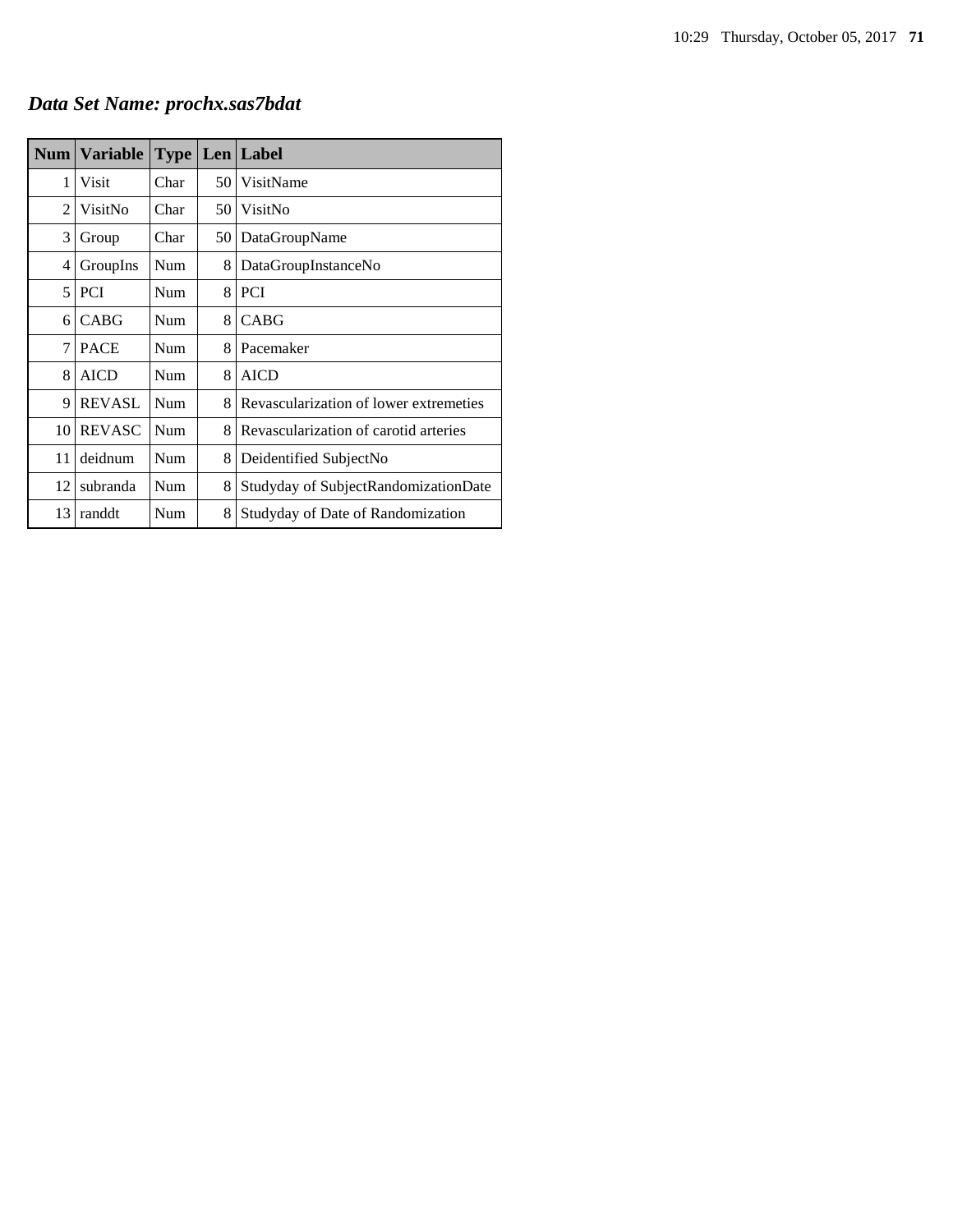# *Data Set Name: qolbase.sas7bdat*

| <b>Num</b>     | <b>Variable</b> | <b>Type</b> |    | Len Label                                |
|----------------|-----------------|-------------|----|------------------------------------------|
| 1              | Visit           | Char        | 50 | VisitName                                |
| $\overline{c}$ | VisitNo         | Char        | 50 | VisitNo                                  |
| 3              | Group           | Char        | 50 | DataGroupName                            |
| 4              | GroupIns        | Num         | 8  | DataGroupInstanceNo                      |
| 5              | <b>GENHL</b>    | Num         | 8  | In genera, would you say your health is  |
| 6              | <b>RATEHL</b>   | Num         | 8  | Compared to one year ago, rate health    |
| 7              | <b>SLFSAS</b>   | Num         | 8  | Describe the way you were in  month      |
| 8              | <b>BEDRST</b>   | Num         | 8  | How many days did you stay in bed        |
| 9              | <b>CUTACT</b>   | Num         | 8  | How many days have you had to cut down   |
| 10             | <b>DSSELF</b>   | Num         | 8  | Take care of yourself                    |
| 11             | <b>DSWLKI</b>   | Num         | 8  | Walk indoors                             |
| 12             | <b>DSWLKO</b>   | Num         | 8  | walk a block or two on level ground?     |
| 13             | <b>DSSTRS</b>   | Num         | 8  | climb a flight of stairs or  hill        |
| 14             | <b>DSRUN</b>    | Num         | 8  | run a short distance                     |
| 15             | <b>DSLTHS</b>   | Num         | 8  | do light work around the house           |
| 16             | <b>MDHS</b>     | Num         | 8  | do moderate work around the house        |
| 17             | <b>DSHVHS</b>   | Num         | 8  | do heavy work around the house           |
| 18             | <b>DSYARD</b>   | Num         | 8  | do yard work                             |
| 19             | <b>DASSEX</b>   | Num         | 8  | have sexual relations                    |
| 20             | <b>DSMDRC</b>   | Num         | 8  | participate in moderte  activities       |
| 21             | <b>DSSPOR</b>   | Num         | 8  | participate in strenuous sports          |
| 22             | <b>WSTAT</b>    | Num         | 8  | describe your current working status     |
| 23             | <b>WEVER</b>    | Num         | 8  | Did you ever work for pay?               |
| 24             | W6MOS           | Num         | 8  | Is this date within the past six months? |
| 25             | <b>WRETRN</b>   | Num         | 8  | Are you planning to return to work?      |
| 26             | <b>WHOWPD</b>   | Num         | 8  | How you are paid                         |
| 27             | <b>WNHRS</b>    | Num         | 8  | how many hours per week                  |
| 28             | <b>SFCUTW</b>   | Num         | 8  | Cut down on the amount of time           |
| 29             | <b>SFACCL</b>   | Num         | 8  | Accomplished less than you would like    |
| 30             | <b>SFLIMT</b>   | Num         | 8  | Were limited in work or activities       |
| 31             | <b>SFDIFF</b>   | Num         | 8  | Had difficulties performing work         |
| 32             | <b>EMCUTW</b>   | Num         | 8  | Cut down on the time you spent at work   |
| 33             | <b>EMACCL</b>   | Num         | 8  | Accomplished less than you would like    |
| 34             | <b>SFSLOP</b>   | Num         | 8  | Did not do work or other                 |
| 35             | <b>SFEXT</b>    | Num         | 8  | physical health or emotional problems    |
| 36             | <b>SFBPN</b>    | Num         | 8  | How much bodily pain you had             |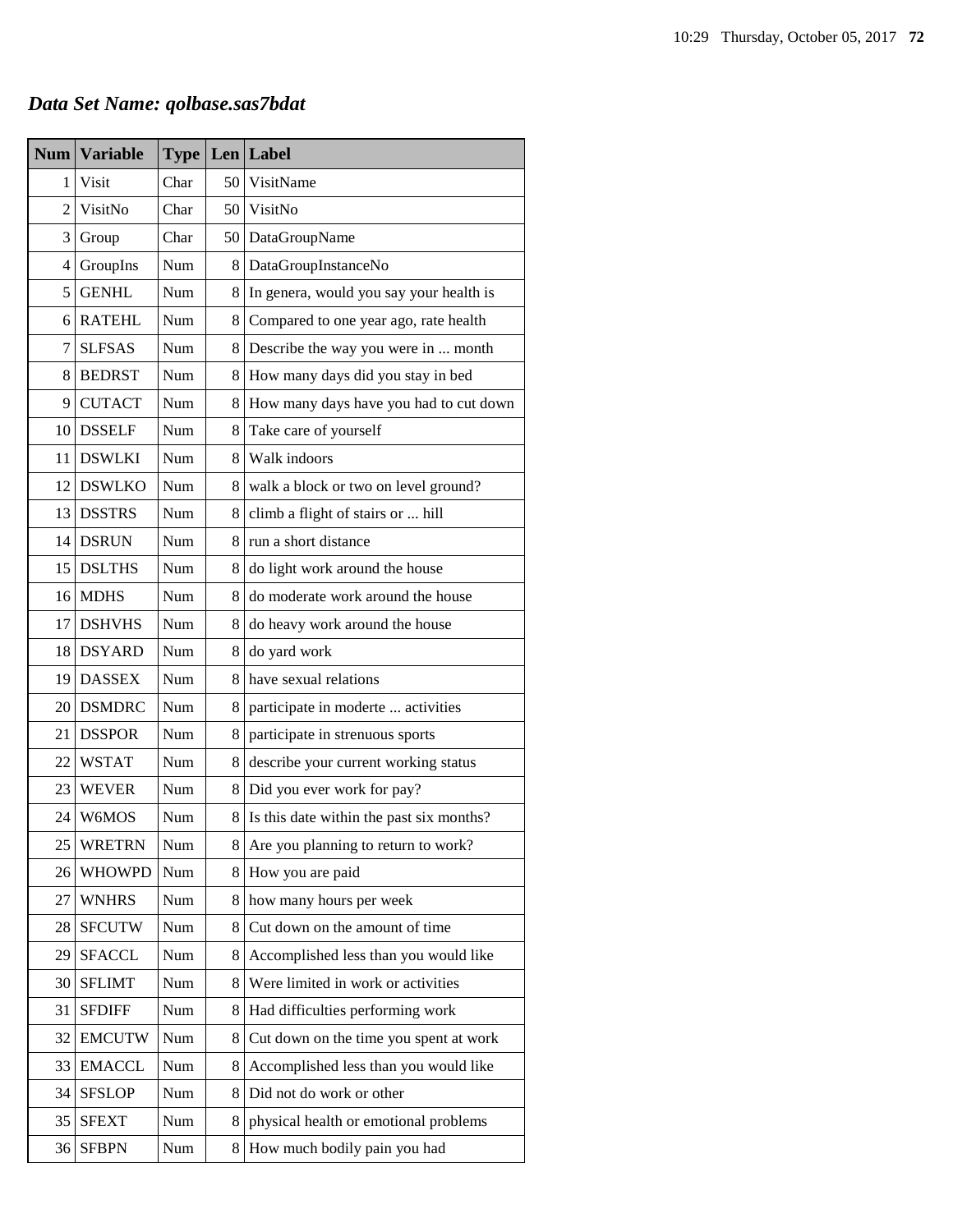| <b>Num</b> | <b>Variable</b> | <b>Type</b> |    | Len Label                              |
|------------|-----------------|-------------|----|----------------------------------------|
| 37         | <b>SFPNIN</b>   | Num         | 8. | how much did pain interfere  work      |
| 38         | <b>SACPST</b>   | Num         | 8. | how often do you have chest pain       |
| 39         | <b>SACPAV</b>   | Num         | 8  | how many times have you had chest pain |
| 40         | <b>SANTRO</b>   | Num         | 8. | how many times have  nitroglycerin     |
| 41         | <b>SAENJY</b>   | Num         | 8  | chest pain limited your  life          |
| 42         | <b>SASAT</b>    | Num         | 8  | how would you feel about this          |
| 43         | <b>SAWRRY</b>   | Num         | 8  | How often do you worry                 |
| 44         | <b>SFPEP</b>    | Num         | 8  | Did you feel full of pep?              |
| 45         | <b>SFNERV</b>   | Num         | 8  | Have you been a very nervous           |
| 46         | <b>SFDOWN</b>   | Num         | 8  | Have you felt so down                  |
| 47         | <b>SFCALM</b>   | Num         | 8  | Have you felt calm and peaceful?       |
| 48         | <b>SFNRGY</b>   | Num         | 8  | Did you have a lot of energy?          |
| 49         | <b>SFBLUE</b>   | Num         | 8  | Have you felt downhearted and blue?    |
| 50         | <b>SFWORN</b>   | Num         | 8  | Did you feel worn out?                 |
| 51         | <b>SFHAPY</b>   | Num         | 8  | Have you been a happy person?          |
| 52         | <b>SFTIRD</b>   | Num         | 8  | Did you feel tired?                    |
| 53         | <b>SFLIM</b>    | Num         | 8  | health and problems  activities        |
| 54         | <b>SFAVIG</b>   | Num         | 8  | Vigorous activities, such as  objects  |
| 55         | <b>SFAMOD</b>   | Num         | 8  | Moderate activities, such as  table    |
| 56         | <b>SFAGRO</b>   | Num         | 8  | Lifting or carrying groceries          |
| 57         | <b>SFASTS</b>   | Num         | 8  | Climbing several flights of stairs     |
| 58         | <b>SFASTO</b>   | Num         | 8  | Climbing one flight of stairs          |
| 59         | <b>SFAKNL</b>   | Num         | 8  | Bending, kneeling or stooping          |
| 60         | <b>SFAWMI</b>   | Num         | 8  | Walking more than a mile               |
| 61         | <b>SFAWSV</b>   | Num         | 8  | Walking several blocks                 |
| 62         | <b>SFAWBK</b>   | Num         | 8  | Walking one block                      |
| 63         | <b>SFABAT</b>   | Num         | 8. | Bathing or dressing yourself           |
| 64         | <b>SFGTSK</b>   | Num         | 8  | I seem to get sick easier              |
| 65         | <b>SFHLTH</b>   | Num         | 8  | I am as healthy as anybody I know      |
| 66         | <b>SFWORS</b>   | Num         | 8  | I expect my health to get worse        |
| 67         | <b>SFEXHL</b>   | Num         | 8  | My health is excellent                 |
| 68         | <b>EUMOBL</b>   | Num         | 8  | Mobility                               |
| 69         | <b>EUCARE</b>   | Num         | 8  | Self-care                              |
| 70         | <b>EUACTV</b>   | Num         | 8  | Usual activities                       |
| 71         | <b>EUPAIN</b>   | Num         | 8  | Pain/Discomfort                        |
| 72         | <b>EUDEPR</b>   | Num         | 8  | Anxiety/Depression                     |
| 73         | <b>RATPCT</b>   | Num         | 8  | how good or bad your current  is       |
| 74         | deidnum         | Num         | 8  | Deidentified SubjectNo                 |
| 75         | qxdt            | Num         | 8  | Studyday of Date Questionnaire         |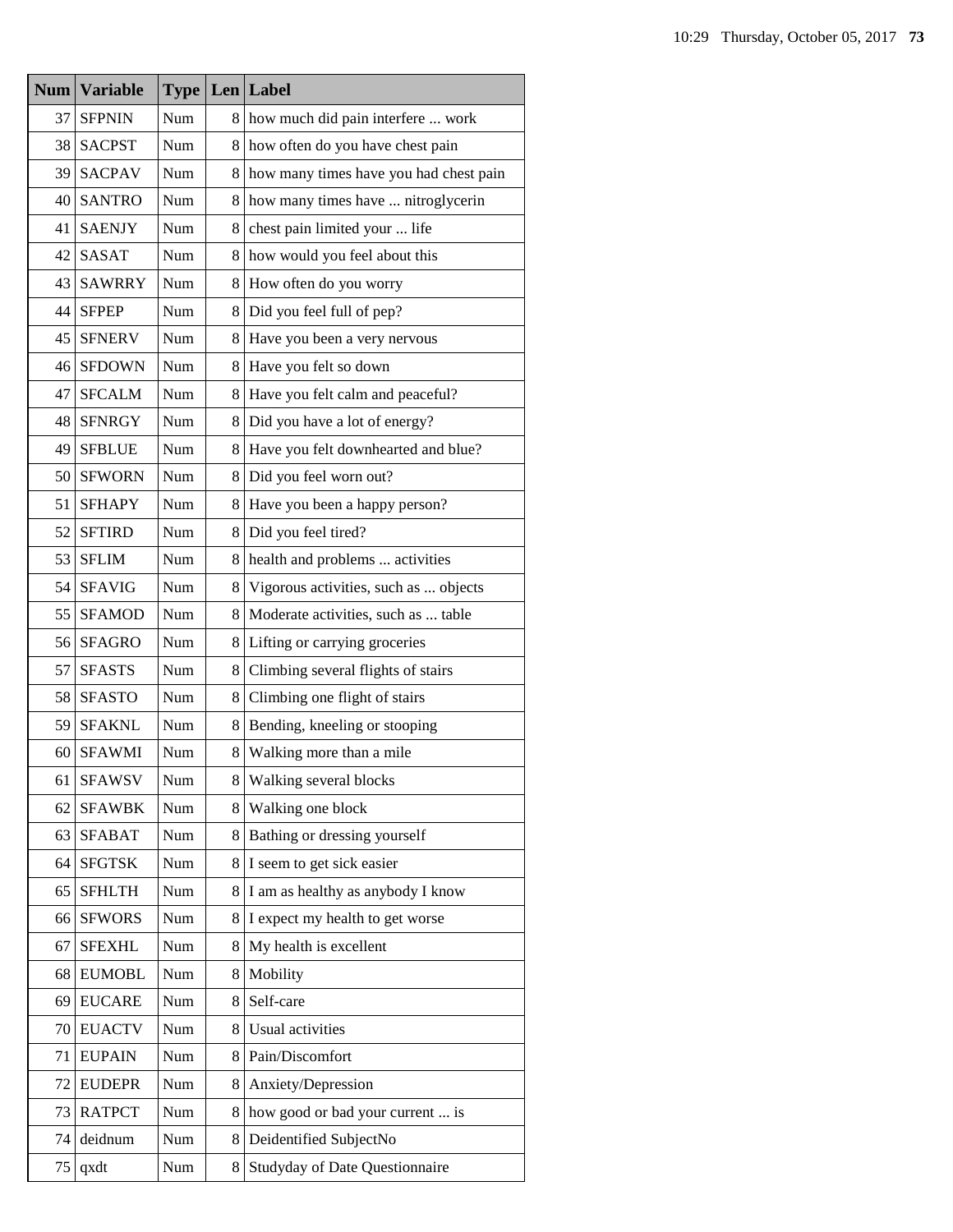|     | Num   Variable | Type       | $Len$ Label                            |
|-----|----------------|------------|----------------------------------------|
| 761 | subranda       | <b>Num</b> | 8 Studyday of SubjectRandomizationDate |
| 77  | wstpdt         | <b>Num</b> | 8 Studyday of When did you stop?       |
| 78  | wstpdt2        | <b>Num</b> | 8 Study month of When did you stop?    |
| 79  | randdt         | <b>Num</b> | 8 Studyday of Date of Randomization    |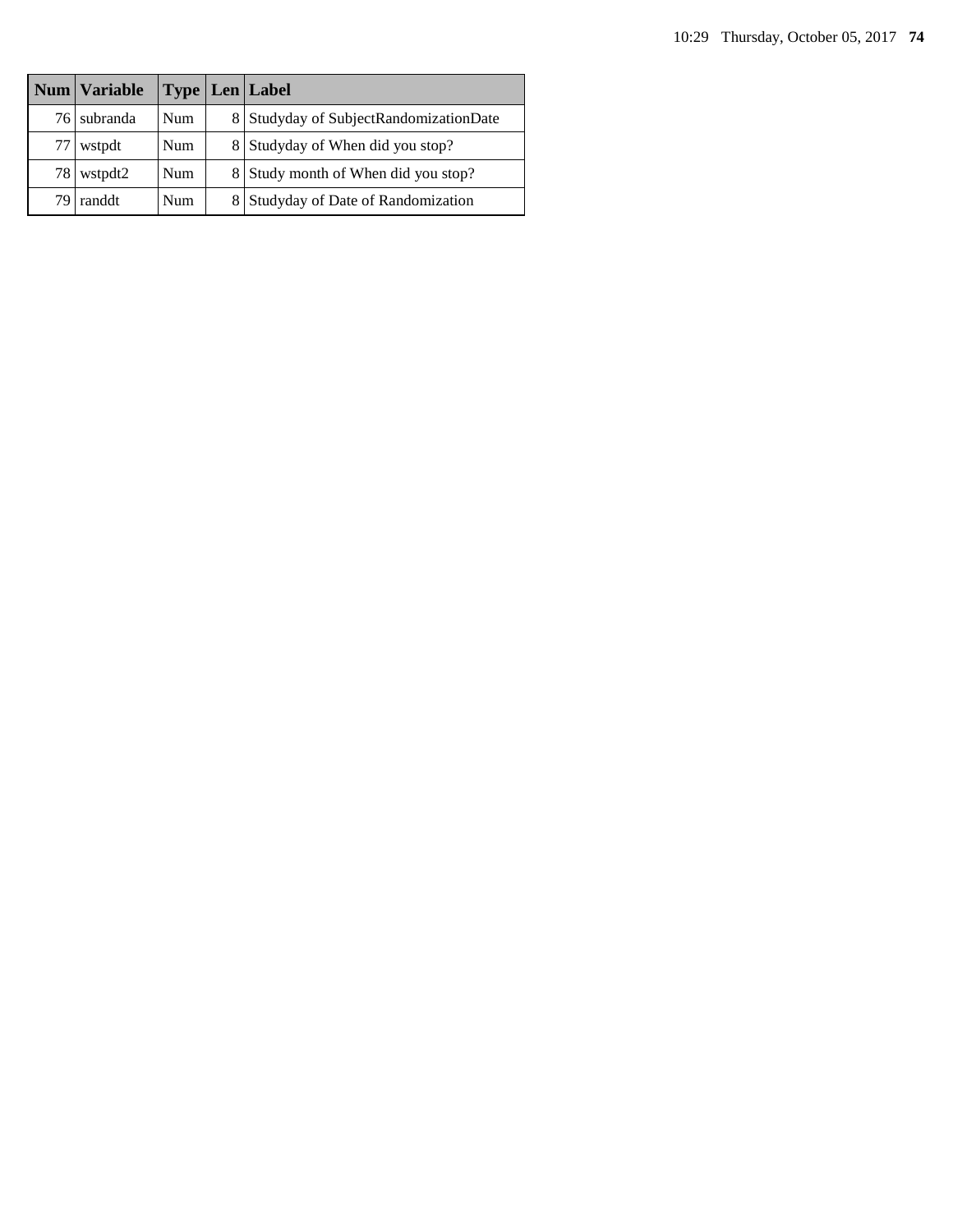# *Data Set Name: qolbsum.sas7bdat*

|              | Num   Variable   Type   Len   Label |      |      |                                                 |
|--------------|-------------------------------------|------|------|-------------------------------------------------|
| 1            | <b>Visit</b>                        | Char | 50 I | VisitName                                       |
|              | 2 VisitNo                           | Char | 50 l | VisitNo                                         |
| $\mathbf{3}$ | Group                               | Char | 50 I | DataGroupName                                   |
| 4            | GroupIns                            | Num  | 8    | DataGroupInstanceNo                             |
| 5            | <b>QSTATB</b>                       | Num  | 8    | Final Quest. Status 1=Complete 3=NotDone<br>run |
| 6.           | deidnum                             | Num  | 8    | Deidentified SubjectNo                          |
| 7            | subranda                            | Num  | 8    | Studyday of SubjectRandomizationDate            |
| 8            | randdt                              | Num  | 8    | Studyday of Date of Randomization               |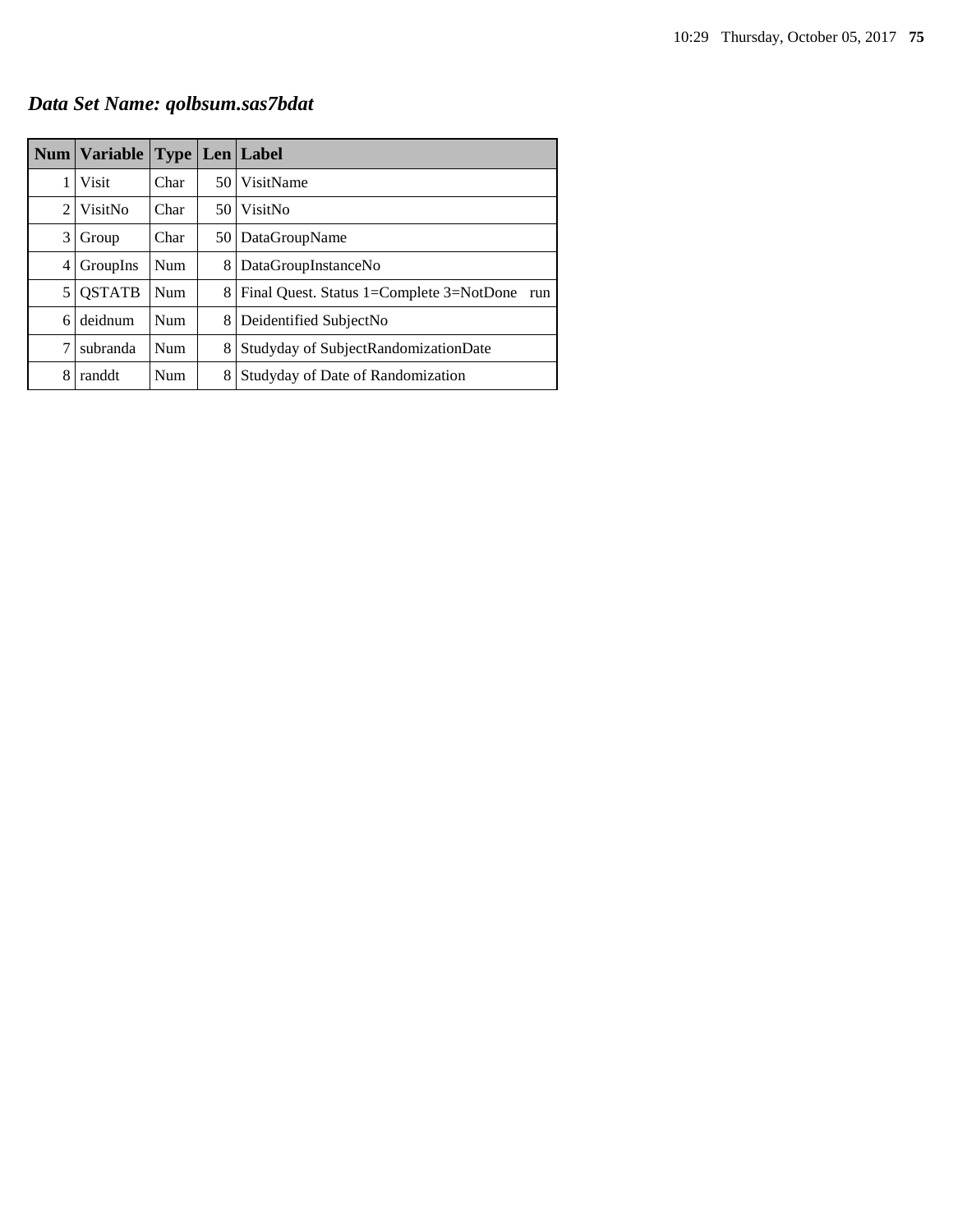*Data Set Name: qolfsum.sas7bdat*

| <b>Num</b> | <b>Variable</b> | <b>Type</b> |    | Len Label                            |
|------------|-----------------|-------------|----|--------------------------------------|
| 1          | Visit           | Char        | 50 | VisitName                            |
| 2          | VisitNo         | Char        | 50 | VisitNo                              |
| 3          | Group           | Char        | 50 | DataGroupName                        |
| 4          | GroupIns        | Num         | 8  | DataGroupInstanceNo                  |
| 5          | <b>QSTATF</b>   | Num         | 8  | <b>Final Questionnaire Status</b>    |
| 6          | <b>MSRESF</b>   | Num         | 8  | Reason For Incomplete or Not Done    |
| 7          | <b>FUSTAT</b>   | Num         | 8  | Foll Up Status                       |
| 8          | <b>INFSRC</b>   | Num         | 8  | Source of Information                |
| 9          | <b>PRXREL</b>   | Num         | 8  | Relationship                         |
| 10         | <b>RESID</b>    | Num         | 8  | Residence                            |
| 11         | deidnum         | Num         | 8  | Deidentified SubjectNo               |
| 12         | fsttdt          | Num         | 8  | Studyday of Date Last Contact Alive  |
| 13         | qdiedt          | Num         | 8  | Studyday of Date of Death            |
| 14         | subranda        | Num         | 8  | Studyday of SubjectRandomizationDate |
| 15         | randdt          | Num         | 8  | Studyday of Date of Randomization    |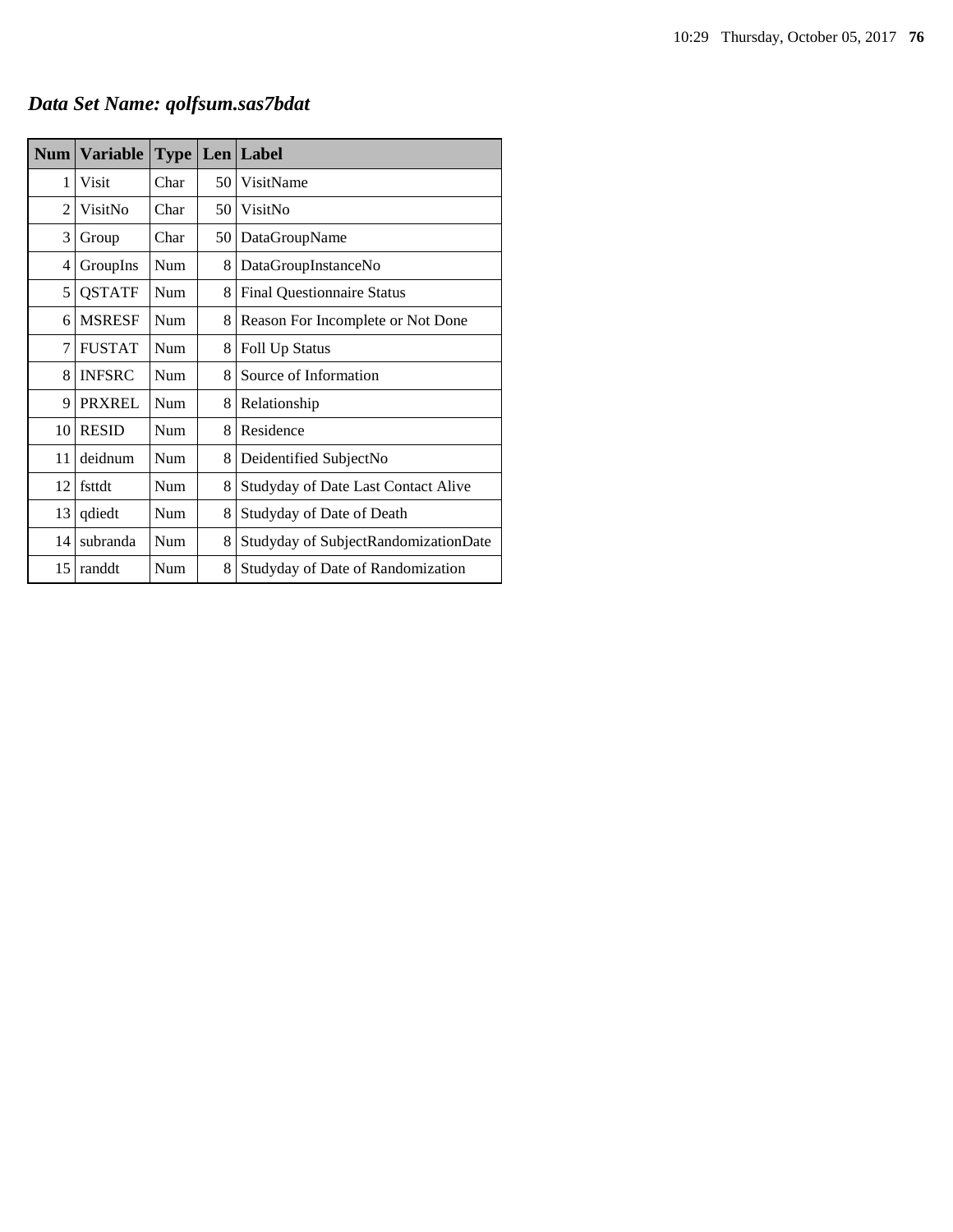# *Data Set Name: qolfu.sas7bdat*

| <b>Num</b>     | <b>Variable</b> | <b>Type</b> |    | Len Label                               |
|----------------|-----------------|-------------|----|-----------------------------------------|
| 1              | Visit           | Char        | 50 | VisitName                               |
| $\overline{2}$ | VisitNo         | Char        | 50 | VisitNo                                 |
| 3              | Group           | Char        | 50 | DataGroupName                           |
| 4              | GroupIns        | Num         | 8  | DataGroupInstanceNo                     |
| 5              | <b>GENHL</b>    | Num         | 8  | In genera, would you say your health is |
| 6              | <b>RATEHL</b>   | Num         | 8  | Compared to one year ago, rate health   |
| 7              | <b>SLFSAS</b>   | Num         | 8  | Describe the way you were in  month     |
| 8              | <b>BEDRST</b>   | Num         | 8  | How many days did you stay in bed       |
| 9              | <b>CUTACT</b>   | Num         | 8  | How many days have you had to cut down  |
| 10             | <b>DSSELF</b>   | Num         | 8  | Take care of yourself                   |
| 11             | <b>DSWLKI</b>   | Num         | 8  | Walk indoors                            |
| 12             | <b>DSWLKO</b>   | Num         | 8  | walk a block or two on level ground?    |
| 13             | <b>DSSTRS</b>   | <b>Num</b>  | 8  | climb a flight of stairs or  hill       |
| 14             | <b>DSRUN</b>    | Num         | 8  | run a short distance                    |
| 15             | <b>DSLTHS</b>   | Num         | 8  | do light work around the house          |
| 16             | <b>MDHS</b>     | Num         | 8  | do moderate work around the house       |
| 17             | <b>DSHVHS</b>   | Num         | 8  | do heavy work around the house          |
| 18             | <b>DSYARD</b>   | Num         | 8  | do yard work                            |
| 19             | <b>DASSEX</b>   | Num         | 8  | have sexual relations                   |
| 20             | <b>DSMDRC</b>   | Num         | 8  | participate in moderte  activities      |
| 21             | <b>DSSPOR</b>   | Num         | 8  | participate in strenuous sports         |
| 22             | <b>WSTAT</b>    | Num         | 8  | describe your current working status    |
| 23             | <b>WRKCH</b>    | Num         | 8  | Has work status changed?                |
| 24             | <b>STPH</b>     | Num         | 8  | Stopped working because of my health    |
| 25             | <b>STOP</b>     | Num         | 8  | Stopped working for some other reason   |
| 26             | <b>RES</b>      | Num         | 8  | <b>Resumed Working</b>                  |
| 27             | <b>MOR</b>      | Num         | 8  | Working more hours                      |
| 28             | <b>LES</b>      | Num         | 8  | Working fewer hours                     |
| 29             | <b>MSTREN</b>   | Num         | 8  | Doing more strenuous work               |
| 30             | <b>LSTREN</b>   | Num         | 8  | Doing less strenuous work               |
| 31             | <b>SICK</b>     | Num         | 8  | Went on long or short term sick leave   |
| 32             | <b>LDOFF</b>    | Num         | 8  | Temporarily laid off                    |
| 33             | <b>WCHOTH</b>   | Num         | 8  | Other                                   |
| 34             | <b>SFCUTW</b>   | Num         | 8  | Cut down on the amount of time          |
| 35             | <b>SFACCL</b>   | Num         | 8  | Accomplished less than you would like   |
| 36             | <b>SFLIMT</b>   | Num         | 8  | Were limited in work or activities      |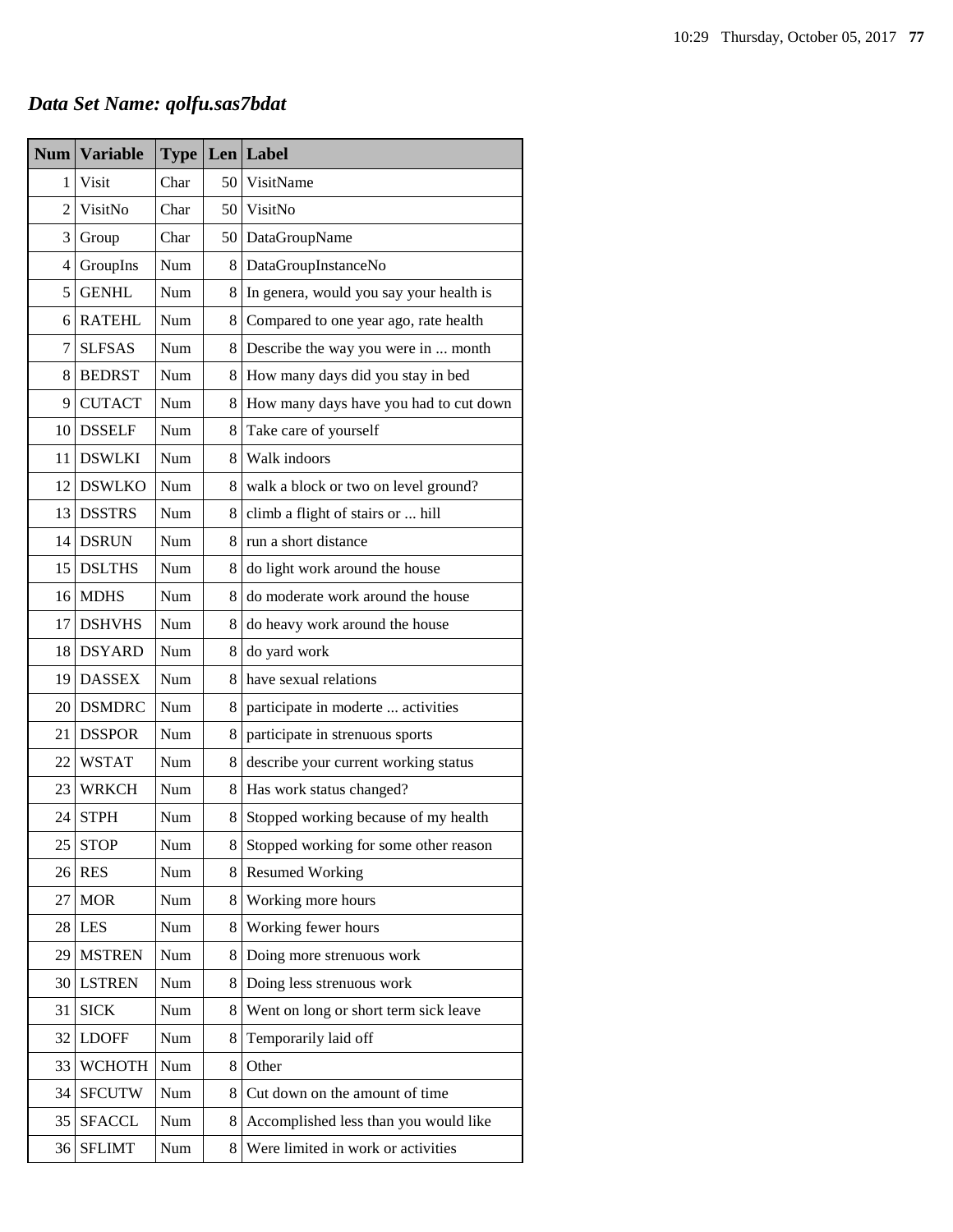| <b>Num</b> | <b>Variable</b> | <b>Type</b> | Len | Label                                  |
|------------|-----------------|-------------|-----|----------------------------------------|
| 37         | <b>SFDIFF</b>   | Num         | 8   | Had difficulties performing work       |
| 38         | <b>EMCUTW</b>   | Num         | 8   | Cut down on the time you spent at work |
| 39         | <b>EMACCL</b>   | Num         | 8   | Accomplished less than you would like  |
| 40         | <b>SFSLOP</b>   | Num         | 8   | Did not do work or other               |
| 41         | <b>SFEXT</b>    | Num         | 8   | physical health or emotional problems  |
| 42         | <b>SFBPN</b>    | Num         | 8   | How much bodily pain you had           |
| 43         | <b>SFPNIN</b>   | Num         | 8   | how much did pain interfere  work      |
| 44         | <b>SACPST</b>   | Num         | 8   | how often do you have chest pain       |
| 45         | <b>SACPAV</b>   | Num         | 8   | how many times have you had chest pain |
| 46         | <b>SANTRO</b>   | Num         | 8   | how many times have  nitroglycerin     |
| 47         | <b>SAENJY</b>   | Num         | 8   | chest pain limited your  life          |
| 48         | <b>SASAT</b>    | Num         | 8   | how would you feel about this          |
| 49         | <b>SAWRRY</b>   | Num         | 8   | How often do you worry                 |
| 50         | <b>SFPEP</b>    | Num         | 8   | Did you feel full of pep?              |
| 51         | <b>SFNERV</b>   | Num         | 8   | Have you been a very nervous           |
| 52         | <b>SFDOWN</b>   | Num         | 8   | Have you felt so down                  |
| 53         | <b>SFCALM</b>   | Num         | 8   | Have you felt calm and peaceful?       |
| 54         | <b>SFNRGY</b>   | Num         | 8   | Did you have a lot of energy?          |
| 55         | <b>SFBLUE</b>   | Num         | 8   | Have you felt downhearted and blue?    |
| 56         | <b>SFWORN</b>   | Num         | 8   | Did you feel worn out?                 |
| 57         | <b>SFHAPY</b>   | Num         | 8   | Have you been a happy person?          |
| 58         | <b>SFTIRD</b>   | Num         | 8   | Did you feel tired?                    |
| 59         | <b>SFLIM</b>    | Num         | 8   | health and problems  activities        |
| 60         | <b>SFAVIG</b>   | Num         | 8   | Vigorous activities, such as  objects  |
| 61         | <b>SFAMOD</b>   | Num         | 8   | Moderate activities, such as  table    |
| 62         | <b>SFAGRO</b>   | Num         | 8   | Lifting or carrying groceries          |
| 63         | <b>SFASTS</b>   | Num         | 8   | Climbing several flights of stairs     |
| 64         | <b>SFASTO</b>   | Num         | 8   | Climbing one flight of stairs          |
| 65         | <b>SFAKNL</b>   | Num         | 8   | Bending, kneeling or stooping          |
| 66         | <b>SFAWMI</b>   | Num         | 8   | Walking more than a mile               |
| 67         | <b>SFAWSV</b>   | Num         | 8   | Walking several blocks                 |
| 68         | <b>SFAWBK</b>   | Num         | 8   | Walking one block                      |
| 69         | <b>SFABAT</b>   | Num         | 8   | Bathing or dressing yourself           |
| 70         | <b>SFGTSK</b>   | Num         | 8   | I seem to get sick easier              |
| 71         | <b>SFHLTH</b>   | Num         | 8   | I am as healthy as anybody I know      |
| 72         | <b>SFWORS</b>   | Num         | 8   | I expect my health to get worse        |
| 73         | <b>SFEXHL</b>   | Num         | 8   | My health is excellent                 |
| 74         | <b>EUMOBL</b>   | Num         | 8   | Mobility                               |
| 75         | <b>EUCARE</b>   | Num         | 8   | Self-care                              |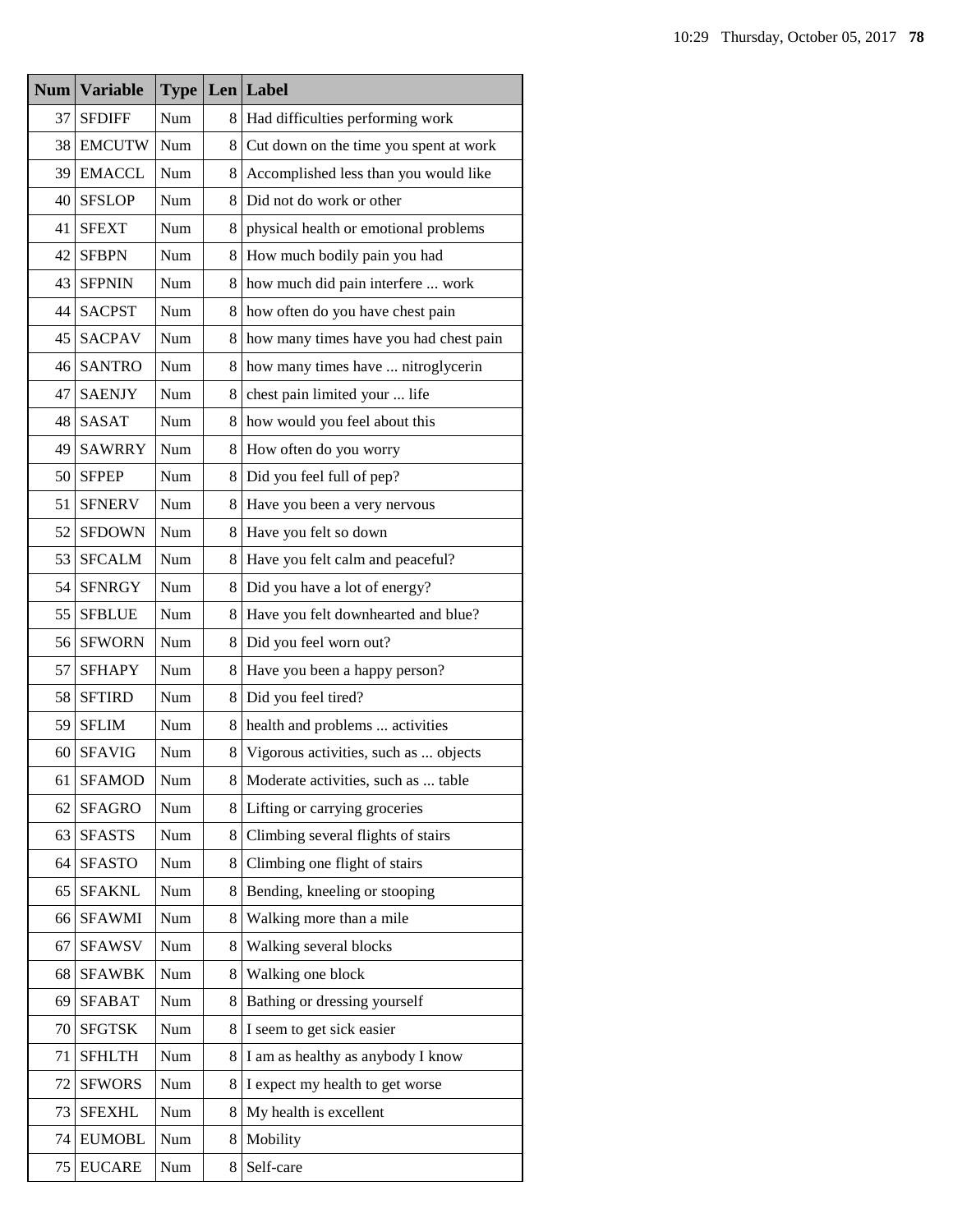| <b>Num</b> | <b>Variable</b> | Type       |   | Len Label                               |
|------------|-----------------|------------|---|-----------------------------------------|
| 76         | <b>EUACTV</b>   | <b>Num</b> | 8 | Usual activities                        |
| 77         | <b>EUPAIN</b>   | Num        | 8 | Pain/Discomfort                         |
| 78         | <b>EUDEPR</b>   | Num        | 8 | Anxiety/Depression                      |
| 79         | <b>RATPCT</b>   | Num        | 8 | how good or bad your current  is        |
| 80         | <b>GUSTRT</b>   | Num        | 8 | Which treatment do you  received?       |
| 81         | <b>GUSSCL</b>   | Num        | 8 | how certain are you about this guess?   |
| 82         | <b>GUSLCP</b>   | Num        | 8 | Less chest pain/angina                  |
| 83         | <b>GUSLSB</b>   | Num        | 8 | Less shortness of breath or  swelling   |
| 84         | <b>GUSIMP</b>   | Num        | 8 | Improved ability to get around          |
| 85         | <b>GUSSE</b>    | Num        | 8 | side effects                            |
| 86         | <b>GUSOTH</b>   | Num        | 8 | Any other reasons                       |
| 87         | <b>GUSWHY</b>   | Num        | 8 | severity or type of side effects?       |
| 88         | <b>INCML</b>    | Num        | 8 | Is monthly income same or changed?      |
| 89         | <b>INCADQ</b>   | Num        | 8 | Does household income meet basic needs? |
| 90         | deidnum         | Num        | 8 | Deidentified SubjectNo                  |
| 91         | qxdt            | Num        | 8 | Studyday of Date Questionnaire          |
| 92         | resdt           | Num        | 8 | Studyday of Date:                       |
| 93         | spthdt          | Num        | 8 | Studyday of Date:                       |
| 94         | stpodt          | Num        | 8 | Studyday of Date:                       |
| 95         | subranda        | Num        | 8 | Studyday of SubjectRandomizationDate    |
| 96         | randdt          | Num        | 8 | Studyday of Date of Randomization       |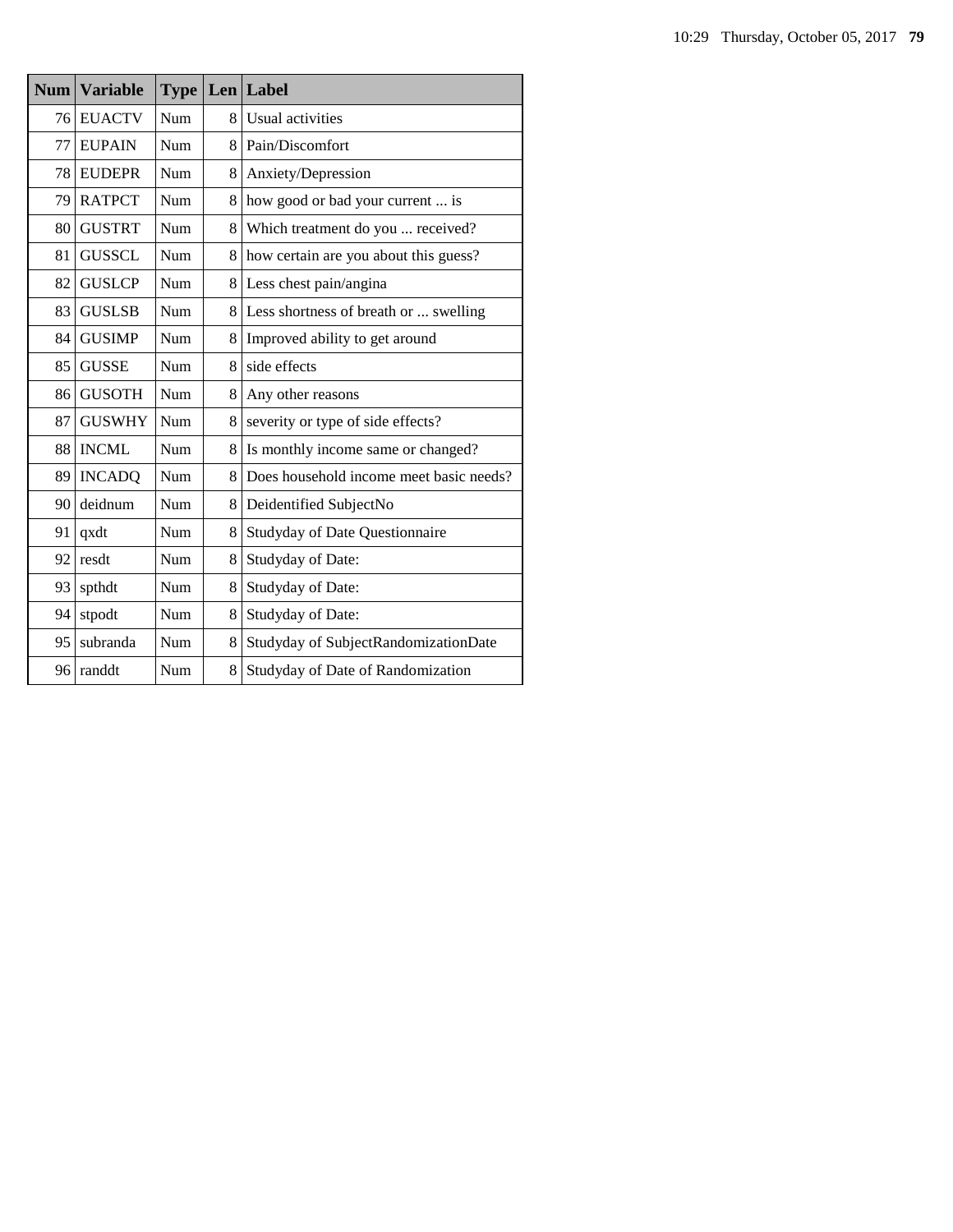|  |  |  |  | Data Set Name: random.sas7bdat |
|--|--|--|--|--------------------------------|
|--|--|--|--|--------------------------------|

| <b>Num</b> | <b>Variable</b> | <b>Type</b> |    | Len Label                            |
|------------|-----------------|-------------|----|--------------------------------------|
| 1          | Visit           | Char        | 50 | VisitName                            |
| 2          | VisitNo         | Char        | 50 | VisitNo                              |
| 3          | Group           | Char        | 50 | DataGroupName                        |
| 4          | GroupIns        | Num         | 8  | DataGroupInstanceNo                  |
| 5          | ICF             | Num         | 8  | Has the patient signed               |
| 6          | <b>EXCL</b>     | Num         | 8  | Do any of the exclusion criteria     |
| 7          | <b>BPSYS</b>    | Num         | 8  | <b>BP</b> Systolic                   |
| 8          | <b>BPDIA</b>    | Num         | 8  | <b>BP</b> Diastolic                  |
| 9          | <b>PULSE</b>    | Num         | 8  | Pulse                                |
| 10         | <b>QUALMI</b>   | Num         | 8  | Has the patient had                  |
| 11         | deidnum         | Num         | 8  | Deidentified SubjectNo               |
| 12         | subranda        | Num         | 8  | Studyday of SubjectRandomizationDate |
| 13         | randdt          | Num         | 8  | Studyday of Date of Randomization    |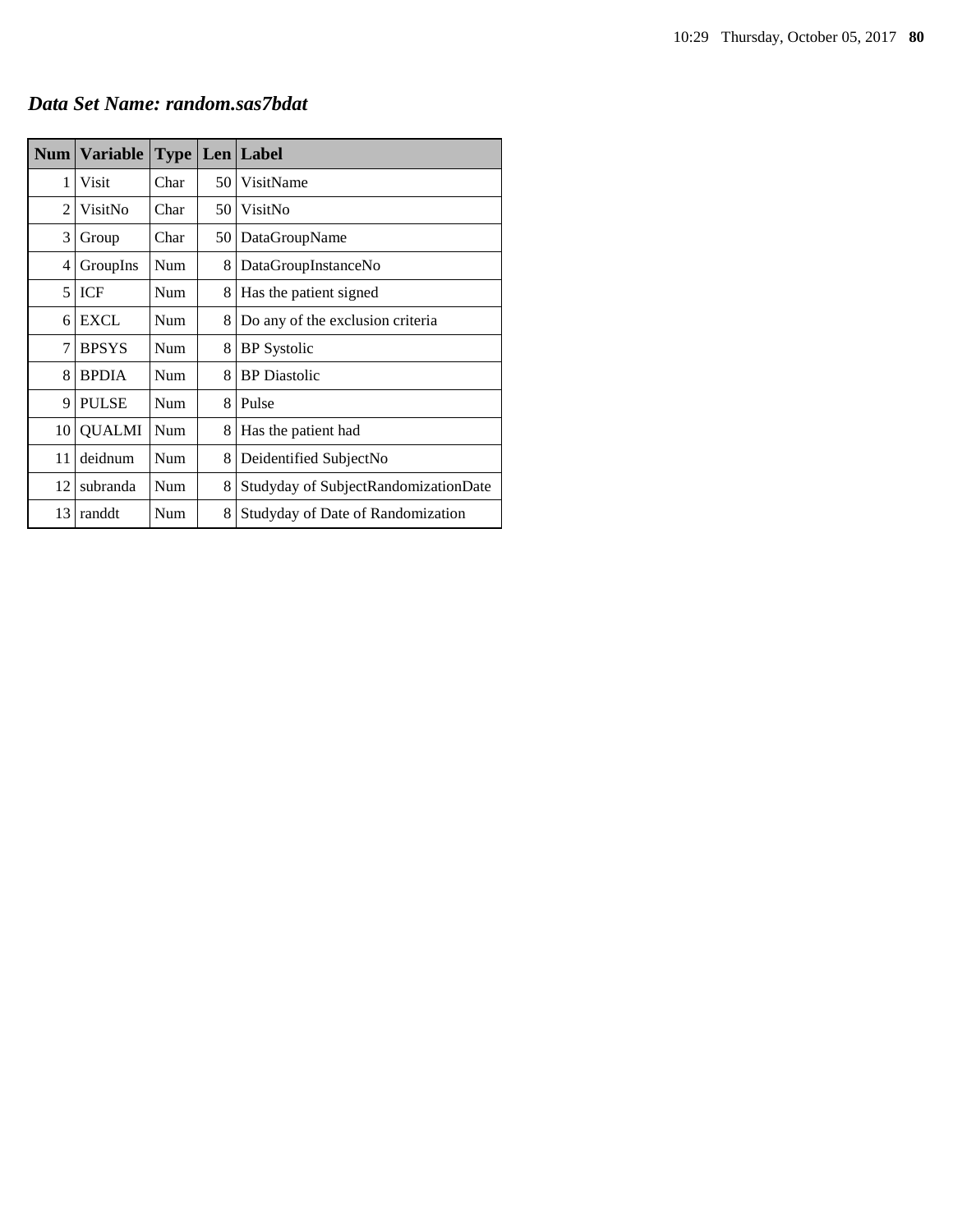*Data Set Name: relmed.sas7bdat*

|   | Num   Variable |      |   | <b>Type   Len   Label</b>            |
|---|----------------|------|---|--------------------------------------|
| 1 | Visit          | Char |   | 50 VisitName                         |
| 2 | VisitNo        | Char |   | 50 VisitNo                           |
| 3 | Group          | Char |   | 50   DataGroupName                   |
| 4 | GroupIns       | Num  | 8 | DataGroupInstanceNo                  |
| 5 | <b>LABVAL</b>  | Num  |   | 8   Is there additional  history?    |
| 6 | deidnum        | Num  | 8 | Deidentified SubjectNo               |
| 7 | subranda       | Num  | 8 | Studyday of SubjectRandomizationDate |
| 8 | randdt         | Num  | 8 | Studyday of Date of Randomization    |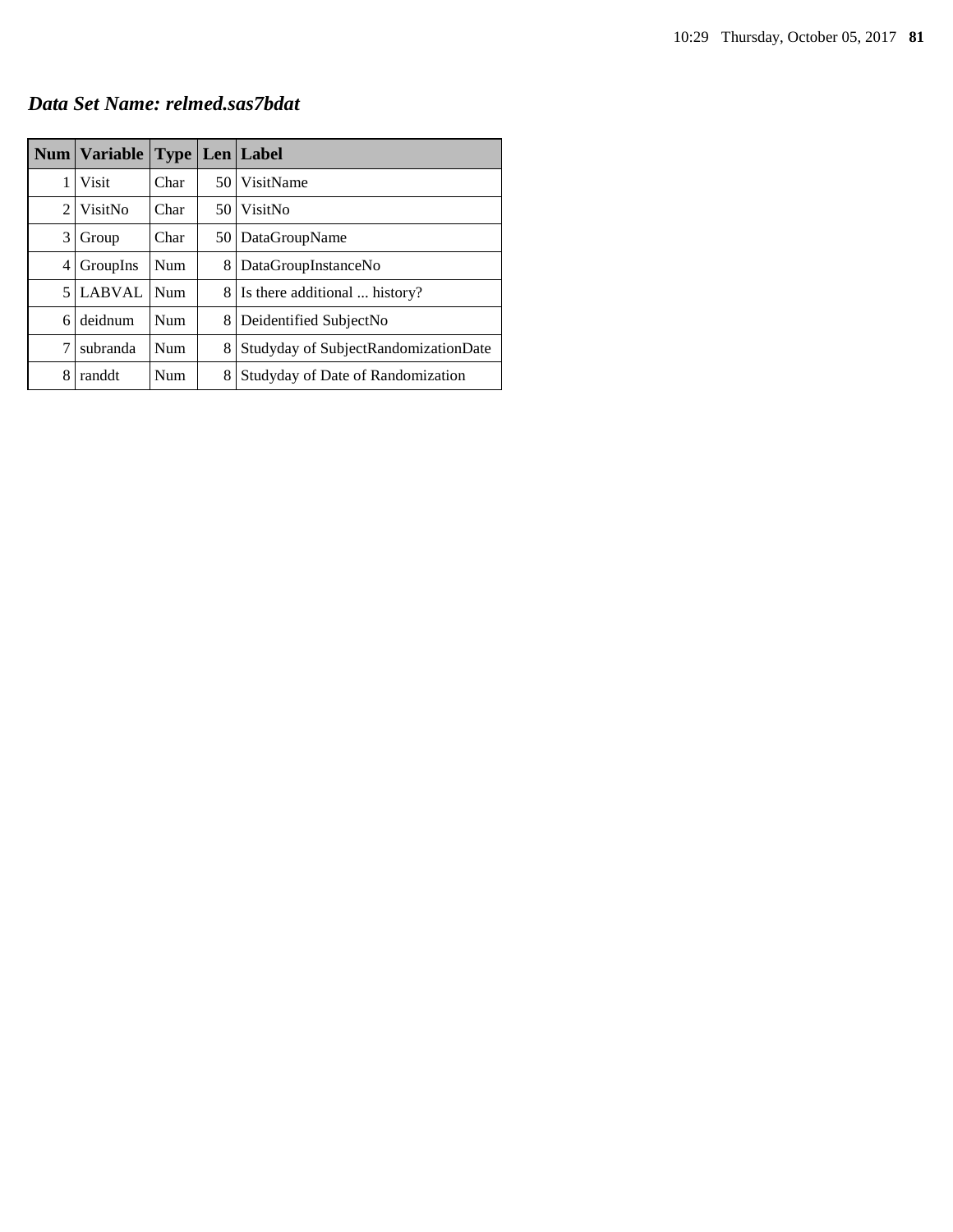### *Data Set Name: sae.sas7bdat*

| Num            | <b>Variable</b> | <b>Type</b> |    | Len Label                              |
|----------------|-----------------|-------------|----|----------------------------------------|
| 1              | Visit           | Char        | 50 | VisitName                              |
| $\overline{c}$ | VisitNo         | Char        | 50 | VisitNo                                |
| 3              | Group           | Char        | 50 | DataGroupName                          |
| 4              | GroupIns        | Num         | 8  | DataGroupInstanceNo                    |
| 5              | <b>AENUM</b>    | Num         | 8  | <b>Adverse Event Number</b>            |
| 6              | <b>DEATH</b>    | Num         | 8  | Death                                  |
| $\overline{7}$ | <b>LIFET</b>    | Num         | 8  | Is life-threatening                    |
| 8              | <b>DISABL</b>   | Num         | 8  | A persistent or significant disability |
| 9              | <b>PROLNG</b>   | Num         | 8  | Requires or prolongs hospitalization   |
| 10             | <b>DEFECT</b>   | Num         | 8  | A congenital anomoly/birth defect      |
| 11             | <b>MEDEVT</b>   | Num         | 8  | Serious Adverse Event definition       |
| 12             | deidnum         | Num         | 8  | Deidentified SubjectNo                 |
| 13             | subranda        | Num         | 8  | Studyday of SubjectRandomizationDate   |
| 14             | randdt          | Num         | 8  | Studyday of Date of Randomization      |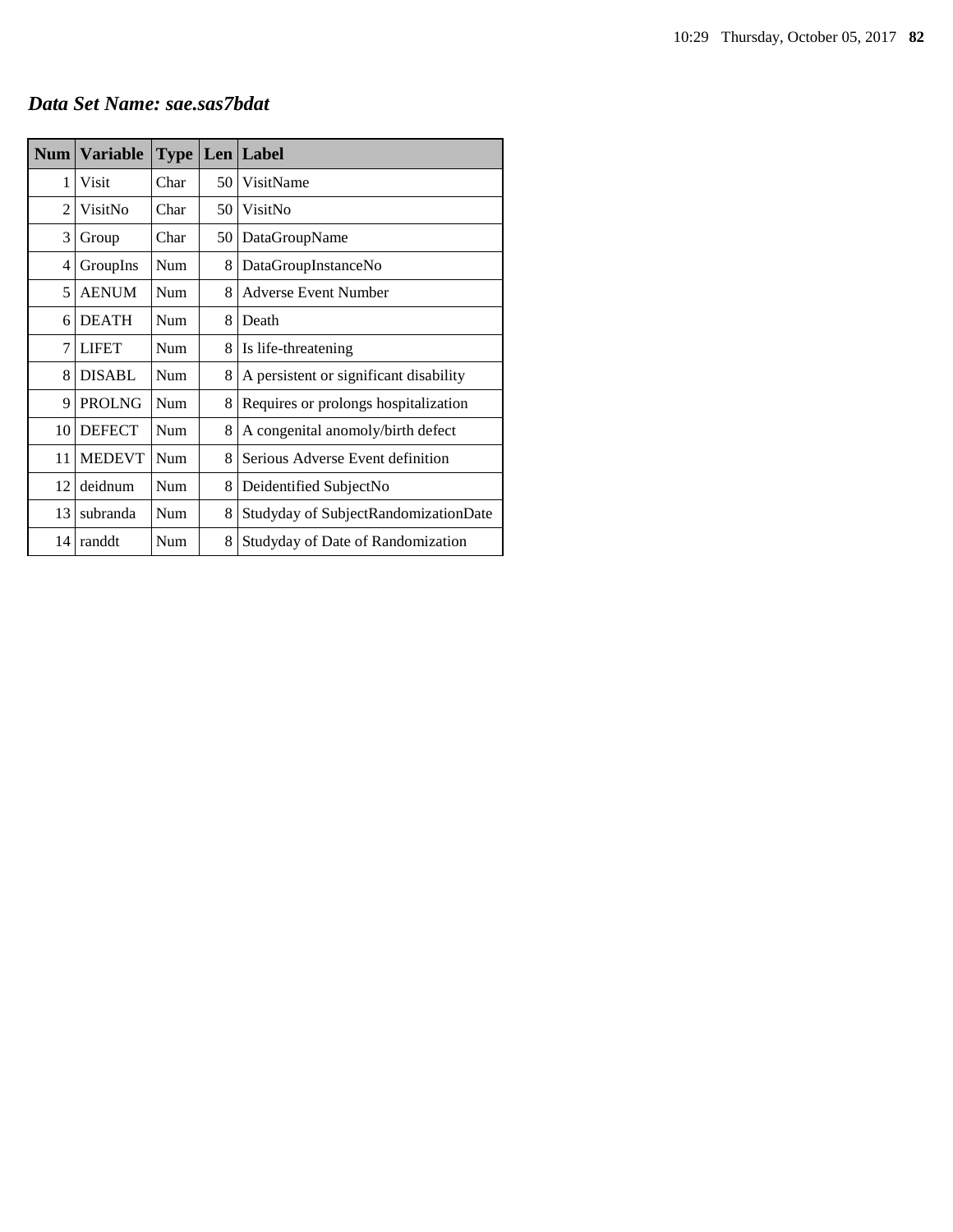### *Data Set Name: smoke.sas7bdat*

|                | Num   Variable | <b>Type</b> |      | Len   Label                          |
|----------------|----------------|-------------|------|--------------------------------------|
| 1              | Visit          | Char        | 50 I | VisitName                            |
| $\mathfrak{D}$ | VisitNo        | Char        | 50 I | VisitNo                              |
| 3              | Group          | Char        | 50   | DataGroupName                        |
| 4              | GroupIns       | <b>Num</b>  | 8    | DataGroupInstanceNo                  |
| 5              | <b>SMOKEA</b>  | <b>Num</b>  | 8    | Does the patient smoke cigarettes?   |
| 6              | deidnum        | <b>Num</b>  | 8    | Deidentified SubjectNo               |
| 7              | subranda       | <b>Num</b>  | 8    | Studyday of SubjectRandomizationDate |
| 8              | randdt         | Num         | 8    | Studyday of Date of Randomization    |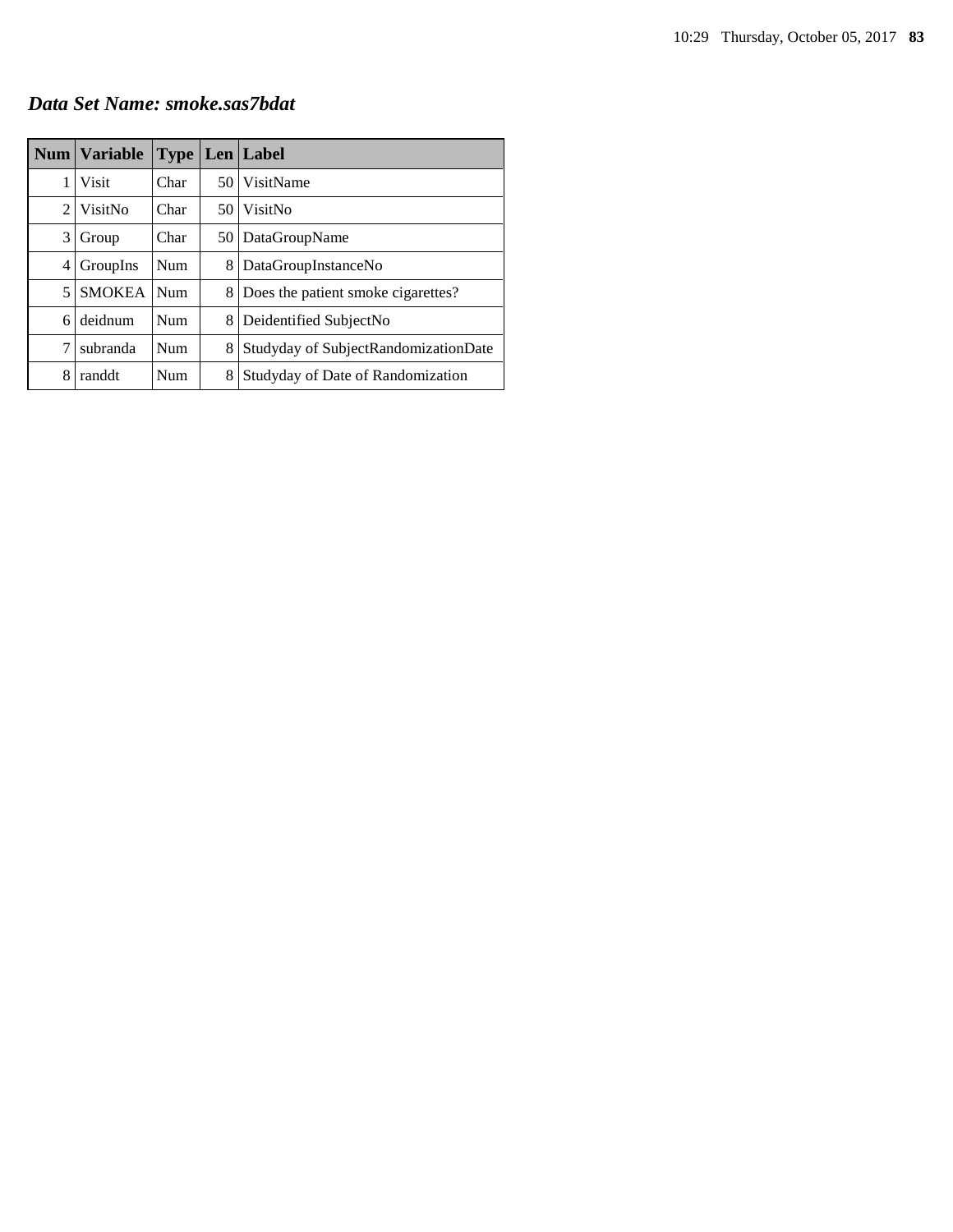### *Data Set Name: status2.sas7bdat*

| <b>Num</b>     | <b>Variable</b> | <b>Type</b> |    | Len Label                                                                  |  |
|----------------|-----------------|-------------|----|----------------------------------------------------------------------------|--|
| 1              | <b>INFDIS</b>   | Num         | 8  | Infusion discontinued                                                      |  |
| $\overline{c}$ | <b>DISTHR</b>   | Num         | 8  | Infusion discontinued due to thrombocytopenia                              |  |
| 3              | <b>DISOTH</b>   | Num         | 8  | Infusion discontinued for other reason                                     |  |
| $\overline{4}$ | <b>VITDIS</b>   | Num         | 8  | High-dose/placebo vitamin tablets discontinued                             |  |
| 5              | <b>VITAE</b>    | Num         | 8  | High-dose/placebo vitamin tablets discontinued due to AE                   |  |
| 6              | <b>VITPTR</b>   | Num         | 8  | High-dose/placebo vitamin tablets discontinued due to pt. refusal          |  |
| 7              | <b>VITPHY</b>   | Num         | 8  | High-dose/placebo vitamin tablets discontinued due to physician preference |  |
| $8\,$          | <b>VITOTH</b>   | Num         | 8  | High-dose/placebo vitamin tablets discontinued for other reason            |  |
| 9              | <b>GELDIS</b>   | Num         | 8  | Low-dose vitamin gel-caps discontinued                                     |  |
| 10             | <b>GELAE</b>    | Num         | 8  | Low-dose/placebo vitamin gel-caps discontinued due to AE                   |  |
| 11             | <b>GELPTR</b>   | Num         | 8  | Low-dose/placebo vitamin gel-caps discontinued due to pt. refusal          |  |
| 12             | <b>GELPHY</b>   | Num         | 8  | Low-dose/placebo vitamin gel-caps discontinued due to physician preference |  |
| 13             | <b>GELOTH</b>   | Num         | 8  | Low-dose/placebo vitamin gel-caps discontinued for other reason            |  |
| 14             | <b>TERM</b>     | Num         | 8  | Reason for pt terminating study                                            |  |
| 15             | numinfus        | Num         | 8  | Number of infusions (pre-discontinuation)                                  |  |
| 16             | drgunb          | Num         | 8  | Was the study infusion unmasked?                                           |  |
| 17             | vitunb          | Num         | 8  | Was the vitamin dosage unmasked?                                           |  |
| 18             | <b>EQOL</b>     | Char        | 12 | Randomized to EQOL substudy (Y/N)?                                         |  |
| 19             | numfuvis        | Num         | 8  | Number of follow-up visits                                                 |  |
| 20             | numinf_m        | Num         | 8  | Number of monitored infusions                                              |  |
| 21             | numfuv_m        | Num         | 8  | Number of monitored follow-up visits                                       |  |
| 22             | infdis30        | Num         | 8  | Infusion discontinued prior to Infusion 30                                 |  |
| 23             | infdis34        | Num         | 8  | Infusion disocntinued prior to Infusion 34                                 |  |
| 24             | TM2INF40        | Num         | 8  | Time to complete 40 infusions (months)                                     |  |
| 25             | disae2          | Num         | 8  | Infusion discontinued due to AE, procedure or endpoint                     |  |
| 26             | disopn2         | Num         | 8  | Infusion discontinued to receive open-label EDTA                           |  |
| 27             | disptr2         | Num         | 8  | Infusion discontinued due to pt. refusal or noncompliance                  |  |
| 28             | disphy2         | Num         | 8  | Infusion discontinued due to physician preference                          |  |
| 29             | disclos         | Num         | 8  | Infusion discontinued due to closed site                                   |  |
| 30             | disiv           | Num         | 8  | Infusion discontinued due to pain, IV access or side effects               |  |
| 31             | disillns        | Num         | 8  | Infusion discontinued due to terminal illness or comorbidities             |  |
| 32             | dismain         | Num         | 8  | Primary reason for discontinuation                                         |  |
| 33             | pdisilln        | Num         | 8  | Primary reason is terminal illness or comorbidities                        |  |
| 34             | pdisiv          | Num         | 8  | Primary reason is pain, IV access or side effects                          |  |
| 35             | pdisopn         | Num         | 8  | Primary reason is wanting to receive open-label EDTA                       |  |
|                | 36 pdisae       | Num         |    | 8 Primary reason is adverse event                                          |  |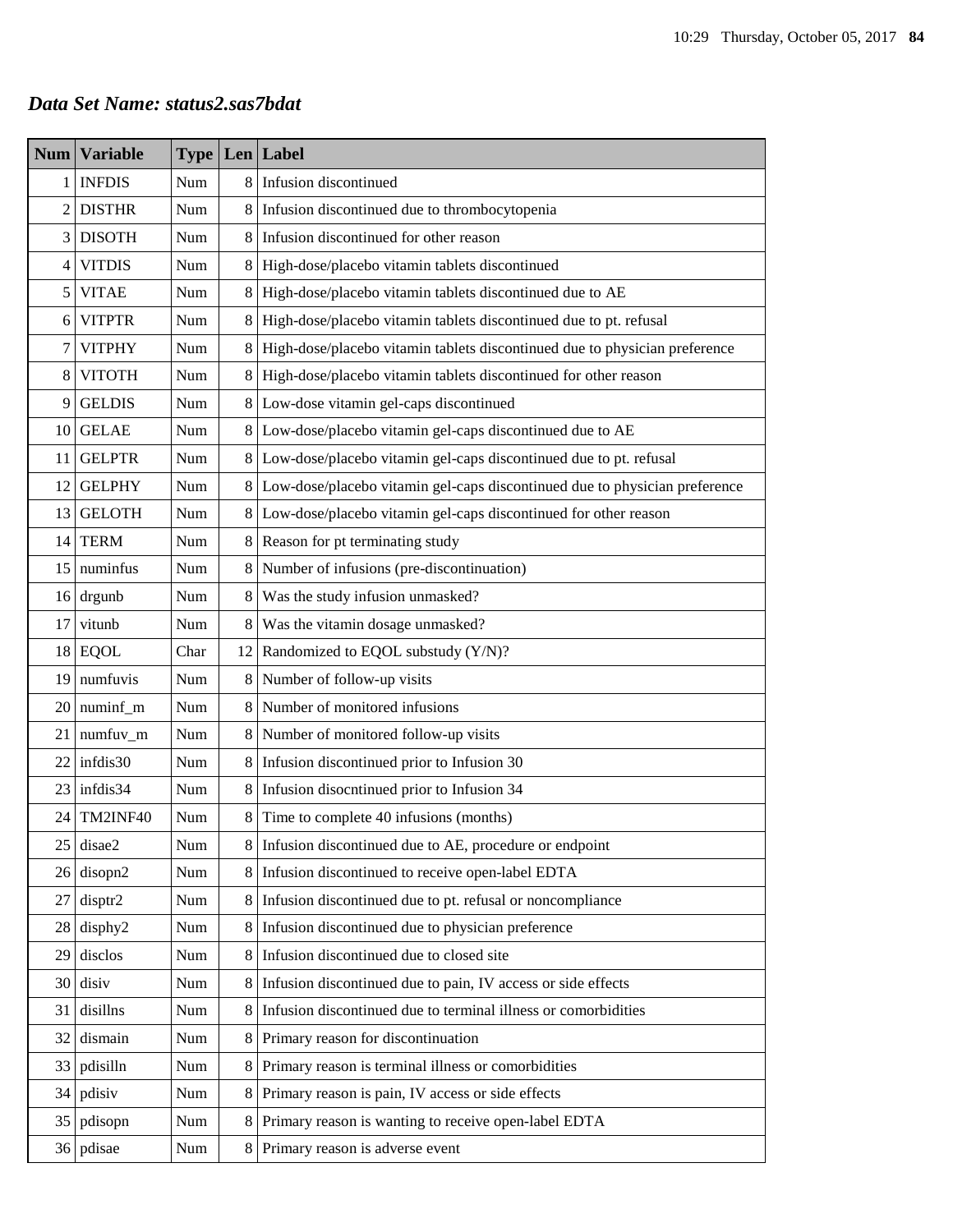| Num             | <b>Variable</b> | <b>Type Len Label</b> |   |                                                                               |  |  |
|-----------------|-----------------|-----------------------|---|-------------------------------------------------------------------------------|--|--|
| 37              | pdisclos        | Num                   | 8 | Primary reason is closed site                                                 |  |  |
| 38              | pdisptr         | Num                   | 8 | Primary reason is patient refusal or noncompliance                            |  |  |
| 39              | pdisphy         | Num                   | 8 | Primary reason is physician preference                                        |  |  |
| 40              | pdisthr         | Num                   | 8 | Primary reason is thrombocytopenia                                            |  |  |
| 41              | d2lstinf        | Num                   | 8 | Days to last infusion or last follow-up                                       |  |  |
| 42              | vitilln         | Num                   | 8 | High-dose vitamins discontinued due to terminal illness or comorbidities      |  |  |
| 43              | VITAE2          | Num                   | 8 | High-dose vitamins discontinued due to AE or side effect                      |  |  |
| 44              | <b>VITCLOS</b>  | Num                   | 8 | High-dose vitamins discontinued due to closed site or inability to contact pt |  |  |
| 45              | VITPTR2         | Num                   | 8 | High-dose vitamins discontinued due to pt. refusal or noncompliance           |  |  |
| 46              | VITPHY2         | Num                   | 8 | High-dose vitamins discontinued due to physician preference                   |  |  |
| 47              | <b>VITMAIN</b>  | Num                   | 8 | Primary reason for high-dose vitamin discontinuation                          |  |  |
| 48              | pvitilln        | Num                   | 8 | Primary reason for vitamin dc is terminal illness or comorbidities            |  |  |
| 49              | <b>PVITAE</b>   | Num                   | 8 | Primary reason for vitamin dc is AE or side effect                            |  |  |
| 50              | <b>PVITCLOS</b> | Num                   | 8 | Primary reason for vitamin dc is closed site or inability to contact pt       |  |  |
| 51              | <b>PVITPTR</b>  | Num                   | 8 | Primary reason for vitamin dc is pt. refusal or noncompliance                 |  |  |
| 52              | <b>PVITPHY</b>  | Num                   | 8 | Primary reason for vitamin dc is physician preference                         |  |  |
| 53              | recvitdy        | Num                   | 8 | Days form rand to last vitamin                                                |  |  |
| 54              | <b>RAND2VDC</b> | Num                   | 8 | Time from randomization to vitamin discontinuation                            |  |  |
| 55              | VIT1YR          | Num                   | 8 | Patient completed at least 1 year of high-dose vitamins                       |  |  |
| 56              | VIT3YR          | Num                   | 8 | Patient completed at least 3 years of high-dose vitamins                      |  |  |
| 57              | <b>VITPCT</b>   | Num                   | 8 | Percent of total follow-up time pt was taking high-dose vitamins              |  |  |
| 58              | D2LSTVIT        | Num                   | 8 | Days to last high-dose vitamins or last follow-up                             |  |  |
| 59              | vitdis_r        | Num                   | 8 | High-dose/placebo vit tabs discontinued                                       |  |  |
| 60              | vitae_r         | Num                   | 8 | H.d. vits disc due to AE - revised                                            |  |  |
|                 | 61 vitptr_r     | Num                   | 8 | H.d. vits disc - pt. refusal - revised                                        |  |  |
| 62 <sub>1</sub> | vitphy_r        | Num                   |   | 8 H.d. vits disc - phys pref - revised                                        |  |  |
| 63              | vitoth_r        | Num                   | 8 | H.d. vits disc - other reason - revised                                       |  |  |
| 64              | villnsr         | Num                   | 8 | Vits disc-term illness/comorbid-revised                                       |  |  |
| 65              | vitae2_r        | Num                   | 8 | Vits disc due to AE/side effect - revised                                     |  |  |
| 66              | vitclosr        | Num                   | 8 | Vits disc due to closed site - revised                                        |  |  |
| 67              | vitptr2r        | Num                   | 8 | Vits disc-pt refusal/noncompl - revised                                       |  |  |
| 68              | vitphy2r        | Num                   | 8 | Vits disc-physician preference - revised                                      |  |  |
| 69              | vitmainr        | Num                   | 8 | Primary reason for h.d. vit disc-revised                                      |  |  |
| 70              | pvillnsr        | Num                   | 8 | Prim reason dc:term illness/comorb-rev                                        |  |  |
| 71              | pvitae_r        | Num                   | 8 | Prim reason dc is AE/side effect-revised                                      |  |  |
| 72              | pvclosr         | Num                   | 8 | Prim reason dc is closed site - revised                                       |  |  |
| 73              | pvptrr          | Num                   | 8 | Prim reason dc is pt. refusal - revised                                       |  |  |
| 74              | pyphyr          | Num                   | 8 | Prim reason dc is phys pref - revised                                         |  |  |
| 75              | deidnum         | Num                   | 8 | Deidentified SubjectNo                                                        |  |  |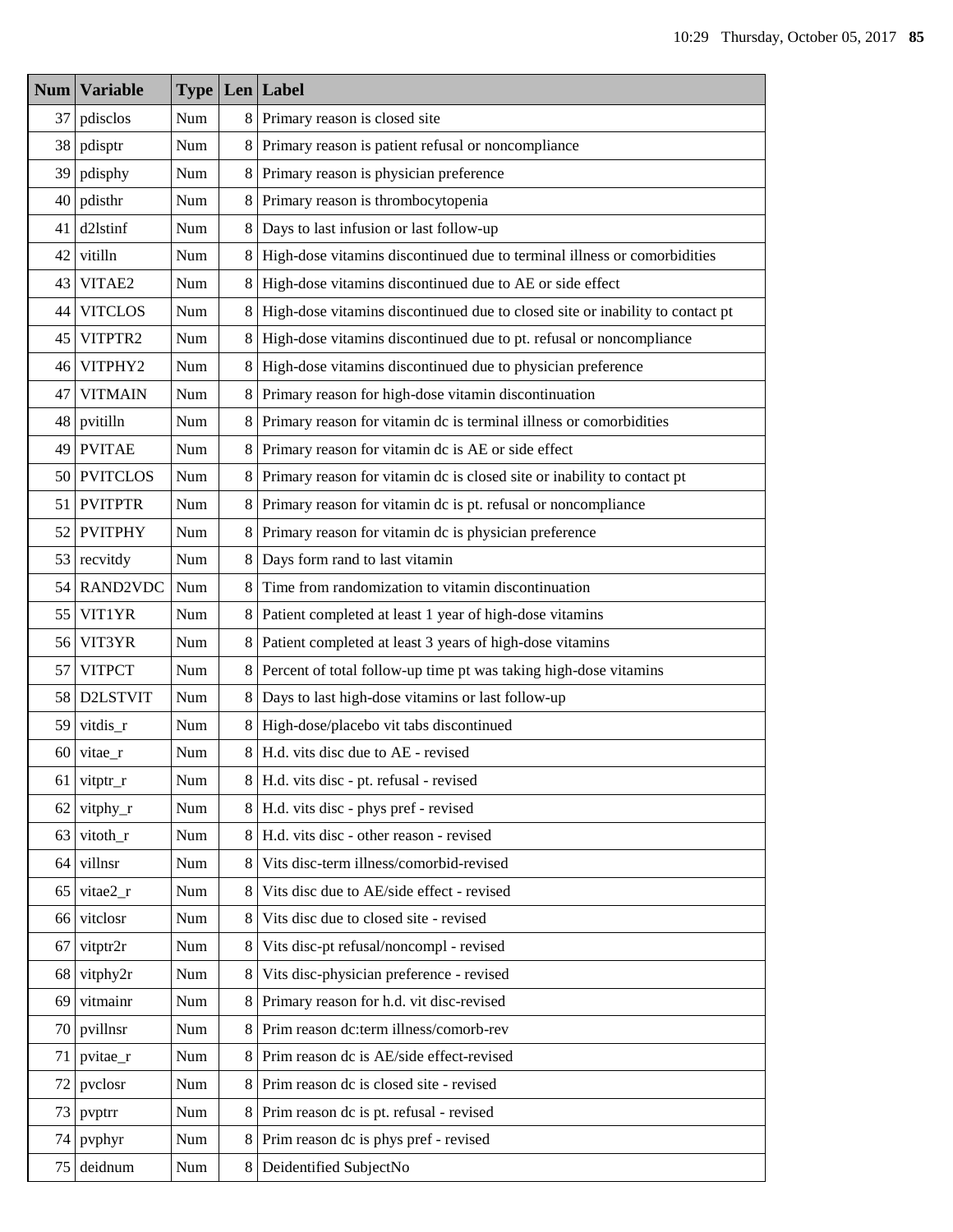| Num             | <b>Variable</b> |            |   | <b>Type Len Label</b>                            |  |  |  |
|-----------------|-----------------|------------|---|--------------------------------------------------|--|--|--|
|                 | $76$ drgdt      | Num        | 8 | Studyday of Date infusion trt unmasked           |  |  |  |
| 77              | endsty          | Num        | 8 | Studyday of End of study date                    |  |  |  |
|                 | 78   finalinf   | Num        | 8 | Studyday of Date of final infusion               |  |  |  |
|                 | $79$ geldt      | Num        | 8 | Studyday of Date last gel-cap was taken          |  |  |  |
|                 | 80 infvisdt     | Num        | 8 | Studyday of Date of most recent infusion visit   |  |  |  |
| 81              | <b>lstinf</b>   | <b>Num</b> | 8 | Studyday of Date of last infusion                |  |  |  |
| 82 <sup>1</sup> | randdt          | Num        | 8 | Studyday of Date of Randomization                |  |  |  |
| 83              | recinfdt        | Num        | 8 | Studyday of Date of most recent infusion         |  |  |  |
| 84 <sup>°</sup> | recvitdt        | Num        | 8 | Studyday of Date vitamins were last taken        |  |  |  |
| 85 <sup>1</sup> | tabdt           | Num        | 8 | Studyday of Date last tablet was taken           |  |  |  |
|                 | 86 tabdt r      | Num        | 8 | Studyday of Date last tablet was taken - revised |  |  |  |
| 87              | vitdt           | Num        | 8 | Studyday of Date vitamin dosage unmasked         |  |  |  |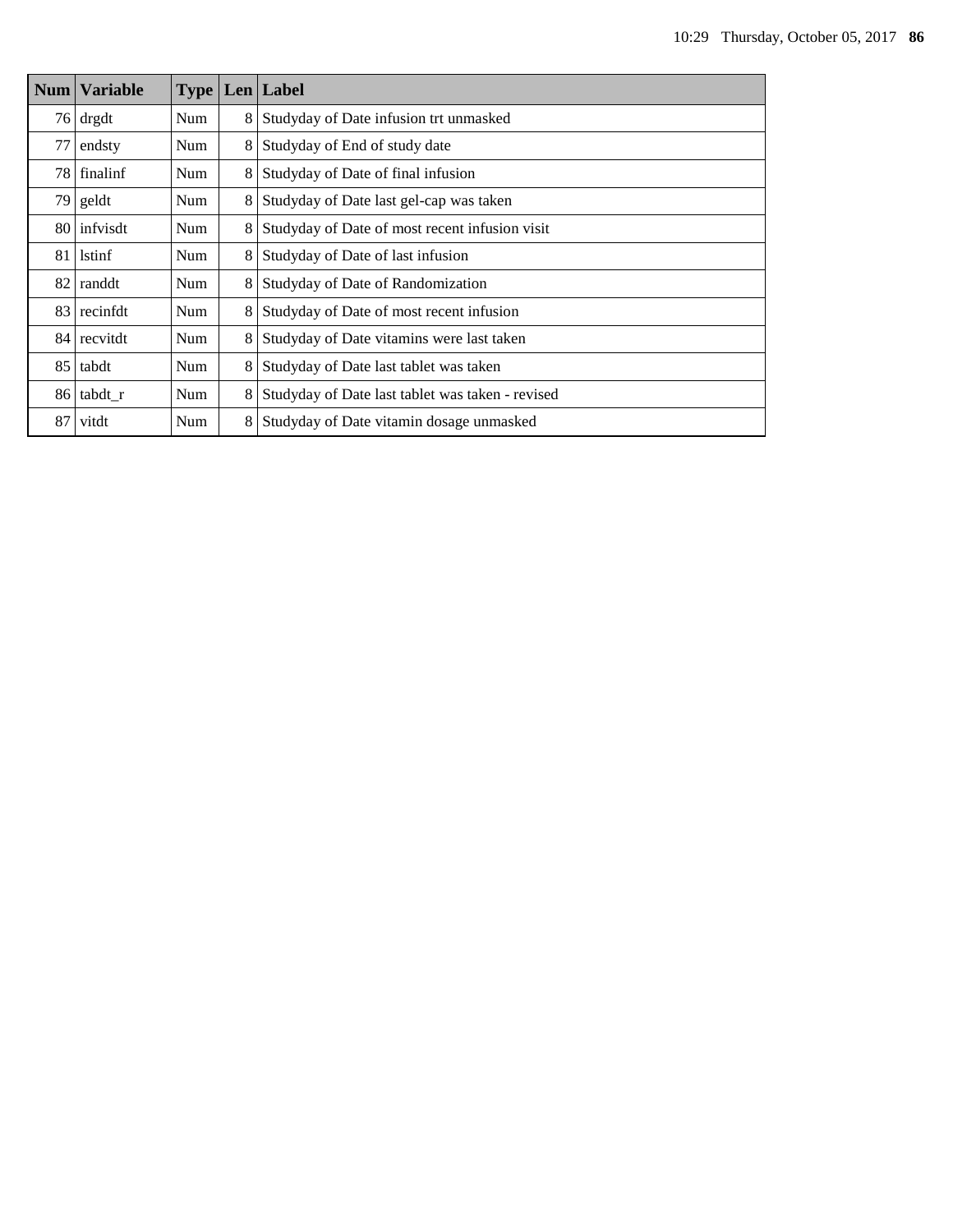## *Data Set Name: strkadj.sas7bdat*

| <b>Num</b> | <b>Variable</b> | <b>Type</b> | Len | Label                                   |
|------------|-----------------|-------------|-----|-----------------------------------------|
| 1          | Visit           | Char        | 50  | VisitName                               |
| 2          | VisitNo         | Char        | 50  | VisitNo                                 |
| 3          | Group           | Char        | 50  | DataGroupName                           |
| 4          | GroupIns        | Num         | 8   | DataGroupInstanceNo                     |
| 5          | <b>SEVNUM</b>   | Char        | 10  | Event#                                  |
| 6          | <b>FOCNUR</b>   | Num         | 8   | Focal neurological deficit              |
| 7          | <b>SYMRVS</b>   | Num         | 8   | Symptoms reversible                     |
| 8          | <b>IMAGST</b>   | Num         | 8   | Was imaging performed                   |
| 9          | <b>DOCHEM</b>   | Num         | 8   | Documentation of hemorrhage             |
| 10         | <b>STCRTA</b>   | Num         | 8   | <b>TACT Stroke Criteria</b>             |
| 11         | <b>STEVDC</b>   | Num         | 8   | <b>TACT Stroke Criteria met</b>         |
| 12         | <b>SKEVNT</b>   | Num         | 8   | Date of Event                           |
| 13         | deidnum         | Num         | 8   | Deidentified SubjectNo                  |
| 14         | sadjdt          | Num         | 8   | Studyday of Adjudicated date of event   |
| 15         | sevndt          | Num         | 8   | Studyday of Date of Site Reported Event |
| 16         | subranda        | Num         | 8   | Studyday of SubjectRandomizationDate    |
| 17         | randdt          | Num         | 8   | Studyday of Date of Randomization       |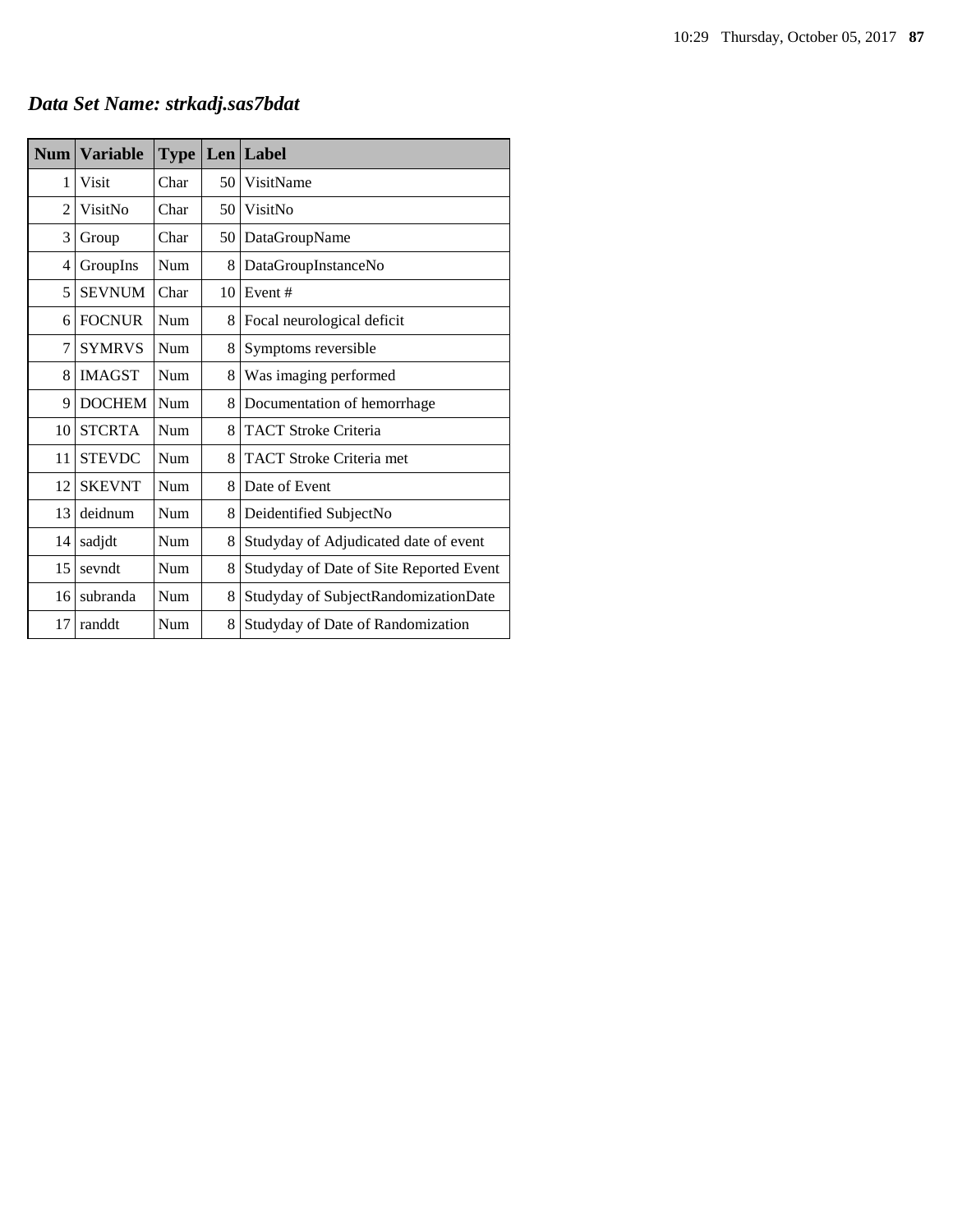| <b>Num</b>     | <b>Variable</b> | <b>Type</b> |                 | Len Label                             |
|----------------|-----------------|-------------|-----------------|---------------------------------------|
| 1              | Visit           | Char        | 50              | VisitName                             |
| $\overline{2}$ | VisitNo         | Char        | 50 <sub>1</sub> | VisitNo                               |
| 3              | Group           | Char        | 50              | DataGroupName                         |
| 4              | GroupIns        | Num         | 8               | DataGroupInstanceNo                   |
| 5              | <b>AENUM</b>    | Num         | 8               | <b>Adverse Event Number</b>           |
| 6              | <b>SNEURO</b>   | Num         | 8               | Did the patient experience a focal    |
| 7              | <b>SAPHAS</b>   | Num         | 8               | Aphasia                               |
| 8              | <b>SWEAK</b>    | Num         | 8               | Focal motor weakness                  |
| 9              | <b>SSENAT</b>   | Num         | 8               | Altered sensation                     |
| 10             | <b>SOTHER</b>   | Num         | 8               | Other                                 |
| 11             | <b>SSYMP</b>    | Num         | 8               | Was there a sudden onset of symptoms? |
| 12             | <b>SSYMDR</b>   | Num         | 8               | Duration of symptoms                  |
| 13             | <b>SCAUSE</b>   | Num         | 8               | Was there any readily  cause          |
| 14             | <b>STKDOC</b>   | Num         | 8               | Is there documentation                |
| 15             | <b>SCT</b>      | Num         | 8               | <b>CT</b>                             |
| 16             | <b>SMRI</b>     | Num         | 8               | <b>MRI</b>                            |
| 17             | <b>SANGIO</b>   | Num         | 8               | Angiography                           |
| 18             | <b>SOTHRB</b>   | Num         | 8               | Other                                 |
| 19             | <b>SEXAM</b>    | Num         | 8               | Did a specialist in  neurosurgery     |
| 20             | <b>NEUOPN</b>   | Num         | 8               | In the opinion                        |
| 21             | deidnum         | Num         | 8               | Deidentified SubjectNo                |
| 22             | subranda        | Num         | 8               | Studyday of SubjectRandomizationDate  |
| 23             | sympdt          | Num         | 8               | Studyday of Date of event             |
| 24             | randdt          | Num         | 8               | Studyday of Date of Randomization     |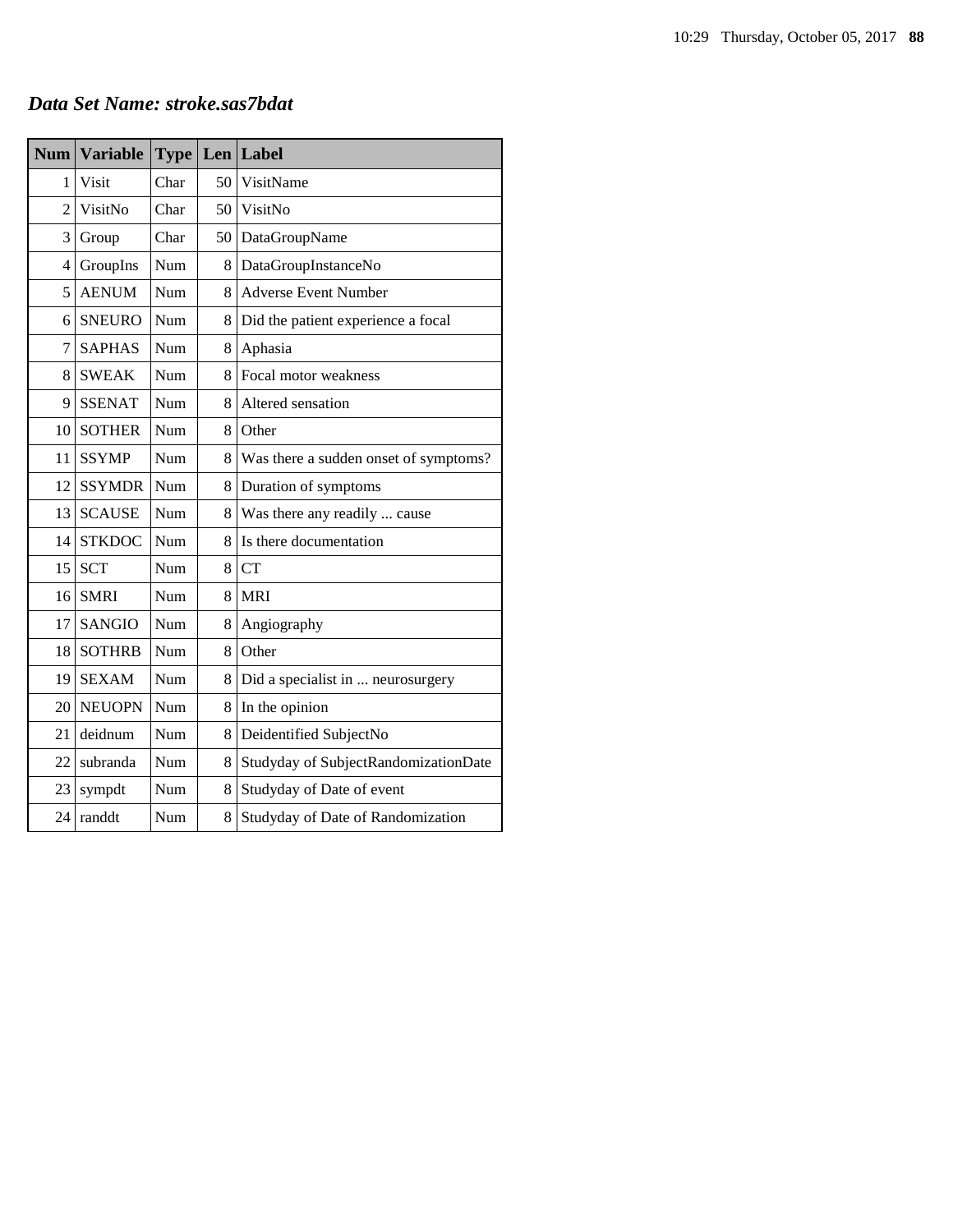# *Data Set Name: subgroup.sas7bdat*

| <b>Num</b>    | <b>Variable</b> |            |         | <b>Type Len Label</b>                                            |  |
|---------------|-----------------|------------|---------|------------------------------------------------------------------|--|
| 1             | <b>GENDER</b>   | Num        | 8       | Gender                                                           |  |
| 2             | <b>CAUCAS</b>   | Num        | 8       | Caucasian                                                        |  |
| 3             | <b>BPSYS</b>    | Num        | 8       | <b>BP</b> Systolic                                               |  |
| 4             | <b>BBBLOC</b>   | Num        | 8       | Beta-blocker at baseline                                         |  |
| 5             | <b>BSTAT</b>    | Num        | 8       | Statin at baseline                                               |  |
| 6             | hxdiabet        | Num        | 8       | <b>Diabetes</b>                                                  |  |
| $\tau$        | hxpvd           | Num        | 8       | Peripheral vascular disease                                      |  |
| 8             | hxinclau        | Num        | 8       | Intermittent claudication                                        |  |
| 9             | bantermi        | Num        | 8       | Anterior MI                                                      |  |
| <sup>10</sup> | hxpci           | Num        | 8       | PCI                                                              |  |
| 11            | hxcabg          | Num        | 8       | CABG                                                             |  |
| 12            | hxsmoke         | <b>Num</b> | 8       | Former cigarette smoker                                          |  |
| 13            | hxpcicbg        | Num        | $\,8\,$ | Any cardiac revascularization                                    |  |
| 14            | ccs             | Num        | 8       | CCS angina class                                                 |  |
| 15            | nyha            | Num        | 8       | NYHA HF class                                                    |  |
|               | $16$ infus      | Char       |         | 16 Infusion Randomized                                           |  |
| 17            | Vitamin         | Char       | 17      | Vitamin Randomized                                               |  |
|               | 18 infusgp      | Num        | 8       | <b>Infusion Group Randomized</b>                                 |  |
| 19            | vitgp           | Num        | 8       | Vitamin Group Randomized                                         |  |
| 20            | bace_arb        | Num        | 8       | ACE inhibotor or ARB at baseline                                 |  |
| 21            | mi              | Num        | 8       | MI                                                               |  |
| 22            | nfmi            | Num        | 8       | Non-fatal MI                                                     |  |
| 23            | ang             | Num        | 8       | Hospitalized for angina                                          |  |
| 24            | strk            | Num        | 8       | <b>Stroke</b>                                                    |  |
| 25            | nfstrk          | Num        | 8       | Non-fatal stroke                                                 |  |
| 26            | pci             | Num        | 8       | PCI                                                              |  |
| 27            | cabg            | Num        | 8       | <b>CABG</b>                                                      |  |
| 28            | revasc          | Num        | 8       | Coronary revascularization                                       |  |
| 29            | death           | Num        | 8       | Death                                                            |  |
| 30            | cvdeath         | Num        | 8       | Cardiovascular death                                             |  |
| 31            | comp1           | Num        | 8       | Death, MI, Hosp. for angina, Stroke or Coronary revasculariztion |  |
| 32            | comp2           | Num        | 8       | CV Death, Non-fatal MI or Non-fatal Stroke                       |  |
| 33            | kmdthdy         | Num        | 8       | Days to death or last follow-up                                  |  |
| 34            | kmcvdthd        | Num        | 8       | Days to CV Death or last follow-up                               |  |
| 35            | kmmidays        | Num        | 8       | Days to MI or last follow-up                                     |  |
| 36            | kmnfmidy        | Num        | 8       | Days to non-fatal MI or last follow-up                           |  |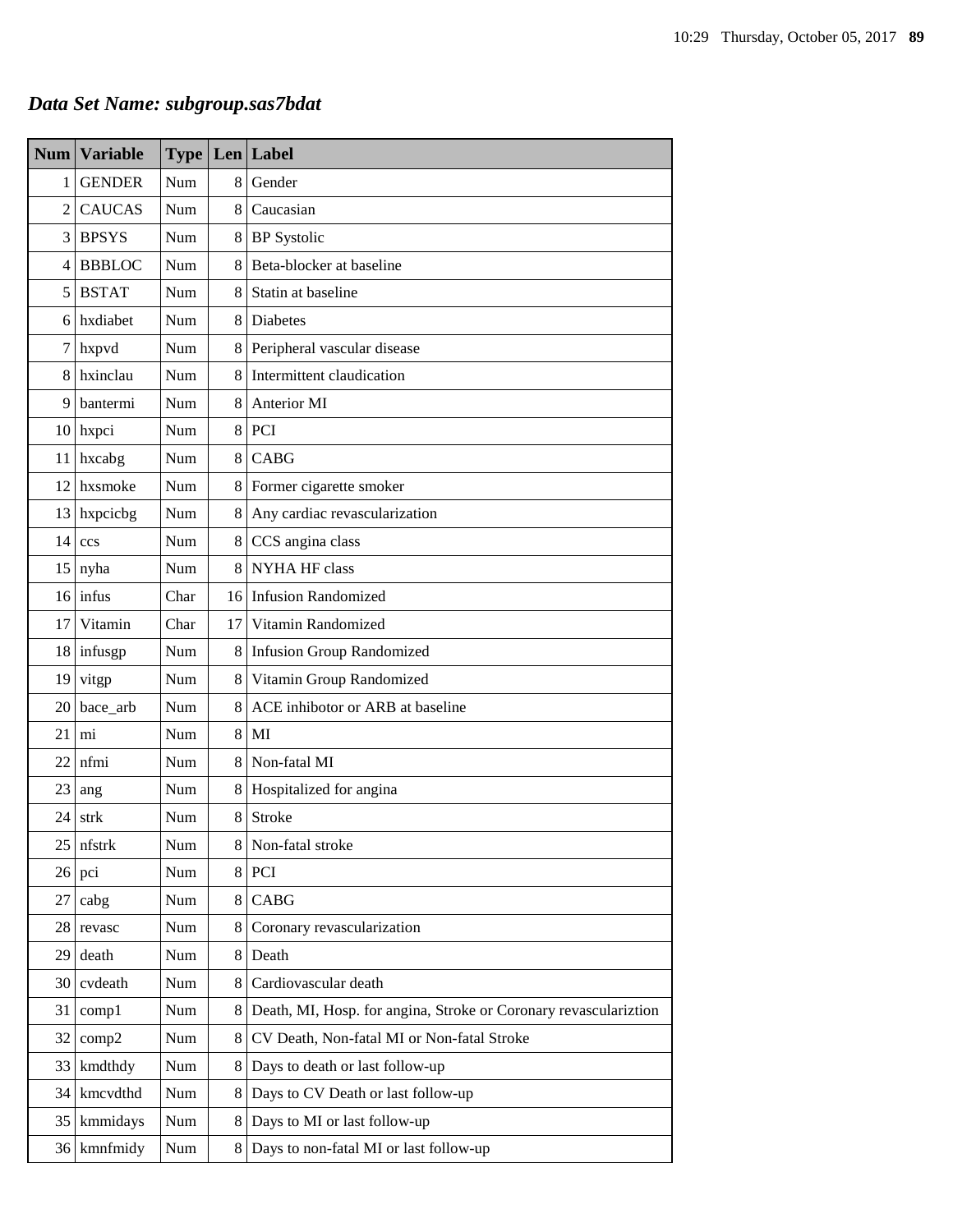| Num | <b>Variable</b> |     |   | <b>Type Len Label</b>                                  |  |
|-----|-----------------|-----|---|--------------------------------------------------------|--|
| 37  | kmangdy         | Num | 8 | Days to hosp. for angina or last follow-up             |  |
| 38  | kmstrkdy        | Num | 8 | Days to stroke or last follow-up                       |  |
| 39  | kmnfstdy        | Num | 8 | Days to non-fatal stroke or last follow-up             |  |
| 40  | kmpcidy         | Num | 8 | Days to PCI or last followup                           |  |
| 41  | kmcabgdy        | Num | 8 | Days to CABG or last follow-up                         |  |
| 42  | kmrevdy         | Num | 8 | Days to coronary revascularization or last follow-up   |  |
| 43  | kmcomp1d        | Num | 8 | Days to primary endpoint or last follow-up             |  |
| 44  | kmcomp2d        | Num | 8 | Days to secondary endpoint or last follow-up           |  |
| 45  | insulin         | Num | 8 | Insulin use at baseline (or earliest known time point) |  |
| 46  | bldl            | Num | 8 | Baseline LDL (mg/dL)                                   |  |
| 47  | agege70         | Num | 8 | Age $>= 70$                                            |  |
| 48  | btgldl          | Num | 8 | Baseline TG/LDL ratio                                  |  |
| 49  | t ldl           | Num | 8 | LDL tertiles                                           |  |
| 50  | t_tgldl         | Num | 8 | TG/LDL tertiles                                        |  |
| 51  | kmdthmo         | Num | 8 | Months to deat or last follow-up                       |  |
| 52  | kmcvdthm        | Num | 8 | Months to CV death or last follow-up                   |  |
| 53  | kmmimo          | Num | 8 | Months to MI or last follow-up                         |  |
| 54  | kmnfmimo        | Num | 8 | Months to non-fatal MI or last follow-up               |  |
| 55  | kmangmo         | Num | 8 | Months to hosp. for antina or last follow-up           |  |
|     | 56 kmstrkmo     | Num | 8 | Months to stroke or last follow-up                     |  |
| 57  | kmnfstmo        | Num | 8 | Months to non-fatla stroke or last follow-up           |  |
| 58  | kmpcimo         | Num | 8 | Months to PCI or last follow-up                        |  |
| 59  | kmcabgmo        | Num | 8 | Months to CABG or last follow-up                       |  |
| 60  | kmrevamo        | Num | 8 | Months to coronary revascularization or last follow-up |  |
| 61  | kmcomp1m        | Num |   | Months to primary endpoint or last follow-up           |  |
| 62  | kmcomp2m        | Num | 8 | Months to secondary endpoint or last follow-up         |  |
| 63  | actinf          | Num | 8 | Active Infusion Arm                                    |  |
| 64  | actvit          | Num | 8 | Active Vitamin Arm                                     |  |
| 65  | all4            | Num | 8 | All 4 treatment groups                                 |  |
| 66  | mi2rand         | Num | 8 | Time from index MI to randomization (years)            |  |
| 67  | mi2rndgp        | Num | 8 | Categorial: Time from index MI to rand                 |  |
| 68  | sbpge130        | Num | 8 | Systolic $BP \ge 130$                                  |  |
| 69  | ccsang          | Num | 8 | CCS Angina                                             |  |
| 70  | nyhahf          | Num | 8 | <b>NYHAHF</b>                                          |  |
| 71  | pvdclaud        | Num | 8 | PVD or intermittent claudication                       |  |
| 72  | cam01           | Num | 8 | CAM vs. Non-CAM                                        |  |
| 73  | cccam           | Num | 8 | CAM vs. Cardiology classifying CAM+Card as CAM         |  |
| 74  | cccard          | Num | 8 | CAM vs. Cardiology classifying CAM+Card as Card        |  |
| 75  | type3gp         | Num | 8 | CAM, Cardiology or CAM+Cardiology                      |  |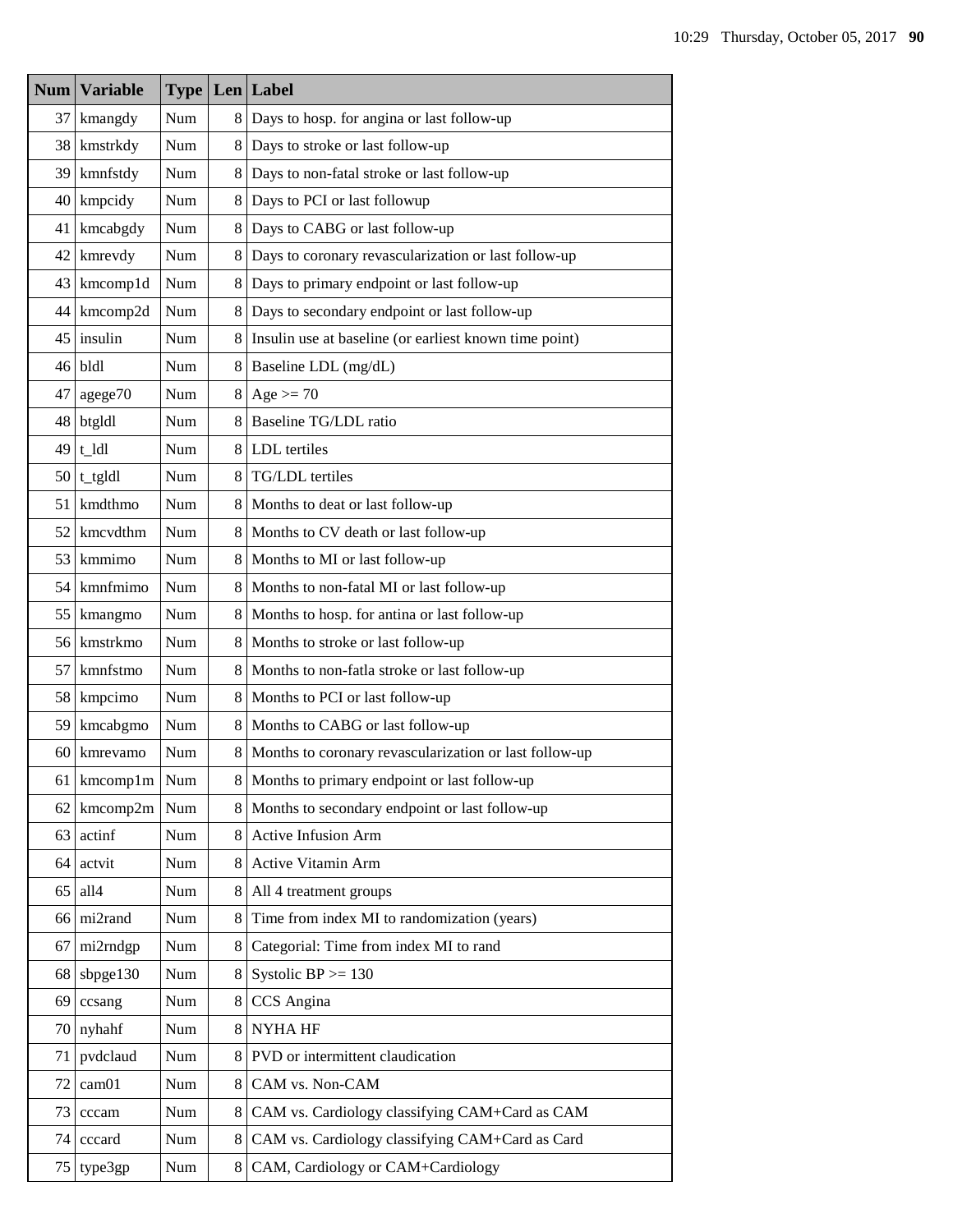|    | <b>Num Variable</b> |            |   | <b>Type Len Label</b>                                     |  |
|----|---------------------|------------|---|-----------------------------------------------------------|--|
|    | 76 redinfus         | <b>Num</b> | 8 | Patient received at least 1 infusion                      |  |
| 77 | metaboli            | Num        | 8 | Metabolic syndrome                                        |  |
| 78 | basegluc            | Num        | 8 | Baseline glucose - Derived                                |  |
| 79 | oralhypo            | <b>Num</b> | 8 | Oral Hypoglycemic Use - Derived                           |  |
| 80 | diabetes            | Num        | 8 | Diabetes - Derived including DM meds                      |  |
| 81 | diabete2            | <b>Num</b> | 8 | Diabetes - Derived including DM meds and baseline glucose |  |
| 82 | rcd80pct            | Num        | 8 | Patient received at least 80% of therapy (infusion)       |  |
|    | 83 deidnum          | <b>Num</b> | 8 | Deidentified SubjectNo                                    |  |
|    | 84 randdt           | <b>Num</b> | 8 | Studyday of Date of Randomization                         |  |
| 85 | age                 | Num        | 8 | Age at time of enrollment (years)                         |  |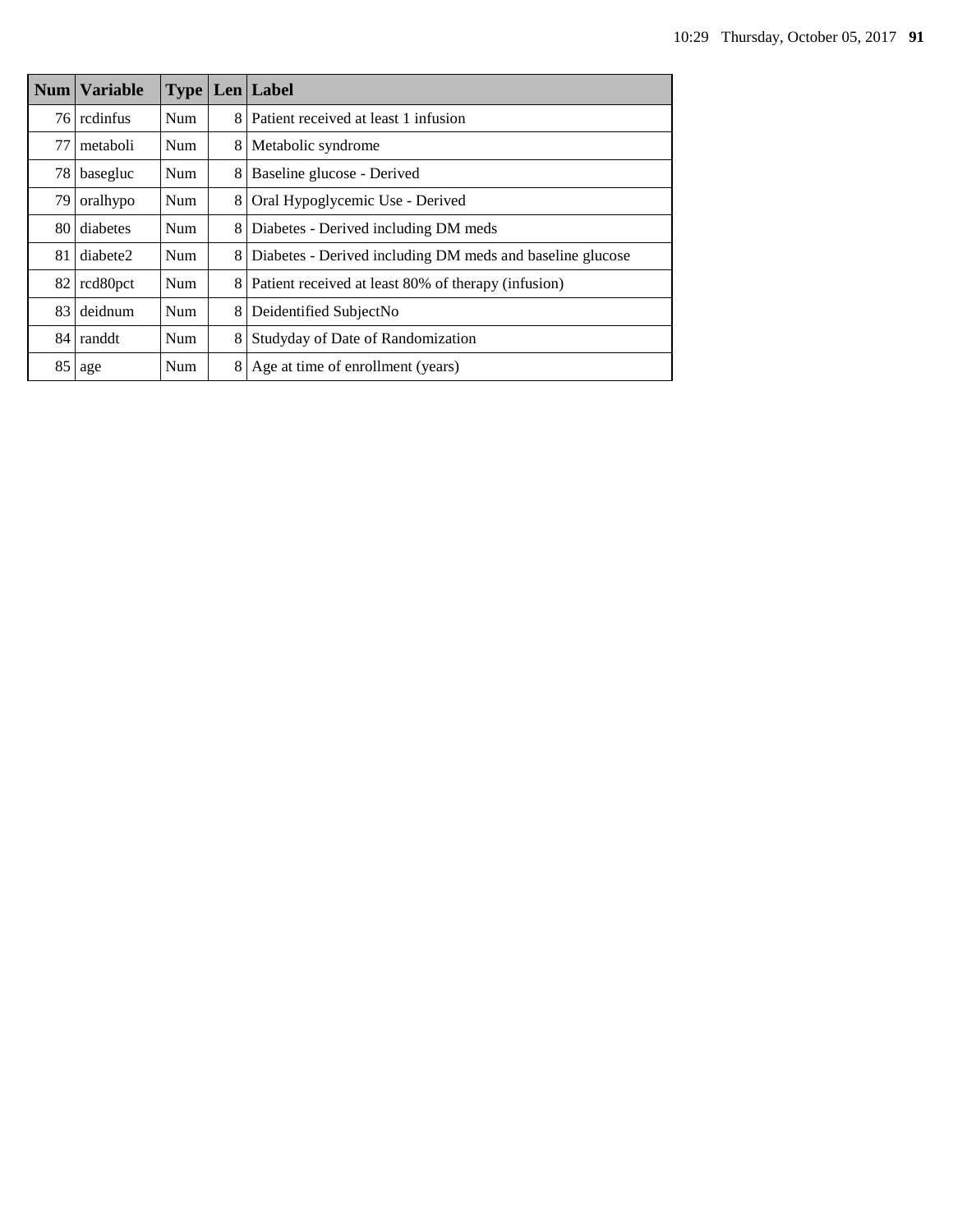# *Data Set Name: telefu.sas7bdat*

| <b>Num</b> | <b>Variable</b> | <b>Type</b> |    | Len Label                               |
|------------|-----------------|-------------|----|-----------------------------------------|
| 1          | Visit           | Char        | 50 | VisitName                               |
| 2          | VisitNo         | Char        | 50 | VisitNo                                 |
| 3          | Group           | Char        | 50 | DataGroupName                           |
| 4          | GroupIns        | Num         | 8  | DataGroupInstanceNo                     |
| 5          | <b>TELEFU</b>   | Num         | 8  | Was the telephone follow-up conducted?  |
| 6          | <b>TELDTH</b>   | Num         | 8  | Death                                   |
| 7          | <b>TELHOS</b>   | Num         | 8  | Hospitalization                         |
| 8          | <b>TELNON</b>   | Num         | 8  | aNon-medical reason                     |
| 9          | <b>TELNCA</b>   | Num         | 8  | Intercurrent Non-cardiac Illness/Injury |
| 10         | <b>TELWDR</b>   | Num         | 8  | Withdrew consent for the study          |
| 11         | <b>TELPTR</b>   | Num         | 8  | Patient refusal                         |
| 12         | <b>TELPT</b>    | Num         | 8  | Unable to reach patient                 |
| 13         | deidnum         | Num         | 8  | Deidentified SubjectNo                  |
| 14         | subranda        | Num         | 8  | Studyday of SubjectRandomizationDate    |
| 15         | randdt          | Num         | 8  | Studyday of Date of Randomization       |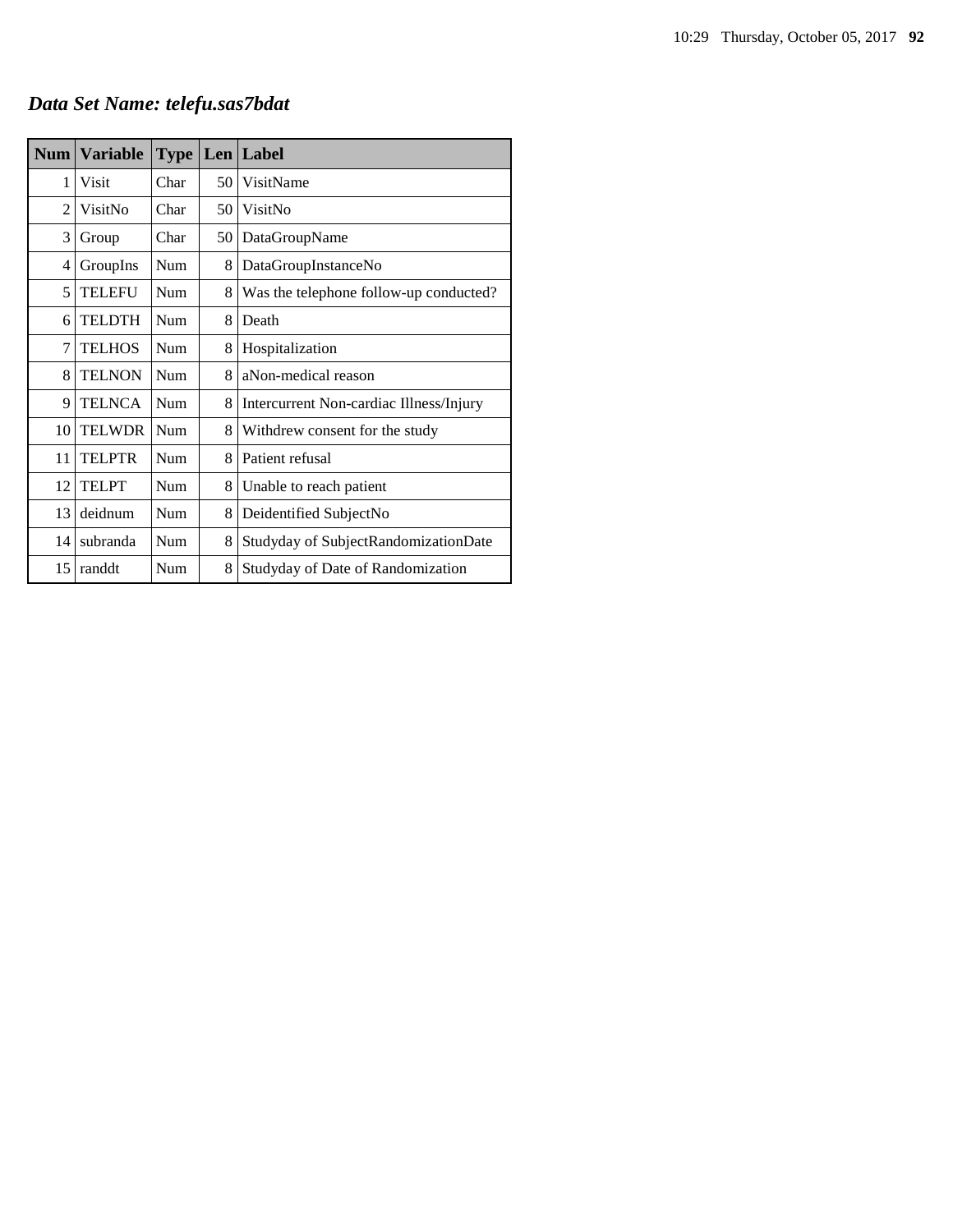|  | Data Set Name: unmask.sas7bdat |
|--|--------------------------------|
|--|--------------------------------|

| <b>Num</b> | <b>Variable</b> | <b>Type</b> |    | Len Label                            |
|------------|-----------------|-------------|----|--------------------------------------|
| 1          | Visit           | Char        | 50 | VisitName                            |
| 2          | VisitNo         | Char        | 50 | VisitNo                              |
| 3          | Group           | Char        | 50 | DataGroupName                        |
| 4          | GroupIns        | Num         | 8  | DataGroupInstanceNo                  |
| 5          | <b>DRGUNB</b>   | Num         | 8  | Was the study infusion unmasked?     |
| 6          | <b>DDTOX</b>    | Num         | 8  | Suspected drug toxicity              |
| 7          | <b>DSAE</b>     | Num         | 8  | Serious Adverse Event                |
| 8          | <b>DOTHER</b>   | Num         | 8  | Other                                |
| 9          | <b>VITUNB</b>   | Num         | 8  | Was the vitamin dosage unmasked?     |
| 10         | <b>VDTOX</b>    | Num         | 8  | Suspected drug toxicity              |
| 11         | <b>VSAE</b>     | Num         | 8  | Serious Adverse Event                |
| 12         | <b>VOTHER</b>   | Num         | 8  | Other                                |
| 13         | deidnum         | Num         | 8  | Deidentified SubjectNo               |
| 14         | drgdt           | Num         | 8  | Studyday of Date of unmasking        |
| 15         | subranda        | Num         | 8  | Studyday of SubjectRandomizationDate |
| 16         | vitdt           | Num         | 8  | Studyday of Date of unmasking        |
| 17         | randdt          | Num         | 8  | Studyday of Date of Randomization    |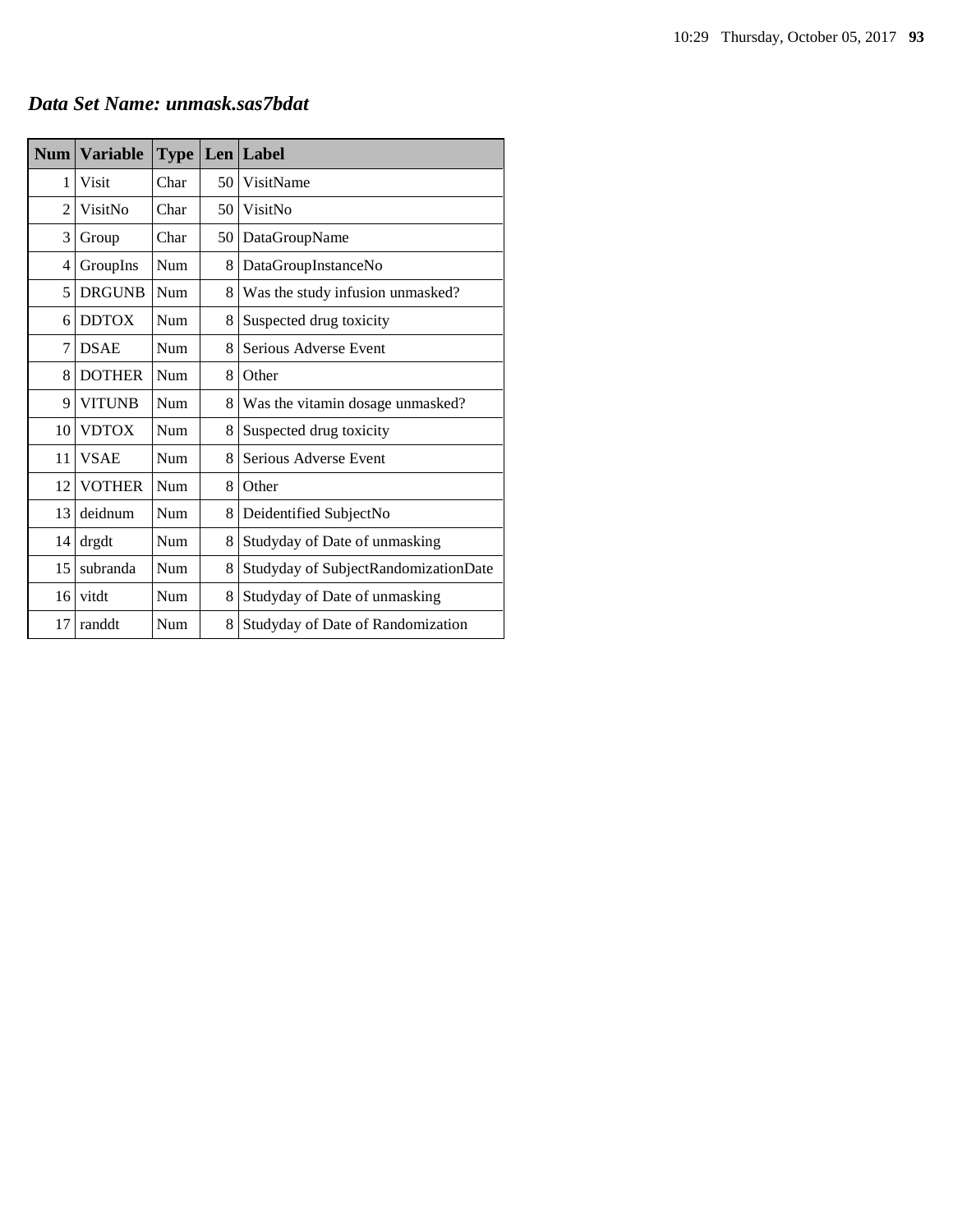### *Data Set Name: urinal.sas7bdat*

| <b>Num</b>     | <b>Variable</b> | <b>Type</b> |    | $Len$ Label                          |
|----------------|-----------------|-------------|----|--------------------------------------|
| 1              | Visit           | Char        | 50 | VisitName                            |
| $\overline{2}$ | VisitNo         | Char        | 50 | VisitNo                              |
| 3              | Group           | Char        | 50 | DataGroupName                        |
| 4              | GroupIns        | Num         | 8  | DataGroupInstanceNo                  |
| 5              | <b>GLYND</b>    | Num         | 8  | Glycosuria Not Done                  |
| 6              | <b>GLYNEG</b>   | Num         | 8  | Glycosuria Negative                  |
| 7              | <b>GLYPOS</b>   | Num         | 8  | Glycosuria Positive                  |
| 8              | <b>PROND</b>    | Num         | 8  | Proteinuria Not Done                 |
| 9              | <b>PRONEG</b>   | Num         | 8  | Proteinuria Negative                 |
| 10             | <b>PROPOS</b>   | Num         | 8  | Proteinuria Positive                 |
| 11             | <b>HEMND</b>    | Num         | 8  | Hematuria Not Done                   |
| 12             | <b>HEMNEG</b>   | Num         | 8  | Hematuria Negative                   |
| 13             | <b>HEMPOS</b>   | Num         | 8  | Hematuria Positive                   |
| 14             | deidnum         | Num         | 8  | Deidentified SubjectNo               |
| 15             | glydt           | Num         | 8  | Studyday of Glycosuria Draw Date     |
| 16             | hemdt           | Num         | 8  | Studyday of Hematuria Draw Date      |
| 17             | prodt           | Num         | 8  | Studyday of Proteinuria Draw Date    |
| 18             | subranda        | Num         | 8  | Studyday of SubjectRandomizationDate |
| 19             | randdt          | Num         | 8  | Studyday of Date of Randomization    |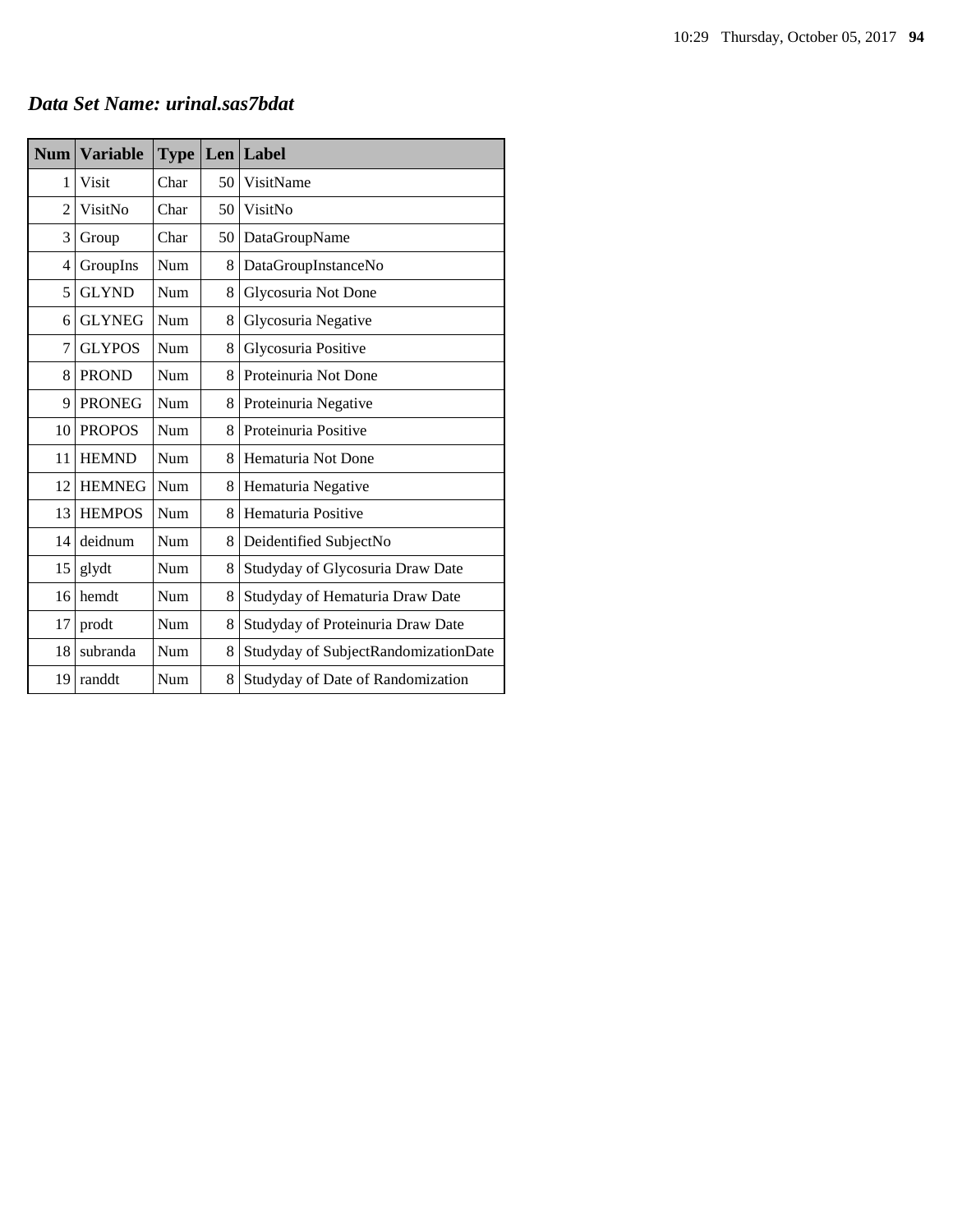### *Data Set Name: visit.sas7bdat*

|                | <b>Num   Variable</b> |            |      | <b>Type Len Label</b>                |
|----------------|-----------------------|------------|------|--------------------------------------|
| 1              | <b>Visit</b>          | Char       | 50 l | VisitName                            |
| $\mathfrak{D}$ | VisitNo               | Char       | 50 l | VisitNo                              |
| 3              | Group                 | Char       |      | 50   DataGroupName                   |
| 4              | GroupIns              | Num        | 8    | DataGroupInstanceNo                  |
| 5              | <b>LABVIS</b>         | <b>Num</b> | 8    | <b>Visit</b>                         |
| 6              | deidnum               | Num        | 8    | Deidentified SubjectNo               |
| 7              | subranda              | Num        | 8    | Studyday of SubjectRandomizationDate |
| 8              | vistdt                | Num        | 8    | Studyday of Visit Date               |
| 9              | randdt                | Num        | 8    | Studyday of Date of Randomization    |